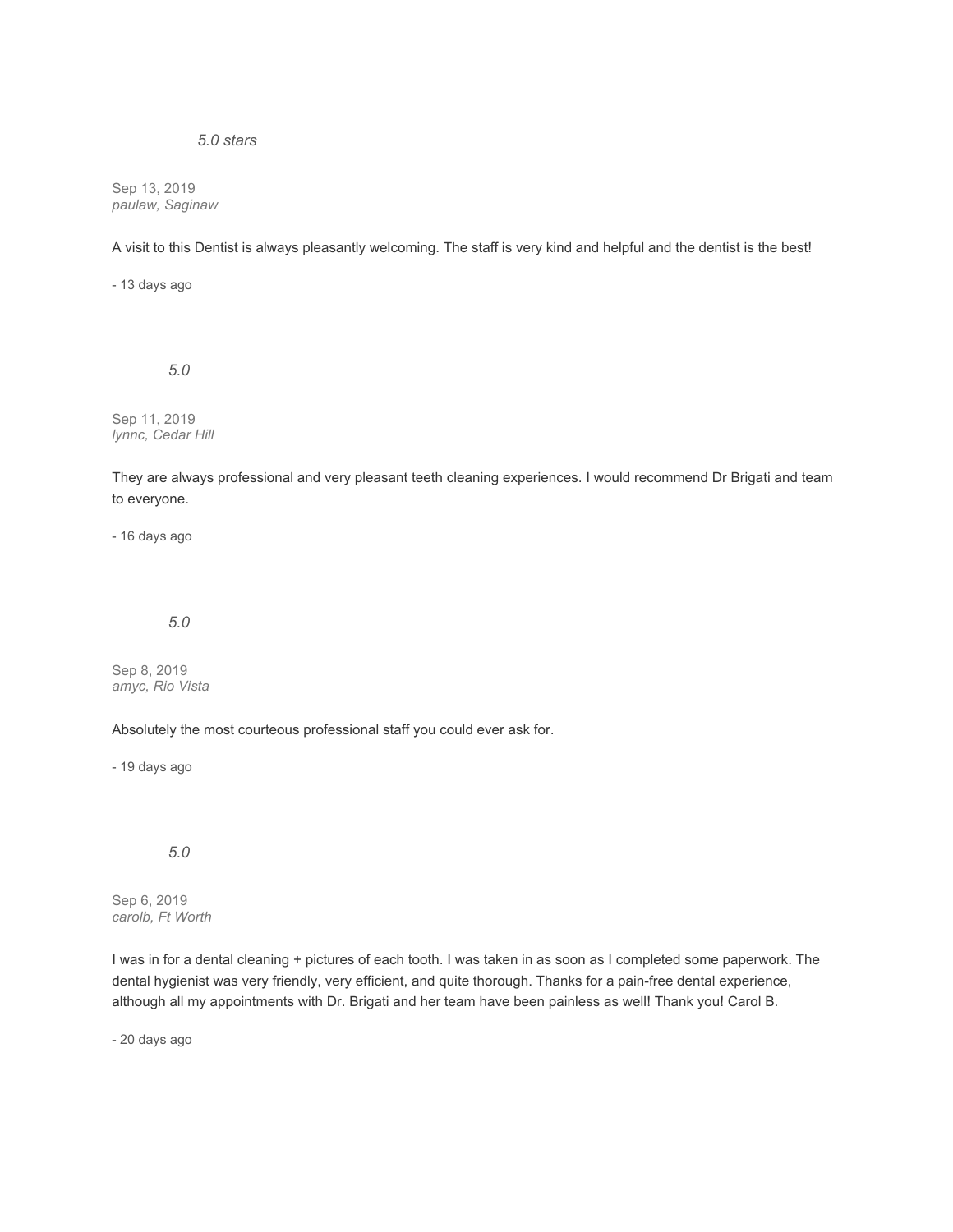Sep 4, 2019 *paull, Ft. Worth*

Same wonderful staff.. Same wonderful service...

- 22 days ago

*5.0*

Sep 4, 2019 *maryd, Ft. Worth*

Every one, as always, was so friendly and courteous. Dr. Brigati is so sympathetic to the comfort of her patients, she almost makes going to the dentist a pleasure!

- 23 days ago

*5.0*

Sep 2, 2019 *johnr, Crowley*

The office is very professional. The staff is super friendly and helpful. DR. Brigati is really thorough and takes time to explain everything so you understand what is going on. I also had the best cleaning that I have had in year. The whole experience was wonderful. Great people there at Dr. Brigati's office. Highly recommend to everyone!

- 24 days ago

*5.0*

Aug 28, 2019 *xandrac, Ft Worth*

This is the friendliest and most efficient dentist practice in town. First time that I can say I relax at all when getting my cleanings and checkups. I totally recommend Dr. Brigati and her whole team!

- 29 days ago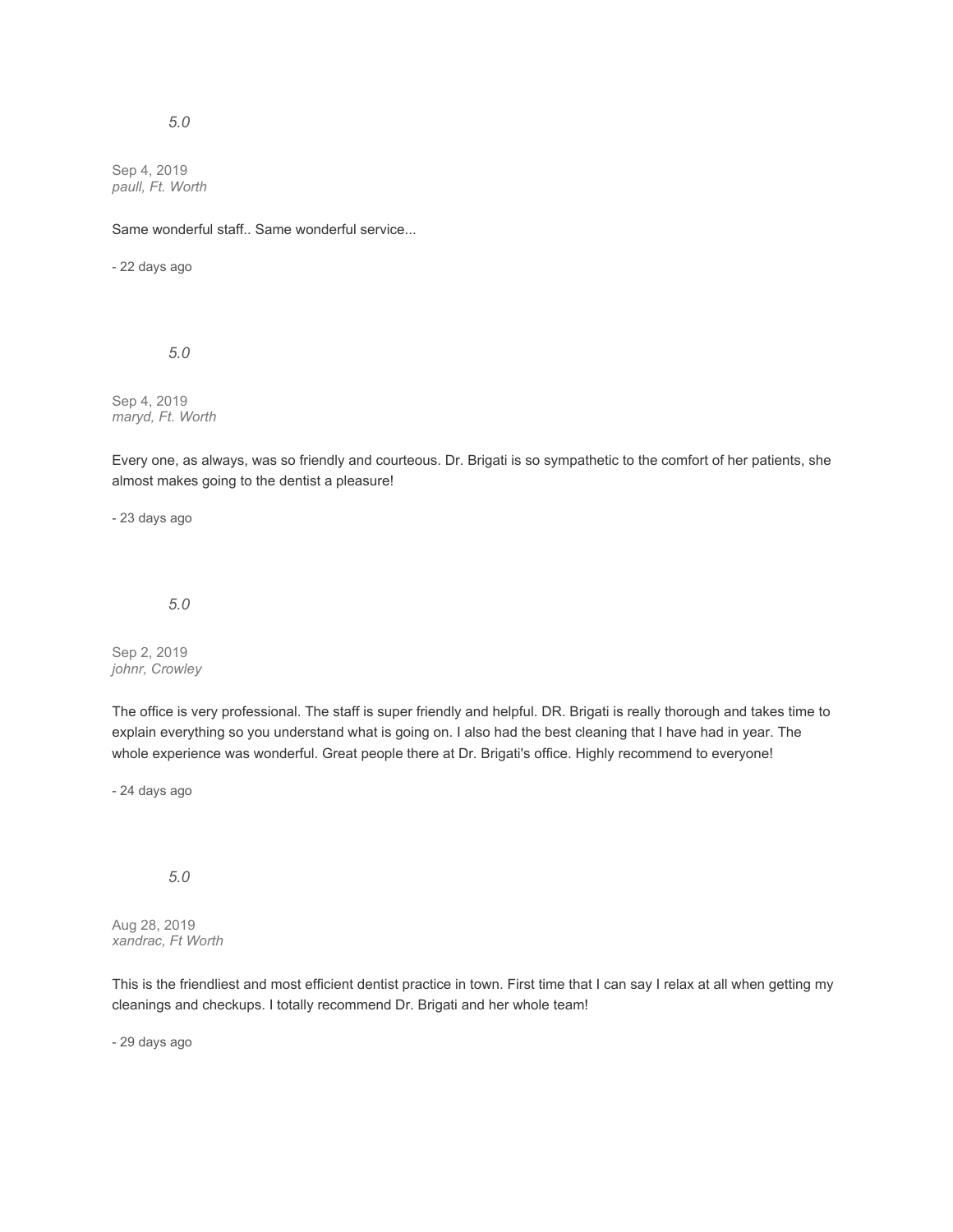#### Aug 28, 2019 *christopherb, Ft. Worth*

I have been a patient for about 10 to 15 years. I have had nothing but excellent service. They are so understanding of the issues that I have to deal with to use military insurance. With all of the trouble that the military insurance has been, they still are patient and just work with me. I am so grateful.

- 29 days ago

*5.0*

Aug 28, 2019 *ronaldr, North Richland Hills*

I started going to Dr. Brigati's practice on the recommendation of my former dentist from Helotes, TX. I needed to move to Ft. Worth, and trusted him to advise me on a local practice. He did not hesitate as he refereed me to the Hulen Family Dentistry. His recommendation got me to Dr. Brigati's offices. It has been 6 years now; Jessica has assembled a great team. My dental health is better than I have ever had. The ladies are caring, fun, and listen very well. If you want to benefit from great personal care....this is the place. RON

- 29 days ago *anonymous*

Great dentist and pleasant staff. Always pleased with the results of my dental treatments.

- 29 days ago

*5.0*

Aug 28, 2019 *stevenp, Ft. Worth*

very professional and very very skilled at her profession not only skilled but caring!

- 29 days ago

*5.0*

Aug 28, 2019 *michaelb, Fort Worth*

#### *5.0*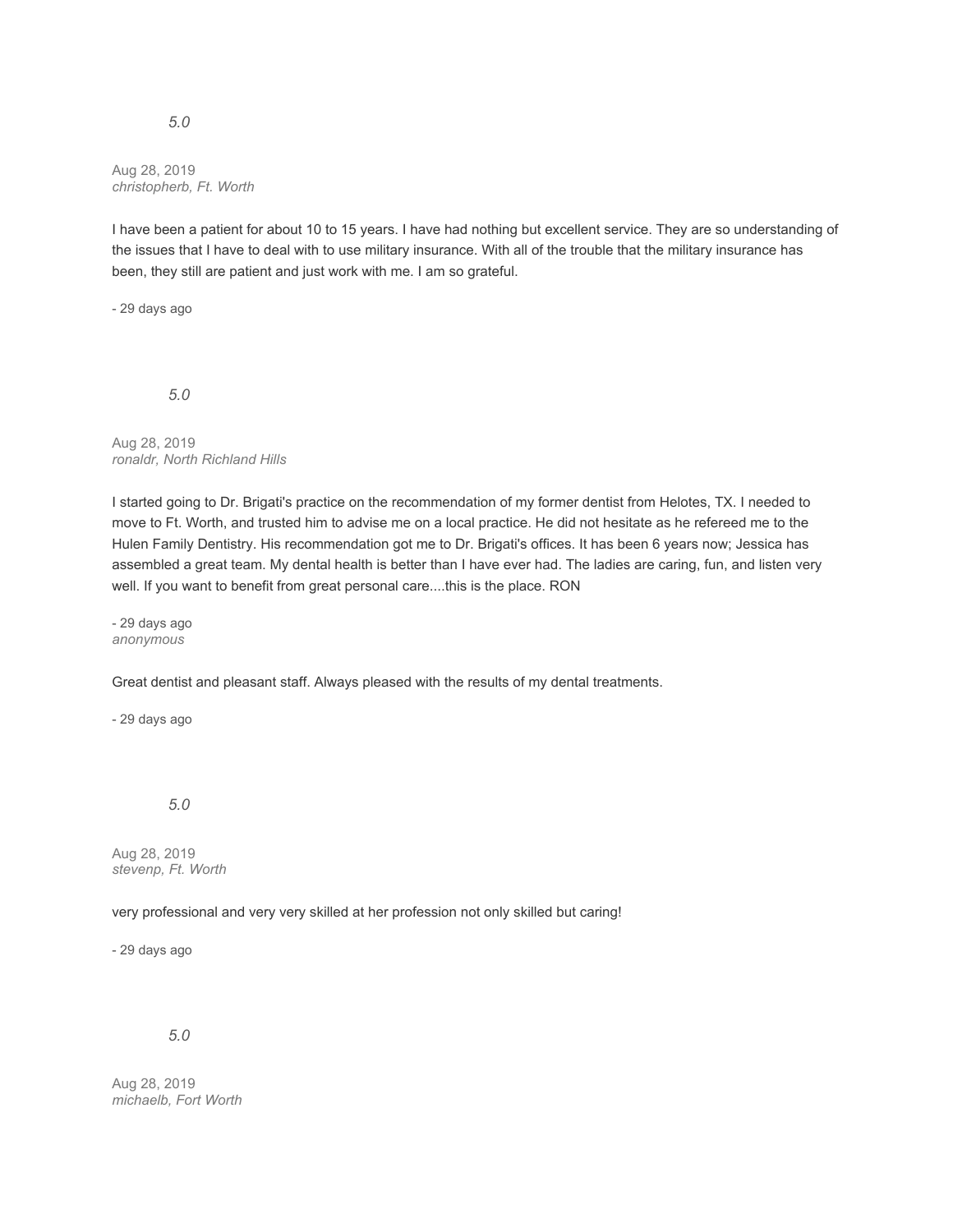We have used Dr. Brigati for years now, for our dental needs. We have always found Dr. Brigati and her staff to be very friendly, helpful, solicitous, and professional. They are like family, and they have always taken care of us and have been there for us.

- 29 days ago

## *5.0*

Aug 28, 2019 *danas, Ft. Worth*

Best dentist in town. I've recommended her practice to my family, friends, and colleagues. Everyone has been happy.

- 29 days ago

#### *5.0*

Aug 28, 2019 *nicholasm, Ft. Worth*

Dr. Brigati and her staff have been our family dentists for four years. They are knowledgeable, efficient, kind and do fun stuff like dress up for Halloween. She got all my teeth back in fighting shape with a minimum of discomfort and expense. Highly recommend!

- 29 days ago

*5.0*

Aug 28, 2019 *jennifero, Fort Worth*

Wonderful, caring dentist and staff. Helped me navigate a complex dental issue, coordinated care with specialists, planned around insurance coverage limits, all with patience and kindness.

- 29 days ago

*5.0*

Aug 28, 2019 *marcusd, Fort Worth*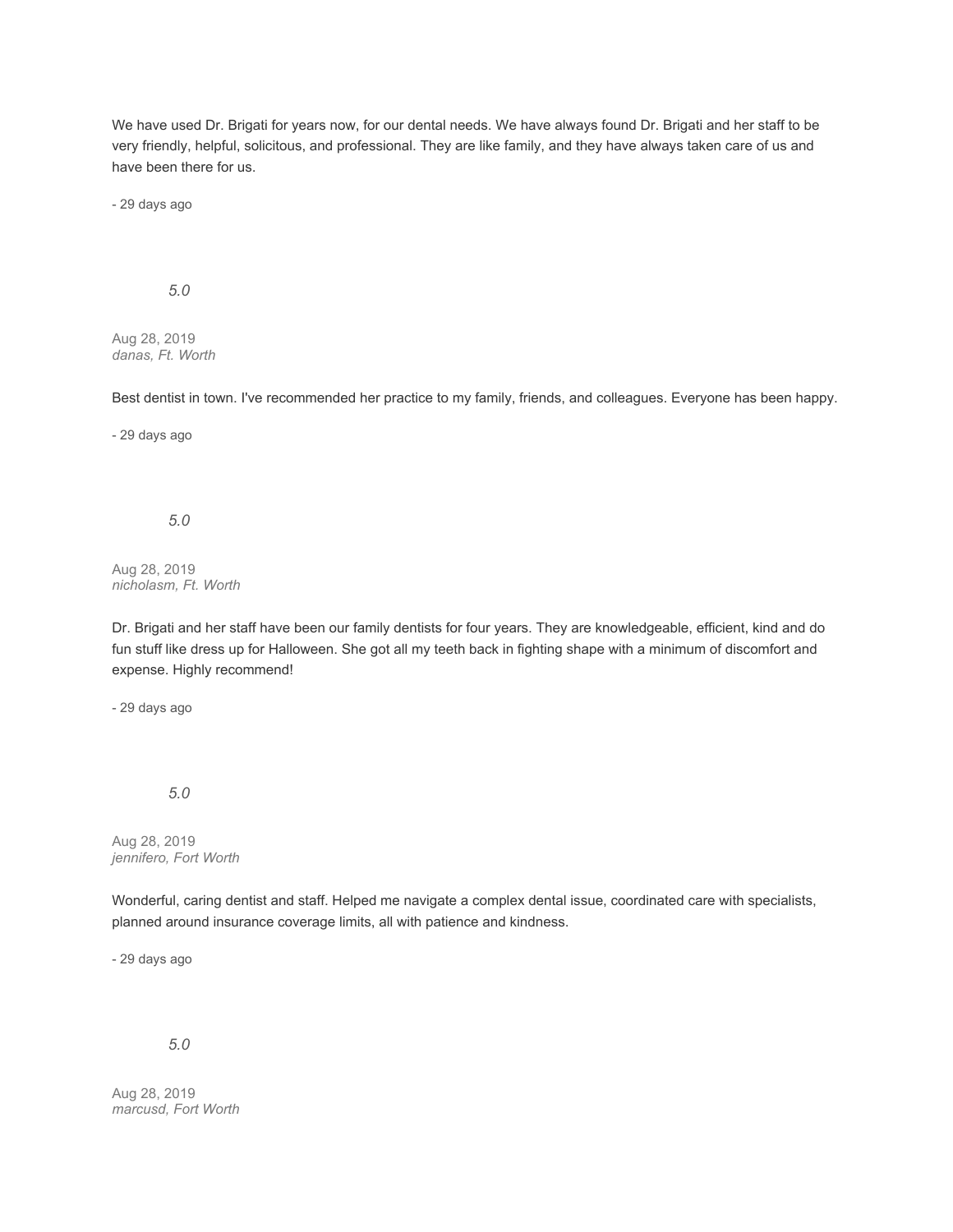Dr Brigati and her staff are awesome. They also take time to ask how I am doing and what is going on in my life

- 29 days ago

# *4.0*

Aug 28, 2019 *nancyz, Ft. Worth*

# Very thorough. Everyone in office very pleasant

- 30 days ago

# *5.0*

Aug 28, 2019 *anonymous*

#### As always.... excellent care by really great folks.

- 30 days ago

# *5.0*

Aug 27, 2019 *staceym, Westworth Village*

#### Friendly and kind staff. Excellent experience.

- 1 months ago

# *5.0*

Aug 10, 2019 *leahj, Ft. Worth*

## I highly recommend Dr. Brigati and her staff!

- 1 months ago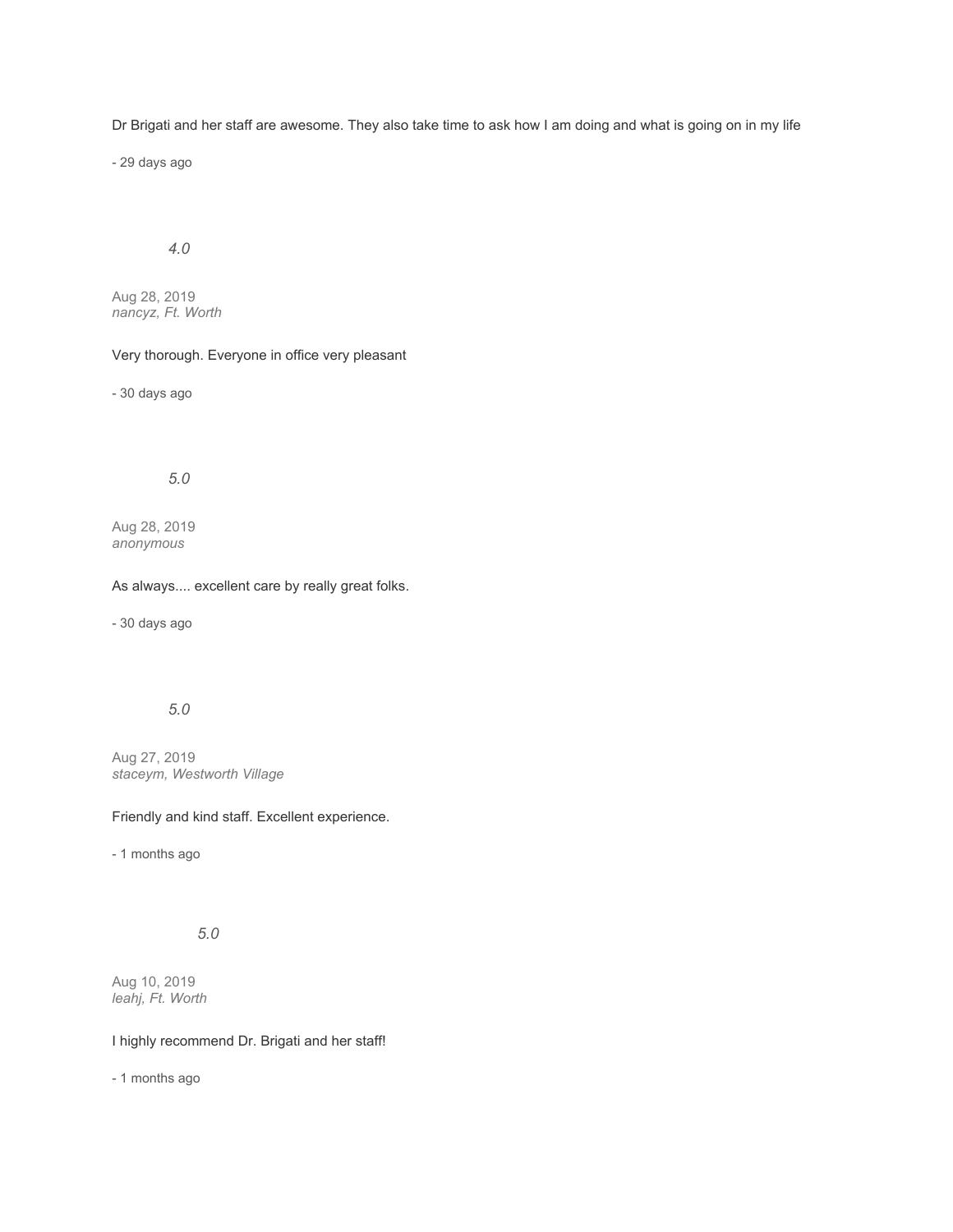Aug 9, 2019 *carlosr, Keller*

## They are fast and extremely friendly. They provided excellent service.

- 1 months ago

*5.0*

Aug 8, 2019 *melissam, Azle*

#### Always the BEST experience possible for a dentist office! Ha!

- 1 months ago

## *5.0*

Aug 8, 2019 *jameso, Ft. Worth*

Excellent as always. I recommend her and her wonderful staff to everyone I talk to who is looking for a dentist.

- 1 months ago

*5.0*

Aug 8, 2019 *anonymous*

Dr Brigati did a wonderful job with my recent fillings that needed to be replaced. She and her staff were thorough and very professional. I appreciated their listening to my concerns and taking precautions to make me feel comfortable.

- 1 months ago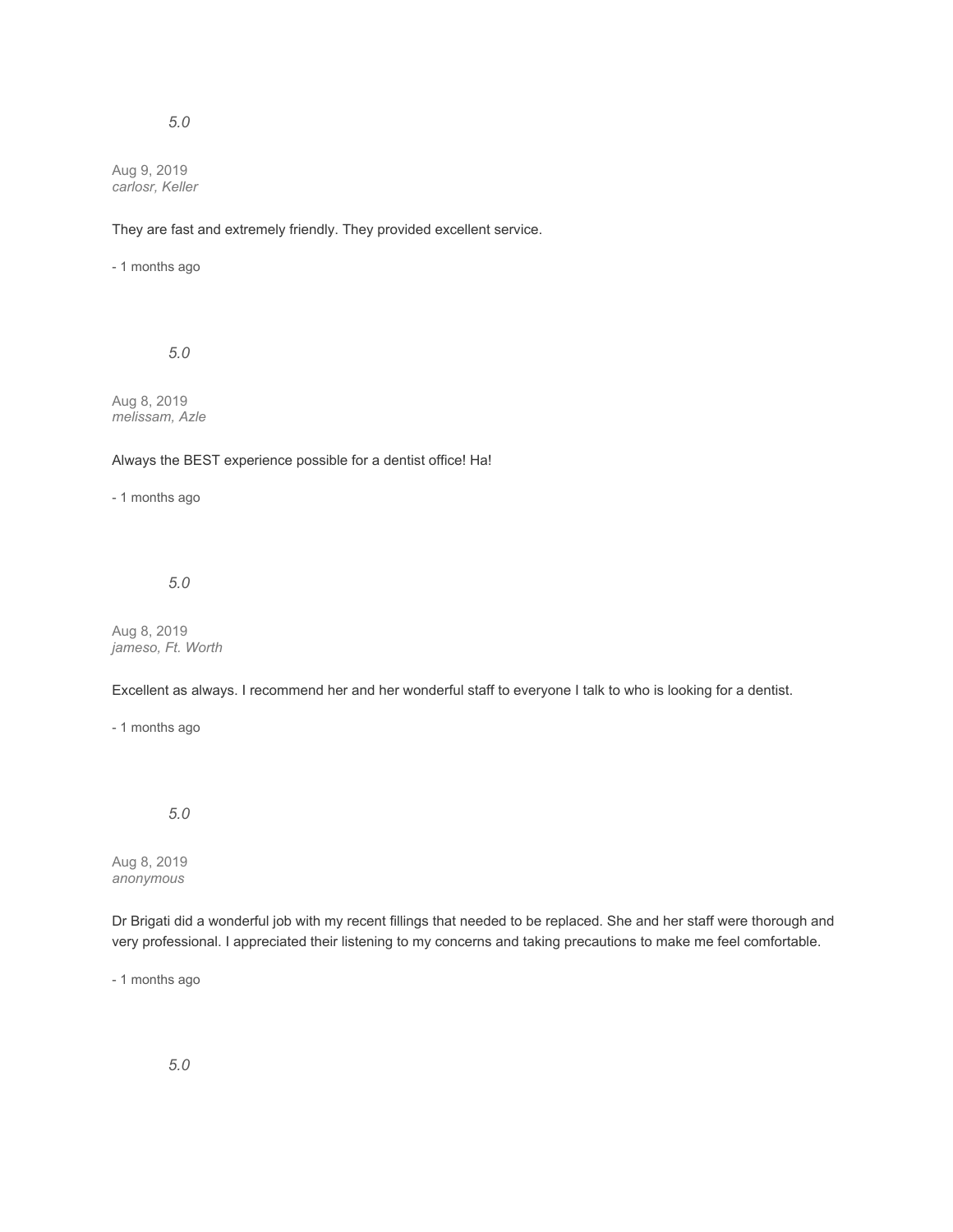Aug 7, 2019 *alexanderm, Ft. Worth*

Always a nice time. The crew is like family, we chat the whole time and I walk out with shiny teeth, what's not to love?

- 1 months ago

### *5.0*

Aug 1, 2019 *sonalp, Ft. Worth*

I like her clinic her staff & her nature very polite

- 1 months ago

*5.0*

Jul 30, 2019 *anonymous*

Great service and care as always!

- 2 months ago

*5.0*

Jul 30, 2019 *rileyp, Ft. Worth*

I always used to hate going to the dentist because I do not like all of the things going on in my mouth since I have fairly sensitive teeth. Since going to Dr. Brigati, her and her staff are so wonderful and now I do not mind going to the dentist at all!

- 2 months ago

# *5.0*

Jul 27, 2019 *meredithc, Fort Worth*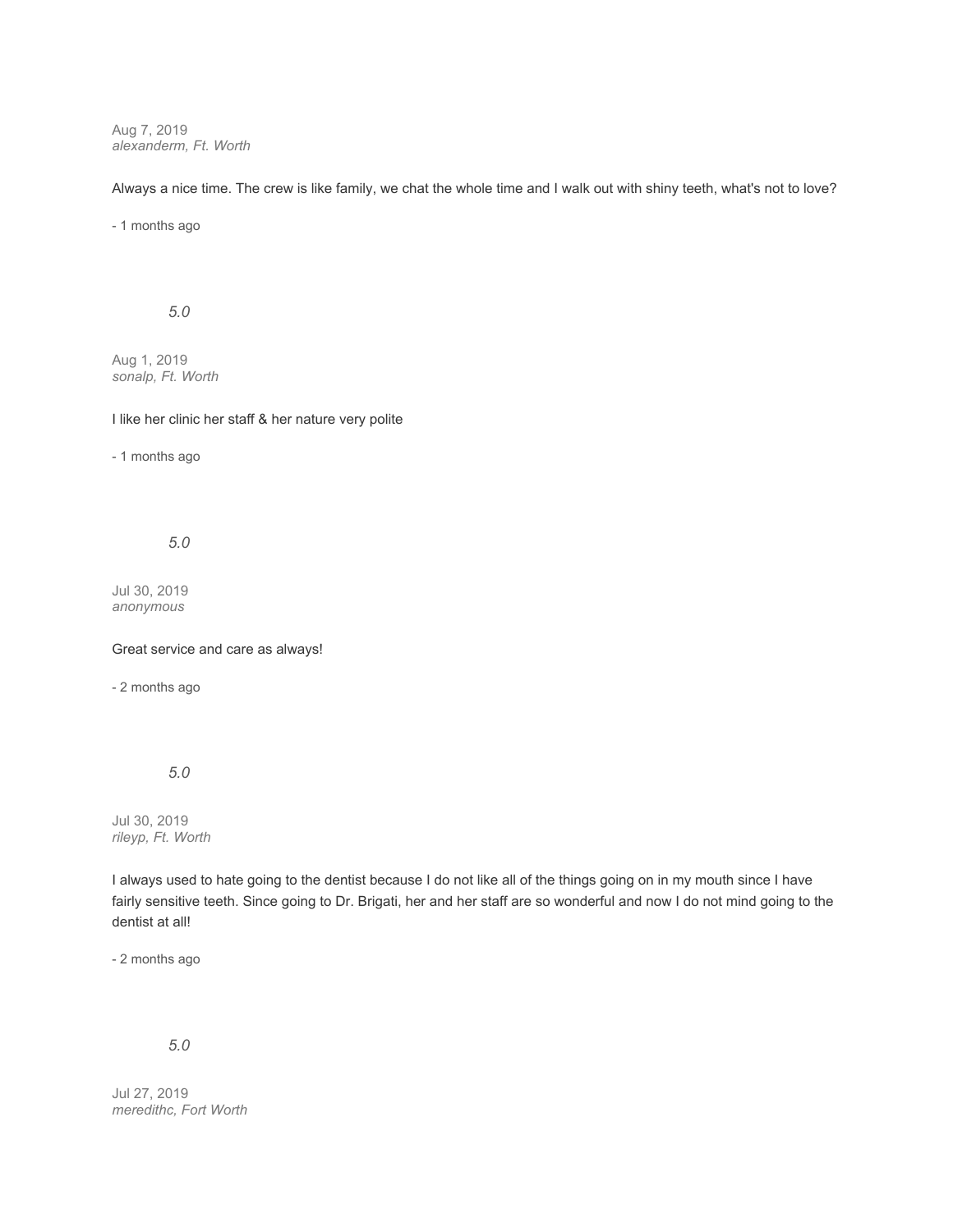Dental work is an ordeal for me, but Dr. Brigati and staff are really kind and accommodating. Will keep going back.

- 2 months ago

*rondalh, Azle*

Dr. Brigati is an absolutely awesome incredible Dentist!!!!

She has such an easy, smooth, relaxing and reassuring demeanor but Mostly just someone who genuinely cares about her patients. Her Dentistry work is without question above an beyond professional.

- 2 months ago

*5.0*

Jul 19, 2019 *carolynb, Crowley*

I always have a good experience with this team. They are great and work well together. The atmosphere is always positive.

- 2 months ago

# *5.0*

Jul 9, 2019 *thomaso, Ft.Worth*

From the front desk staff to the dental hygienists to Dr Brigati, the entire team is first class and provide high quality dental care.

- 2 months ago

# *1.0*

Jul 3, 2019 *patc, Ft Worth*

relaxing and good care

- 2 months ago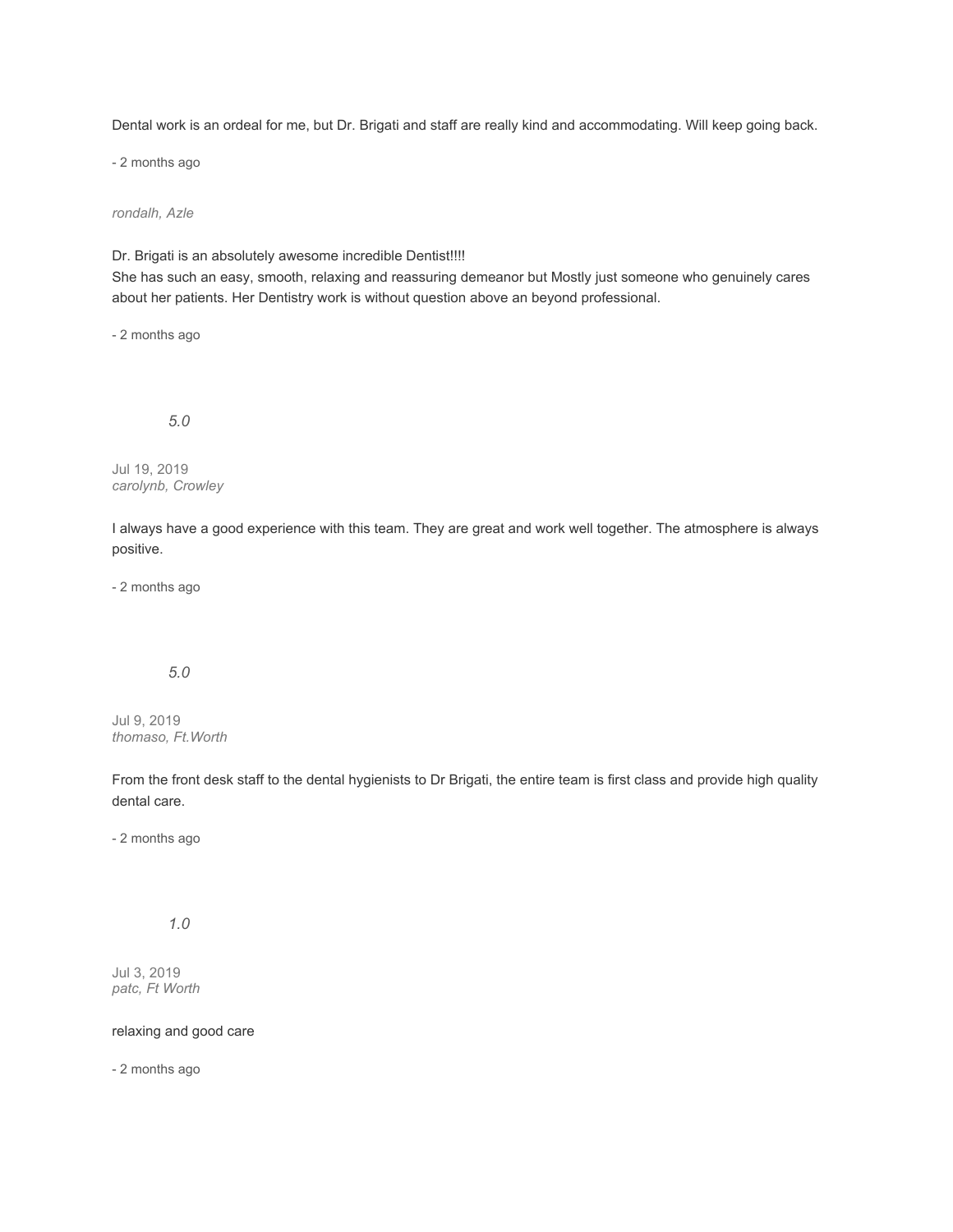Jun 28, 2019 *tammyl, Ft. Worth*

i think that was the easiest cavity filling replacement ever. i love that she listens to what i need. my mouth is small and not easy to work in but she gets things done and dies a great job keeping theorient comfortable. and my sensitivity after the anesthetic really hasn't been horrible. I'm easily overly sensitive to things but this has been a very good experience.

- 3 months ago

*5.0*

Jun 27, 2019 *dianer, Ft Worth*

Very professional yet friendly!

- 3 months ago

*5.0*

Jun 25, 2019 *xergioc, Fort Worth*

As usual, courteous, timely, friendly, and highly professional attention from Dr. Brigati and the whole staff.

- 3 months ago

*5.0*

Jun 20, 2019 *kolek, Fort Worth*

Great dentist and personnel!

- 3 months ago

*5.0*

# *5.0*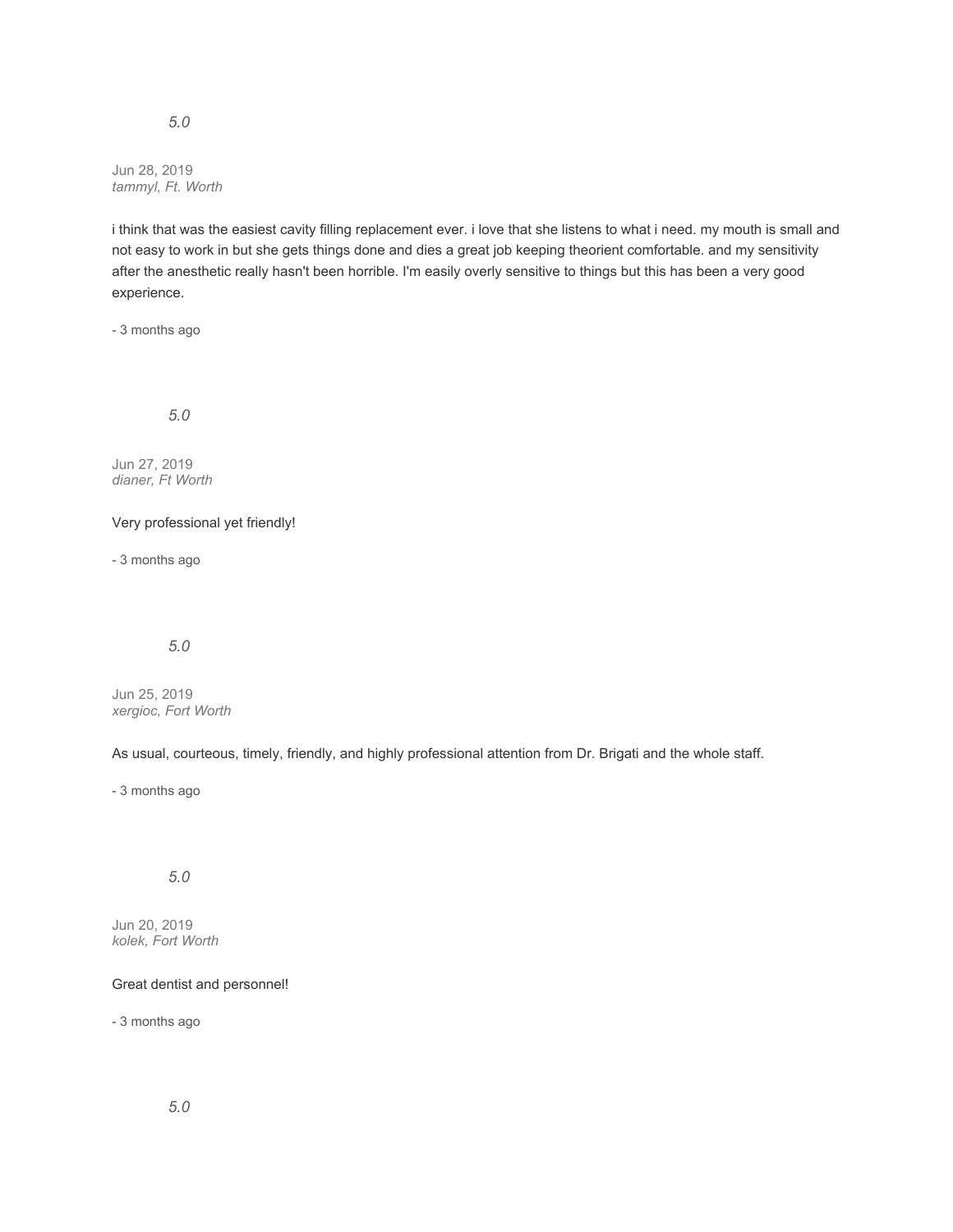Jun 19, 2019 *karena, Aledo*

### Always a patient experience focus.

- 3 months ago

*5.0*

Jun 19, 2019 *anonymous*

They always make me feel so comfortable. The staff is friendly and always helpful. I love this place!

- 3 months ago

*rondalh, Azle*

Dr. Brigati is an absolutely awesome incredible Dentist!!!!

She has such an easy, smooth, relaxing and reassuring demeanor but Mostly just someone who genuinely cares about her patients. Her Dentistry work is without question above an beyond professional.

- 2 months ago

*5.0*

Jul 19, 2019 *carolynb, Crowley*

I always have a good experience with this team. They are great and work well together. The atmosphere is always positive.

- 2 months ago

*5.0*

Jul 9, 2019 *thomaso, Ft.Worth*

From the front desk staff to the dental hygienists to Dr Brigati, the entire team is first class and provide high quality dental care.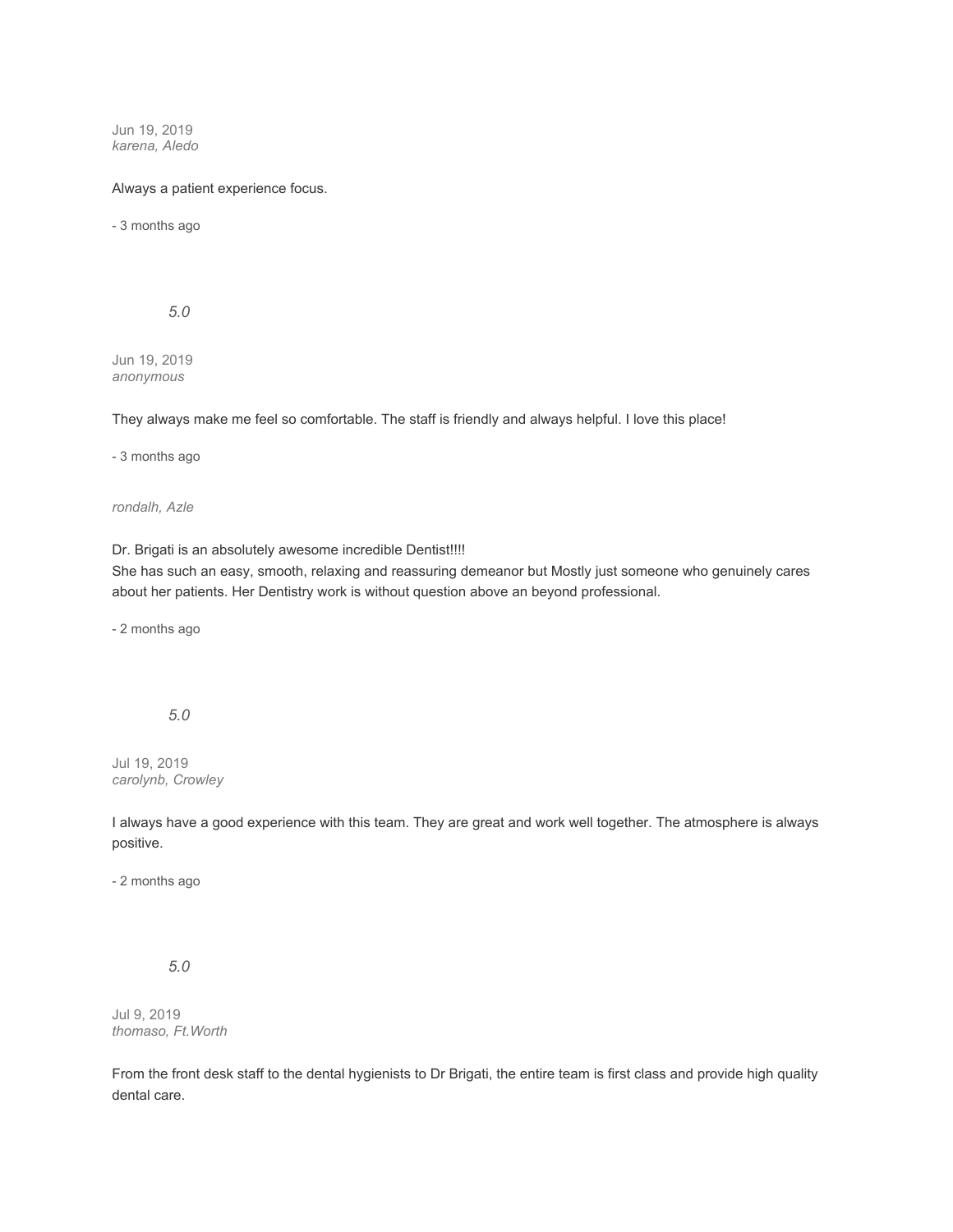- 2 months ago

# *1.0*

Jul 3, 2019 *patc, Ft Worth*

### relaxing and good care

- 2 months ago

*5.0*

Jun 28, 2019 *tammyl, Ft. Worth*

i think that was the easiest cavity filling replacement ever. i love that she listens to what i need. my mouth is small and not easy to work in but she gets things done and dies a great job keeping theorient comfortable. and my sensitivity after the anesthetic really hasn't been horrible. I'm easily overly sensitive to things but this has been a very good experience.

- 3 months ago

*5.0*

Jun 27, 2019 *dianer, Ft Worth*

## Very professional yet friendly!

- 3 months ago

*5.0*

Jun 25, 2019 *xergioc, Fort Worth*

As usual, courteous, timely, friendly, and highly professional attention from Dr. Brigati and the whole staff.

- 3 months ago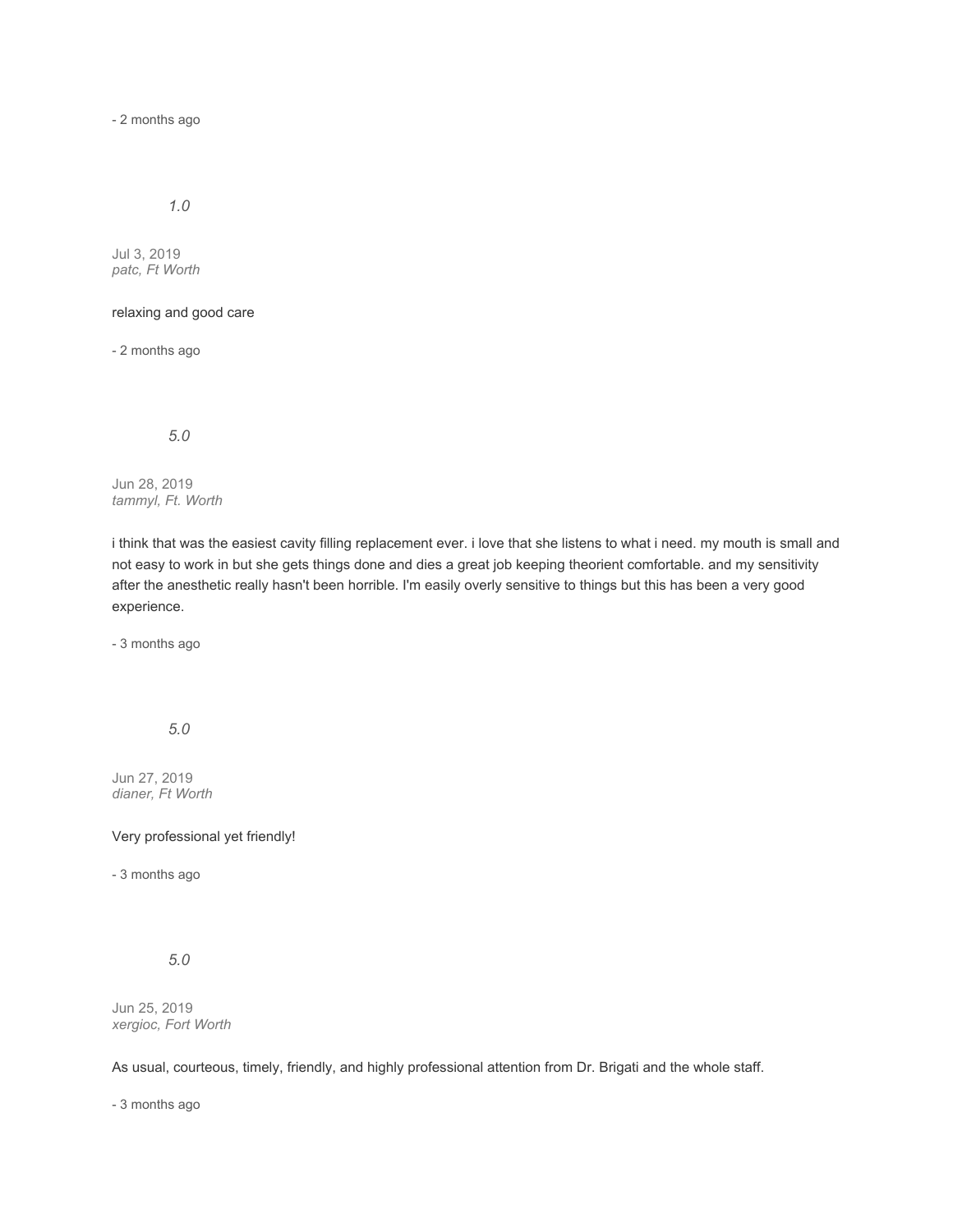Jun 20, 2019 *kolek, Fort Worth*

#### Great dentist and personnel!

- 3 months ago

*5.0*

Jun 19, 2019 *karena, Aledo*

#### Always a patient experience focus.

- 3 months ago

*5.0*

Jun 19, 2019 *anonymous*

## They always make me feel so comfortable. The staff is friendly and always helpful. I love this place!

- 3 months ago

*5.0*

Jun 18, 2019 *josephw, Ft. Worth*

# Didn't have to wait long to see Dr. Brigati. She's very friendly and professional.

- 3 months ago

*5.0*

Jun 13, 2019 *anonymous*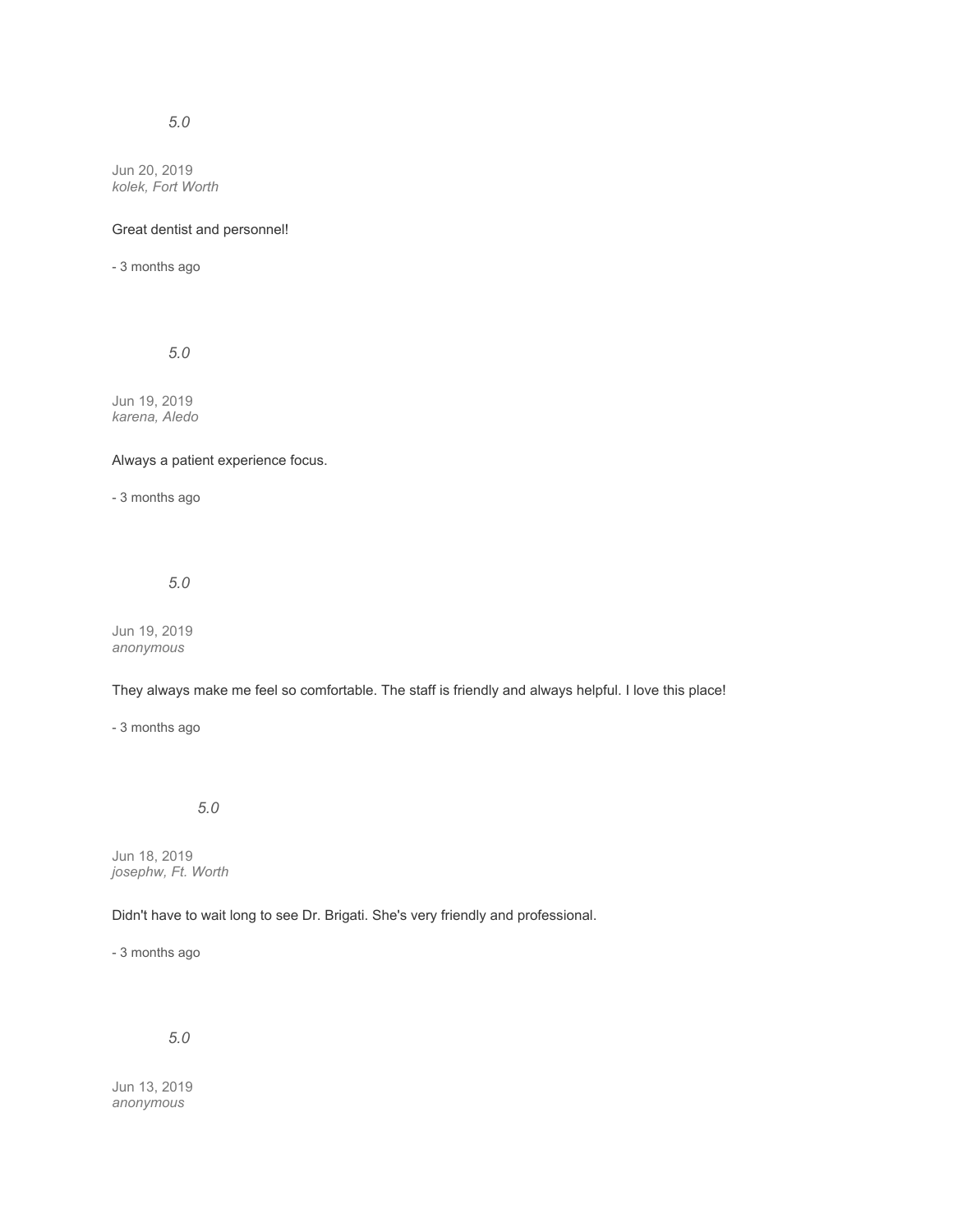The entire team from start to finish is not only professional but friendly and welcoming. They actually make it enjoyable to go see the dentist.

- 3 months ago

# *5.0*

Jun 8, 2019 *saundrag, Ft Worth*

# I love Dr Brigati and her staff. So professional and personable!

- 3 months ago

# *5.0*

Jun 8, 2019 *ruths, Ft Worth*

#### always a pleasant experience...

- 3 months ago

# *5.0*

Jun 5, 2019 *donnaf, Cleburne*

## Friendly, efficient. Painless.

- 3 months ago

# *5.0*

Jun 5, 2019 *johnb, Ft. Worth*

## Great staff and very professional.

- 3 months ago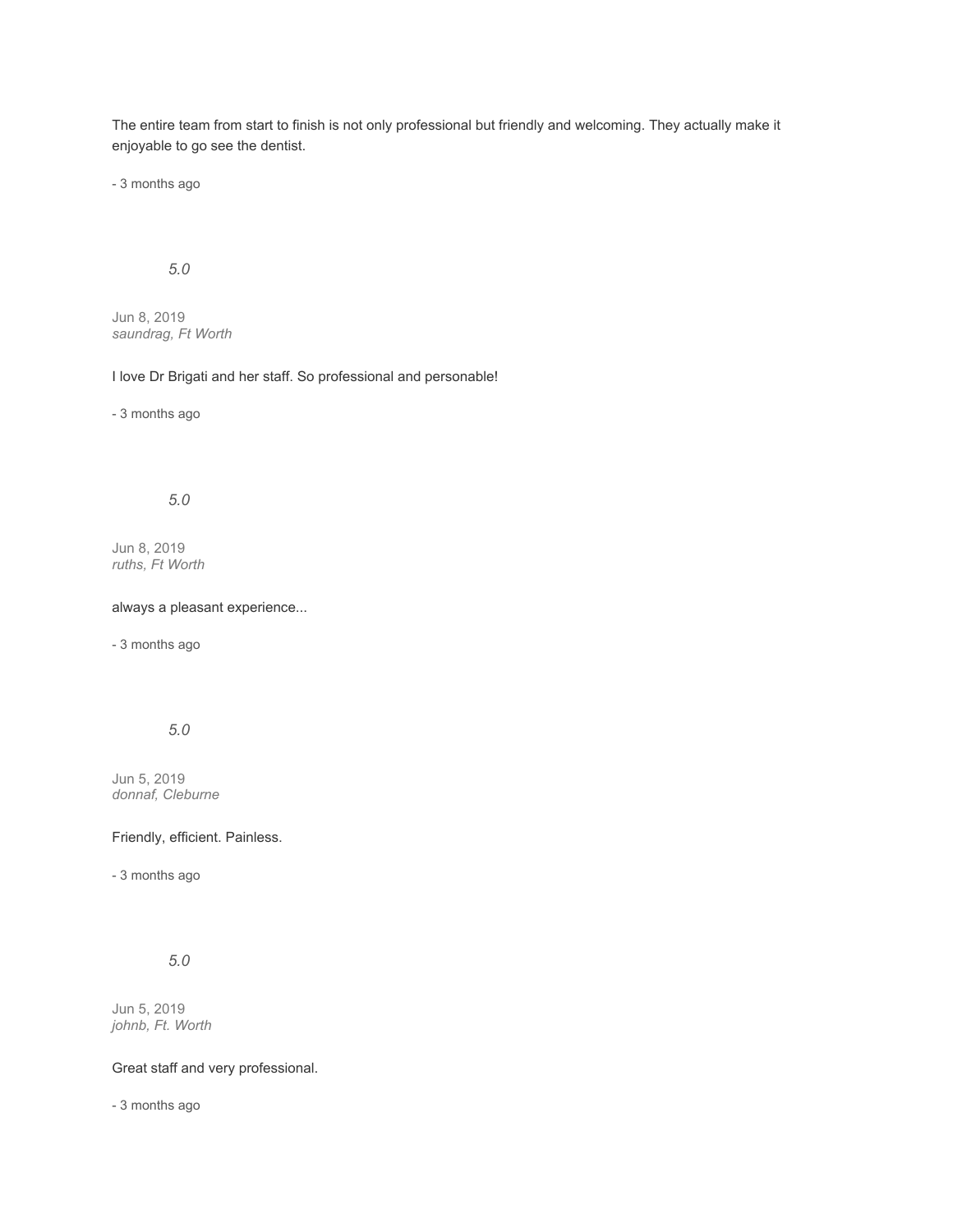May 31, 2019 *fnuk, Ft. Worth*

#### Excellent service and friendly staff.

- 4 months ago

*5.0*

May 31, 2019 *tuongp, Frisco*

# Great dentist and kind staff. Efficient work too. Highly recommend

- 4 months ago

*5.0*

May 31, 2019 *bonitak, Weatherford*

Experience was pleasant as always. Kind hygienist and fantastic staff! I have been a patient of Dr. Brigati for 14 years!

- 4 months ago

*5.0*

May 26, 2019 *williamh, Ft. Worth*

Very professional and keeps you at ease.

- 4 months ago

*Reviews with the seal are exclusively [certified](https://www.demandforce.com/reviewpolicy.php) by Demandforce, Inc. to be from our patients.*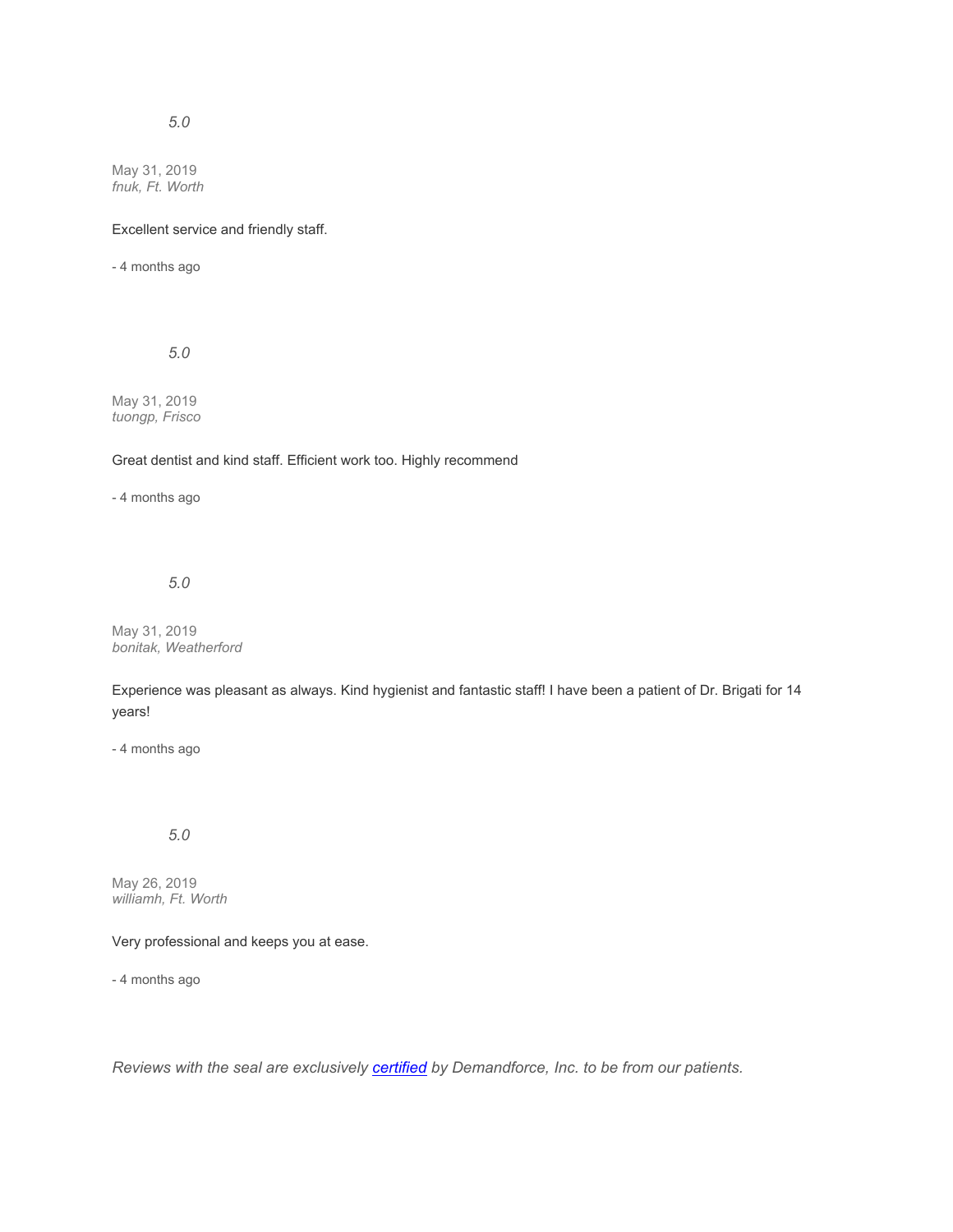May 26, 2019

*anonymous*

## Dr.Brigati is very professional and caring. Her entire staff provides a warm and welcoming atmosphere.

- 4 months ago

*5.0*

May 24, 2019 *stevenp, Ft. Worth*

Focused cost effective professional analytic dentistry

- 4 months ago

*5.0*

May 23, 2019 *pennyo, Aledo*

I love everyone in this office! It makes going to the dentist easy and pleasant.

- 4 months ago

*5.0*

May 23, 2019 *anonymous*

From the front desk to the hygienists, Dr Brigati and her staff are so kind and thorough. The gentle cleanings are a welcome change. The whole experience is what keeps me driving 90 miles to see her!

- 4 months ago

*5.0*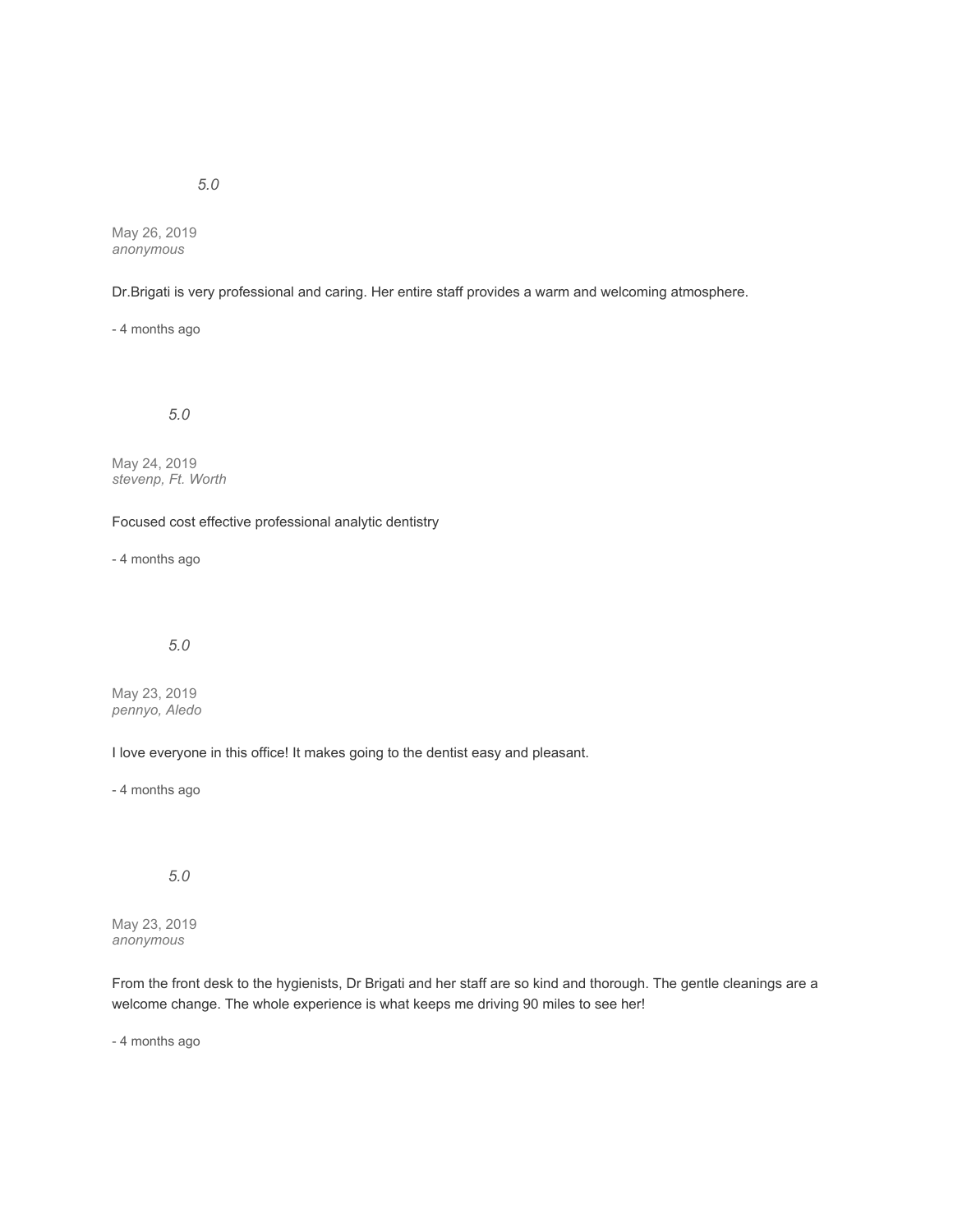May 22, 2019 *tuongp, Frisco*

## Fast quick and thorough. Highly recommend

- 4 months ago

# *5.0*

May 18, 2019 *rebeccas, Ft. Worth*

## Quality care in a warm, friendly setting by competent, well trained staff.

- 4 months ago

#### *5.0*

May 17, 2019 *laurenk, Ft. Worth*

## Amazing visit!

- 4 months ago

# *5.0*

May 17, 2019 *earlm, Ft. Worth*

# Very professional procedures. Exceedingly satisfactory.

- 4 months ago

# *5.0*

May 16, 2019 *lynnc, Cedar Hill*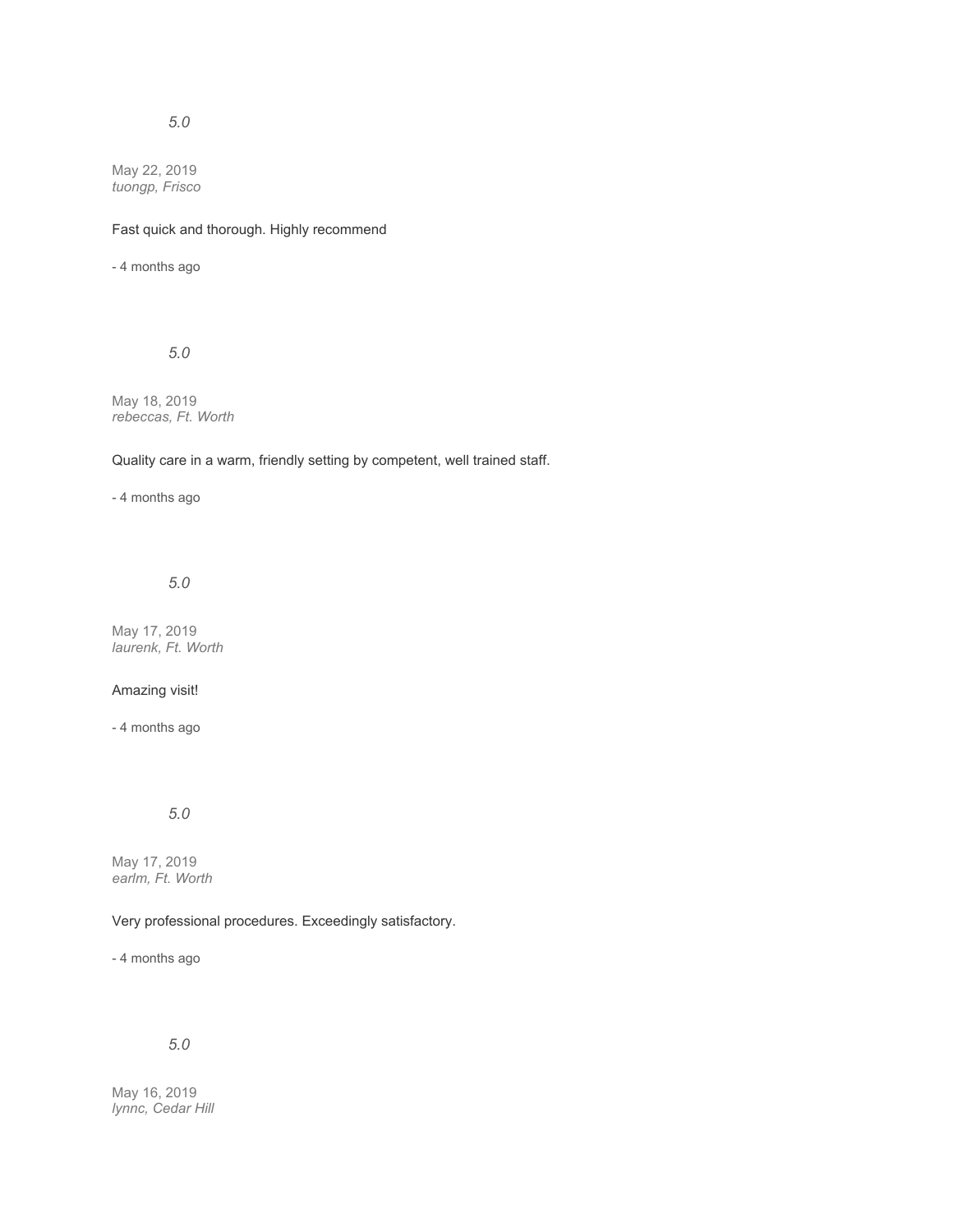Always a pleasant and professional experience.

- 4 months ago

# *5.0*

May 16, 2019 *truongn, Ft. Worth*

#### Pleasant and friendly

- 4 months ago

*connorm, Azle*

These girls are amazing. EVERY. SINGLE. TIME. !!

- 4 months ago

#### *1.0*

May 9, 2019 *sheliap, Ft. Worth*

I had exrays and my teeth cleaned. I had a good experience. I really like Dr. Brigati and her staff. All really nice but professional.

- 4 months ago

*5.0*

May 7, 2019 *jennifero, Fort Worth*

Love this dentist (and never thought I'd say that about ANY dentist!). They have handled my complex dental issues with compassion and skill, and take care of my routine cleanings with efficient service and flexible scheduling. They are super helpful in dealing with insurance issues as well. Highly recommend.

- 4 months ago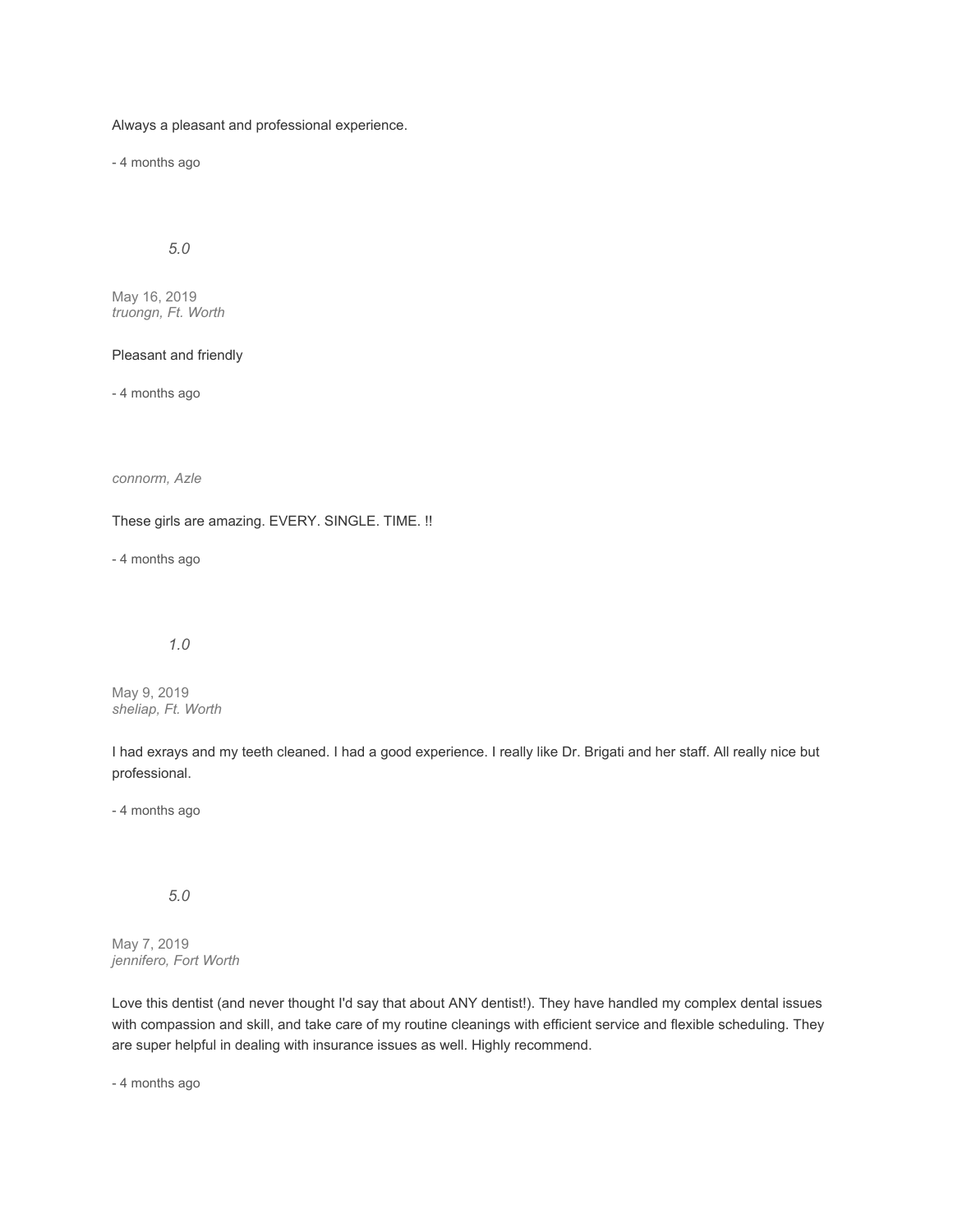May 6, 2019 *stanr, Weatherford*

Everyone always greets you with kind words & a smiling face. It makes the trip to the dentist less stressful.

- 4 months ago

*5.0*

May 2, 2019 *erjont, Benbrook*

## Excellent as always. Great staff great people.

- 4 months ago

## *5.0*

May 1, 2019 *earlm, Ft. Worth*

## Thorough dental hygiene and careful examination.

- 4 months ago

*5.0*

Apr 30, 2019 *kenh, Fort Worth*

## Always a pleasant experience.

- 5 months ago

# *5.0*

Apr 26, 2019 *crezettee, Fort Worth*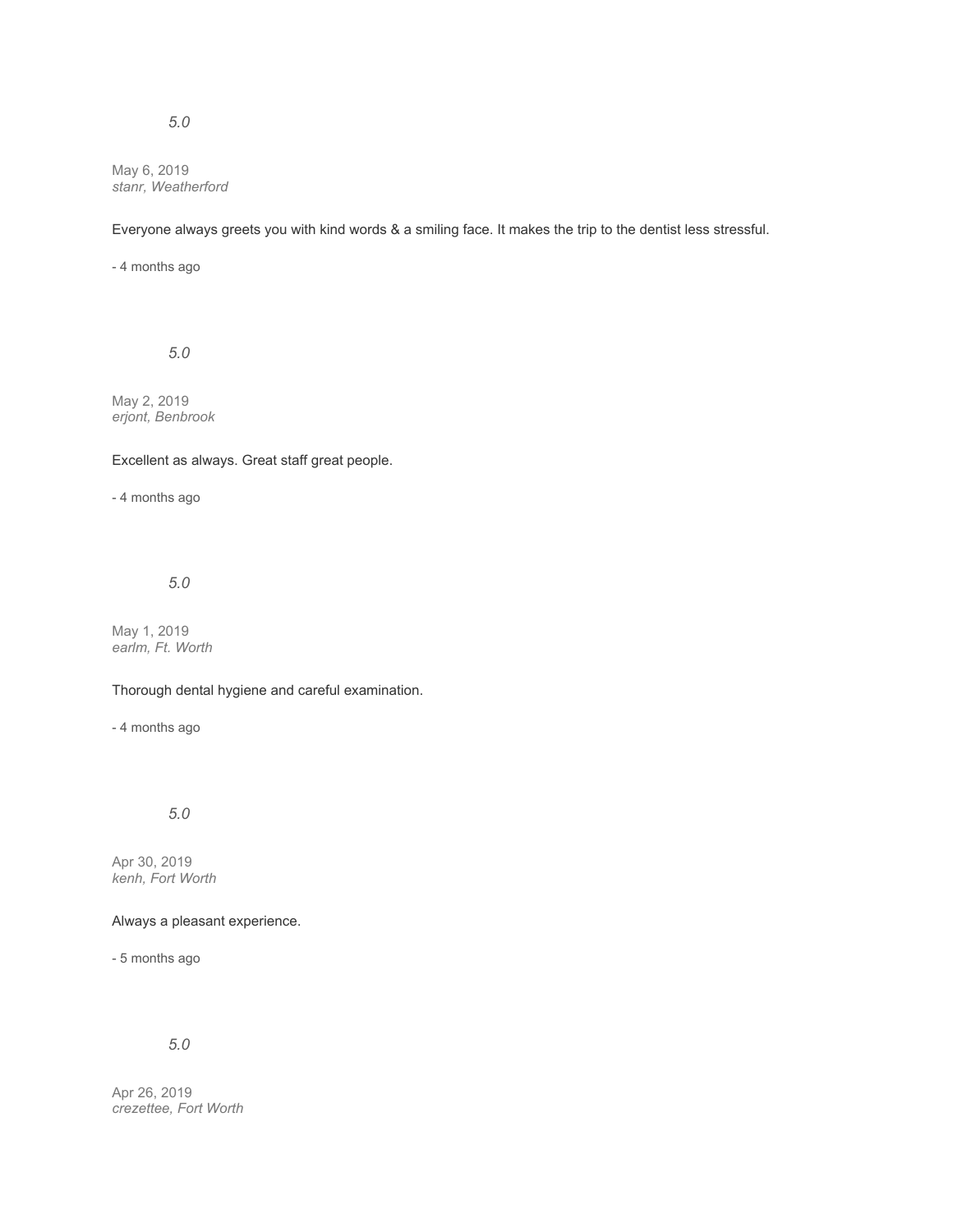# Always good helpful, friendly service!

- 5 months ago

# *5.0*

Apr 26, 2019 *bonniec, Ft Worth*

Dr Jessica is always nice, friendly and professional. Her staff is the best to work with, they are very caring and very attentive to you and your needs.

- 5 months ago

# *5.0*

Apr 25, 2019 *williamp, North Richland Hills*

# Great friendly staff always do great work

- 5 months ago

*mariaa, Fort Worth*

## Great group of folks. I enjoy my dental visits.

- 5 months ago

# *5.0*

Apr 11, 2019 *anonymous*

# Great dentist!

- 5 months ago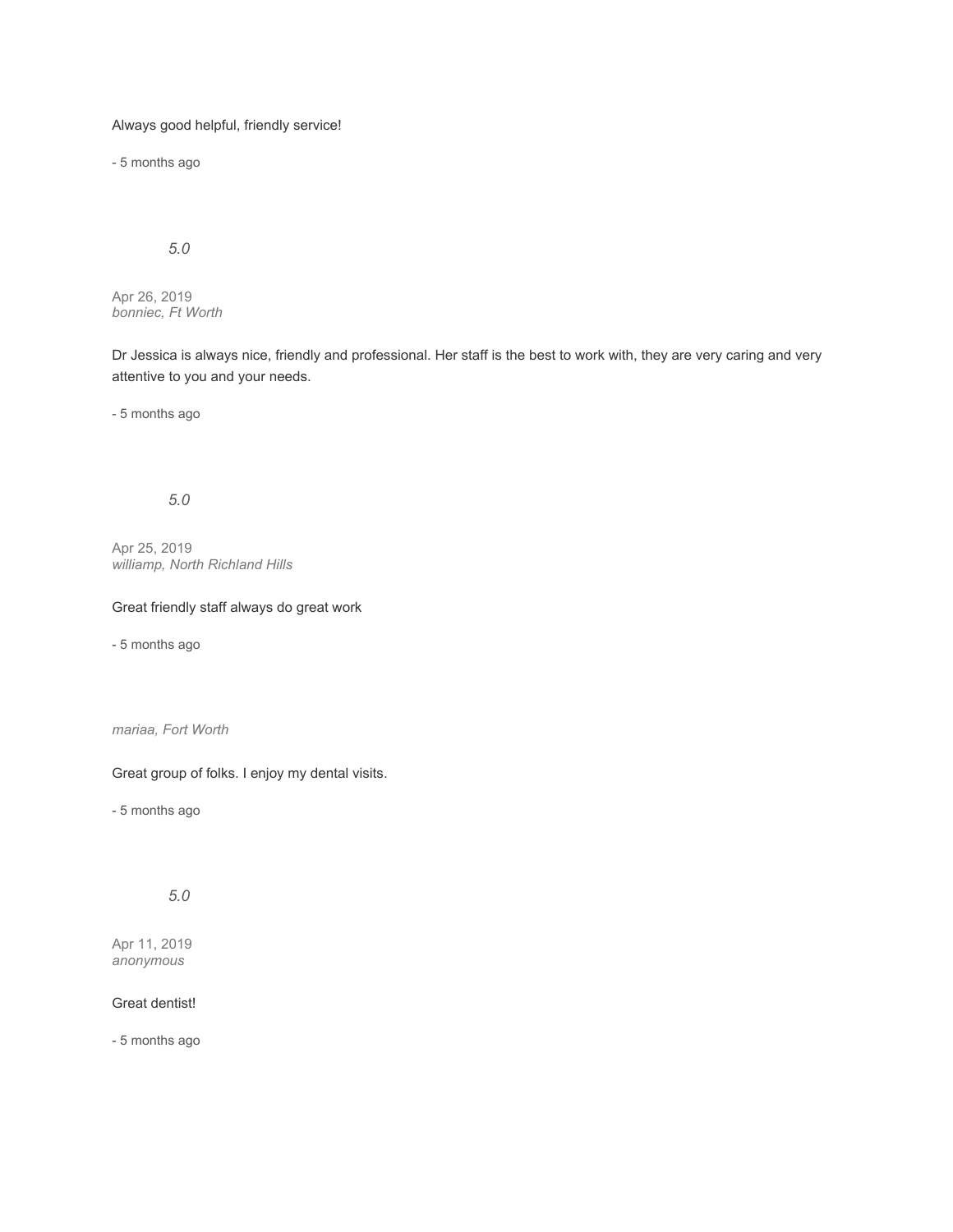Apr 10, 2019 *amandag, Azle*

I have been going to Dr. Brigati for years now. Between her and her staff, I LOVE them!! They are friendly, honest, and go above and beyond to help in anyway possible. I recommend them every chance I get!

- 5 months ago

*5.0*

Apr 9, 2019 *terryc, Cresson*

All staff was friendly and caring. I look forward to our partnership in my oral health!

- 5 months ago

*5.0*

Apr 3, 2019 *cherylw, Weatherford*

I actually look forward to going to see the dentist! This place is Awesome! The people here are always friendly and very good at what they do. Dr Brigati is a wonderful dentist. I Love this place!

- 5 months ago

*5.0*

Apr 3, 2019 *meredithc, Fort Worth*

As much as I dread dental work, I really enjoy working with Dr. Brigati and her staff. Been going for years and will continue.

- 5 months ago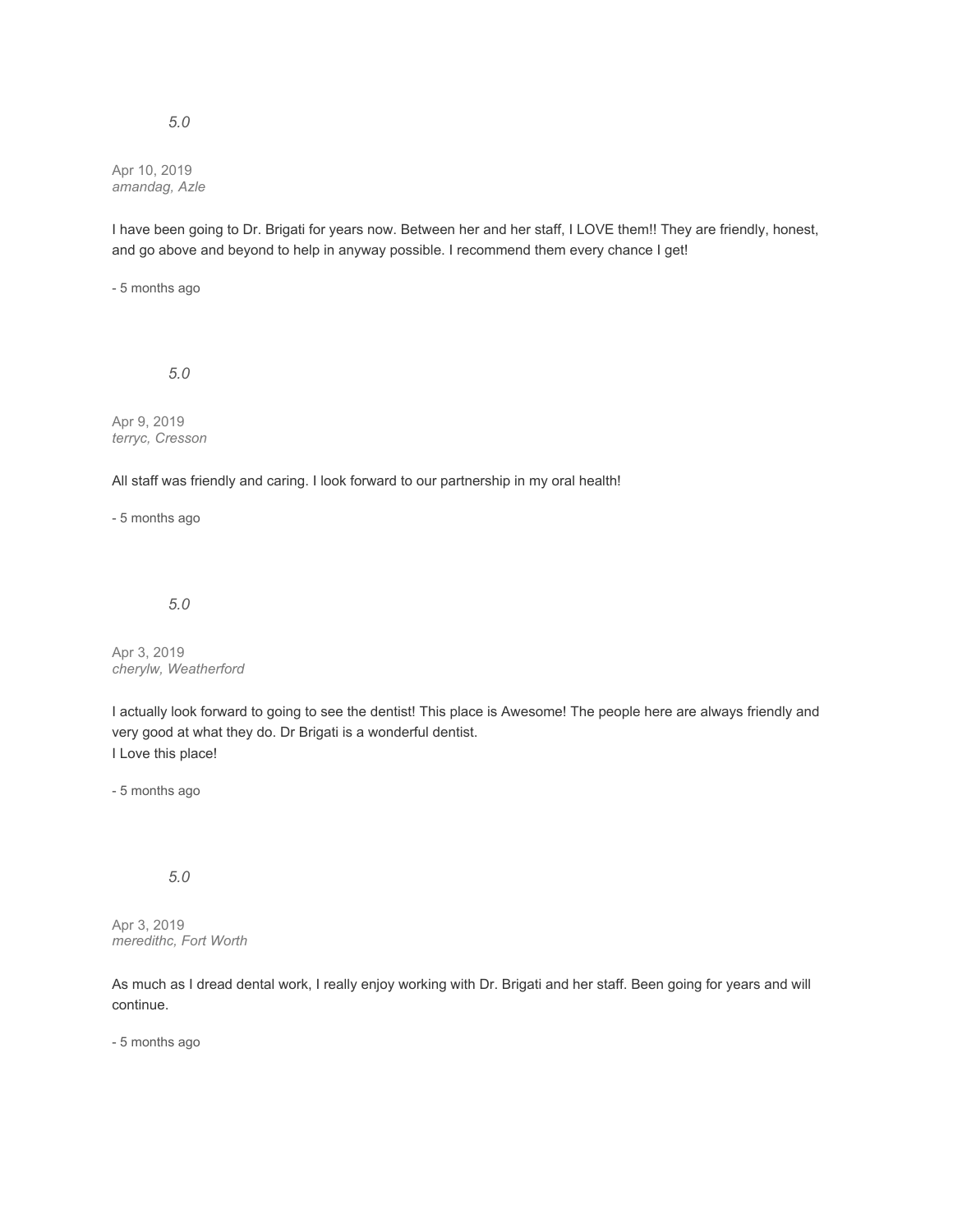Apr 3, 2019 *saundrag, Ft Worth*

I love Dr. Brigati and her staff! I look forward to my next visits because I get to visit with my friends.

- 5 months ago

*5.0*

Apr 2, 2019 *anthonyc, Crowley*

#### Always fun place to go.

- 5 months ago

*5.0*

Apr 1, 2019 *michelleh, Ft. Worth*

#### 5 Stars

I absolutely love Dr Jessica Brigati and her staff. I am an RN and maybe a difficult Patient. They are always patient with me, make me comfortable and provide exceptional care when I am there for treatment. Thank you Dr Brigati, Kathleen and Lashann for taking great care of me and my teeth...and for also taking great care of my Mom and my son Kody. Michelle Holton RN

- 5 months ago

# *5.0*

Mar 28, 2019 *williams, North Richland Hills*

Dr. Brigati is not only friendly and gracious but also tender and patient! A great experience at the denist! Highly recommend Dr. Brigati and her staff!

- 6 months ago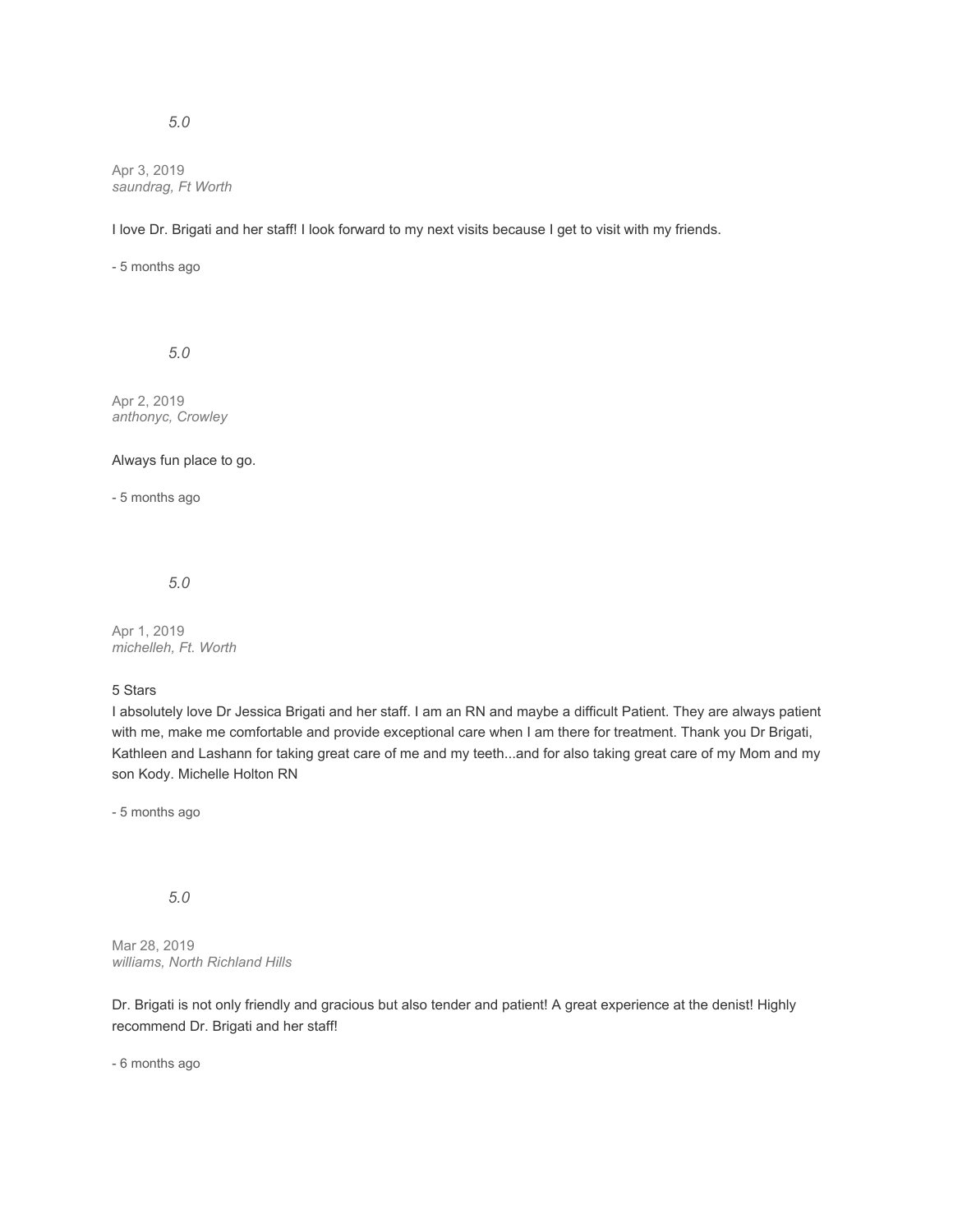Mar 27, 2019 *paxtonb, Ft. Worth*

It is a pleasure having Dr. Brigati as my dentist. No paid and will do a excellent job for you and your family. I always leave knowing that I will not have to return for rework. Great job as well to her staff.

- 6 months ago

*5.0*

Mar 21, 2019 *wyattj, Ft. Worth*

They always have been good at the job and they have always been nice. I have not had a bad experience. They all have been good to me and I recommend them.

- 6 months ago

*5.0*

Mar 13, 2019 *anonymous*

Dr Brigati is always very thorough, gentle, and professional. She is great at keeping you calm and talking you through the proceedure. I never use nitrous, as she is gentle and relatively painless than any dentist I have seen. I recommend her highly!

- 6 months ago

*5.0*

Mar 11, 2019 *johnm, Fort Worth*

Once again it was a pleasure to visit with Dr. Brigati and her staff. She is not only an excellent dentist to whom I have entrusted my dental health for a good number of years now, but the entire experience of visiting her office is invariably pleasant and relaxing, as well as highly efficient. Each and every one of her co-workers too also provide

*5.0*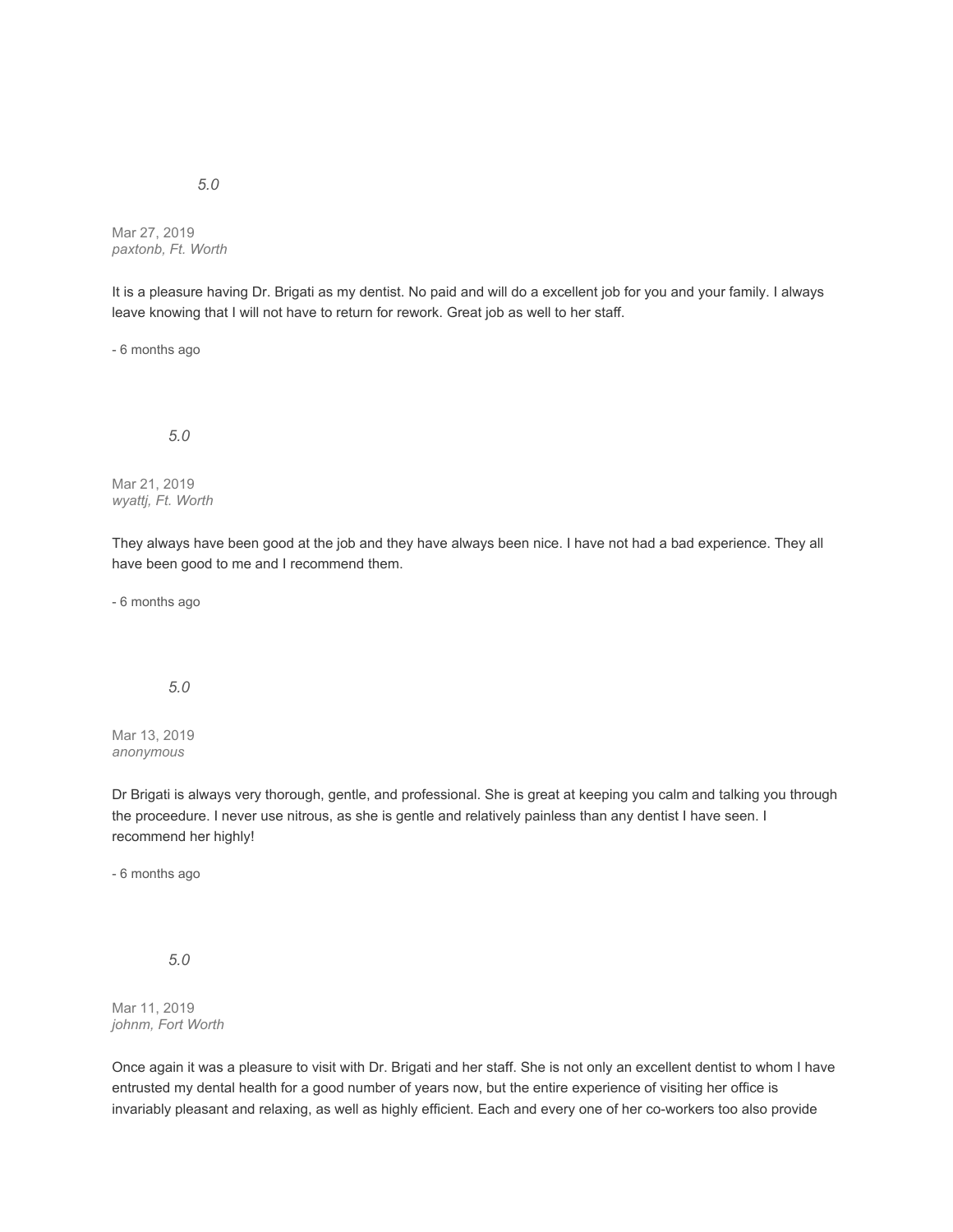excellent, first-rate, and friendly but also very high quality and thoroughly professional service. Thank you to you all. And as always, I very much look forward to my next visit.

- 6 months ago

# *5.0*

Mar 8, 2019 *anonymous*

# As good as it gets.

- 6 months ago

## *5.0*

Mar 7, 2019 *madalynh, Ft. Worth*

My experience is always good. I always enjoy visiting with Dr. Brigati and her staff. They put me at ease making my visit much easier for me.

- 6 months ago

*1.0*

Mar 6, 2019 *maxr, Walnut Springs*

Fast, efficient, pleasant exam. Inspires confidence.

- 6 months ago

### *5.0*

Mar 6, 2019 *williams, North Richland Hills*

Dr Brigati has created a great environment and an awesome staff! From the moment you enter until you leave, you are welcomed and treated as family! Dr. Brigati has the the smiles that she and her staff creates for others!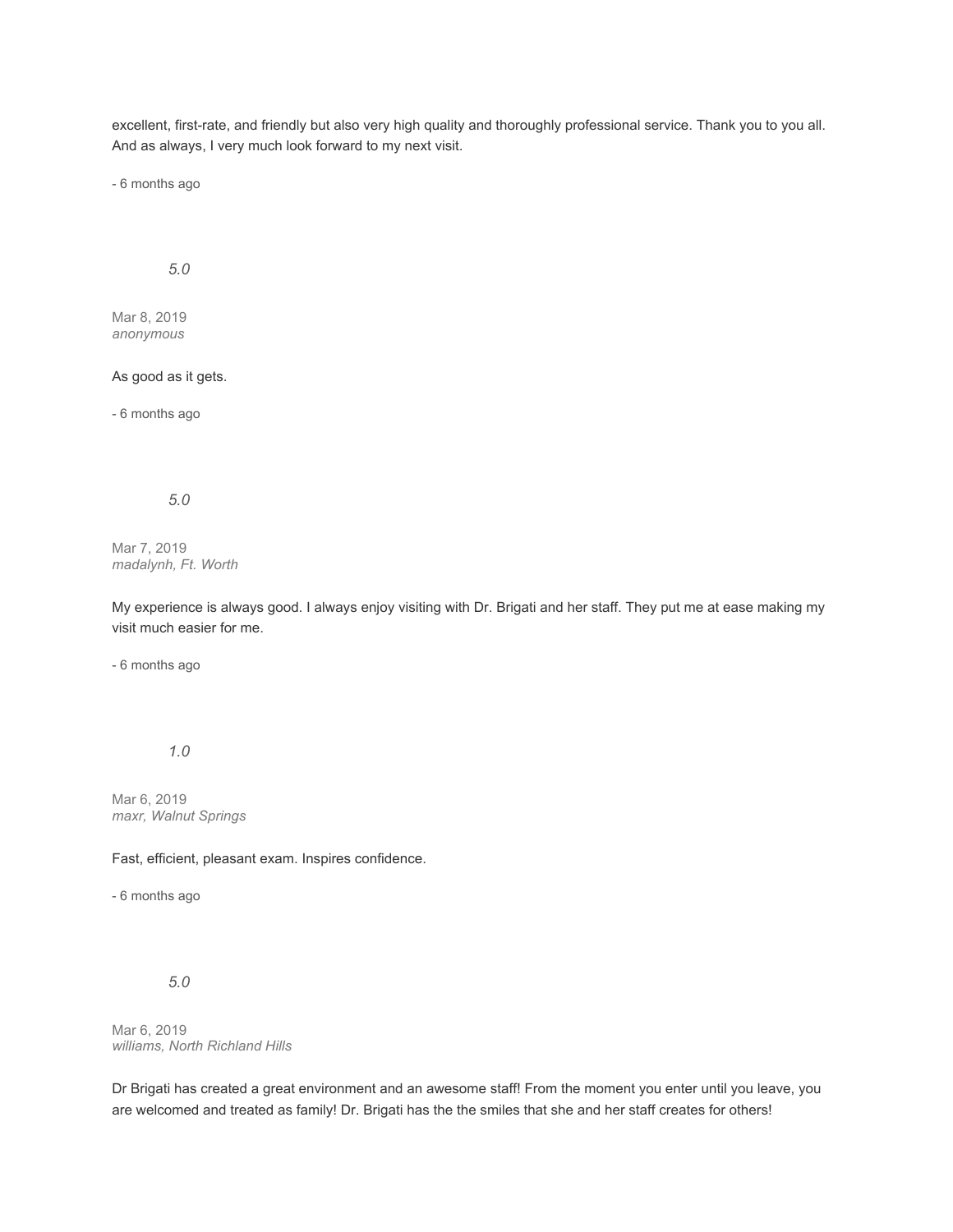- 6 months ago

# *5.0*

Mar 1, 2019 *brianc, Fort Worth*

Best service in town. Everyone in the office is so friendly and knowledgeable.

- 6 months ago

*5.0*

Feb 28, 2019 *amyc, Rio Vista*

As always an awesome visit! The best staff and dental care you ask for.

- 7 months ago

#### *5.0*

Feb 26, 2019 *lindas, North Richland Hills*

Was a great experience. we were welcomed as though we were long time patients! All of the staff treated us as family instead of patients! Terrific atmosphere and an enjoyable office!

- 7 months ago

*5.0*

Feb 21, 2019 *jameso, Ft. Worth*

Everything was great as always! Thanks again!

- 7 months ago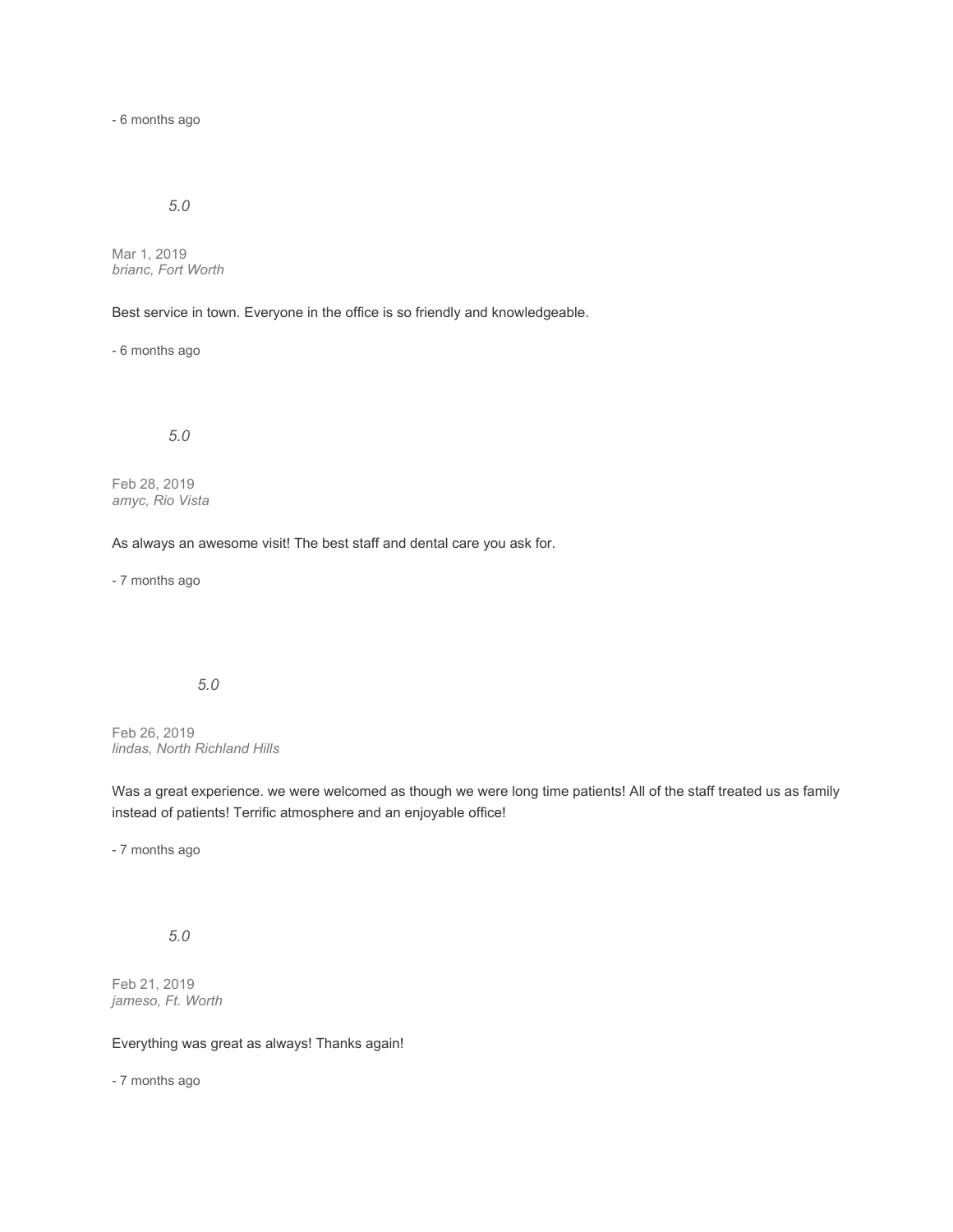Feb 20, 2019 *marceyh, Ft. Worth*

## I love Dr. Brigati and her team!

- 7 months ago

*5.0*

Feb 19, 2019 *melissam, Azle*

These girls are amazing EVERY TIME! I've been coming here for years...live quite a distance...but wouldn't go anywhere else!

- 7 months ago

*5.0*

Feb 15, 2019 *adriane, Weatherford*

# Excellent

- 7 months ago

# *5.0*

Feb 14, 2019 *marving, Fort Worth*

# Always a pleasure to visit my "dental family"

- 7 months ago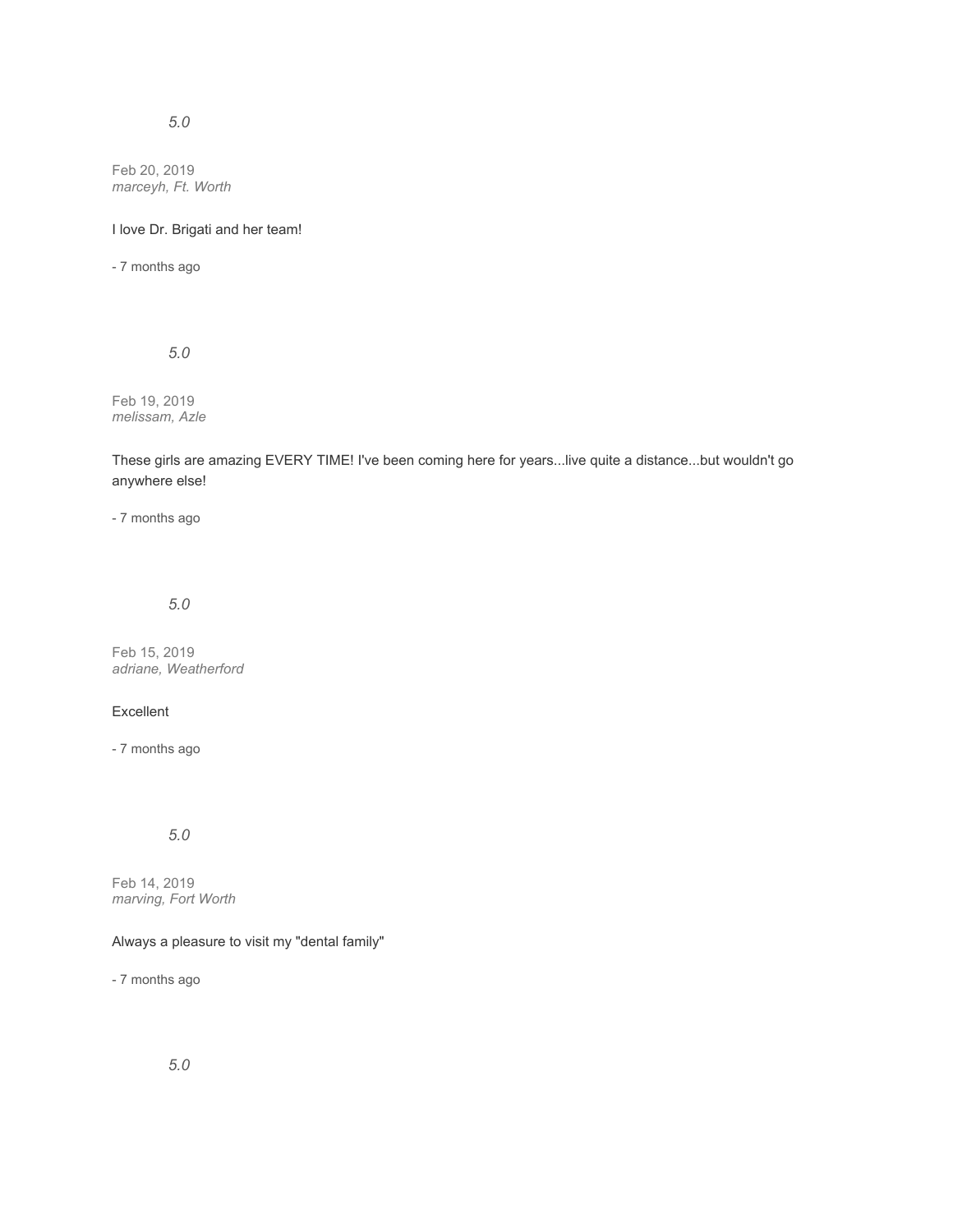Feb 9, 2019 *nancyz, Ft. Worth*

Great. Took there time in my cleaning. Prompt and always friendly.

- 7 months ago

*5.0*

Feb 8, 2019 *jeffreyb, Ft. Worth*

Another successful cleaning! Thanks!

- 7 months ago

*5.0*

Feb 6, 2019 *jasond, Arlington*

Dr Brigati and her crew do an amazing job. I actually look forward to seeing them. They are professional, polite and personable. They are the gold standard in dental care.

- 7 months ago

*5.0*

Feb 6, 2019 *teresaw, Ft. Worth*

Excellent, superior.

- 7 months ago

*5.0*

Feb 5, 2019 *janetg, Azle*

Terrific as usual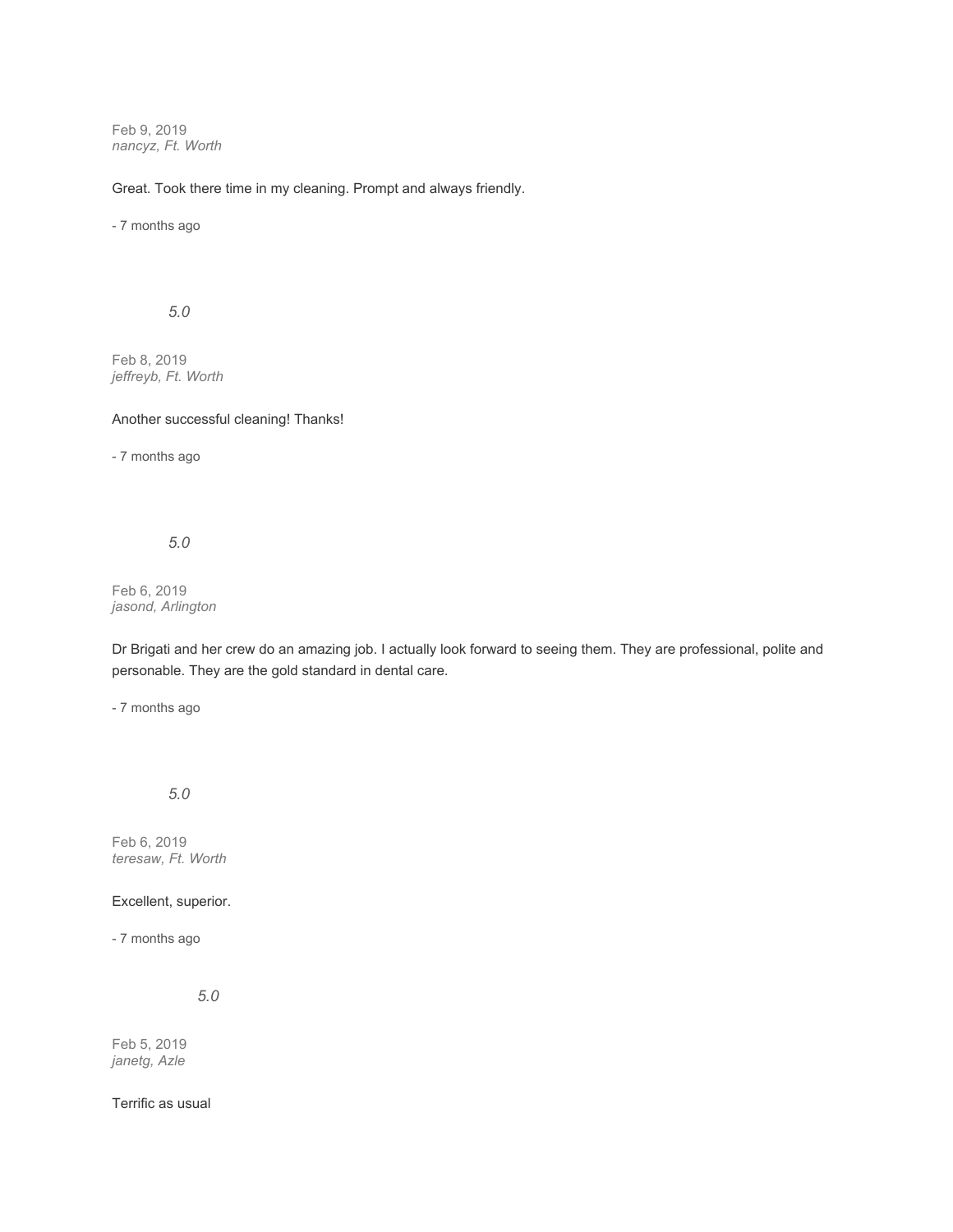- 7 months ago

# *5.0*

Jan 31, 2019 *randyj, Ft. Worth*

Even though I usually avoid a visit to the dentist office, I always leave feeling like I enjoyed myself. Imagine that, enjoy having

x-rays and a teeth cleaning! You are such a kind and friendly group to be with. Thank you for helping me want to take better care of myself, and my teeth.

- 8 months ago

*5.0*

Jan 29, 2019 *rachelt, Lender*

I love the team at this office. Everyone is professional and engaging. I feel like my oral health is the focus and I always learn ways to improve my day to day routine.

- 8 months ago

*5.0*

Jan 29, 2019 *rachelt, Lender*

Always a great experience at this office. Staff is so nice and engaging!!!

- 8 months ago

*5.0*

Jan 27, 2019 *timothyr, Euless*

Always friendly and quality service. I've been going there for years, and will continue to.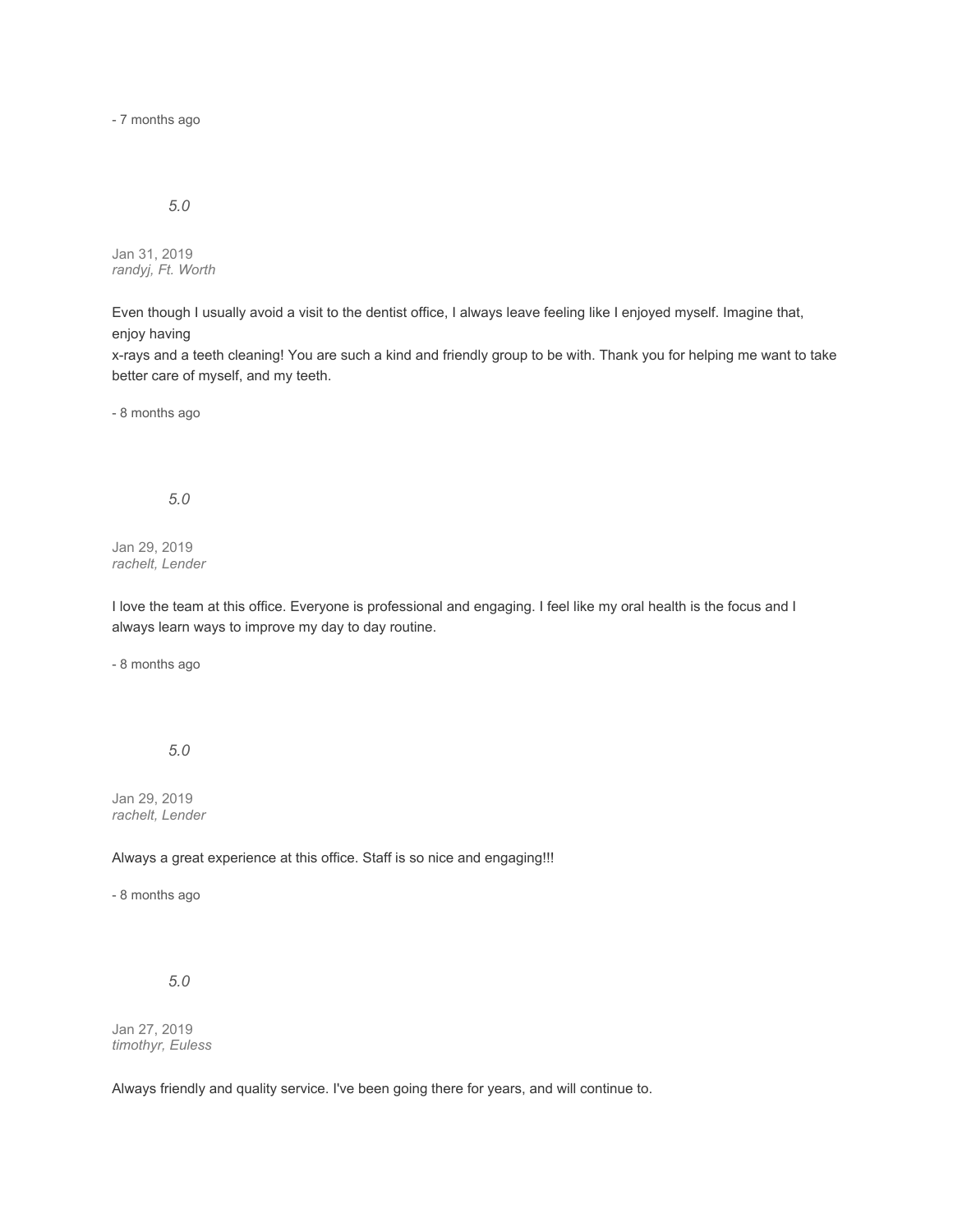- 8 months ago

# *5.0*

Jan 25, 2019 *anonymous*

## Always great experience with an awesome staff

- 8 months ago

# *5.0*

Jan 25, 2019 *billie ms.t, Benbrook*

## Great staff and they provide awesome dental care.

- 8 months ago

# *5.0*

Jan 18, 2019 *craiga, Ft. Worth*

#### Great as usual!

- 8 months ago

# *5.0*

Jan 18, 2019 *sheilap, Ft. Worth*

Jessica Brigati has been my dentist for 12 years, she, my hygienist and the receptionists are super-friendly, kind and efficient.

- 8 months ago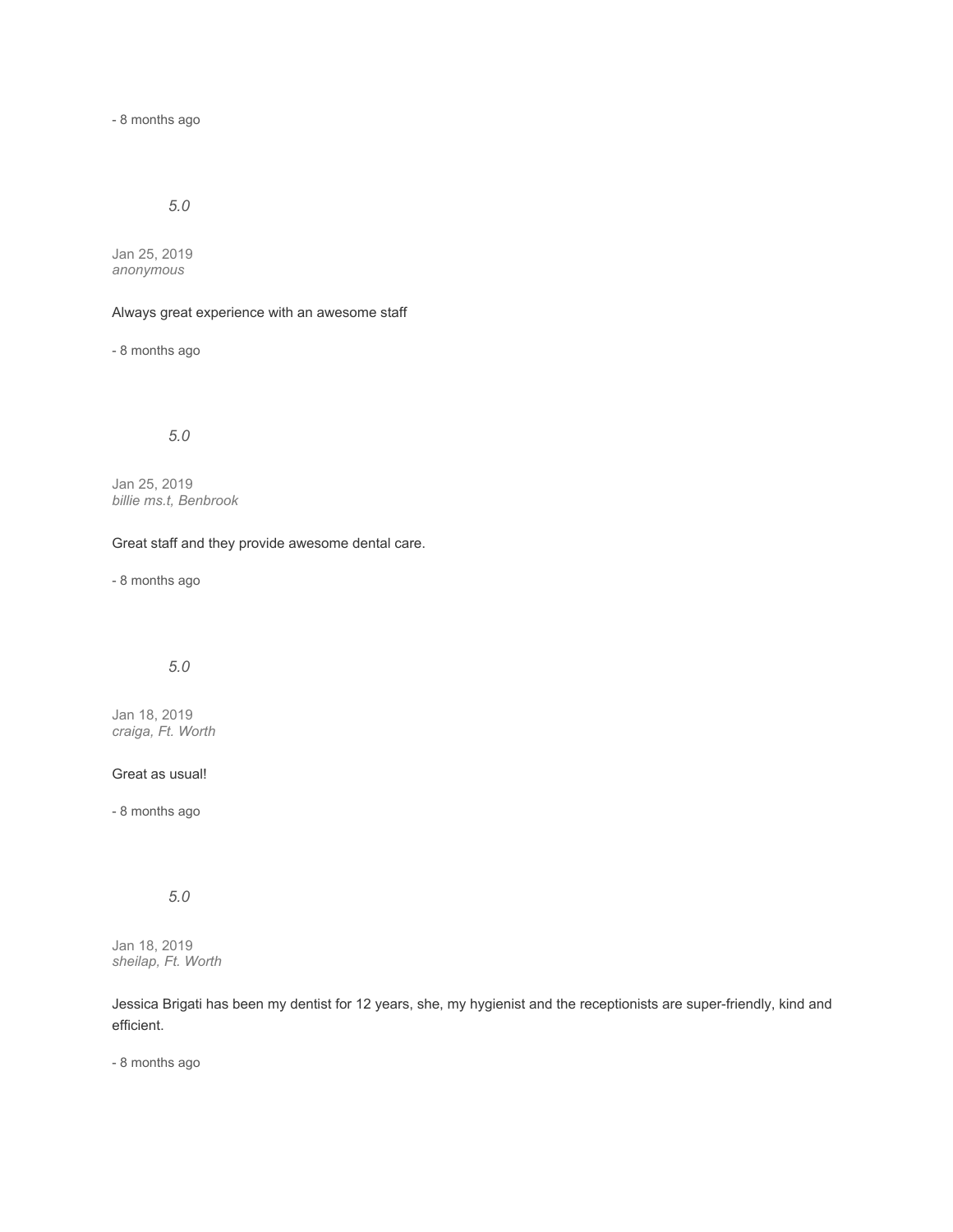Jan 14, 2019 *sherrillh, Millsap*

Always professional with excellent technicians.

- 8 months ago

*5.0*

Jan 11, 2019 *anonymous*

Dr. Brigati and her staff were highly recommended to me and I would also recommend them. They are an efficient and caring practice. I'm very grateful for them.

- 8 months ago

# *5.0*

Jan 10, 2019 *carolb, Ft Worth*

The procedure went smoothly and Dr. Brigati explained every step that she took to complete the process.

- 8 months ago

# *5.0*

Jan 10, 2019 *carolynb, Crowley*

These are the best group of professional ladies I know. They work well together and make you feel like a part of the family.

- 8 months ago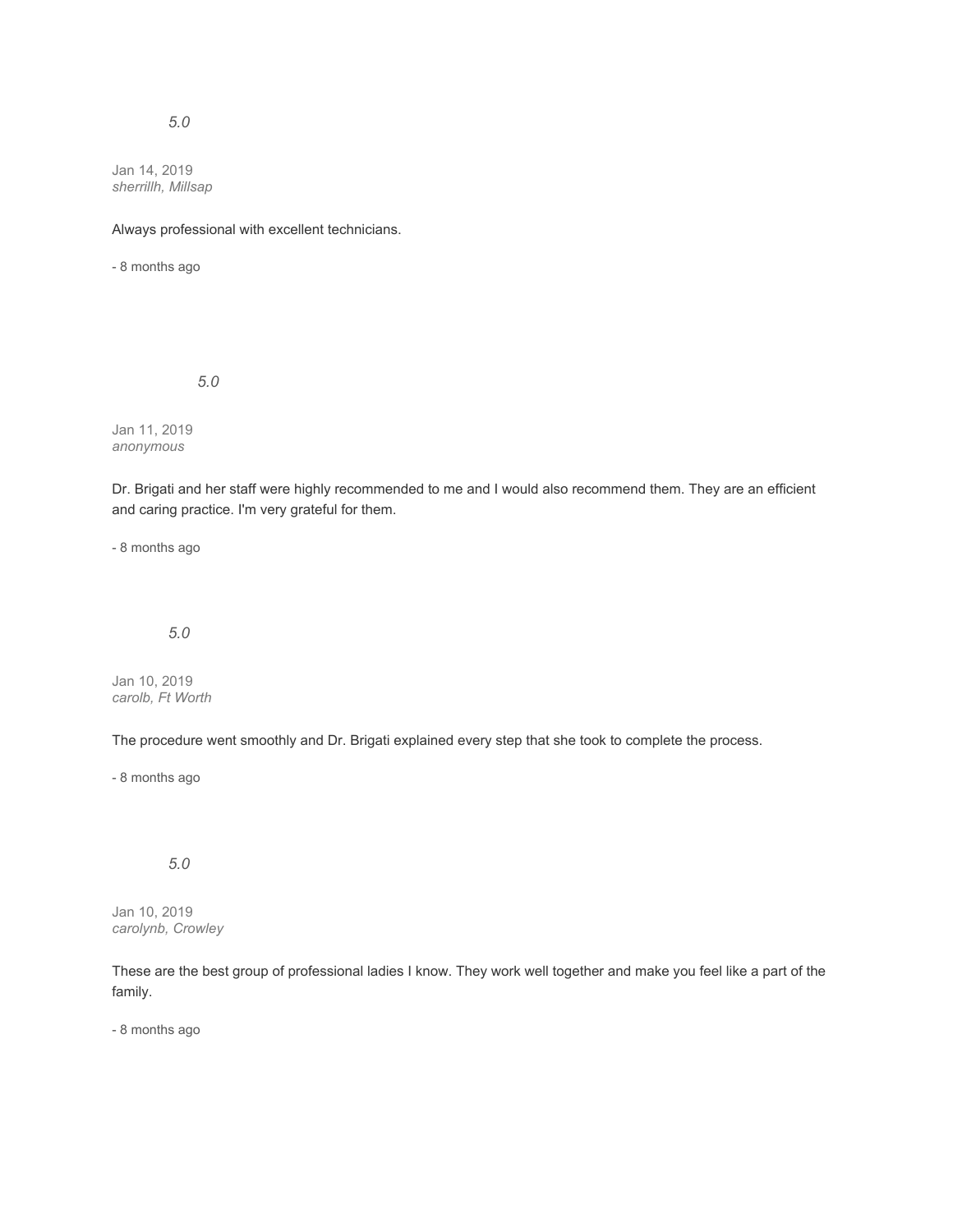Jan 10, 2019 *joyceb, Ft. Worth*

They got me in on short notice, and took care of my issue promptly and efficiently. Friendly, caring, skilled staff.

- 8 months ago

*5.0*

Jan 9, 2019 *rondalh, Azle*

Dr Brigati is an incredible Talent!

She is a very special individual. She has the ability to put any patient at ease wether young Or someone with severe anxiety

My family and I have been with her since the start of her practice! We are absolutely treated like family by her and the Staff.. we would never consider finding a new dentist

- 8 months ago

# *5.0*

Jan 9, 2019 *xandrac, Ft Worth*

As usual, it was a very pleasant experience. I get extremely tense during dental appointments, but all these ladies are so sweet and friendly that even I manage to relax!

- 8 months ago

*5.0*

Jan 8, 2019 *anonymous*

Dr Brigati and her entire staff are courteous, timely and professional at all times.

- 8 months ago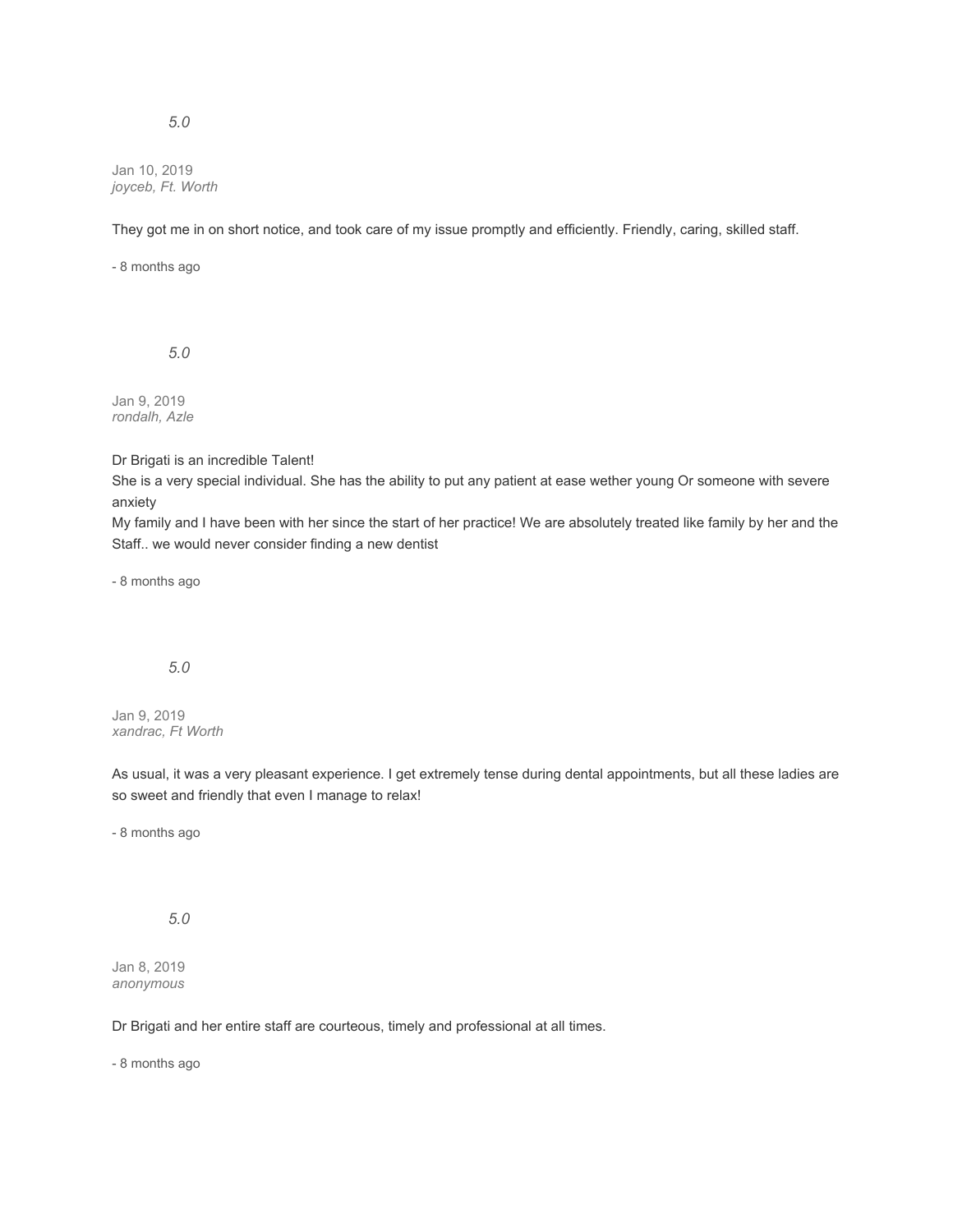Jan 8, 2019 *earlec, Fort Worth*

Friendly and knowledgeable staff and dentist. They do as much as possible to work you in and they treat you like a valued client.

- 8 months ago

*5.0*

Dec 15, 2018 *cindyr, Aledo*

Dr. Brigatti is knowledgeable and thorough. Her staff is friendly and helpful, and always make my experience pleasant!

- 285 days ago

# *5.0*

Dec 13, 2018 *stevenh, Willow Park*

Very good experience., I have been going to this dentist office for many years and everyone from the Dentist to office employees are very professional and treat me like family. Kelsey the dental hygienist was very thorough and did an excellent job both examing and cleaning my teeth. Whenever I am asked for a Dentist referral i do not hesitate to recommend this office.

- 287 days ago

*5.0*

Dec 13, 2018 *nathanield, Waxahachie*

It was really good

- 287 days ago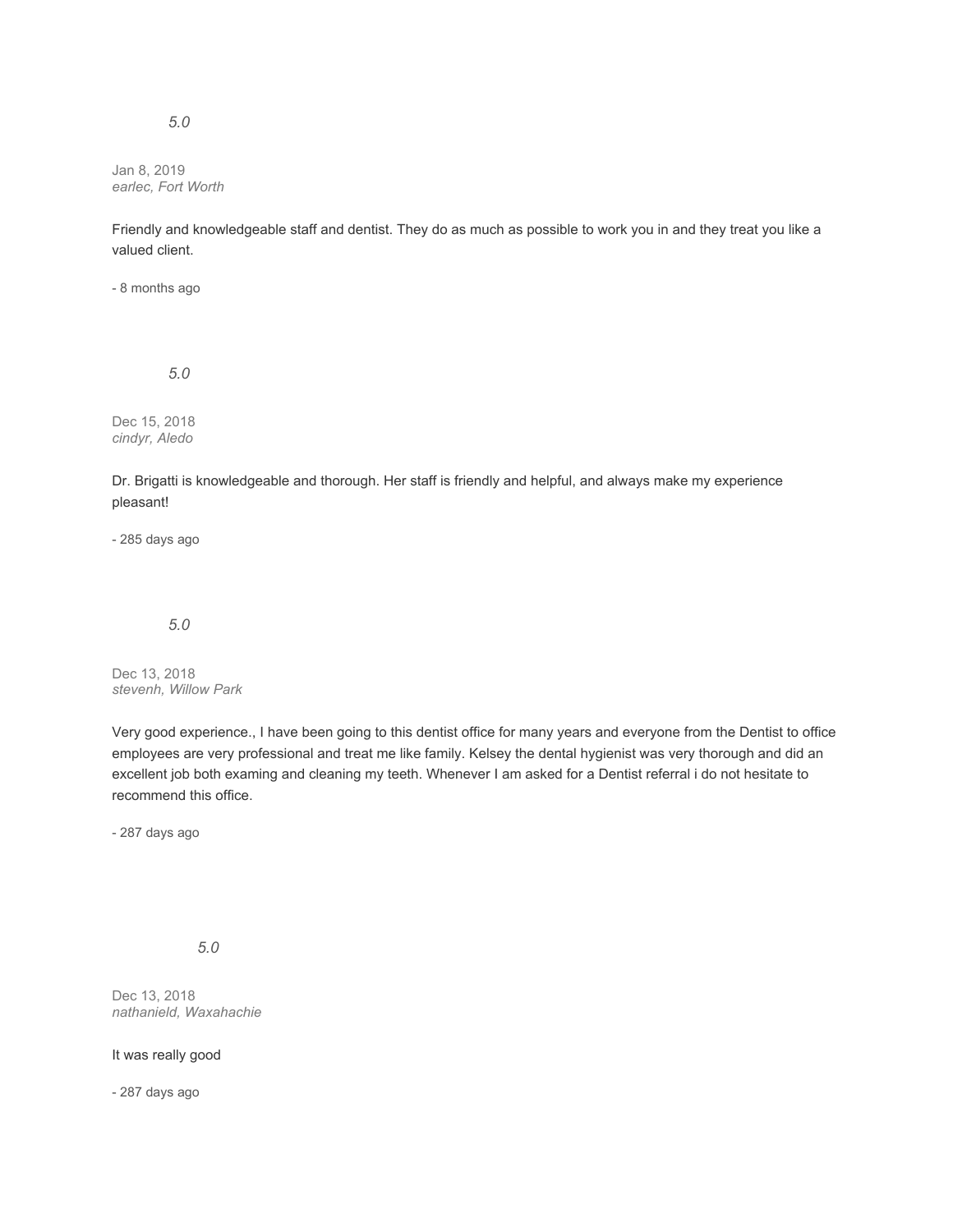Dec 12, 2018 *michellej, Fort Worth*

Dr Brigati and her staff was so welcoming..

- 288 days ago

*5.0*

Dec 7, 2018 *tammyb, Ft Worth*

The staff at Dr Brigatis office are always great. I have had nothing but excellent experiences with them

- 293 days ago

*5.0*

Dec 6, 2018 *anthonyc, Crowley*

Best dentist I have ever went to. Everyone is so nice the work has been done perfect. It is a fun light hearted office but still professional. Really like the people and Dr has a very friendly chair side that is hard to find. I got two cavities filled near old fillings where the old fillings had to be drilled. I had no pain and she showed me pics so i could see the bad areas myself. She called herself to check on me the next day. Great find thanks Shelby

- 294 days ago

*5.0*

Dec 6, 2018 *stanleyc, Ft. Worth*

Every year I am asked to complete health history, medicine taken, surgeries, etc... why not furnish patient with printed copy of what is currently on file and the patient can correct accordingly. Also, it would be helpful if patient has advance notice that they will be needing to update health information and to bring information with them. Just a suggestion from long term patient and marketer.

- 294 days ago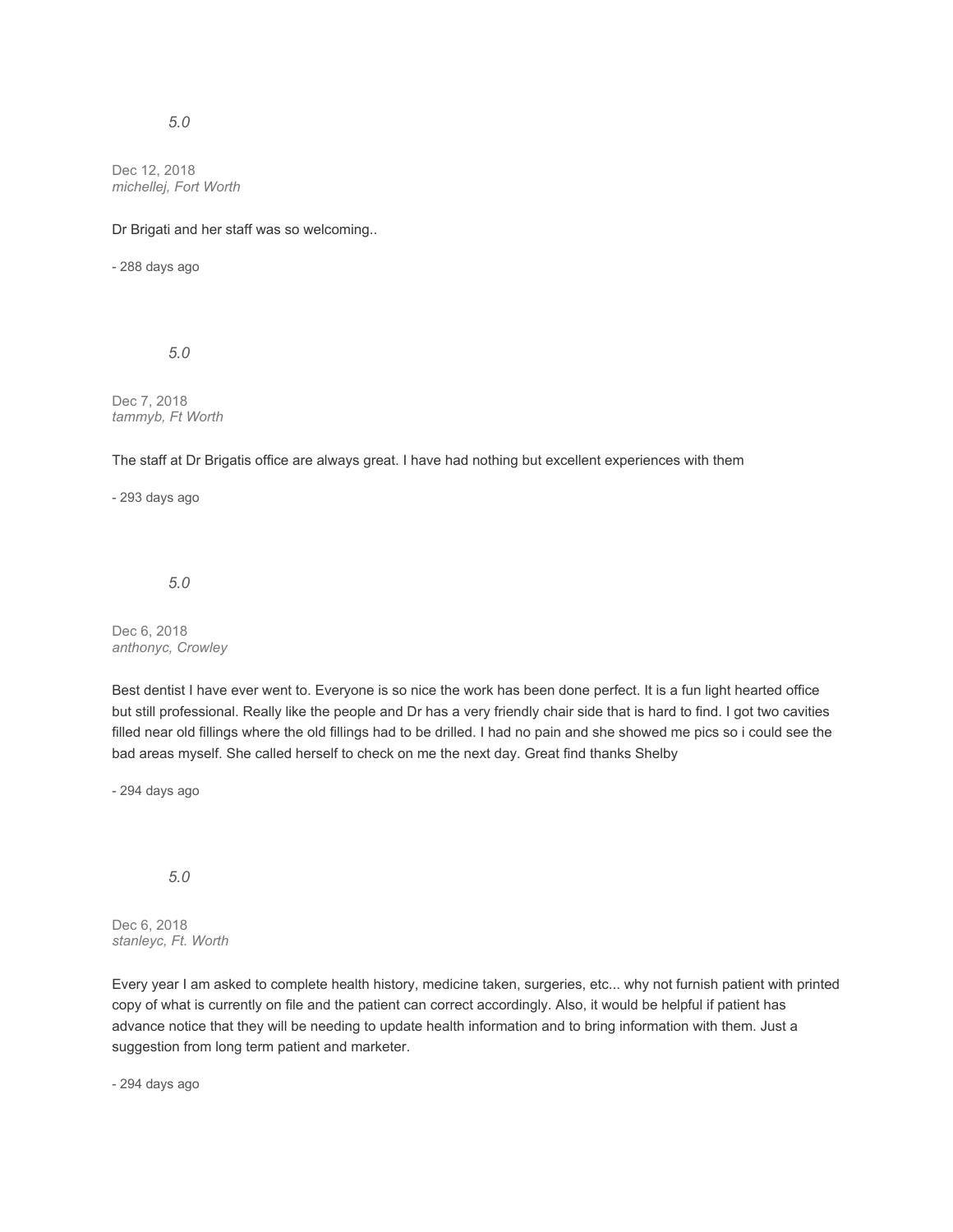Dec 5, 2018 *melodyb, Ft Worth*

#### Professional, friendly, helpful and kind, everyone is very skilled

- 295 days ago

*5.0*

Nov 29, 2018 *danj, North Richland Hills*

Dr. Brigati is an incredible dentist and has an amazing staff. They are very friendly and professional. This is by far the best dental office I have ever been to. I highly recommend them to anyone.

- 301 days ago

#### *5.0*

Nov 29, 2018 *shanaes, Ft. Worth*

Everyone was extremely nice, patient and thorough. They took the time to explain everything, every step of the way to assure I understood what was being done. I never thought I'd look forward to going back to a dentist but I actually look forward to my next visit.

- 301 days ago

*5.0*

Nov 21, 2018 *austing, Azle*

Dr. Brigati and staff make us feel like family and are serious about taking care of our teeth!

- 309 days ago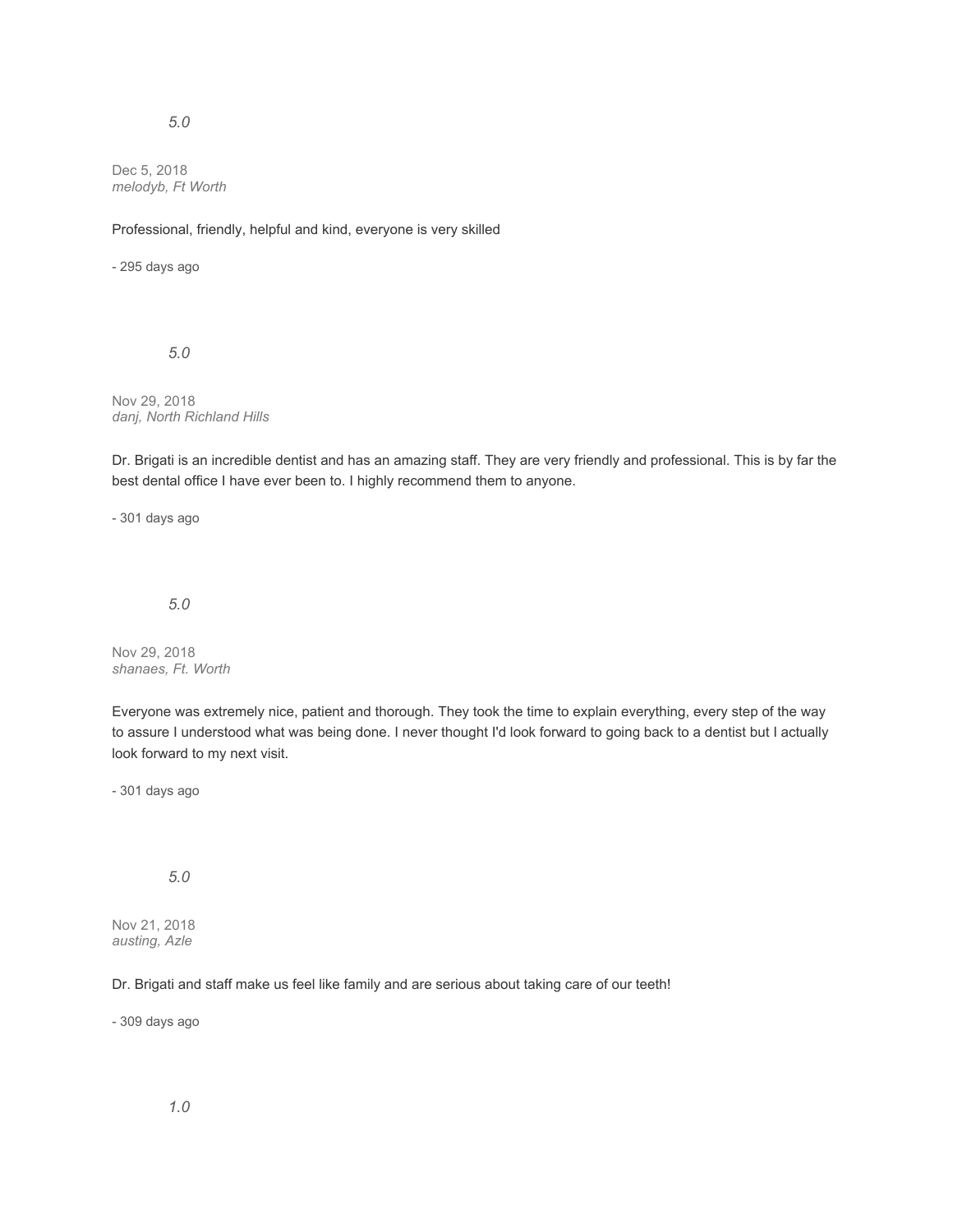Nov 20, 2018 *bernardineg, Ft. Worth*

Too many add on options, constant X-rays needed. I have pretty great teach. Made to feel like a cheapskate.

- 310 days ago

*5.0*

Nov 20, 2018 *leahj, Ft. Worth*

#### Dr. Brigati and her staff are the best!

- 310 days ago

*5.0*

Nov 14, 2018 *ronaldr, North Richland Hills*

I have been going here 5 years. Great dentist, and staff. Very nice offices; equipped with modern tech.

- 316 days ago

# *5.0*

Nov 9, 2018 *garyy, Ft. Worth*

# Great folks, excellent work.... Best dental in my 32 years in Ft Worth

- 322 days ago

# *5.0*

Nov 7, 2018 *robinm, Arlington*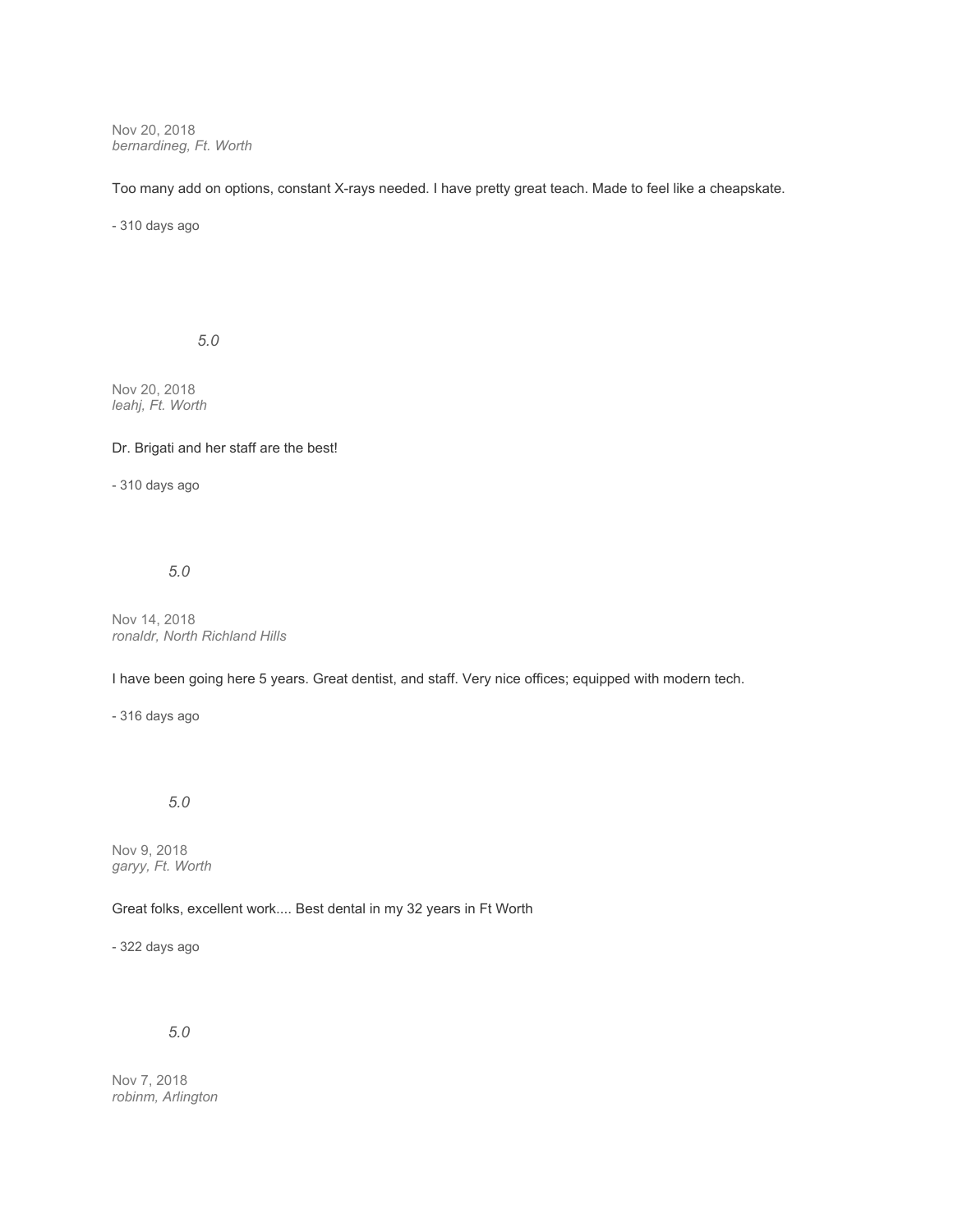She and her office provide excellent care!

- 323 days ago

# *5.0*

Nov 6, 2018 *danielw, Potsboro*

Dr. Brigati's office is always friendly and well run, I like that the staff there remember me and inquire about things that were happening when I was in for my last appointment.

- 324 days ago

# *5.0*

Nov 6, 2018 *earlm, Ft. Worth*

## My Problem/need well understood. Options given for my choice much appreciated.

- 324 days ago

# *5.0*

Nov 3, 2018 *lylem, Ft. Worth*

#### Always timely, professional.

- 327 days ago

*5.0*

Nov 1, 2018 *johnb, Ft. Worth*

## Great staff and very knowledgeable. They really care about your dental health.

- 329 days ago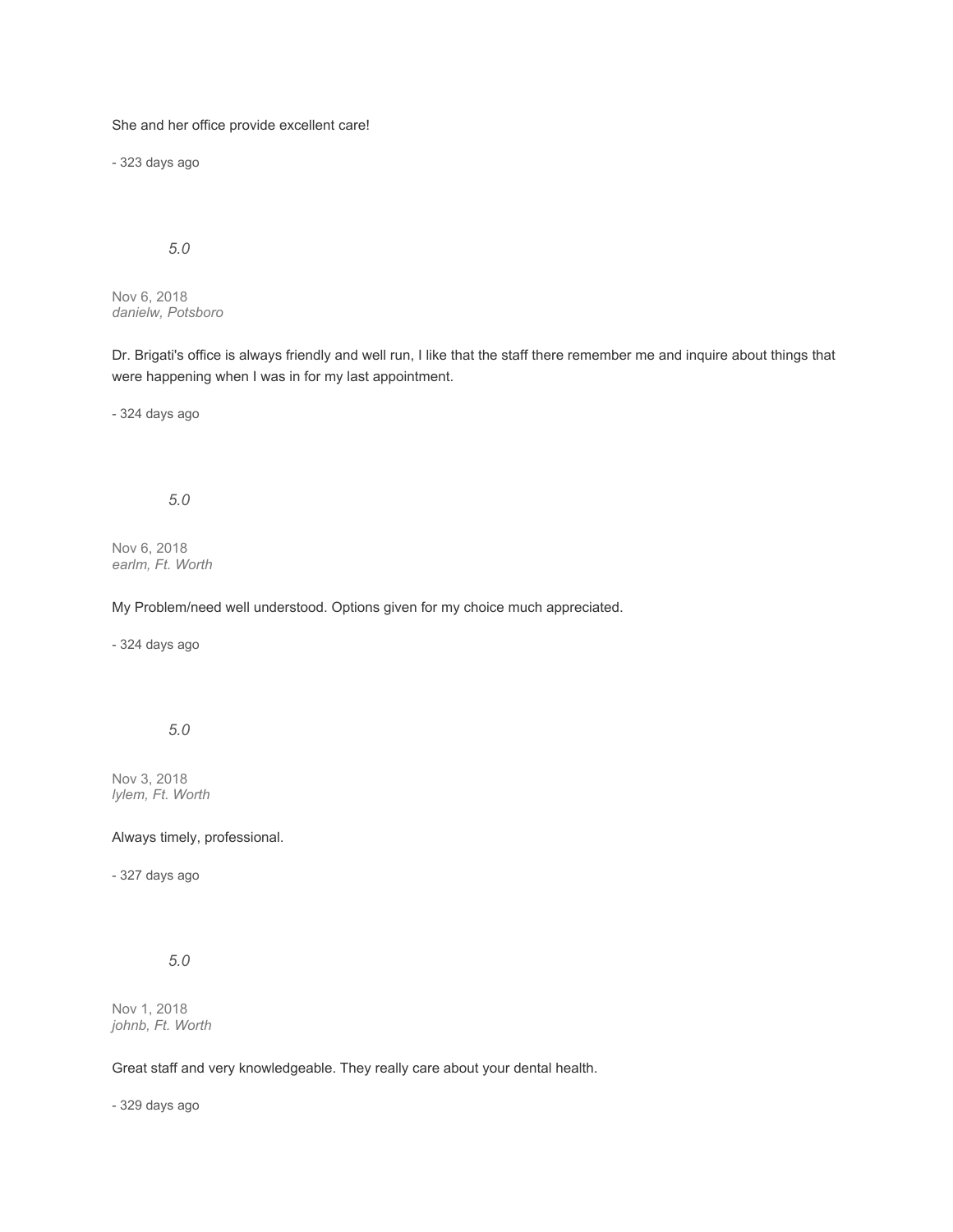Oct 31, 2018 *robert iiid, Joshua*

## They are and always have been the best! I am moving homes and will still travel to see them.

- 331 days ago

*5.0*

Oct 30, 2018 *joer, Ft. Worth*

# Great visit

- 331 days ago

*5.0*

Oct 26, 2018 *anonymous*

# Love the staff and love the service! I look forward to going to the dentist!

- 335 days ago

# *5.0*

Oct 26, 2018 *brianc, Fort Worth*

## Outstanding service from everyone in the office.

- 336 days ago

*5.0*

Oct 24, 2018 *anonymous*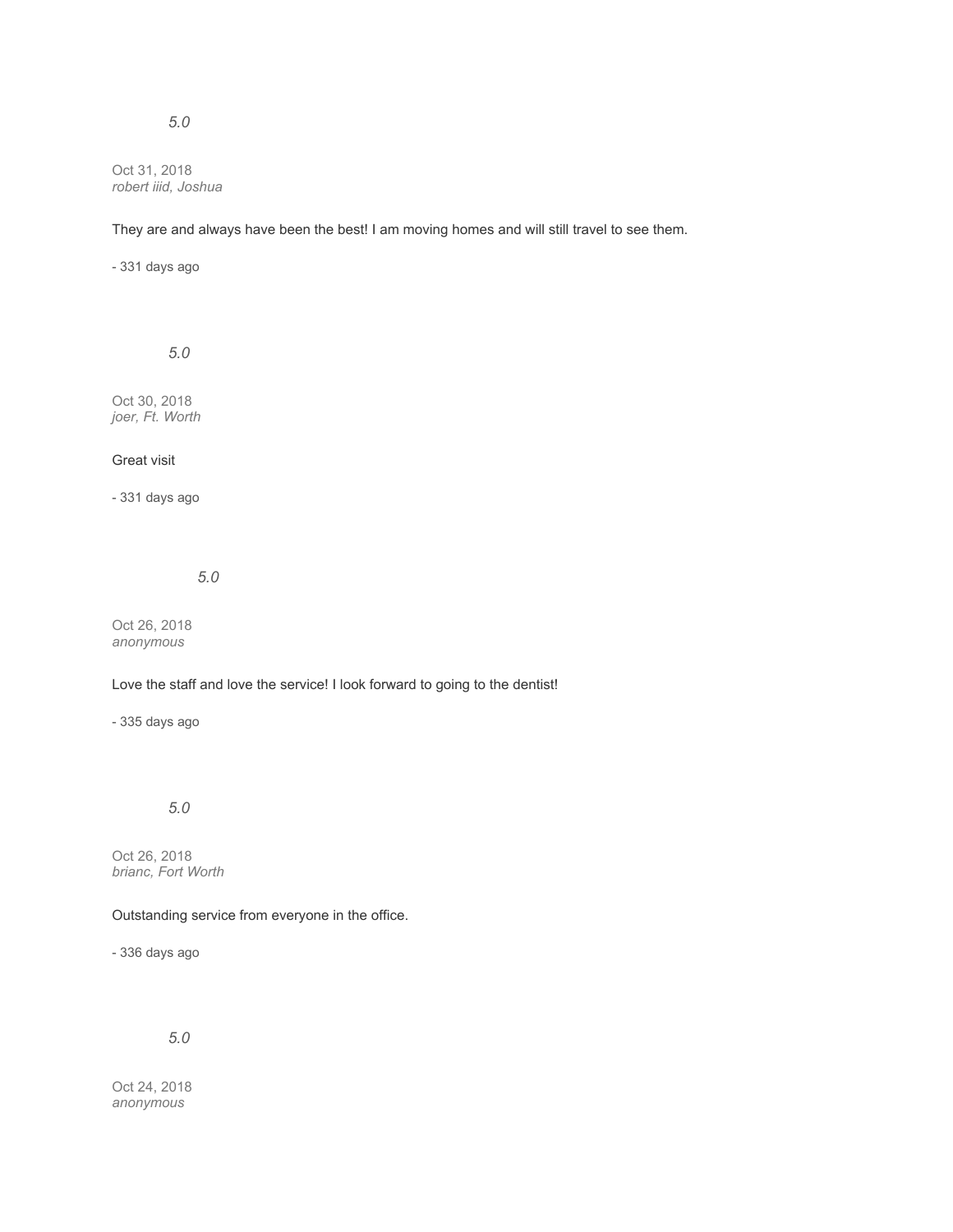Great service and use of technology. It's worth the drive from NW Fort Worth.

- 337 days ago

# *5.0*

Oct 24, 2018 *jamesm, Ft. Worth*

### Always a pleasure and will return for many more Suni-annual visits!

- 337 days ago

# *5.0*

Oct 18, 2018 *sherib, Ft. Worth*

#### Great experience!

- 344 days ago

# *5.0*

Oct 17, 2018 *rolandi, The Woodlands*

Very courteous and efficient team. They will go beyond the call of duty to accommodate their clients. Communication for scheduling / rescheduling appointments is excellent. They provide quality work.

- 344 days ago

*5.0*

Oct 17, 2018 *patc, Ft Worth*

### peaceful an calm

- 344 days ago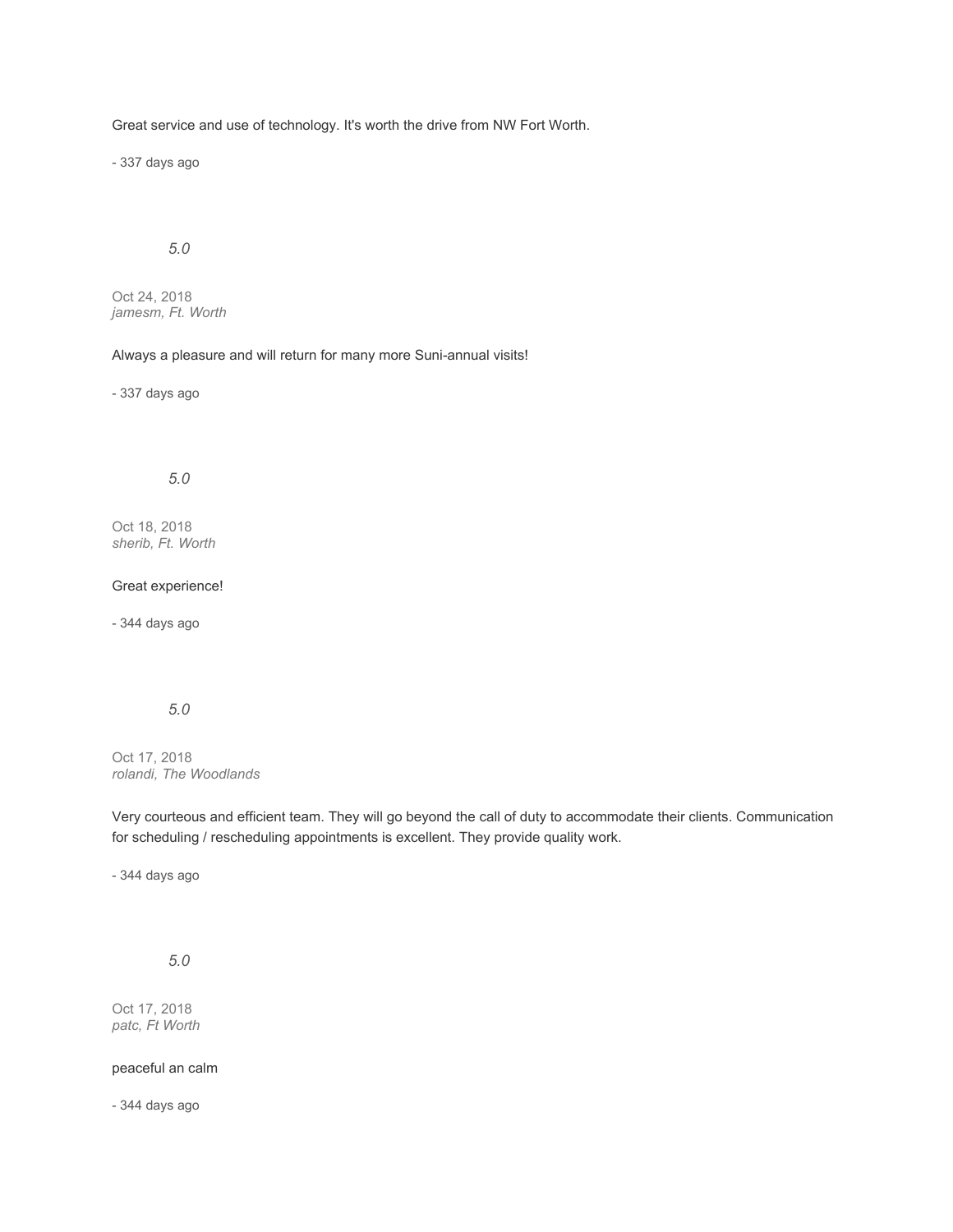#### Oct 16, 2018 *connorm, Azle*

Kelsey was great with my 5 year old. I probably shouldn't share this with the general public because she might hate me later BUT...She even lets him stand and work the pedals while she's cleaning his teeth! So patient and kind!! =)

- 345 days ago

*5.0*

Oct 13, 2018 *ridgem, Ft Worth*

Although my visit was merely to analyse my chipped tooth for a plan going forward, it was reasonably quick and set me up for a plan to solve the problem.

- 348 days ago

# *5.0*

Oct 13, 2018 *jarrodw, Fort Worth*

Great visit as always. The staff and Dr. Brigati are always welcoming and make you feel comfortable. I always enjoy going to their office and will always recommend this office to anyone.

- 349 days ago

*thomaso, Ft.Worth*

Dr Brigati has an excellent staff consistently providing quality and timely dental care.

- 3 months ago

*5.0*

Jun 18, 2018 *brianc, Fort Worth*

# *5.0*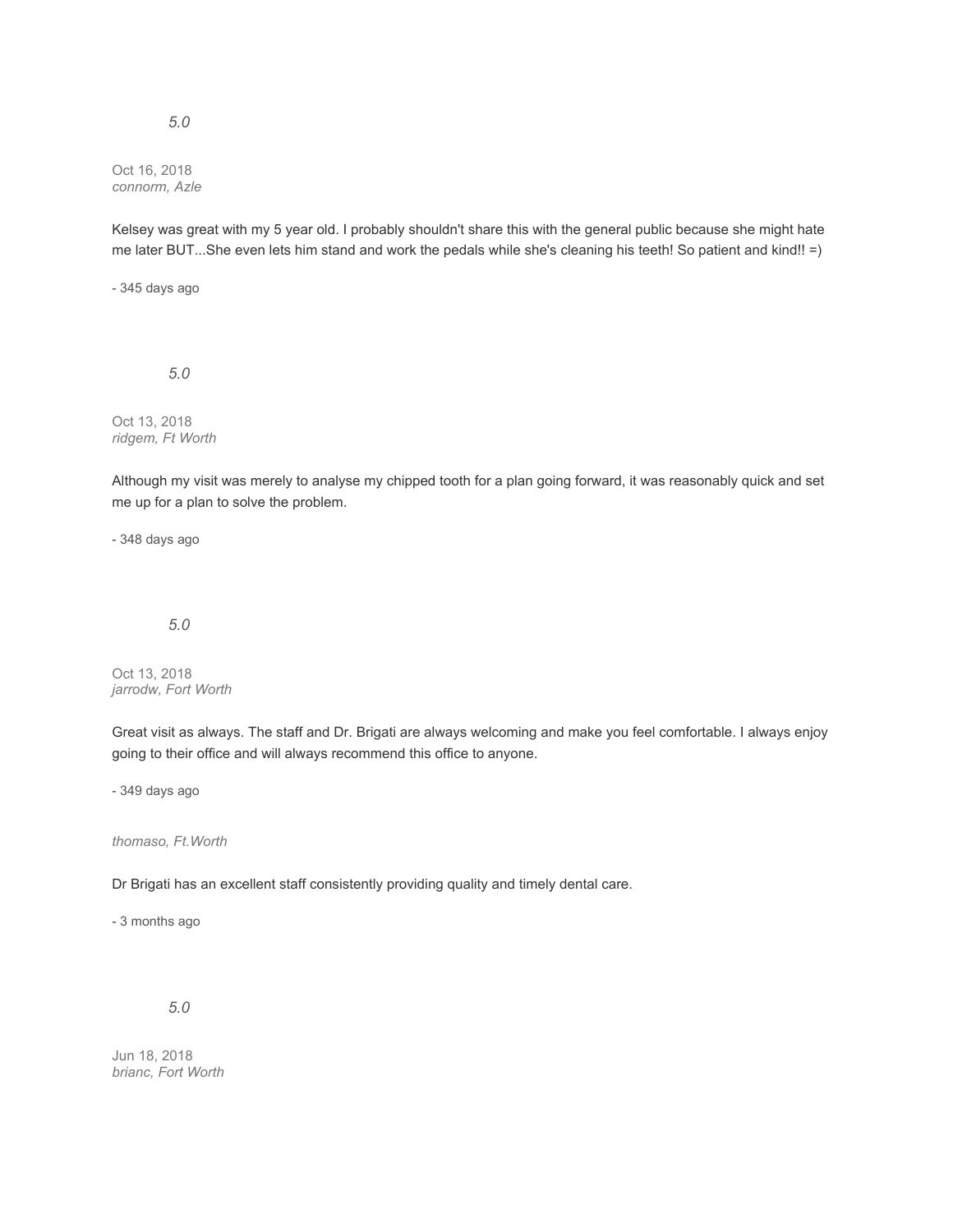# Excellent friendly service as always.

- 3 months ago

# *5.0*

Jun 15, 2018 *carlosr, Keller*

### Staff is very friendly, and they know how to take care of you and your teeth.

- 3 months ago

# *5.0*

Jun 14, 2018 *carolynb, Crowley*

#### The service provided is always superb and the atmosphere is friendly and welcoming.

- 3 months ago

# *5.0*

Jun 14, 2018 *janetg, Azle*

#### Always a professional experience

- 3 months ago

# *5.0*

Jun 13, 2018 *danj, Benbrook*

I am very pleased with Dr Brigati! She is very through and is very reassuring during the proceedure. I had a cavity filled and was very pleased with the end result. Hi highly recommend Dr. Brigati!!!

- 3 months ago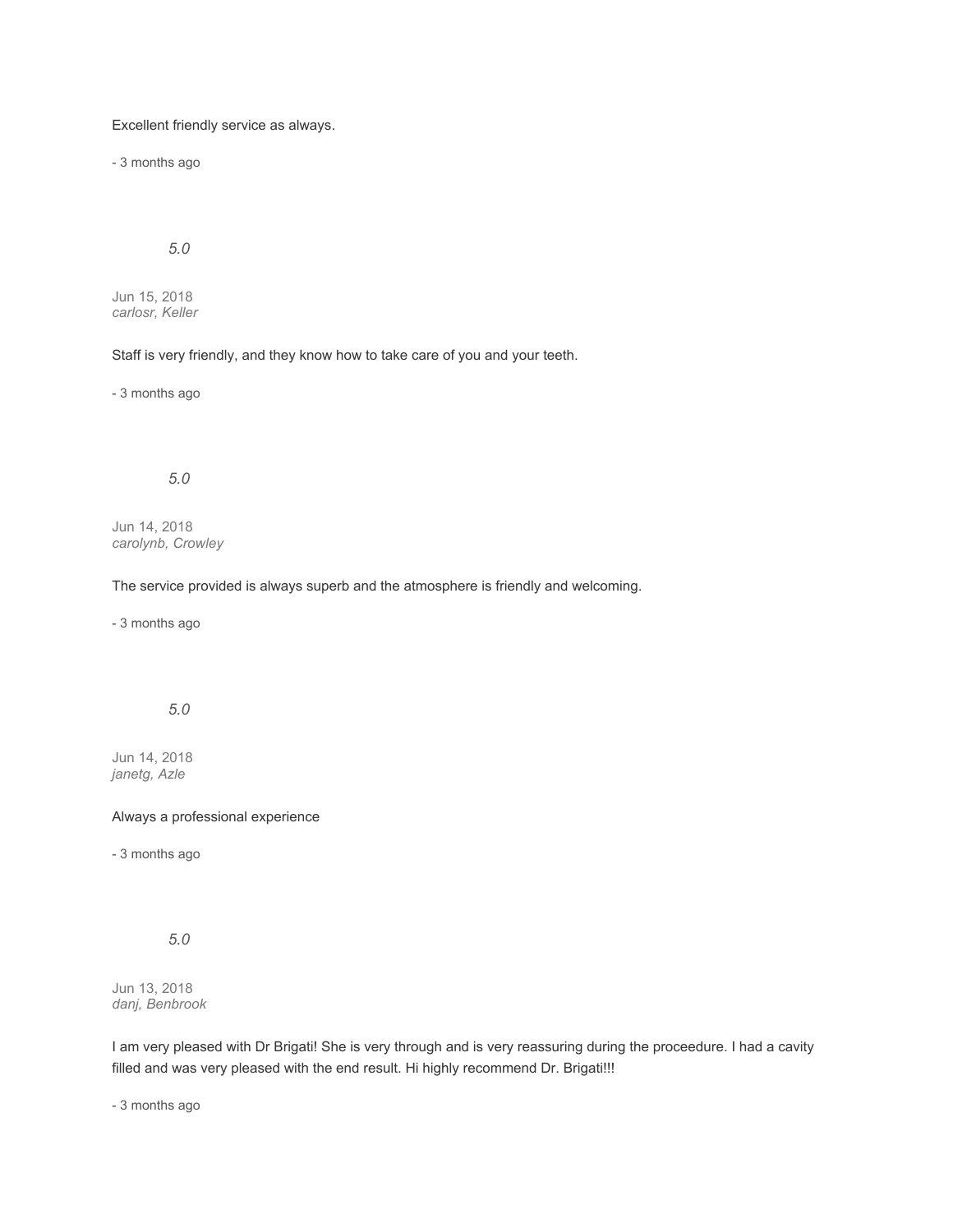## *5.0*

Jun 13, 2018 *anthonyc, Ft Worth*

Great job. Very caring and professional. Highly recommended.

- 3 months ago

*5.0*

Jun 12, 2018 *williamn, Bynum*

#### Always friendly and helpful.

- 3 months ago

*5.0*

Jun 12, 2018 *xandrac, Ft Worth*

As usual, my appointment went great. I always enjoy coming here; what a great group of warm, friendly and professional people!

- 3 months ago

# *5.0*

Jun 5, 2018 *terrenceh, Crowley*

I have always had a good experience with Dr. Brigati and her office. They are pleasant to be around and it is more like family. They have state of the art equipment that makes your experience with them, less stressful.

- 3 months ago

*danj, Benbrook*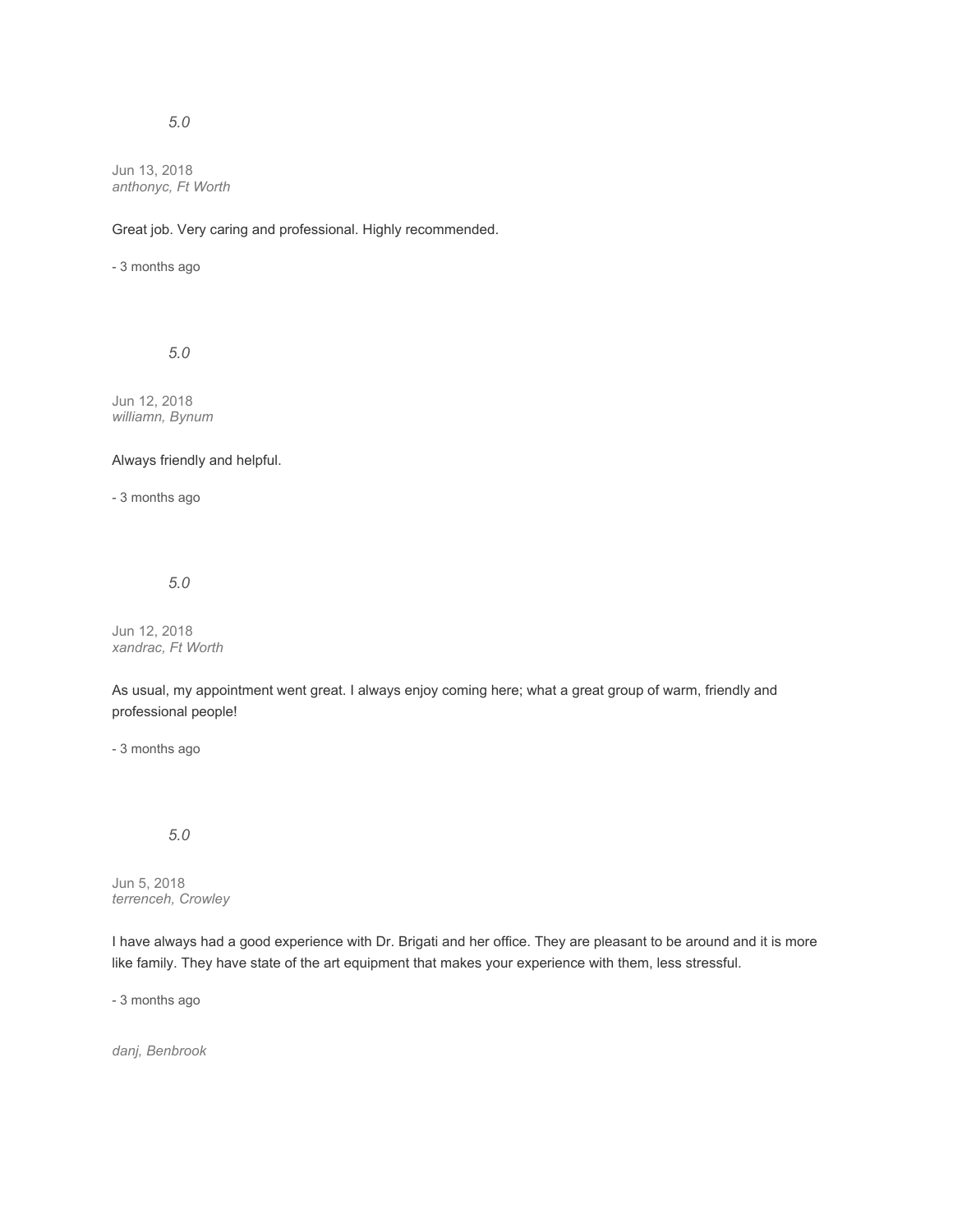This was my first visit to the office of Dr. Brigati and I thought that she was very thorough, pleasant and professional. Her staff seemed to be competent and friendly. I have made a future appointment and feel that my dental needs will be in good hands.

- 3 months ago

### *5.0*

May 30, 2018 *hannahs, Burleson*

I loved the visit to my dentist - as usual, everyone was very friendly, professional, and did an excellent job.

- 4 months ago

#### *5.0*

May 18, 2018 *dawnb, Arlington*

I always receive outstanding care from Dr. Brigati and her team! Their focus is on promoting good dental health, providing excellent preventive care, and making their patients feel welcome & at ease!

- 4 months ago

*5.0*

May 17, 2018 *shaemekiaj, Waxahachie*

I have said this before, sometimes you wanna go where everybody knows your NAME! I love Dr. Brigati and her entire STAFF; they are so pleasant, informative and professional. I refer everyone that is a new employee or new to the area to her staff.

- 4 months ago

#### *5.0*

May 16, 2018 *fabianc, Bedford*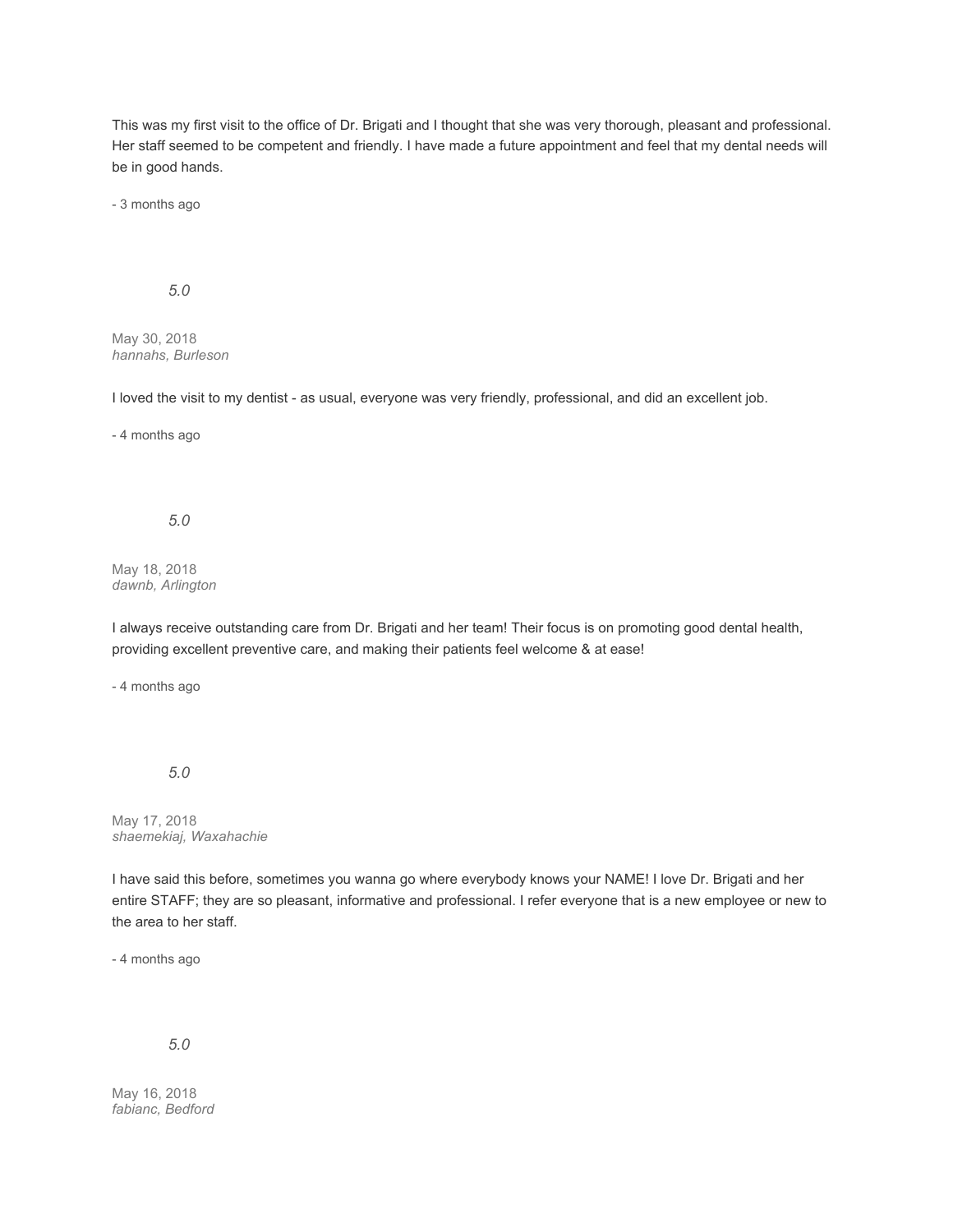I always enjoy my experience at Jessica H. Brigati D.D.S. Im treated so well and appreciate the friendliness and professionalism of the entire staff.

- 4 months ago

#### *5.0*

May 11, 2018 *leahj, Ft. Worth*

Dr. Brigati is a consummate professional. She and her staff joined together in a classic manner to assure me of their concerns for my future dental care and health. Thanks to each of you for your time and effort on my behalf.

- 4 months ago

.

*5.0*

May 10, 2018 *lylem, Ft. Worth*

#### I'll b back

- 4 months ago

*4.0*

May 10, 2018 *anonymous*

This review is only based on time and was a one off instance. It has nothing to do with the staff, Dr. Brigati, or how I was taken care of during my appointment.

It took close to 20 minutes for me to be taken back for my cleaning. When you not only arrive early for your appointment, but must take vacation or sick time to come to a medical/dental appointment, and have to travel back to work for meetings, you want to be seen on time, within at least 5-10 minutes. And when other patients were called in immediately, who arrived after me, that just makes it worse.

I understand everyone was coming back from lunch at 1:30, or maybe in a meeting, but my time is just as important as those in the office. Maybe think about having cleanings scheduled at 1:45/2:00.

Overall I love Dr. Brigati and her staff. Never had any issues or complaints, love how they do so many things together, and been a patient for over 13years.

- 4 months ago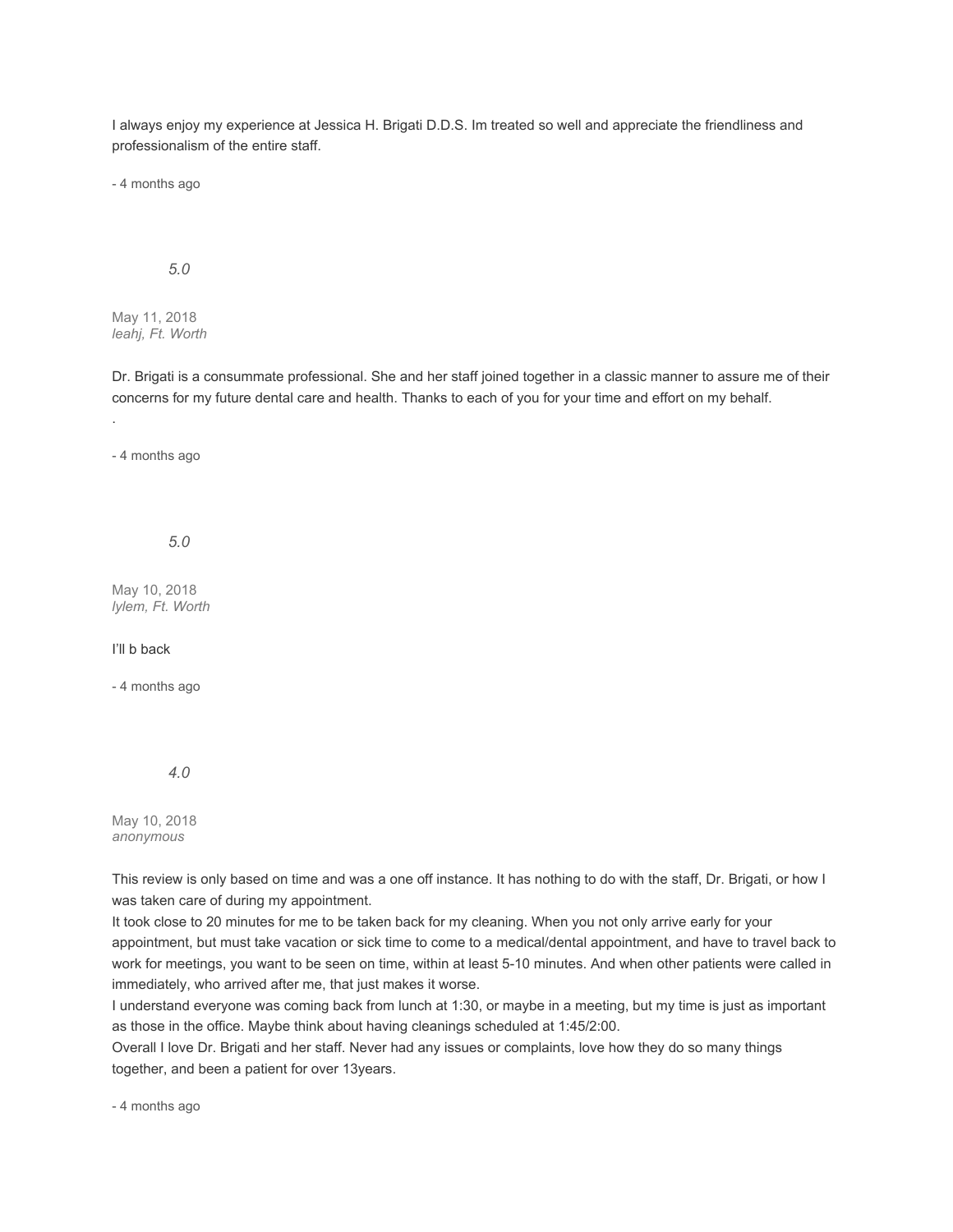# *5.0*

May 10, 2018 *kolek, Fort Worth*

#### They are amazing as always!

- 4 months ago

*5.0*

May 8, 2018 *anthonyc, Ft Worth*

Great job! Highly recommended.

- 4 months ago *mary betho, Ft.Worth*

Dr Brigati is very skilled at filling teeth. All of the procedure is explained while she switches instruments which gives you reassurance everything will be ok. She's also able to distract you from getting too nervous during the procedure and she gets it right the first time so you don't have to come back. And her staff is fabulous.

- 4 months ago

*5.0*

May 2, 2018 *tamekaw, Ft. Worth*

#### Great service

- 4 months ago

*5.0*

May 2, 2018 *anonymous*

First visit, Did not have to wait long. Everything was explained. Was provided with an oral surgeon who was able to see me the next day.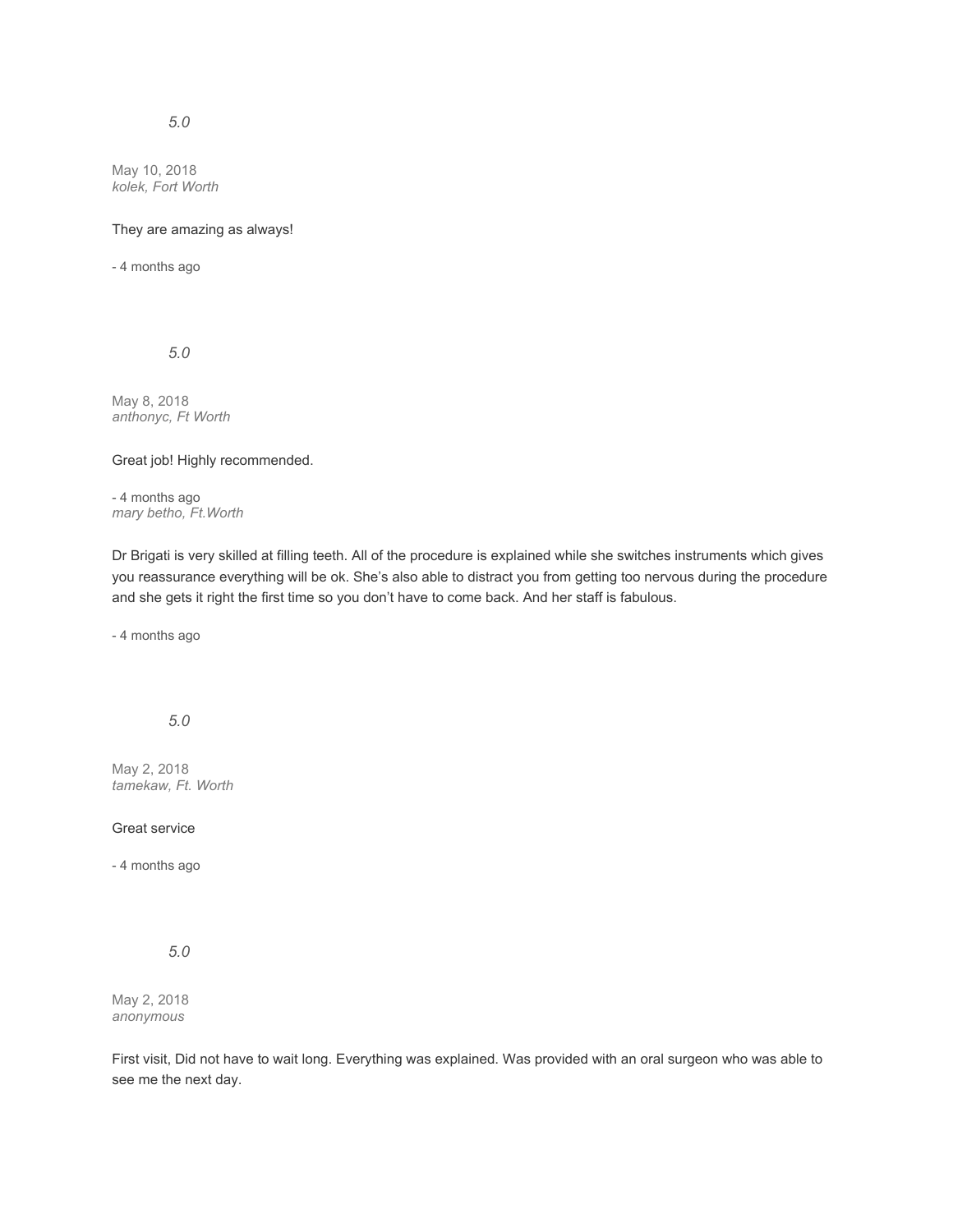- 4 months ago

### *5.0*

May 2, 2018 *deborahm, Fort Worth*

Dr. Brigati, her dental hygienists, and her staff provide excellent, highly professional service.

- 4 months ago

*5.0*

May 1, 2018 *erics, North Richland Hills*

From the moment I walked in, to the time I left, the staff and Dr. Brigati were great! Her care for my family ranges from my 17 year old son, to my 81 year old Mother-in-law. I could only be happier if I didn't have cavities!

- 4 months ago

*5.0*

May 1, 2018 *dianer, Ft Worth*

#### Very professional

- 4 months ago

*5.0*

Apr 26, 2018 *lorenam, Ft Worth*

Dr. Brigati and her very friendly staff are top professionals. They are a good team that provides excellent dental care.

- 5 months ago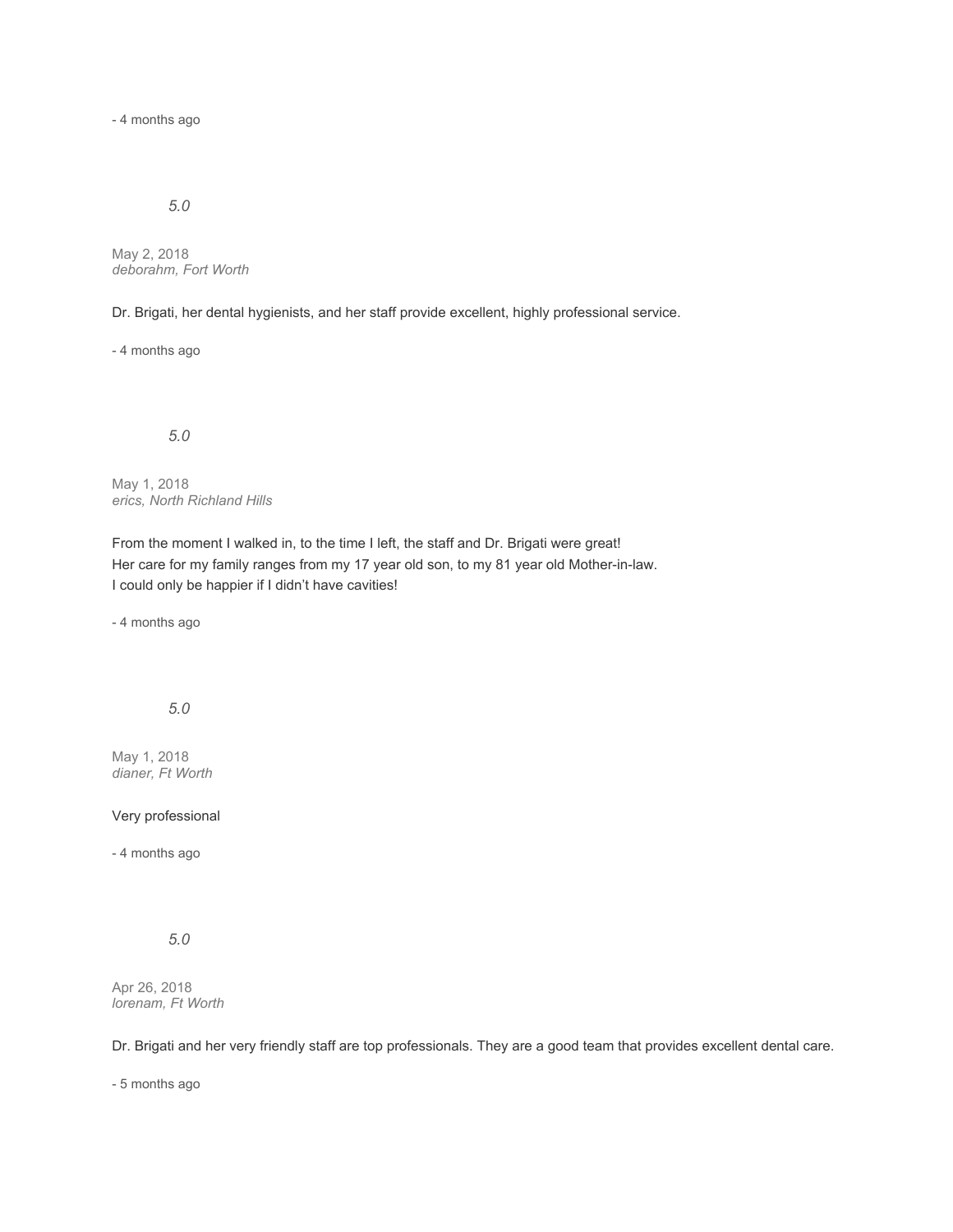# *5.0*

Apr 25, 2018 *estherr, Ft. Worth*

Friendly staff. Hygienist was gentle when cleaning teeth.

- 5 months ago

*5.0*

Apr 25, 2018 *anonymous*

As always, Dr. Brigati and her staff were so professional and personable. I'm comfortable in the chair and have no worries that Dr. Brigati will do a great job in my teeth. Her office staff is prompt, so nice and know the answers to all of my questions.

- 5 months ago

# *5.0*

Apr 25, 2018 *karab, Crowley*

She is kind and honest. I can trust her to provide me with the best service

- 5 months ago

*5.0*

Apr 24, 2018 *sheliap, Ft. Worth*

#### It was a pleasant experience.

- 5 months ago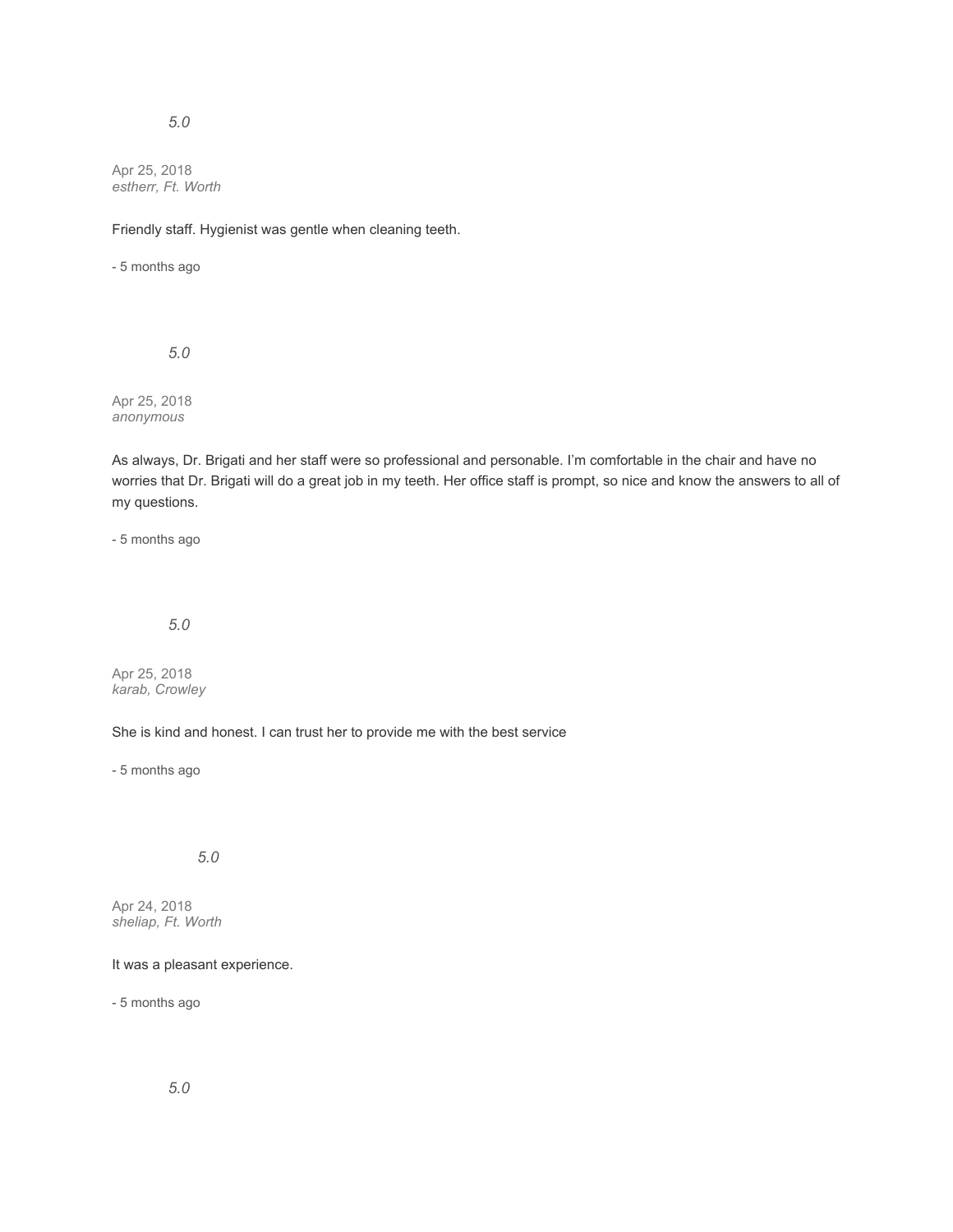Apr 17, 2018 *danas, Ft. Worth*

Great practice. Everyone there is friendly and the care is top notch. Side note: I liked the informational sheet about water PH. Would be nice to receive all of those if they indeed go out quarterly. Good information. Didn't know it existed.

- 5 months ago

*5.0*

Apr 17, 2018 *geneg, Keene*

Been looking for new dentist. Employees were professional and very friendly.

- 5 months ago

*5.0*

Apr 13, 2018 *anonymous*

I have been seeing Dr Brigati and her staff now for almost 15 years. I have been mostly seeing her every 3 months for periodontal care. She is very thorough and, at 65, I have all my teeth and my mouth feels great. She even recomended braces, as my bite was off. The orthodontist she tecommended was amazing and my bite feels better than ever one year post braces removal. Dr Brigati made me a retainer and my jaw pain is gone. I feel very confident recomending Dr. Brigati to all my friends, colleagues, and neighbors. She is concerned not only about my teeth, but my overall health and nutrition. Over the years, she has monitored my blood pressure and I haved followed up with my primary care physician. Dr Brigati has helped steer me towards a healthy diet and helped me lose some weight. You could not find a more professional and compassionate dentist to care for your oral and overall health!

- 5 months ago

*5.0*

Apr 12, 2018 *leslieb, Ft Worth*

The thought of a cavity filling is never fun, but this experience of repairing my decayed tooth was easy-breezy! The pain was nil, and Dr. Brigati's commentary on what was coming next helped me relax through the whole procedure.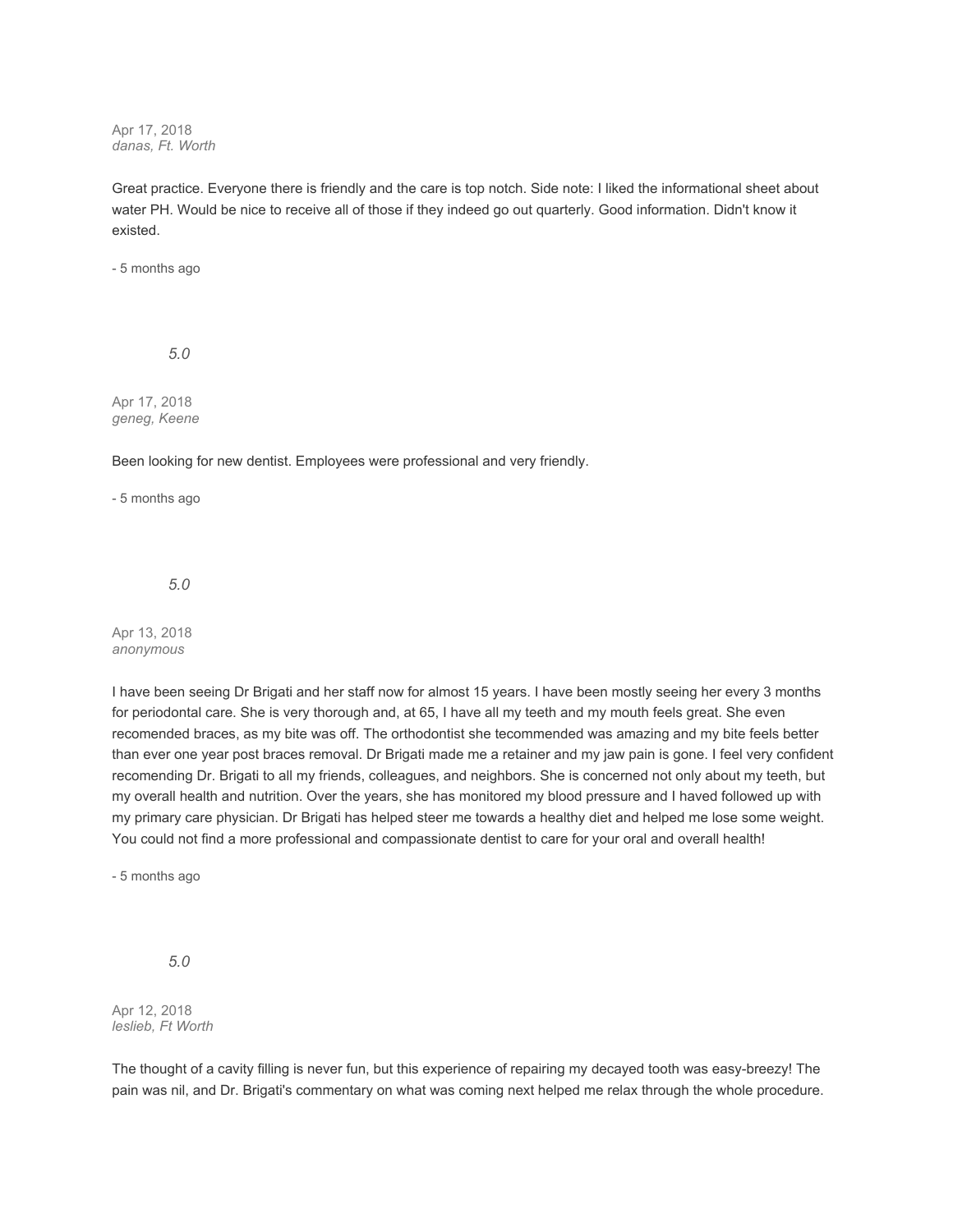Finally, the shot to reverse the numbness was wonderful --- my cheek and lips were "awake" again in less than an hour! Thank you for everything!

- 5 months ago

## *5.0*

Apr 12, 2018 *carlc, Ft. Worth*

Love this dentist office. Very helpful and caring

- 5 months ago

## *5.0*

Apr 11, 2018 *maryl, Aledo*

This is simply the best dentist and staff I have been treated by. They are friendly, professional and provide excellent care.

- 5 months ago

*5.0*

Apr 10, 2018 *patc, Ft Worth*

very good and calming

- 5 months ago

*5.0*

Apr 4, 2018 *candyc, Ft. Worth*

Dr. Brigati has been my dentist for years it's always a great experience to go there. I have always been very anxious about going to the dentist but she and her staff always puts me at ease.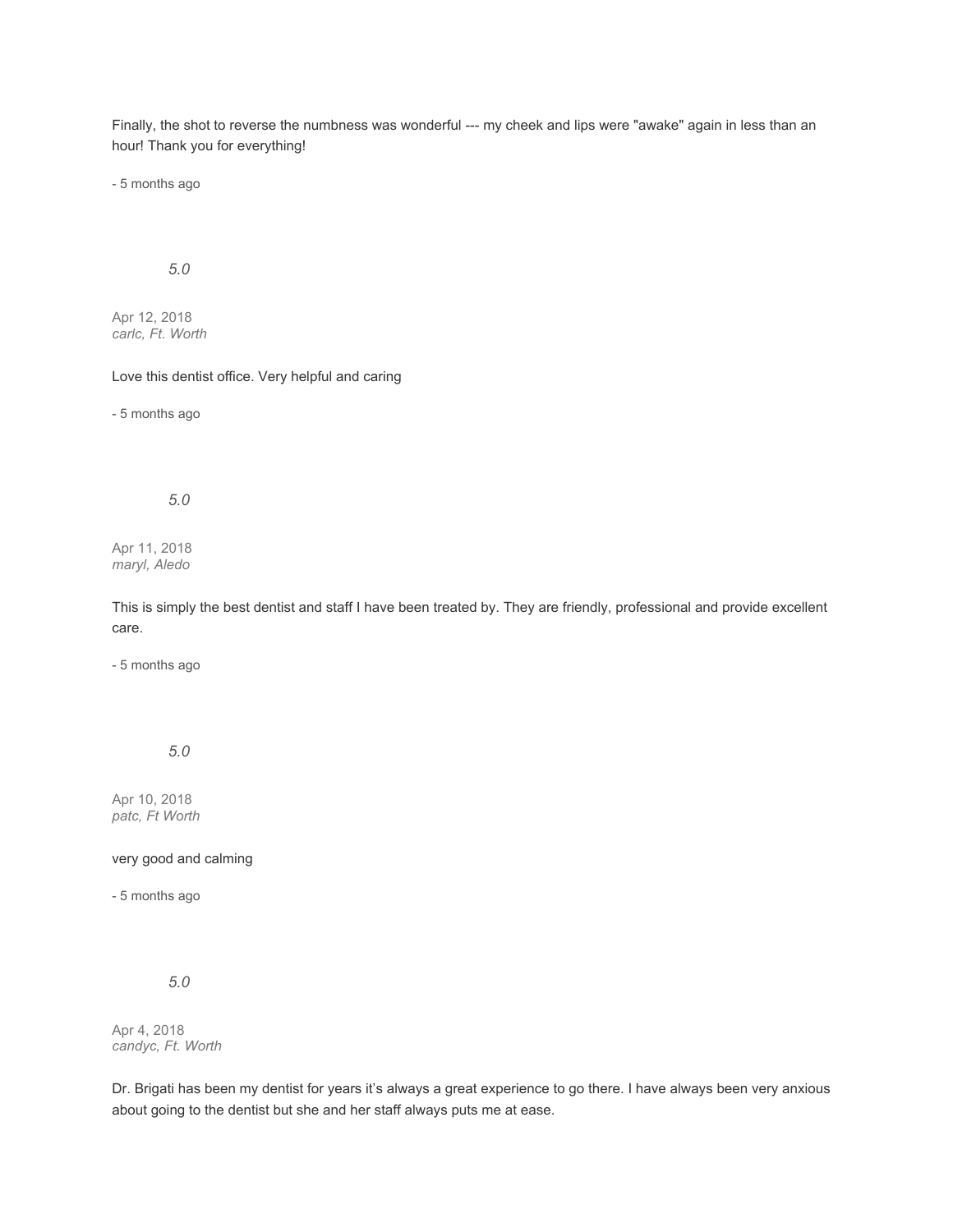- 5 months ago

### *5.0*

Mar 30, 2018 *crezettee, Fort Worth*

Always feel that My issues matter when I am there. The staff is very friendly and knowledgeable.

- 6 months ago

*tanyad, Ft. Worth*

The staff at Dr. Brigati's office provides excellent, friendly care. They are all very appreciated!

- 6 months ago

# *5.0*

Mar 28, 2018 *theresas, Ft Worth*

I am always treated respect. Dr. Brigati and staff explain everything they are doing is laymen's terms. (easy to understand) They do everything they can to make sure you are comfortable during any procedure. I really appreciate this office. They went above and beyond to accommodate my needs. Dr. Brigati's chair side manner is the best. Her gentleness and compassion is extremely refreshing in todays hurry world!

- 6 months ago

### *5.0*

Mar 28, 2018 *timothym, Celina*

#### Great professional service as always

- 6 months ago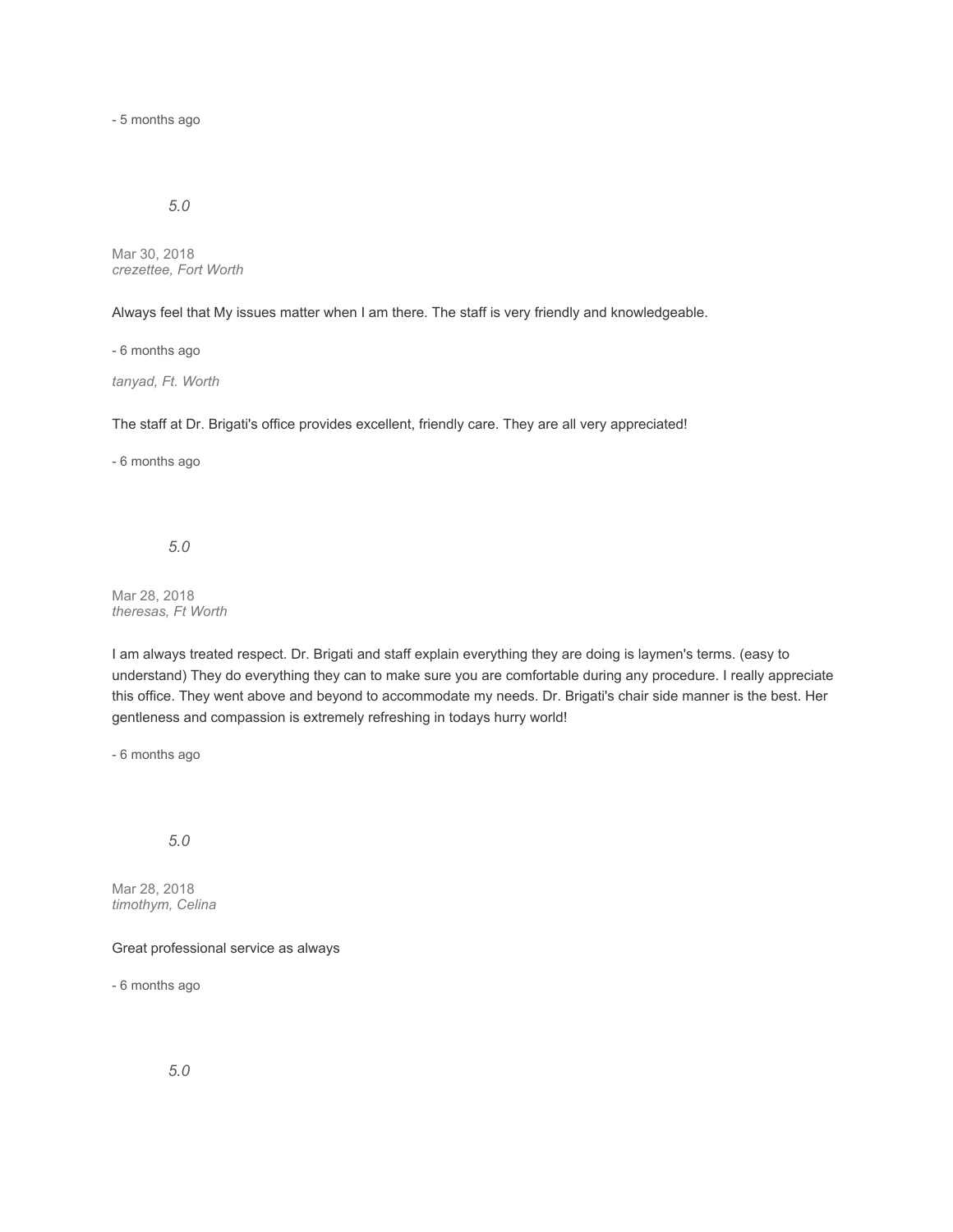Mar 26, 2018 *williamn, Bynum*

#### Staff and Dr. were all very caring.

- 6 months ago

*4.0*

Mar 23, 2018 *anonymous*

Dr Brovation does a good job but the are usually late to appointments. They need to work on that

- 6 months ago

*5.0*

Mar 22, 2018 *waynem, Fort Worth*

Consistently kind, compassionate, professional and patient centered care!

- 6 months ago

*5.0*

Mar 21, 2018 *stanr, Weatherford*

Dr. Brigati and her whole always welcome me with a smiling face & caring heart. I use to hate going to the dentist. But Dr. Brigati and her staff has changed this. I would recommend her to my loved ones.

- 6 months ago

*5.0*

Mar 18, 2018 *kathleena, Ft. Worth*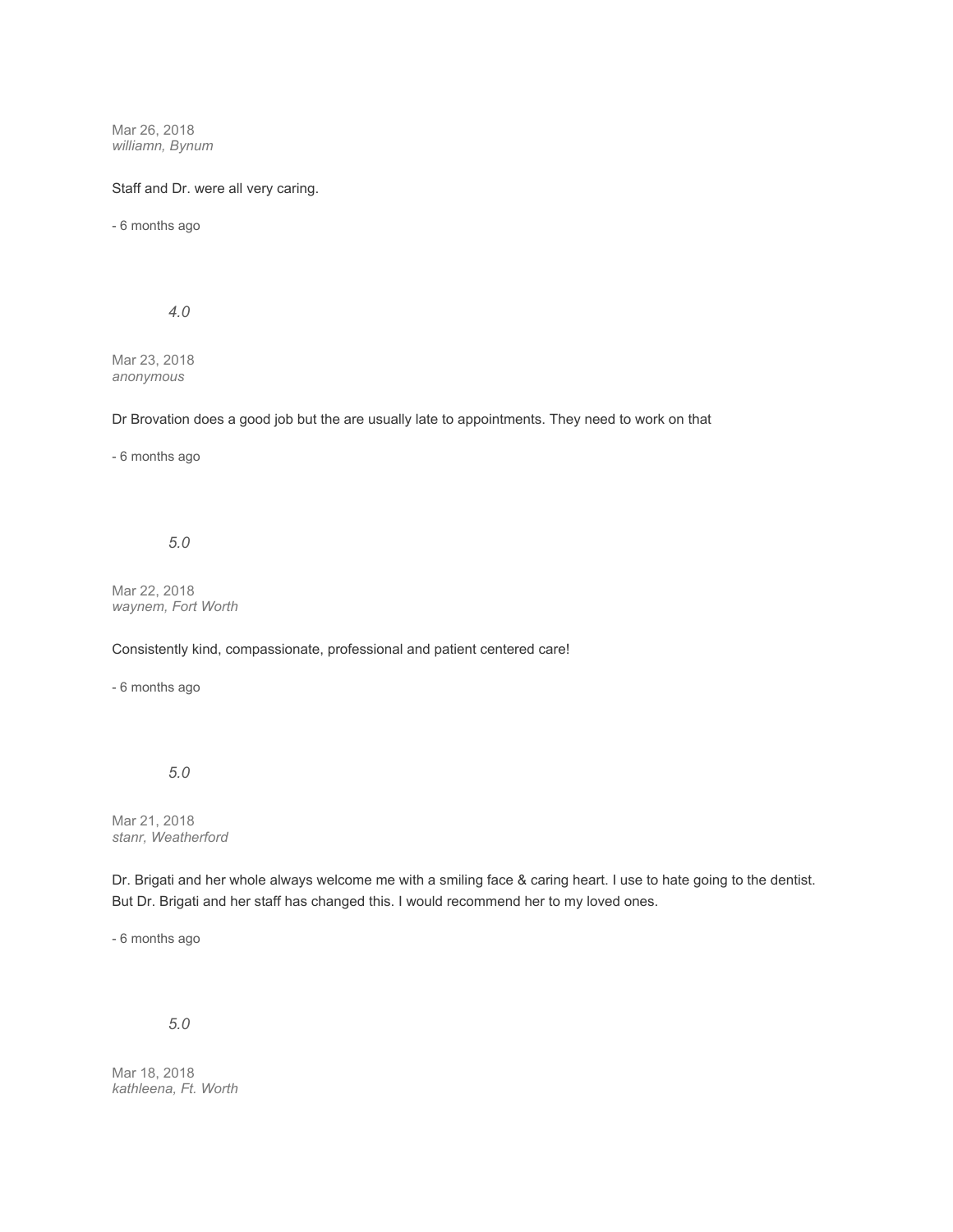My appointment was punctual and completed in a comfortable professional mannaer

- 6 months ago

# *5.0*

Mar 18, 2018 *elijahp, Ft Worth*

Very friendly staff and doctor. They make sure you are comfortable and knowledgeable about your procedure.

- 6 months ago

### *5.0*

Mar 12, 2018 *carterk, Ft Worth*

#### Emergency visit for a chipped tooth

- 6 months ago

*davidv, Arlington*

Best experience I've ever had at a dentist hands down. I highly recommend if you want the best!

- 6 months ago

# *5.0*

Mar 7, 2018 *paull, Ft. Worth*

#### Normal excellent experience i would expect from Dr. Brigati and Staff.

- 6 months ago

*5.0*

Mar 7, 2018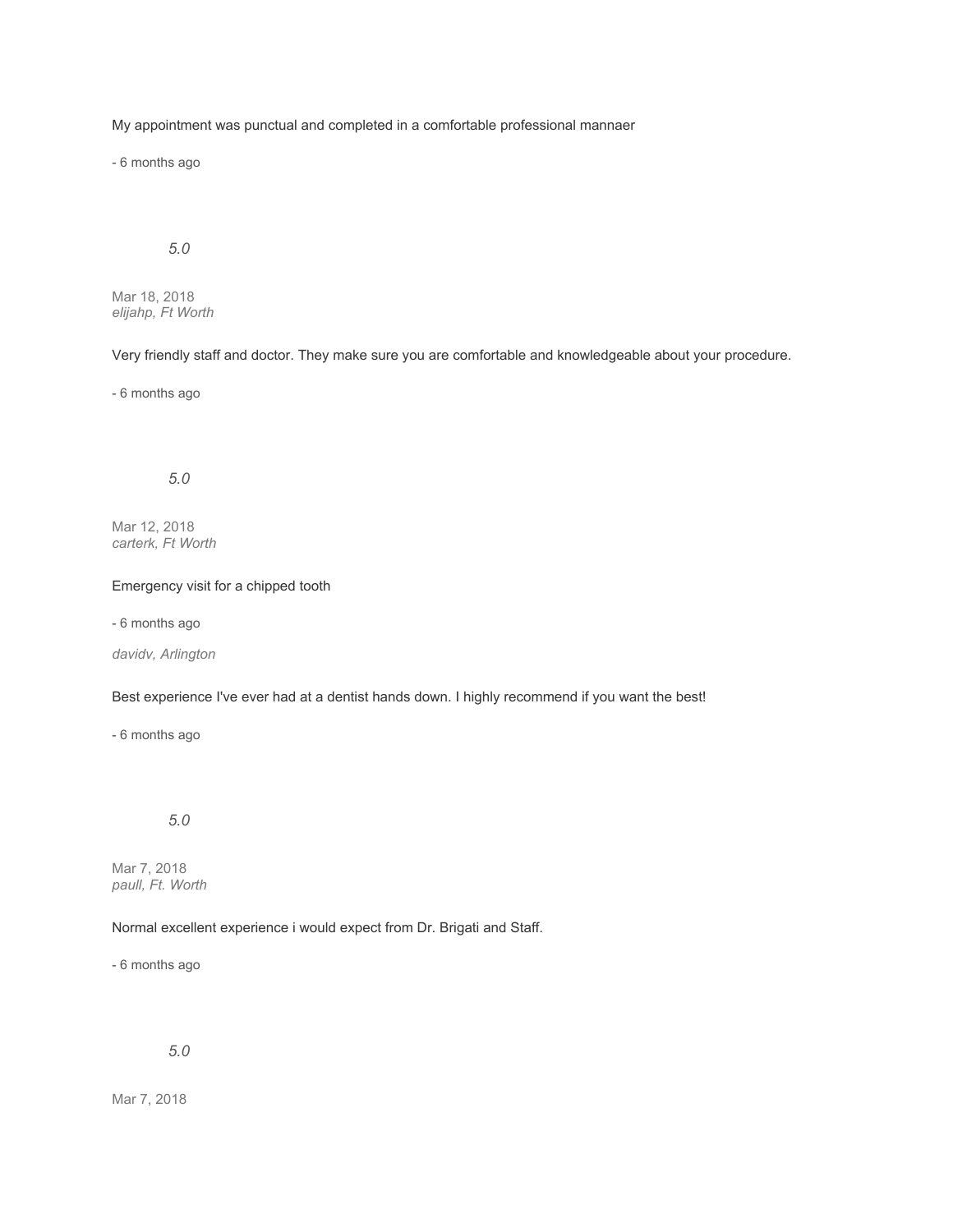#### *rachelb, Burleson*

The entire staff are always so kind, sweet and accommodating. I've never ever had a bad experience, it's always been very pleasant. I highly recommend Dr. Brigati and her staff!

- 6 months ago

*5.0*

Mar 7, 2018 *maryl, Aledo*

My hygienist, Sara is super nice as well as the rest of staff and Dr. Brigati.

- 6 months ago

*5.0*

Mar 6, 2018 *brianc, Arlington*

Always nice and professional, very gentle on this very sensitive mouth.

- 6 months ago

*5.0*

Mar 6, 2018 *denises, Ft. Worth*

Wonderful staff! And Dr. Brigati was outstanding! Incredibly thorough, but not pushy at all. I feel like I finally found the right dentist for me.

- 6 months ago

*5.0*

Mar 2, 2018 *fnuk, Ft. Worth*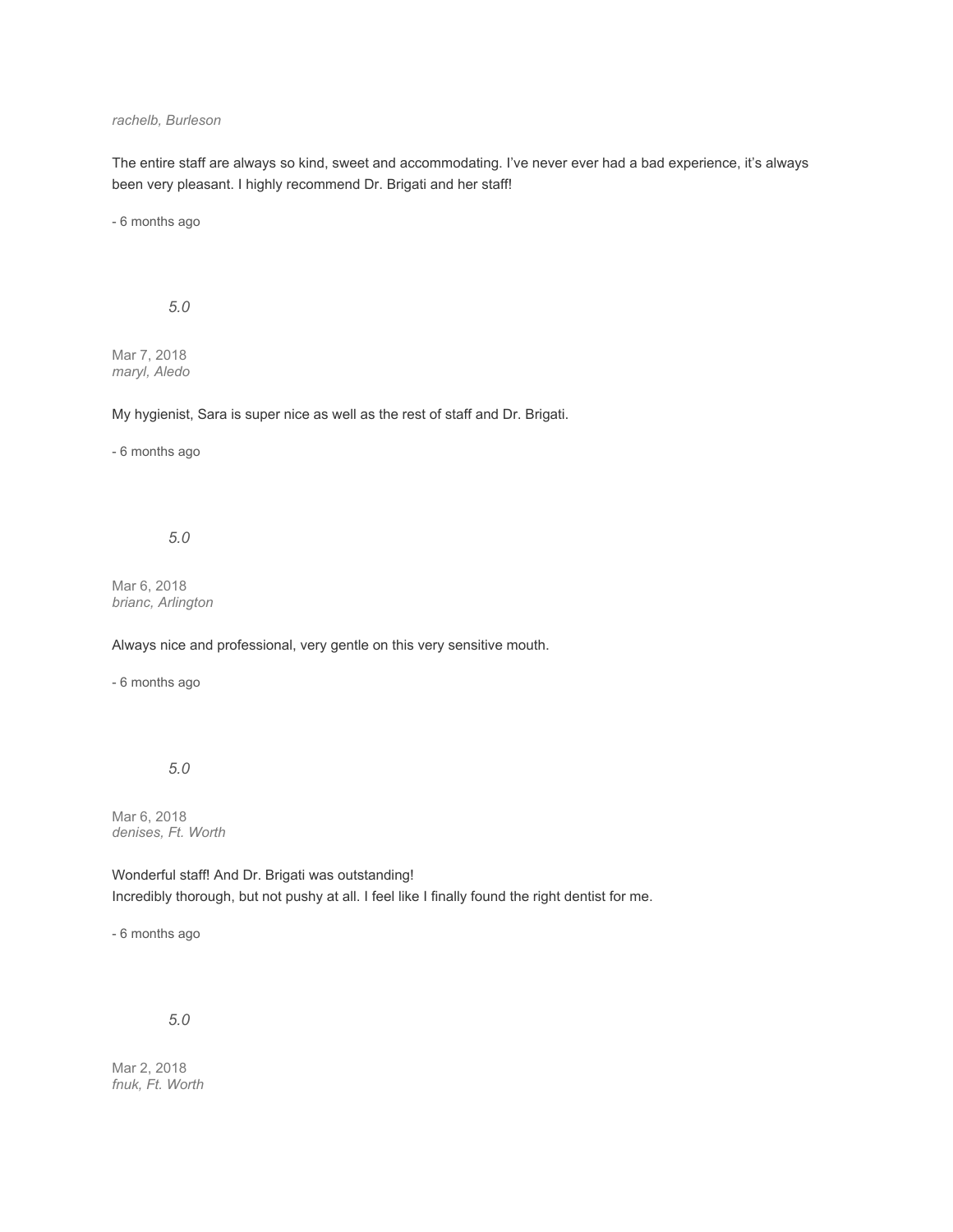Timely and Professional.

- 6 months ago

*5.0*

Feb 22, 2018 *feleciam, Ft Worth*

It's always great visiting Dr Brigati and her team at Hulen Family Dentistry! They make was is typically a dreaded task as easy, friendly and enjoyable as possible. Additionally, they are all amazing and understanding with my four yesr old who has Autism and is still getting used to the dentist.

- 7 months ago

*5.0*

Feb 22, 2018 *brianc, Fort Worth*

Excellent service as always.

- 7 months ago

*5.0*

Feb 21, 2018 *christianm, Ft Worth*

My wife and I have been comming to Dr. Brigati for nearly 10 years. The atmosphere they have created feels less like a Dr office more like a home. I really appreciate how they have helped my 4 year old adjust to going to the dentist.

- 7 months ago

*francisr, Ft. Worth*

It has been a long time since I have received such a high level of service and care. This place is awesome.

- 7 months ago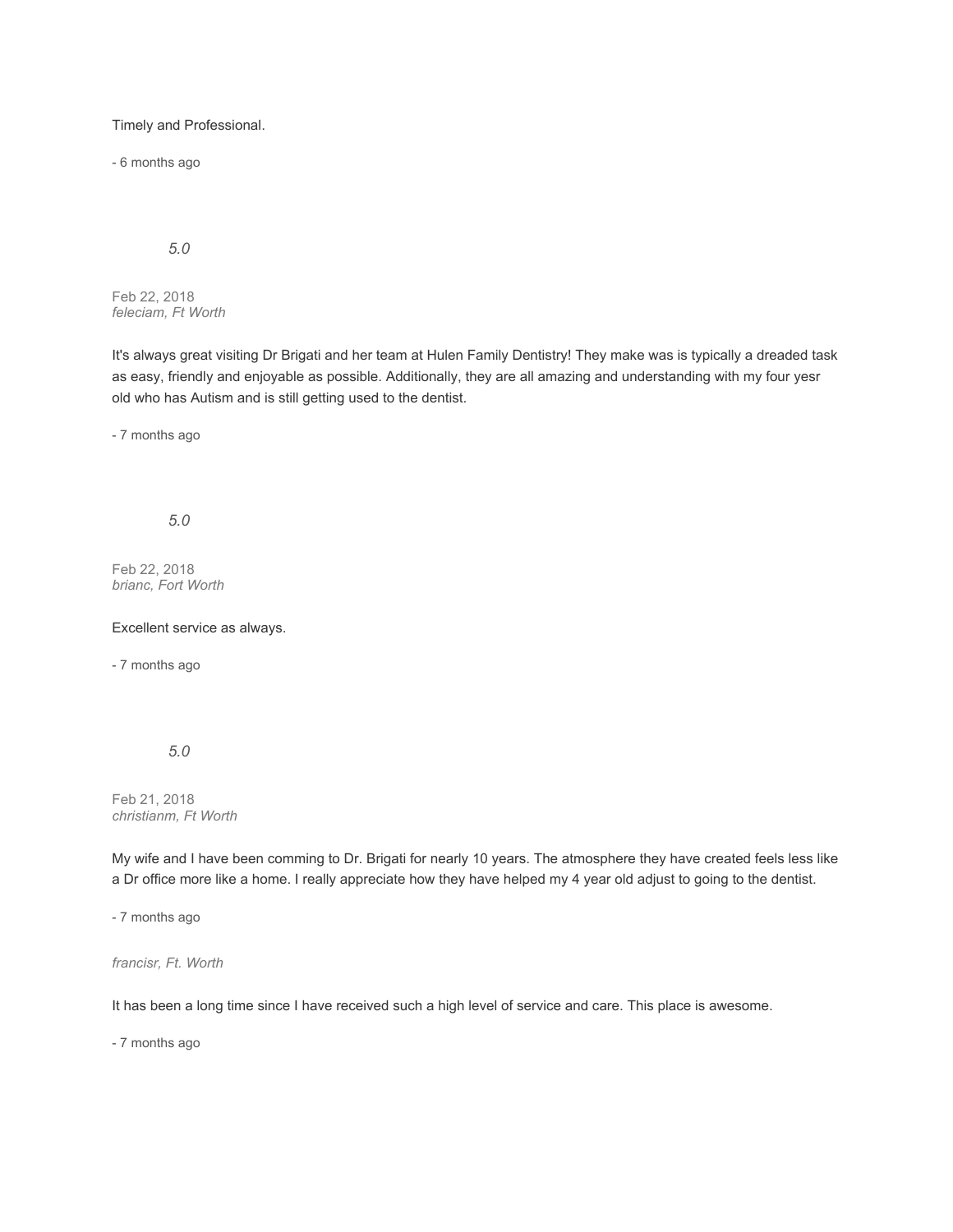Feb 16, 2018 *theresas, Ft Worth*

Staff is friendly and compassionate. Dr. Brigati is open and forthright about what is needed for you care. She will provide you with all your options equally. NO PLUS SELLING which I truly appreciate. Due to my health issues my schedule is very difficult, her office works with me to be seen in a timely manner. I am willing to pay out of network to continue to see her, I trust her and her staff with my care. I can't ever imagine going anywhere else.

- 7 months ago

*5.0*

Feb 15, 2018 *anonymous*

They are the best

- 7 months ago

*5.0*

Feb 14, 2018 *anonymous*

I like the service provided.

- 7 months ago

*5.0*

Feb 9, 2018 *dawnb, Arlington*

A visit to Dr Brigati's office means friendly faces, excellent care, and NO anxiety. Dr Brigati & every member of her team make it a pleasure to visit their office. I'm so thankful that a dear friend recommended them to me 5+ years ago!

- 7 months ago

*5.0*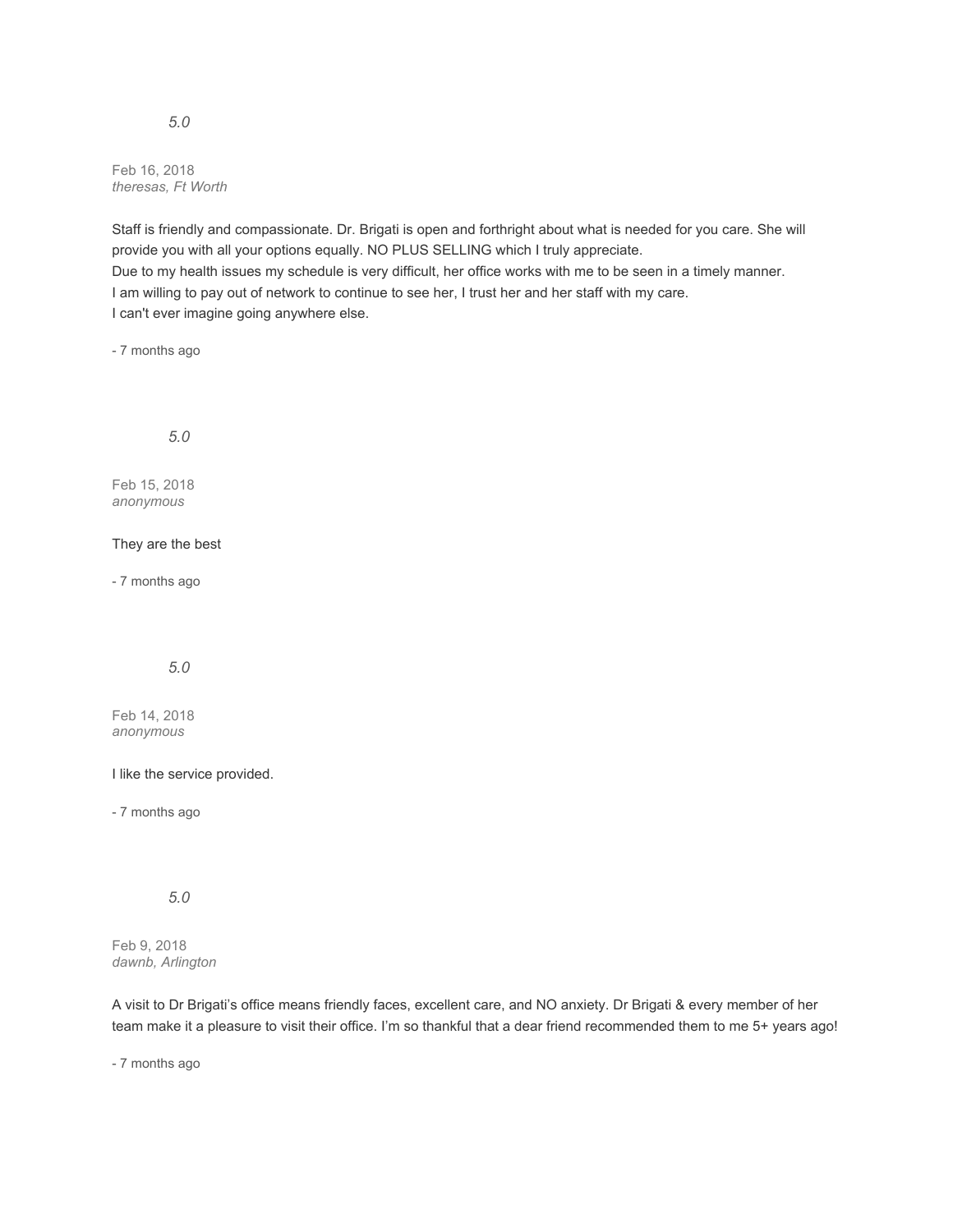# *5.0*

Feb 7, 2018 *maxr, Walnut Springs*

### Very thorough, professional and friendly.

- 7 months ago

*5.0*

Feb 6, 2018 *maxd, Ft.Worth*

Super friendly people and they do a great job too.

- 7 months ago

*5.0*

Feb 3, 2018 *carterk, Ft Worth*

#### Great visit!!

- 7 months ago

*5.0*

Feb 2, 2018 *marthap, Ft. Worth*

Dr. Brigati is very personable and fun. She is very thorough ( explains what she's doing in great detail) I've been pleased because she does very good quality work. I would highly recommend Dr Brigattia as a very fine dentist.

- 7 months ago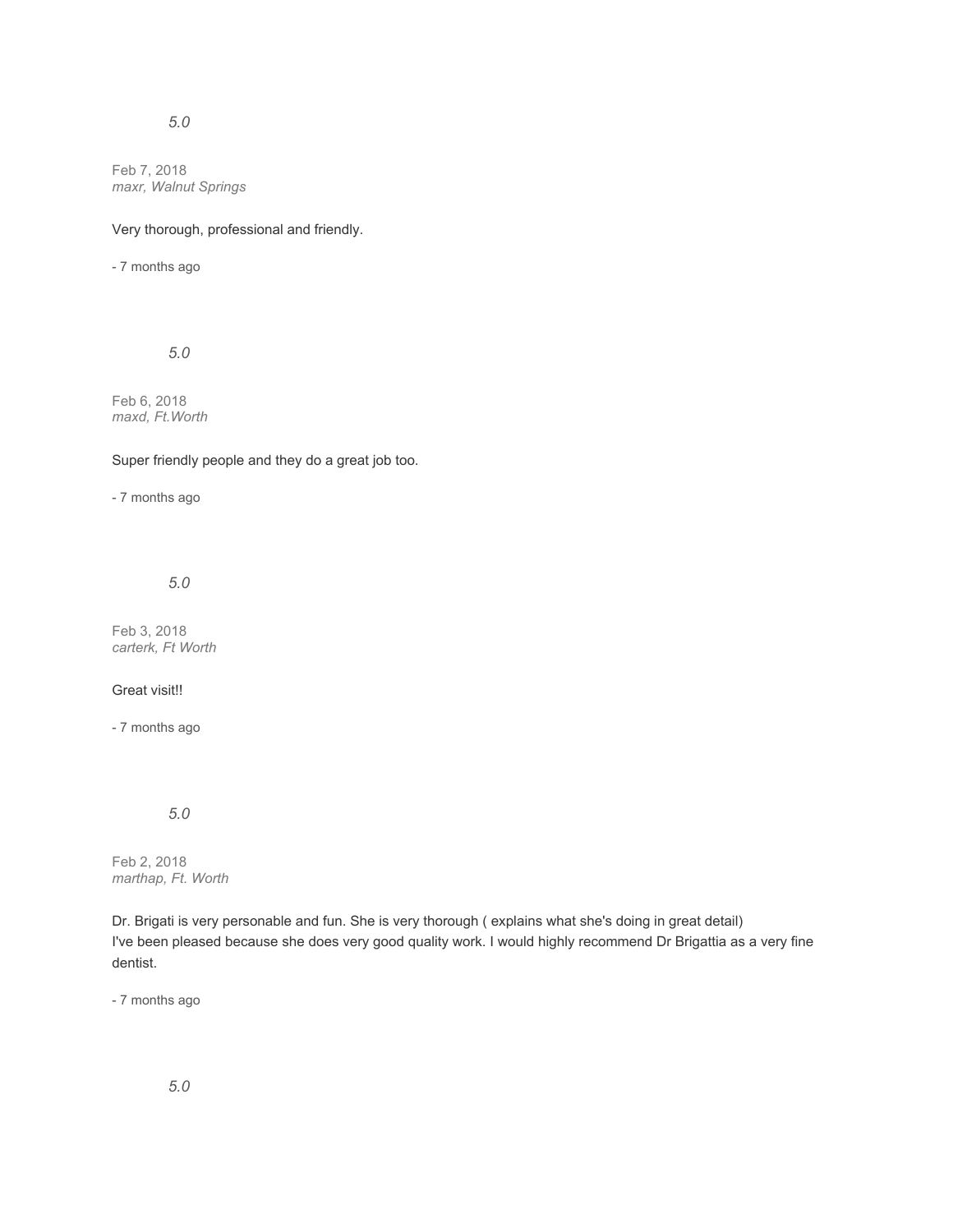Feb 2, 2018 *carterk, Ft Worth*

#### They do great work together !!

- 7 months ago

*geralds, Ft Worth*

Dr. Brigati is an amazing, caring dentists who always takes the time with her patients - a true indicator of her passion to deliver unequaled dental care. For anyone to be that good in their profession, they must have a supporting team in the practice. The staff at Dr. Brigati's office is great - attentive, professional and personable. It is so hard to find the perfect dentist - just happy I was able to find mine.

- 7 months ago

*5.0*

Feb 2, 2018 *dylanb, Burleson*

People make a place great, and the people here are amazing.

- 7 months ago

*5.0*

Feb 2, 2018 *anonymous*

Went in for cleaning and as usual the office staff was friendly, service was prompt, and professional. These ladies are the best!

- 7 months ago

*5.0*

Feb 1, 2018 *katharinef, Willow Park*

Smooth, quick experience. Impressed with how Brigati and her dental assistant worked seamlessly and efficiently.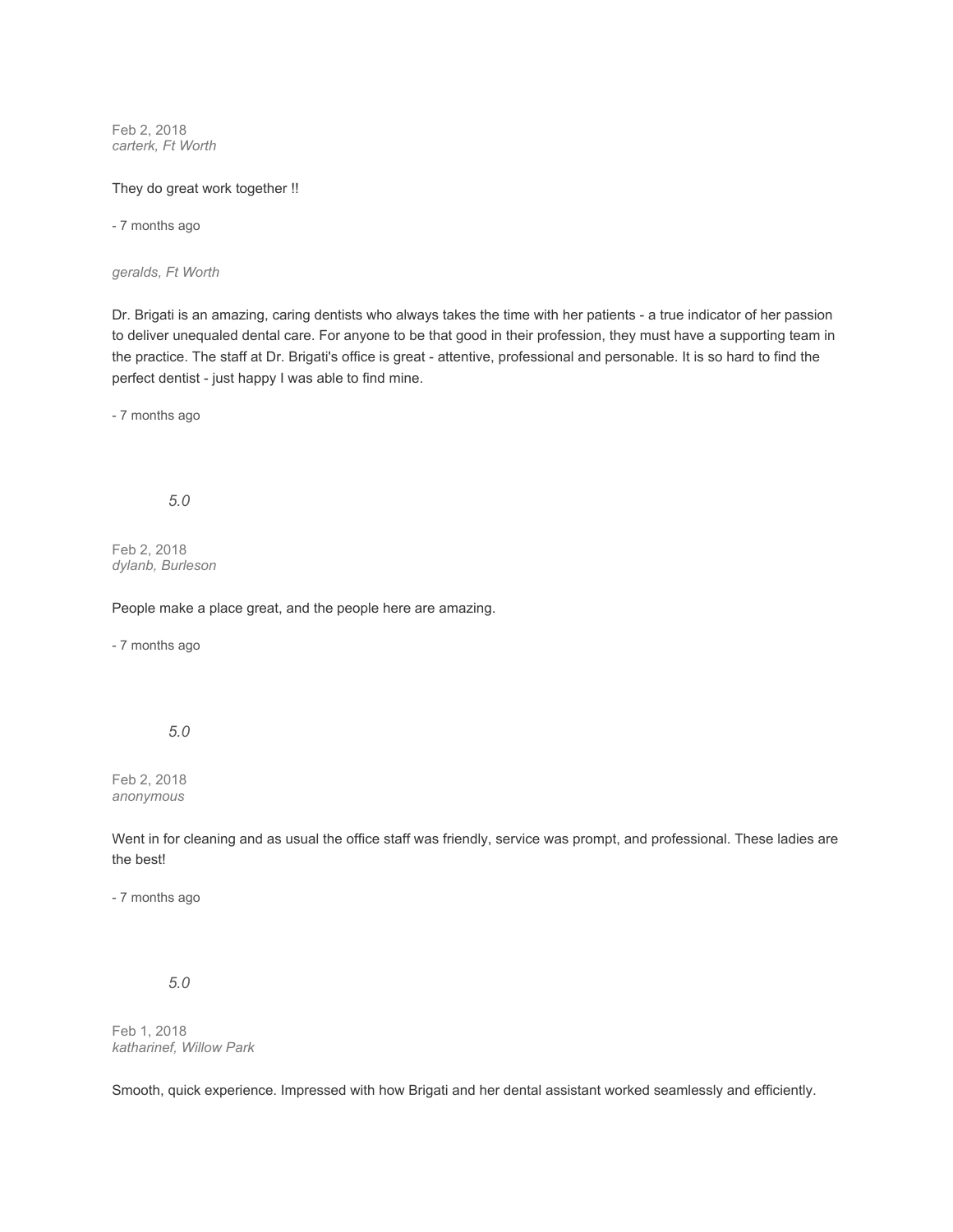- 7 months ago

### *5.0*

Jan 31, 2018 *betsyc, Ft. Worth*

Dr. Brigati has been my dentist for 13 years and it's always been a great experience Dr. Brigati and the entire staff are professional, friendly, provide amazing dental care, and really know how to put their patients at ease.

- 8 months ago

# *5.0*

Jan 31, 2018 *lindseys, Ft. Woth*

This is my 3rd time visiting the office and all of the staff is kind and accommodating. I am so happy I chose Jessica Brigati as my new dentist!

- 8 months ago

### *5.0*

Jan 30, 2018 *terrenceh, Crowley*

Loving and caring people who are well knowledgeable about their field. Dr. Brigati has all the updated equipment and resources that makes your dental visit very pleasant.

- 8 months ago

*5.0*

Jan 25, 2018 *anonymous*

Excellent care as always. Very friendly and great atmosphere. Nice people working there.

- 8 months ago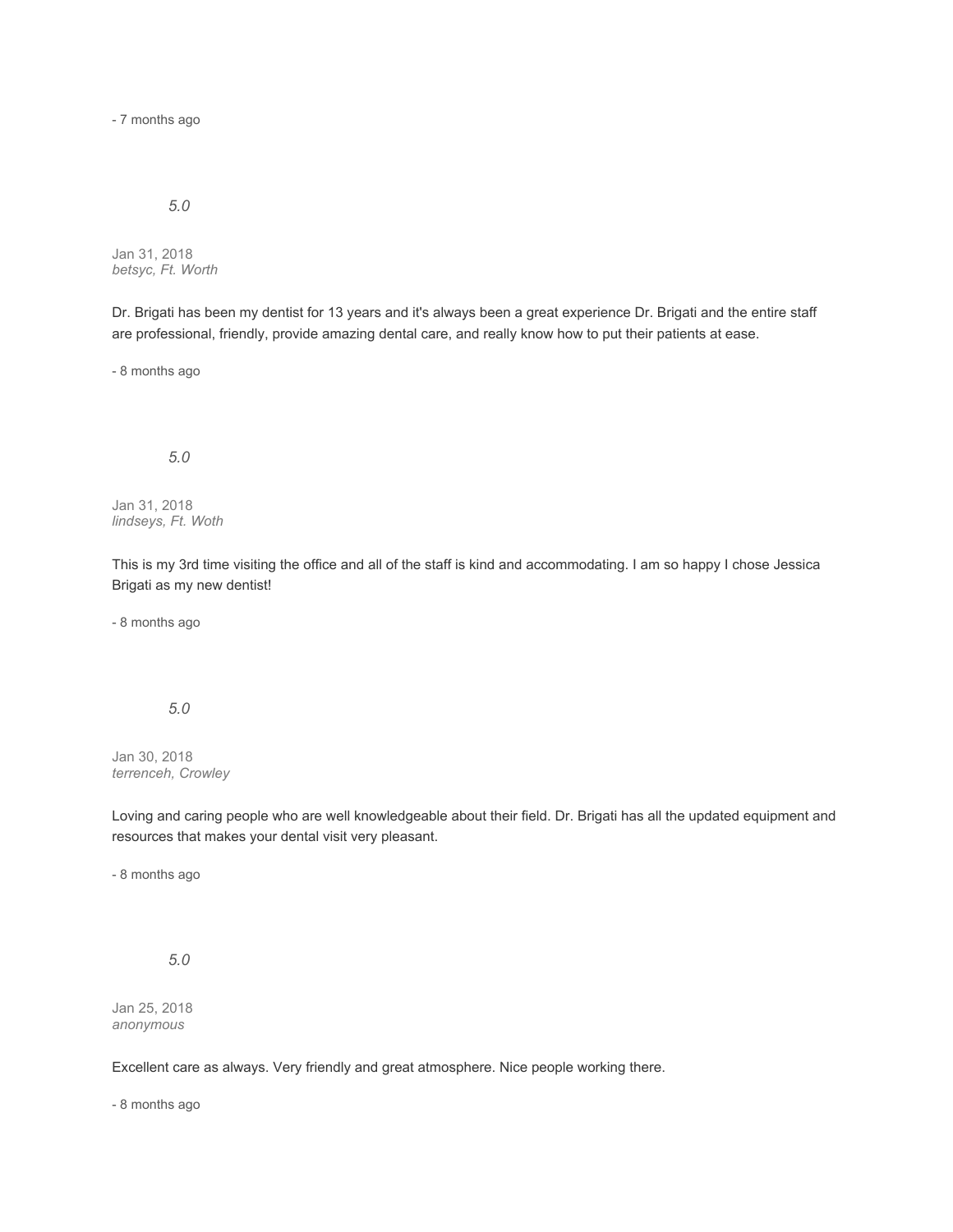## *5.0*

Jan 19, 2018 *sharonf, Fort Worth*

Always a great experience. I wish she was in my insurance network.

- 8 months ago

*5.0*

Jan 14, 2018 *jamesf, Ft. Worth*

Excellent service, care, concern, attentive !!!!

- 8 months ago

*5.0*

Jan 12, 2018 *janetg, Azle*

Everyone in the office is fantastic. The doctor is fabulous. I'm so pleased Dr Torgensen recommended this wonderful dentist.o

- 8 months ago

# *5.0*

Jan 11, 2018 *mary betho, Ft.Worth*

The staff is wonderful, prompt and very helpful and Dr Brigati is always knowledgeable and kind. Thanks again!

- 8 months ago

*5.0*

Jan 11, 2018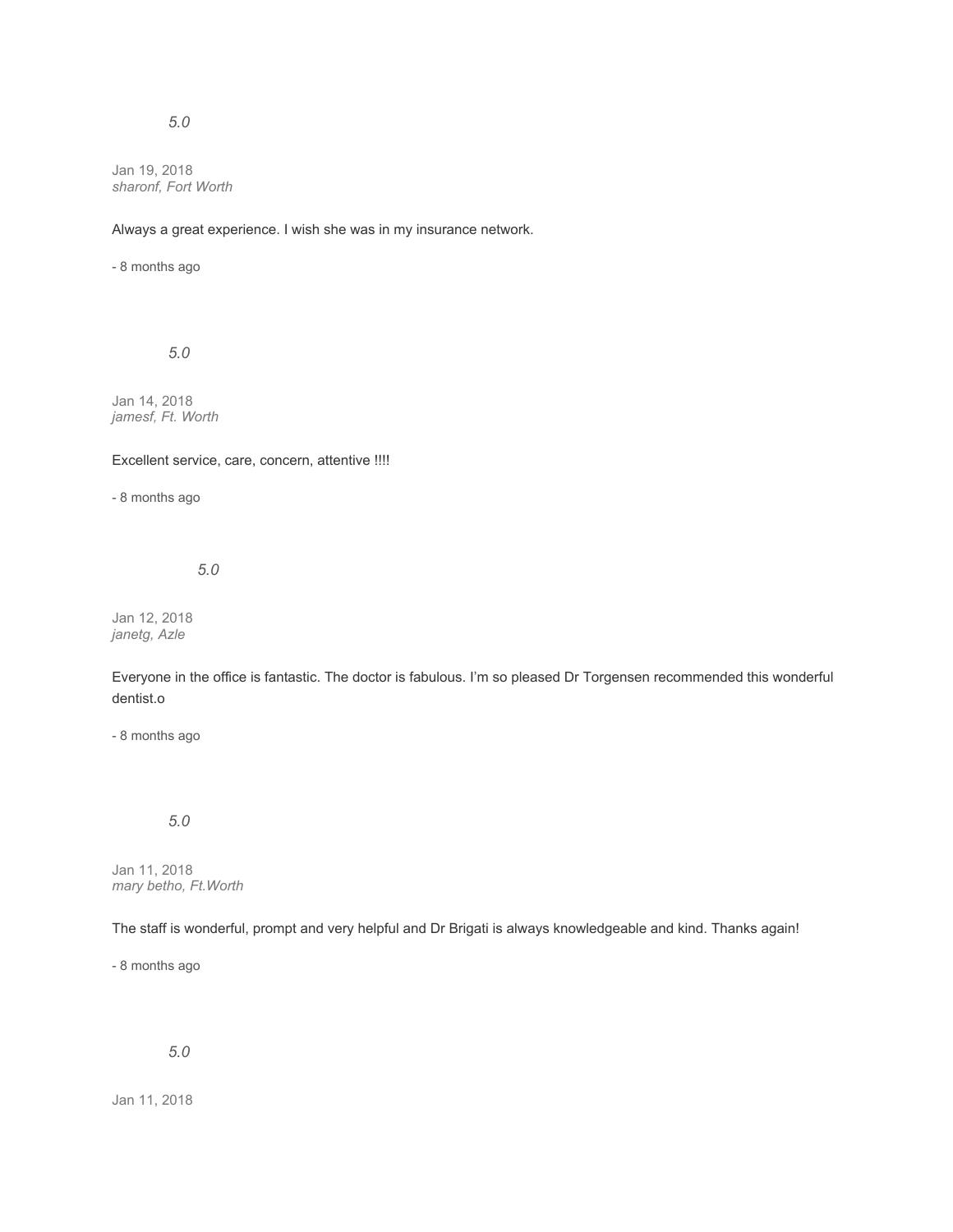### *paulaw, Saginaw*

I feel so at home here. They make going to the dentist a treat!

- 8 months ago

#### *5.0*

Jan 10, 2018 *annew, Fort Worth*

I love Dr Brigati and her staff. I was amazed at her knowledgeability and explanations of my Dental problems. I have never had such a thorough check up! The office is a warm inviting environment and you are at ease the moment you walk in the door. Thanks again Dr Brigati for such a great experience.

- 8 months ago

*5.0*

Jan 9, 2018 *sandrar, Walnut Springs*

This was my first experience with a cleaning at Dr. Brigati's office. I was pleased with the thoroughness of the hygienist and the quality of the equipment.

- 8 months ago

#### *5.0*

Jan 9, 2018 *kawanam, Ft Worth*

I got seen on time and was out of there in an hour. Everyone is very professional and knowledgeable. I always have a great experience and that's a mouthful for a dental office.

- 8 months ago

# *5.0*

Jan 8, 2018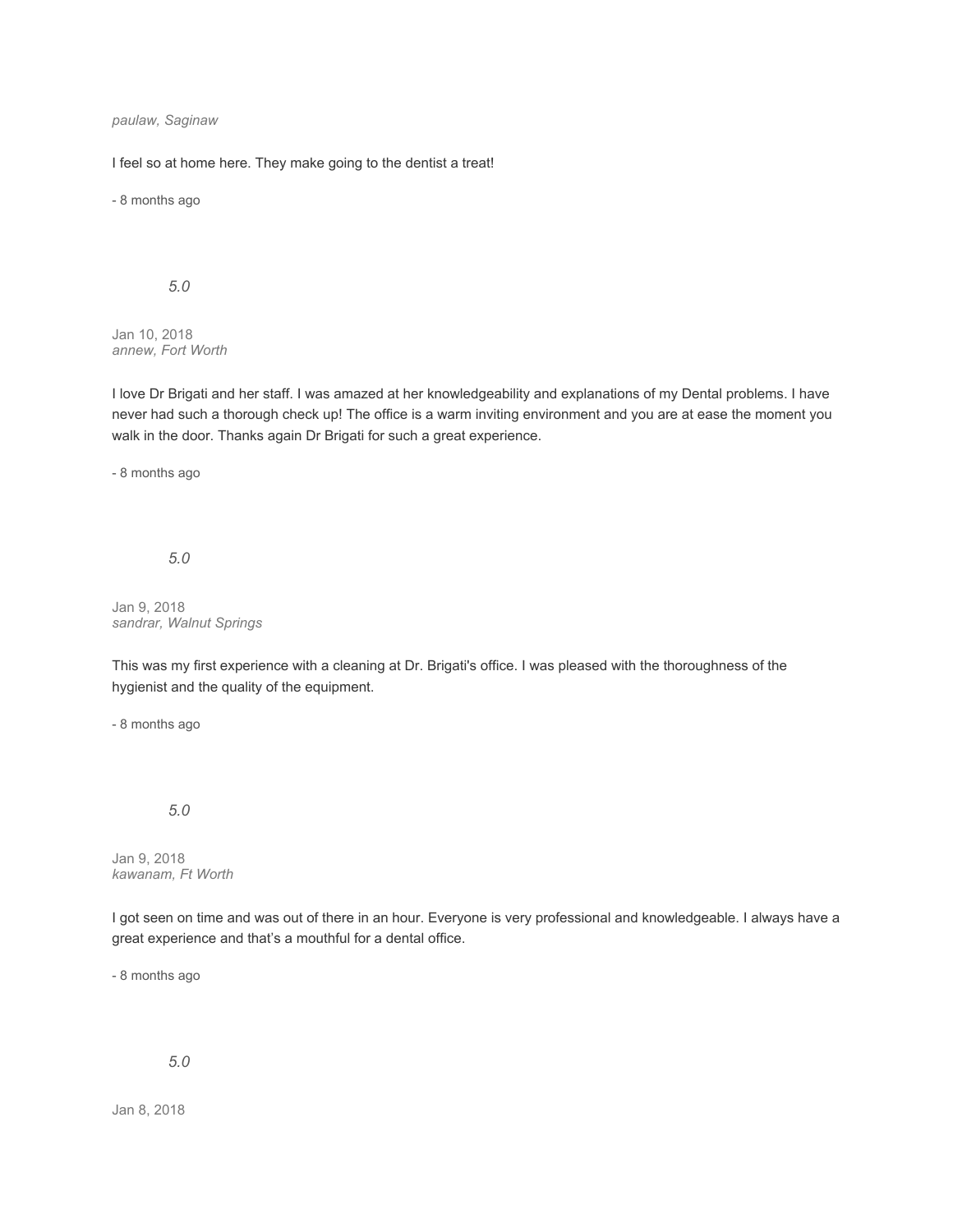#### *amandag, Azle*

They have always known my name, always been very pleasant, very prompt, gentle, and will help in any way possible. With customers, this office goes over and beyond like any good business should! I have already suggested Dr. Brigati's office to friends!

- 8 months ago

*5.0*

Jan 5, 2018 *anonymous*

#### An amazing place with amazing people!

- 8 months ago

#### *5.0*

Jan 3, 2018 *madalynh, Ft. Worth*

### It was so good to see all of you again. My visit was just what I expected, GOOD!

- 8 months ago

#### *5.0*

Jan 3, 2018 *anonymous*

Both Dr Brigati and her staff are caring and capable professionals and go out of their way to accomodate patients and their individual needs.

- 8 months ago

Dec 20, 2017 *zacharyc, Fort Worth*

She is personable and considerate. She is involved with the whole family and understands their unique activities.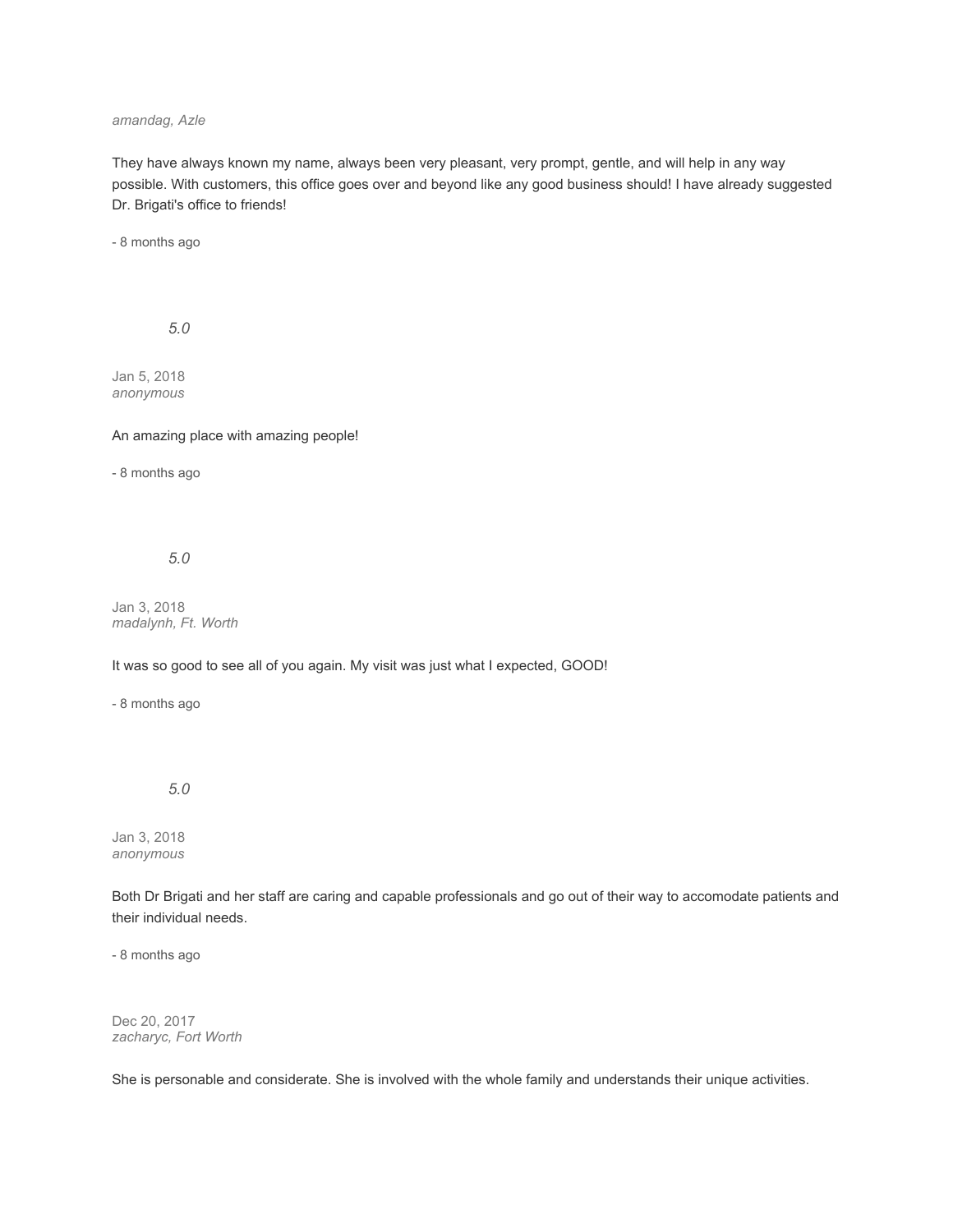- 645 days ago

#### *5.0*

Dec 20, 2017 *anonymous*

Dr. Brigati is very thorough, personable and professional. Her staff is competent and personable as well. Her office is well-equipped and provides a pleasant environment.

- 646 days ago

# *5.0*

Dec 15, 2017 *sarahe, Ft Worth*

In and out for a filling in less than an hour!

- 650 days ago

### *5.0*

Dec 15, 2017 *meredithc, Fort Worth*

As always, Dr. Brigati and the entire staff are kind and professional....not to mention so very patient with my anxiety about dental work. This is an excellent practice, and, actually, a pretty fun place to go!

- 650 days ago

*5.0*

Dec 14, 2017 *anonymous*

I love the office, the dentist, everyone involved! My co-worker went, and loved it too! Such a wonderful place! My whole family will end up going there and anyone else I can get because this office is so wonderful! They are kind, patient with questions, and provide excellent care. I especially appreciate how much they explain everything they will do, are doing, can do. I know more about my teeth than ever before. Everyone should go here!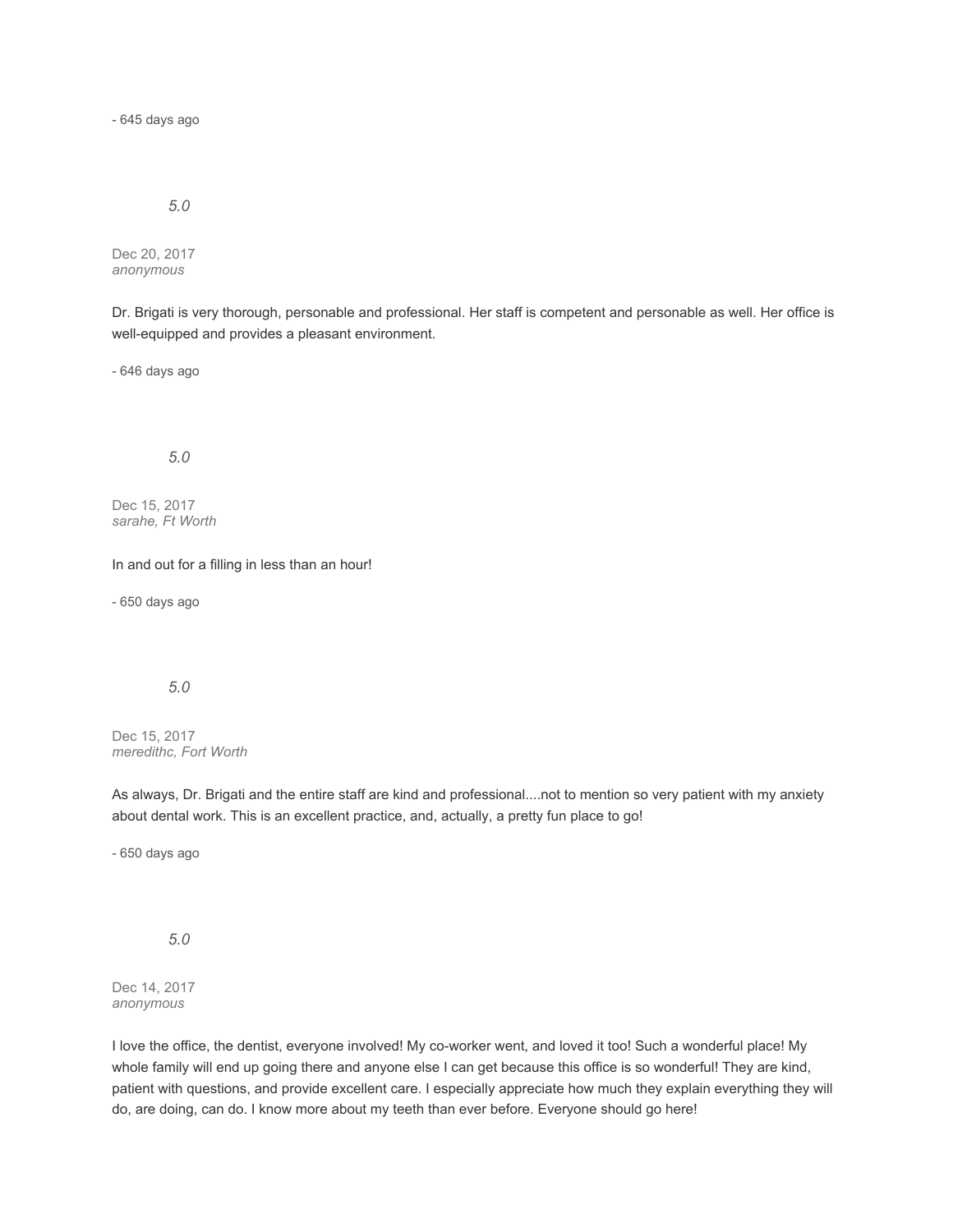- 651 days ago

# *5.0*

Dec 13, 2017 *isabelg, Euless*

Very friendly and does a great job. Office staff is also good.

- 652 days ago

*5.0*

Dec 12, 2017 *carterk, Ft Worth*

I got an appointment at the last minute by great staff because my schedule is maxed out this time of year so appreciative of staff for helping!! Wishing All a safe and loving holiday!

- 653 days ago

*5.0*

Dec 12, 2017 *dawnj, Ft Worth*

Excellent dental care. Gentle, comprehensive, friendly. I highly recommend Dr. Brigati's dental care.

- 653 days ago

*5.0*

Dec 12, 2017 *christopherb, Ft. Worth*

The staff is always very friendly and professional as well as helpful. The hygienist are always friendly, professional, and gentle with the service.

- 653 days ago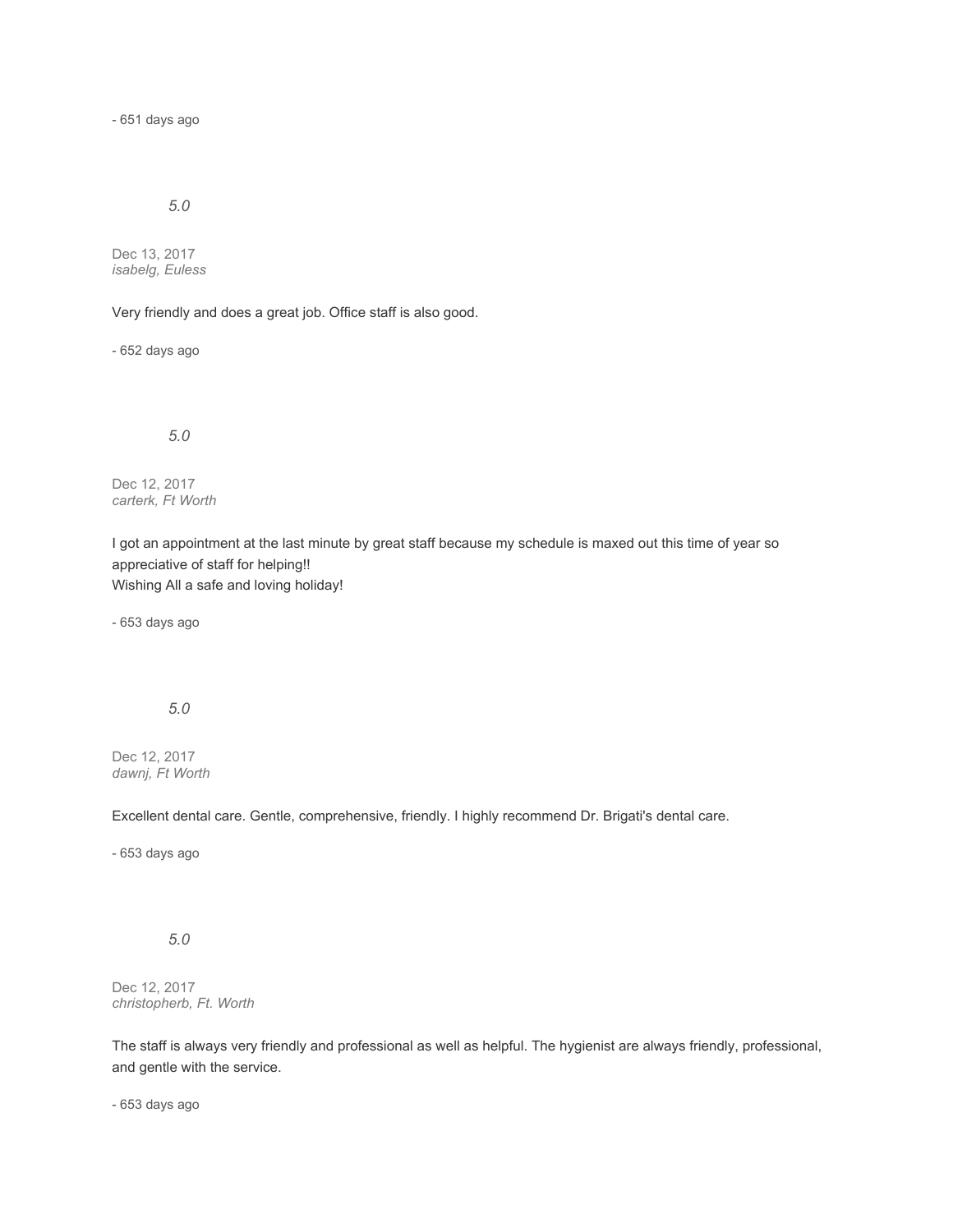# *5.0*

Dec 6, 2017 *patricer, Ft. Worth*

### Always a really great experience!

- 659 days ago

#### *jennifero, Fort Worth*

Dr. Brigati and her staff are professional, friendly, and supportive. They are great at explaining procedures and working with your schedule and budget.

- 659 days ago

# *5.0*

Dec 6, 2017 *garyy, Ft. Worth*

### .excellent

- 660 days ago

# *5.0*

Dec 1, 2017 *earlm, Ft. Worth*

Sarah was very efficient. She has a good touch for the mouth/teeth.

- 664 days ago

# *5.0*

Nov 30, 2017 *carolynb, Crowley*

I always have a positive experience. All the staff and dentist are great, wonderful camaraderie.

- 665 days ago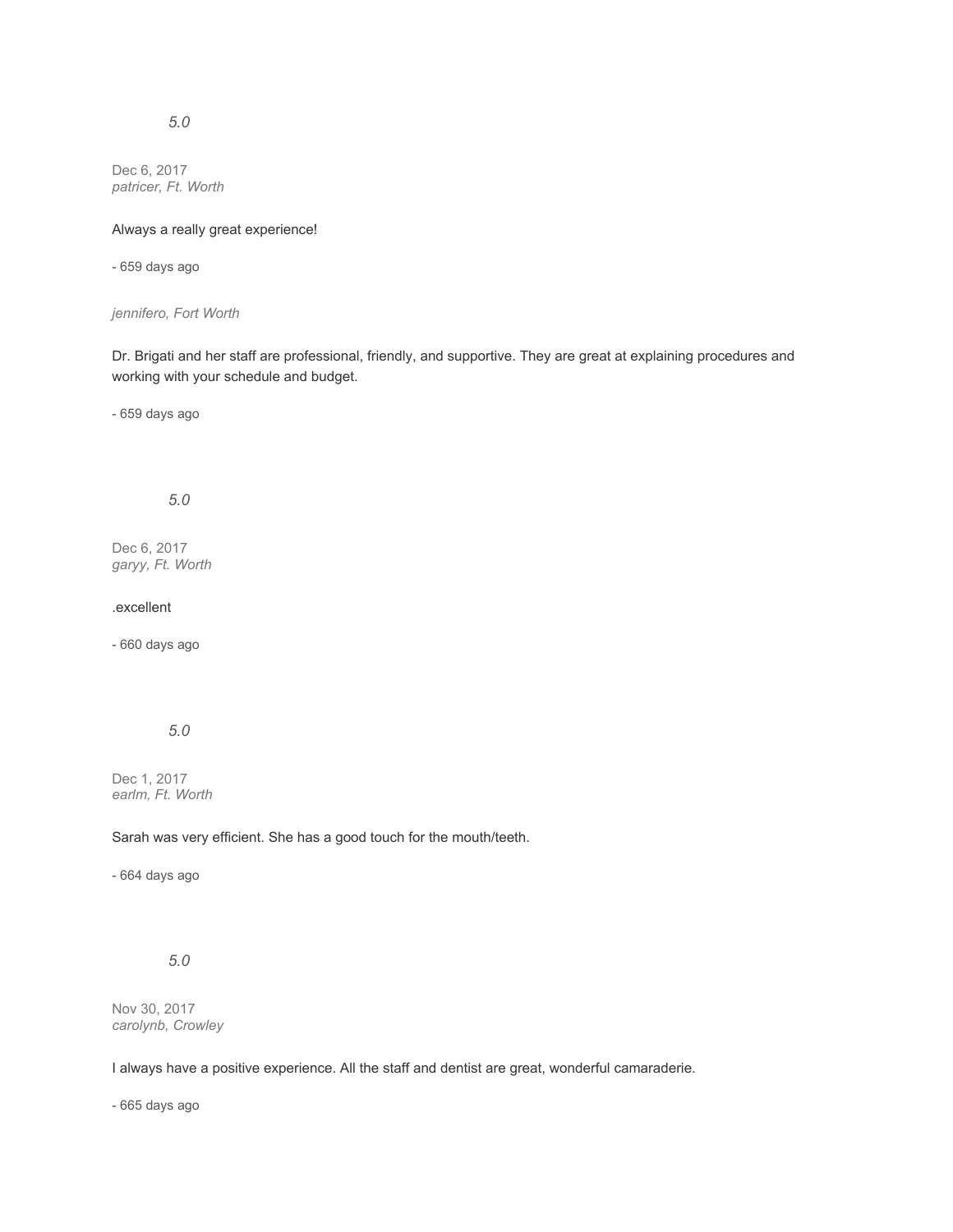#### Nov 30, 2017 *melissam, Burleson*

Excellent experience! Staff was over the top helpful, professional and attentive in personalized patient care! I have already recommended Dr Brigati to a colleague!

- 665 days ago

*5.0*

Nov 29, 2017 *xandrac, Ft Worth*

I get extremely nervous when I have to get a procedure on the dentist, but Dr. Brigatti made me feel so at ease and comfortable that I hardly felt anything at all. I truly like this practice, every single lady thay works in here is amazingly kind and helpful.

- 666 days ago

# *5.0*

Nov 17, 2017 *tammys, Godley*

I love the positive energy that the office has....you feel it as soon as you walk into the waiting room. The interaction of all the staff.....makes me feel like a friend...not as another paying customer. Thanks for all that you do to make your clientele feel at ease!

- 678 days ago

# *5.0*

Nov 10, 2017 *mariaa, Fort Worth*

# Great team!!

- 685 days ago

#### *5.0*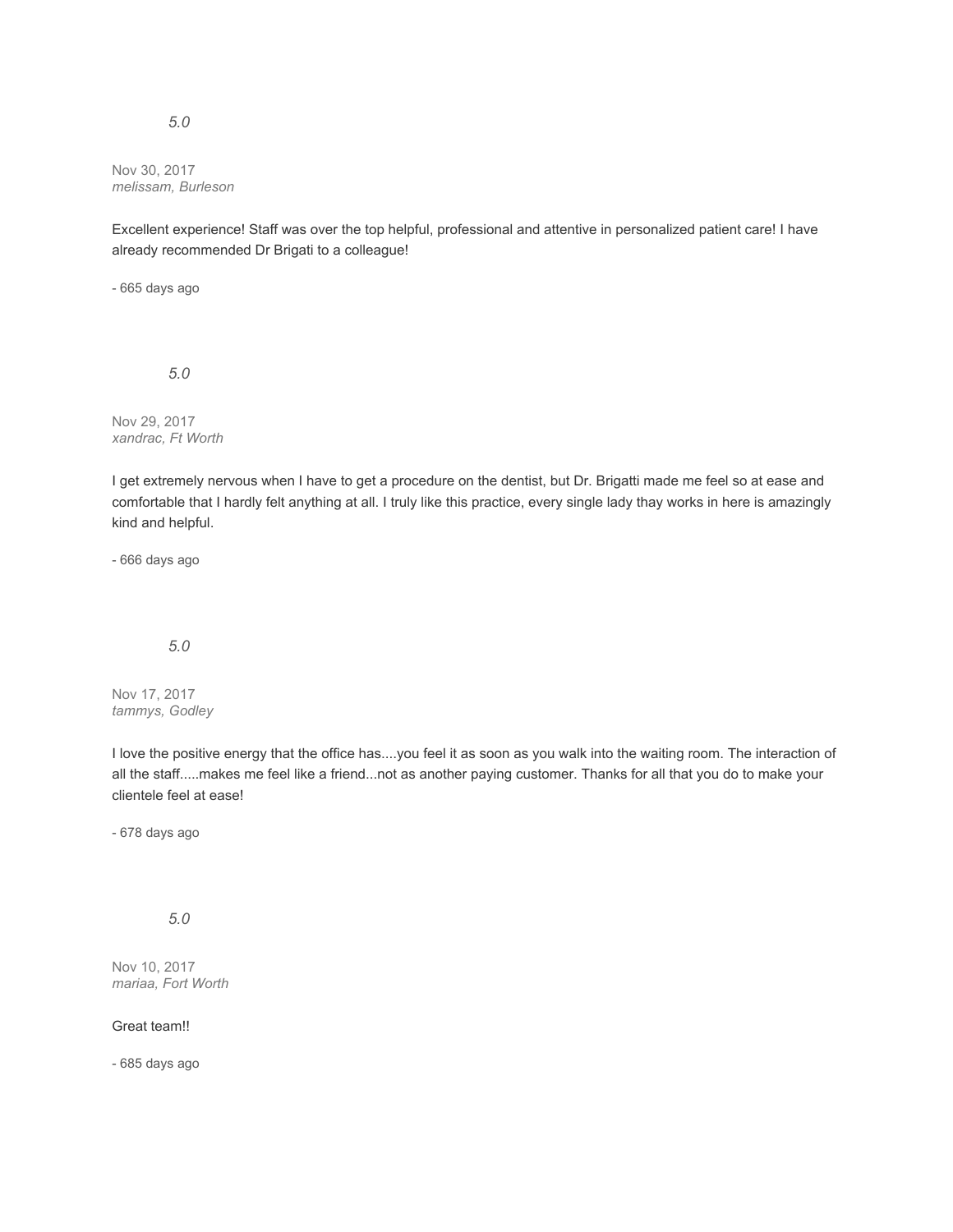Nov 10, 2017 *tracyh, Ft. Worth*

*5.0*

Love Dr. Brigati and her staff. They are friendly and professional. I'm always impressed with the technology they use and it's always changing and getting better. Never a complaint from me or my husband and we've been going there for 10 years!

- 685 days ago

*5.0*

Nov 2, 2017 *johns, Fort Worth*

Friendly, fast, very effective. Would absolutely recommend them to friends and coworkers.

- 694 days ago

*5.0*

Nov 1, 2017 *xandrac, Ft Worth*

As usual, I got a great service. I love going to my appointments because they are very professional, and super friendly.

- 694 days ago

*5.0*

Nov 1, 2017 *rachelt, Lender*

Dr. Brigati is so thorough and helpful. Such a sweet lady! The entire staff is just lovely, especially Sara Jinkens, RDH. She did an excellent job on my cleaning! I am glad I finally found a dental home. :)

- 694 days ago

*5.0*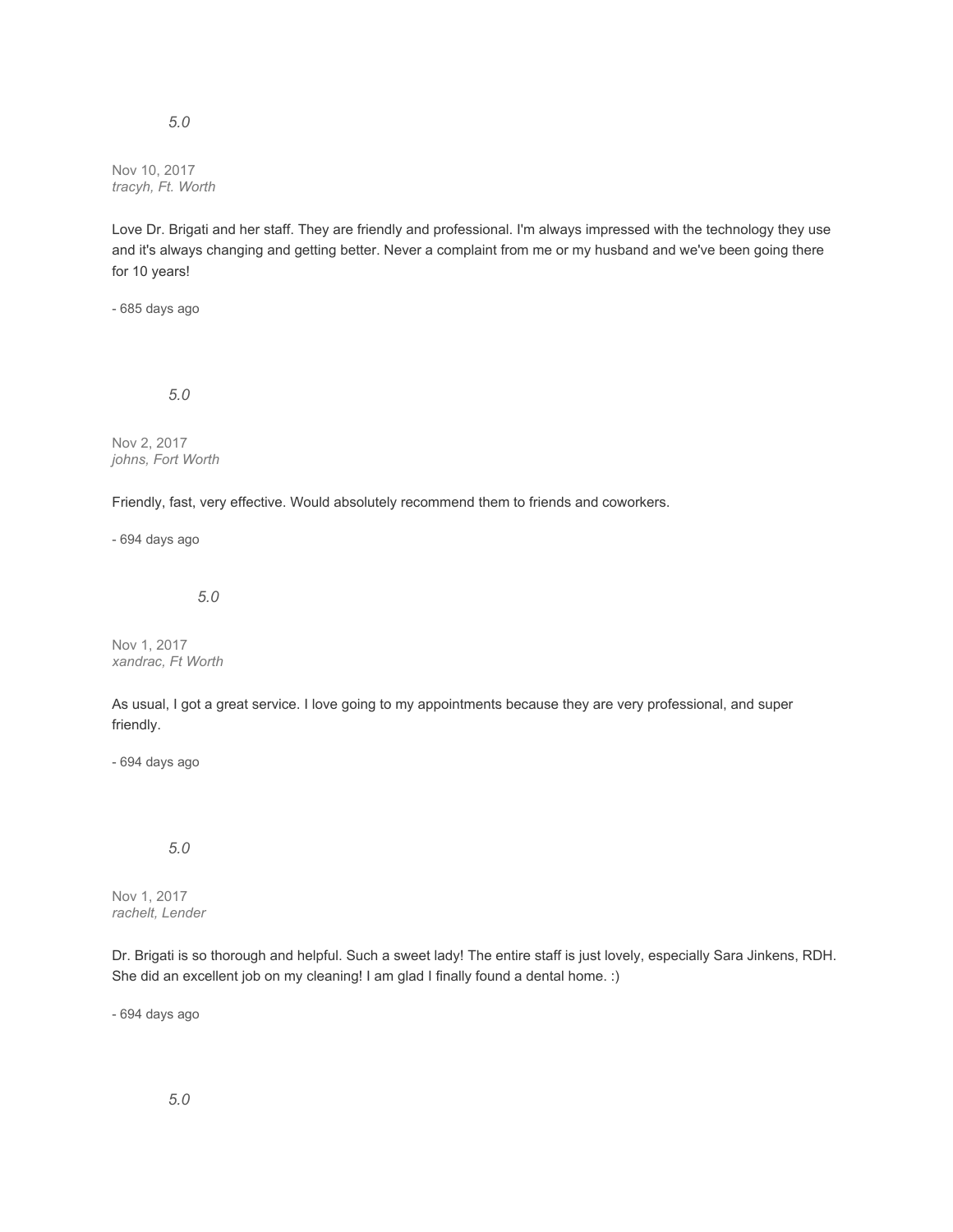Oct 30, 2017 *anonymous*

The whole office was very friendly. It was a very pleasant experience. I appreciated the care and detail that was taken in the examination and the thorough explanations.

- 696 days ago

*5.0*

Oct 26, 2017 *johns, Fort Worth*

Melissa (and Dr. B) was outstanding -- appreciate the conversation and easing "dental tension"

- 700 days ago

# *5.0*

Oct 25, 2017 *gloriab, Ft Worth*

Always friendly and very professional

- 701 days ago

*5.0*

Oct 21, 2017 *patc, Ft Worth*

fast and easy

- 705 days ago

*5.0*

Oct 19, 2017 *stevenv, Fort Worth*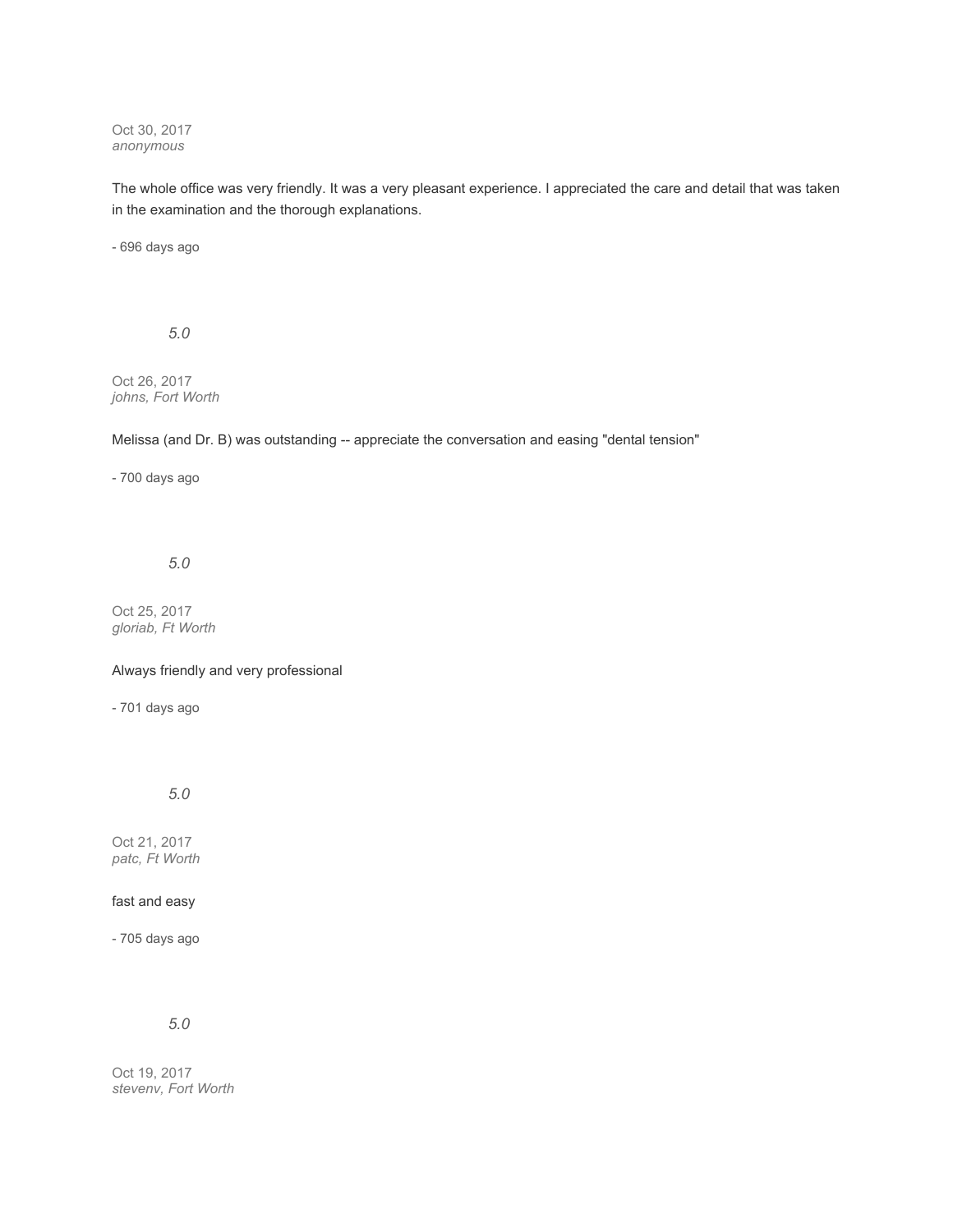#### Excellent!!! Love these guys

- 707 days ago

*5.0*

Oct 19, 2017 *brianc, Fort Worth*

#### Excellent and pleasant service as usual.

- 708 days ago

### *5.0*

Oct 15, 2017 *christinej, Benbrook*

My recent visit was on Dr. Brigati's day off, but she came into the office because of my dental situation/need. I'm not entirely surprise because that's just they kind of person she is. However, I am grateful beyond words! Both Dr. Brigati and LaShann went above & beyond to help me.

Not only is their customer service excellent, but their dental care is the tops! I highly recommend this practice for dental care.

- 711 days ago

*5.0*

Oct 13, 2017 *anonymous*

Always very friendly! Never had a bad experience.

- 714 days ago

*anonymous*

My routine hygiene cleaning, flouride treatment, and oral cancer screening went well, as usual. Dr. Brigati and her staff are all gentle, kind, and always professional. I actually look forward to having my teeth cleaned. Dr. Brigati has been my dentist now for 14 years and my teeth look and feel great. Not bad for being 64 years young! I would highly recommend Dr. Brigati to anyone, young or old, looking for great dental care.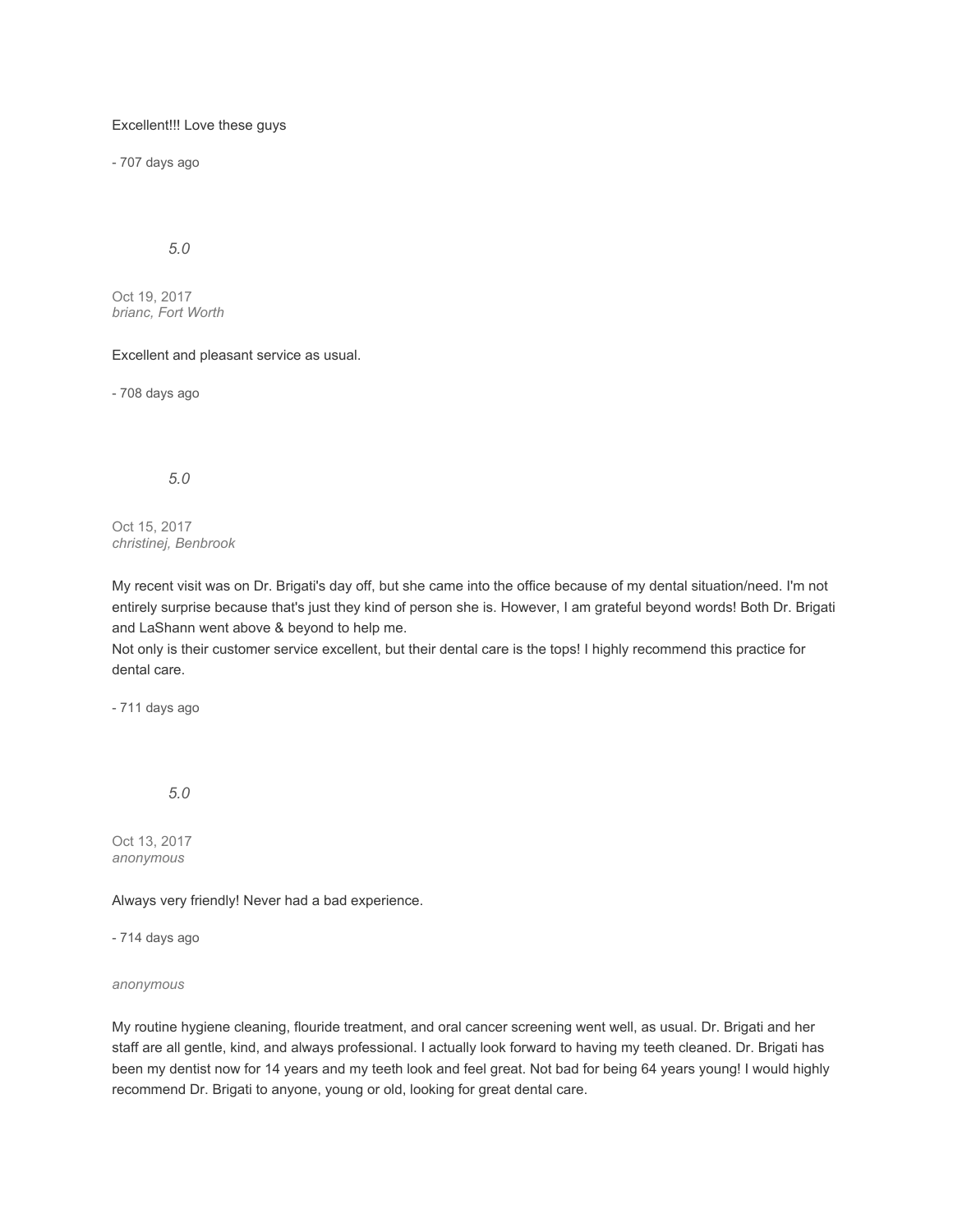- 715 days ago

*3.0*

Oct 6, 2017 *anonymous*

Dr Brigati is great! Staff is as well, my experience has been pleasant, the hygienists is nice but only does a fair job cleaning. I don't feel like all my teeth are completely cleaned, either the front is cleaned well or the back. May look for another dentist for this reason.

- 720 days ago

*5.0*

Oct 5, 2017 *tammyb, Ft Worth*

Excellent care by the Brigati team. Had 5 fillings replaced and no issues whatsoever. Best experience with any dental team. Would highly recommend them. Thank you!

- 721 days ago

*5.0*

Oct 4, 2017 *patc, Ft Worth*

nice people gentle

- 722 days ago

*5.0*

Oct 4, 2017 *jenniferc, Ft Worth*

Best dentist and staff!!! Highly recommend.

- 722 days ago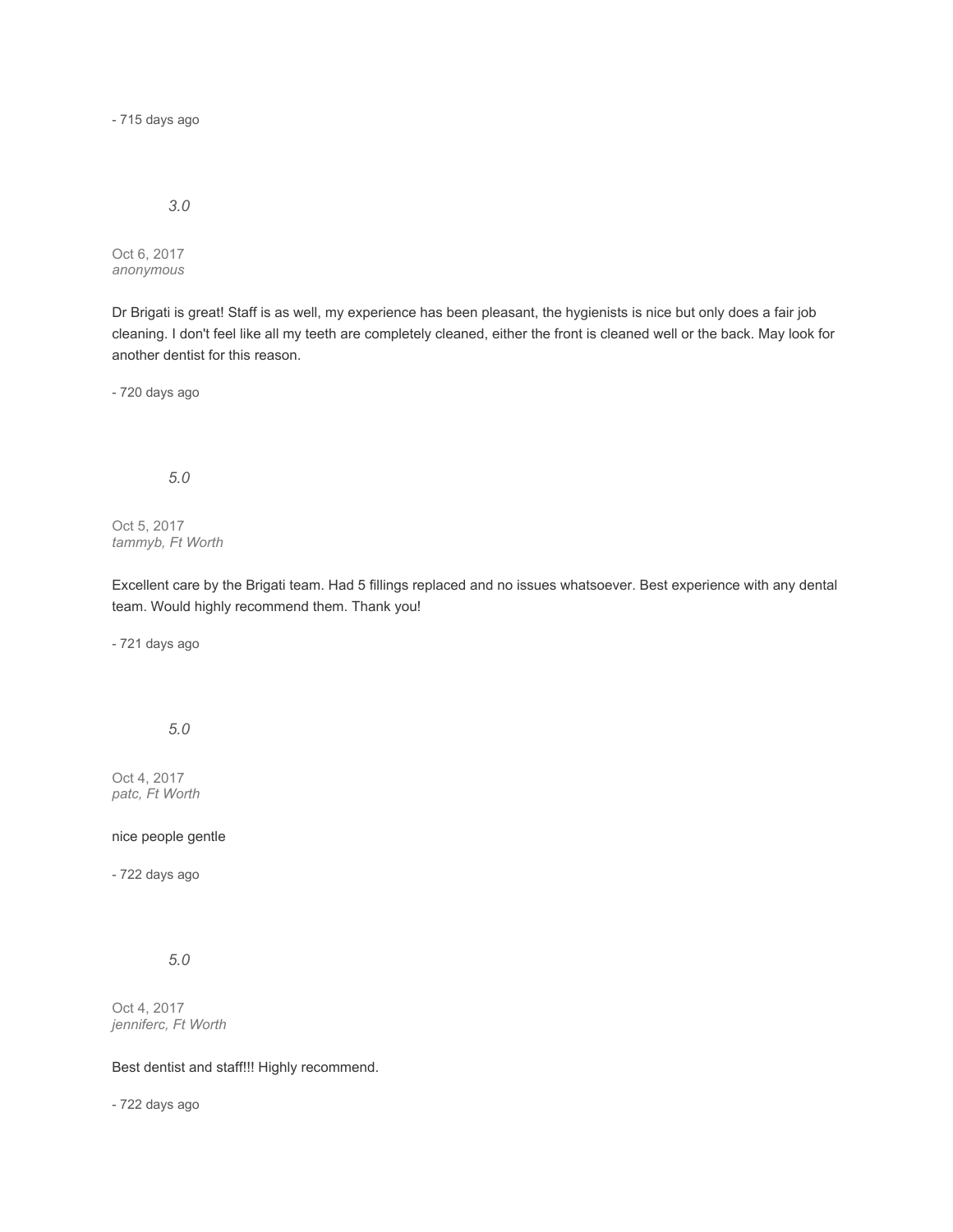# *5.0*

Oct 4, 2017 *naishac, Ft Worth*

### Always great.

- 723 days ago

*5.0*

Oct 4, 2017 *kennethc, Ft. Worth*

Excellent! Super friendly staff and environment. Would be nice to have the TV working at the chair?

- 723 days ago

*4.0*

Oct 3, 2017 *bonniec, Ft Worth*

I hate dental visit but Dr Brigati and staff makes your visits as comfortable as possible. If only she could silent the machines!

- 724 days ago

# *5.0*

Sep 30, 2017 *thomasl, Ft. Worth*

Great as always, love the staff always friendly.

- 727 days ago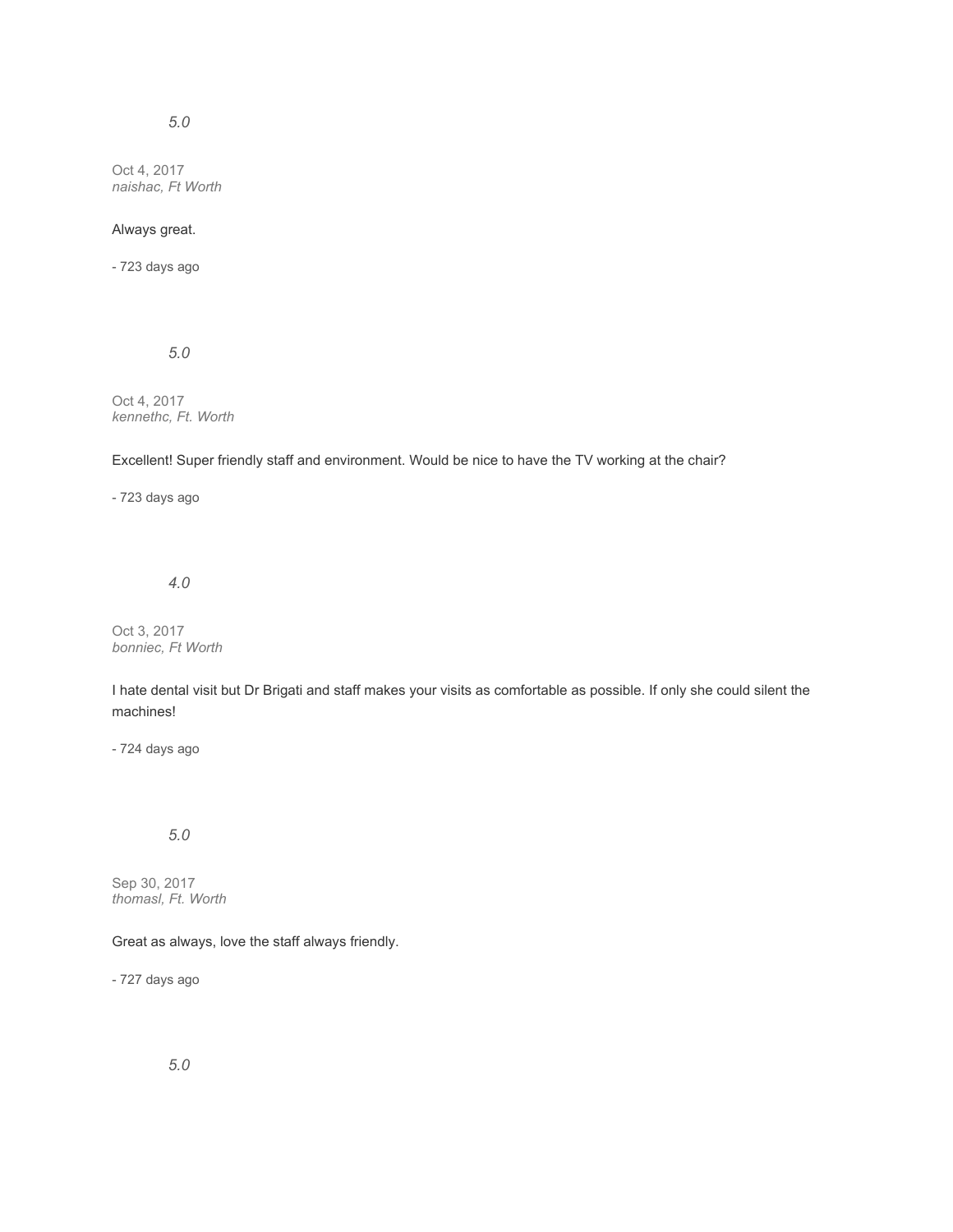Sep 27, 2017 *nancym, Ft. Worth*

I felt as though Dr Brigati really cared. About my teeth. It was very refreshing. The staff was very efficient and kind

- 730 days ago

*5.0*

Sep 22, 2017 *adag, Saginaw*

### I love the staff!

- 734 days ago

*5.0*

Sep 22, 2017 *carlosr, Keller*

### Staff is excellent.

- 735 days ago

*5.0*

Sep 21, 2017 *crezettee, Fort Worth*

Good friendly, professional service.

- 735 days ago

## *5.0*

Sep 19, 2017 *shannono, Mansfield*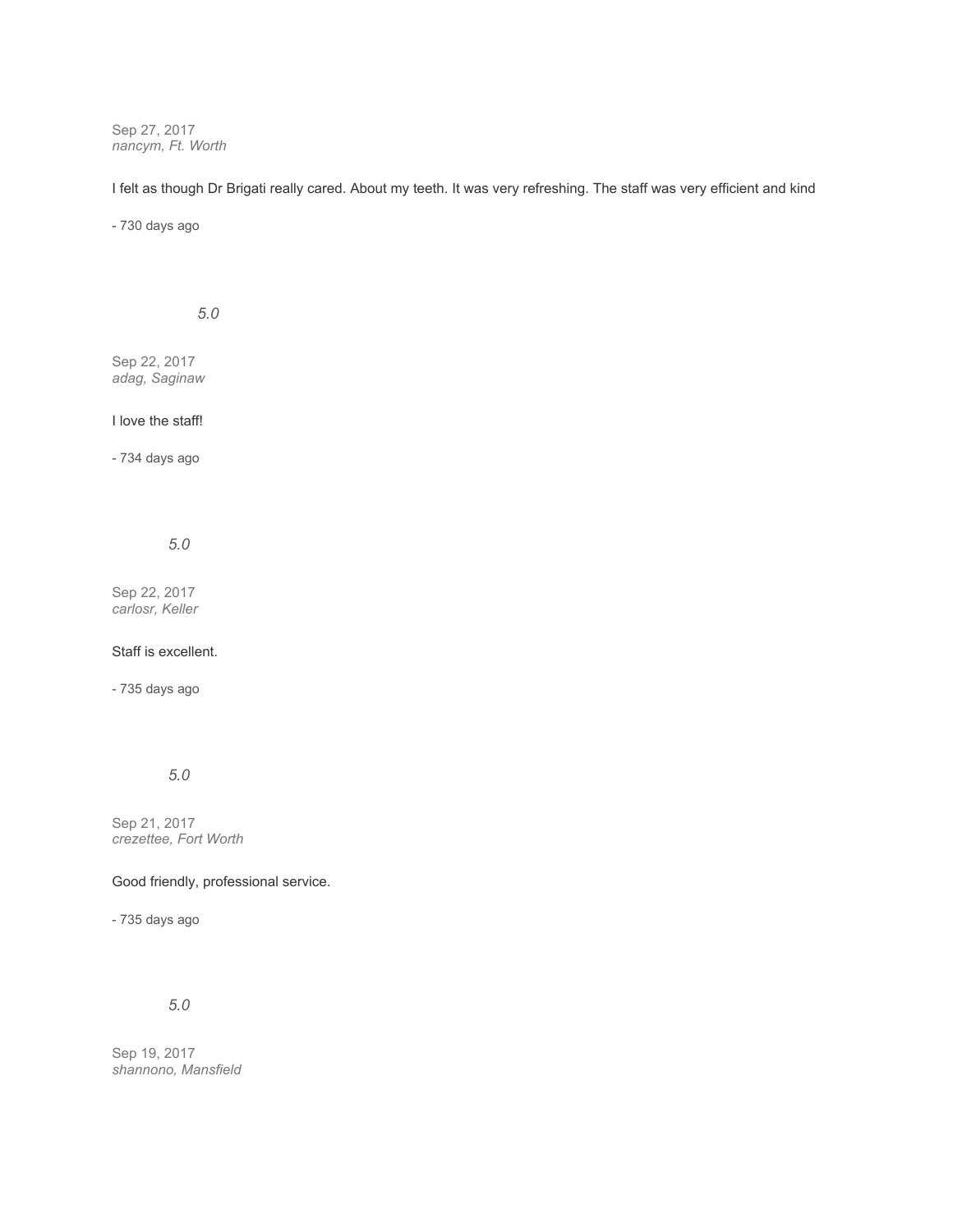It was my first filling in a very long time and I was extremley nervous. Dr Brigati was amazing in calming my nerves and explaining everything that was going on and what to expect.

- 737 days ago

#### *5.0*

Sep 19, 2017 *tammyb, Ft Worth*

Dr. Brigati and her staff take excellent care of you and they make a point to help you feel relaxed and cared for. I am so glad one of my coworkers recommended her.

- 738 days ago

*5.0*

Sep 19, 2017 *michelleh, Ft. Worth*

Dr Brigati and her staff are thorough, knowledgeable and caring. I am a Registered Nurse and not completely comfortable being on the treatment side. Dr Brigati put me at ease, talked me through the entire procedure and made this a great experience. She actively collaborated with my periodontist to ensure I had the best outcome for all my treatments. I am most grateful and would recommend Dr Brigati to anyone needing exceptional dental care.

- 738 days ago

*5.0*

Sep 15, 2017 *stephend, Edgecliff Village*

Great experience. Very knowledgeable and friendly staff all across the office.

- 741 days ago

*5.0*

Sep 13, 2017 *billie ms.t, Benbrook*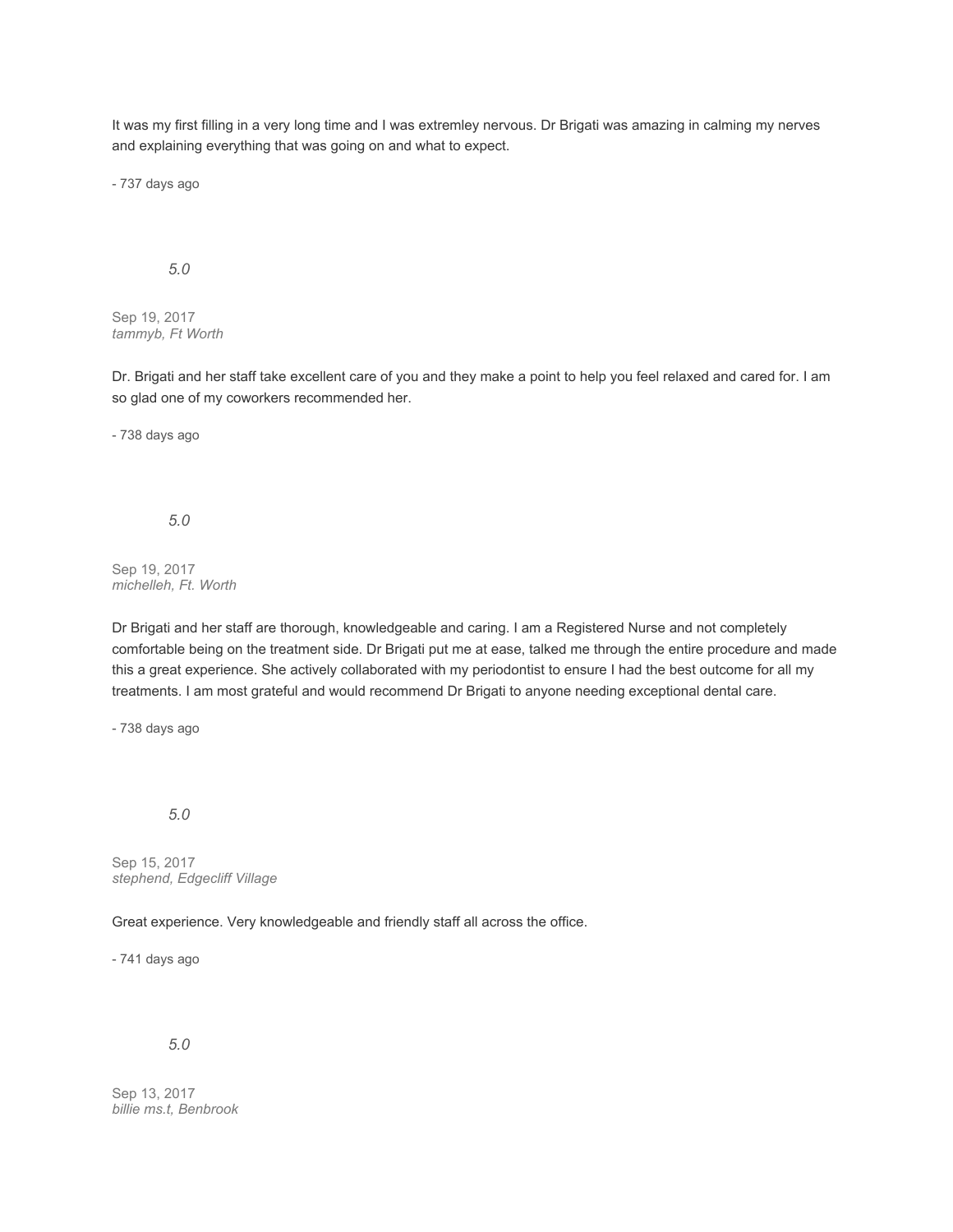Love Dr. Brigati and her whole staff. I no longer fear dentists...at least no Dr. B!

- 744 days ago

# *5.0*

Sep 12, 2017 *tammyb, Ft Worth*

Felt very much at ease and everyone was very good to explain what they were doing and why. Very thorough exam and felt very relaxed and trusted them. You feel their caring for you as a person and not just another number to get through.

- 744 days ago

### *5.0*

Sep 12, 2017 *harlid, Fort Worth*

I love Dr Brigati and her staff. Always super nice and professional!

- 745 days ago

*5.0*

Sep 7, 2017 *allisonb, Benbrook*

I have always experienced anxiety when going to the dentist. I even got nervous making the appointment. I know that sounds crazy, but it is my experience. I am happy to say that since my mom referred me to Dr. Brigati, my dental anxiety is completely gone. I actually make my appointments 4 months apart instead of 6 months, as is recommended. I love clean teeth. My entire family loves Dr.Brigati and her staff. Dr.Brigati is competent and highly skilled, dentistry is second nature to her. Also, she is naturally calm which is comforting to me. She is great with all age groups, especially the little bitty ones.

- 749 days ago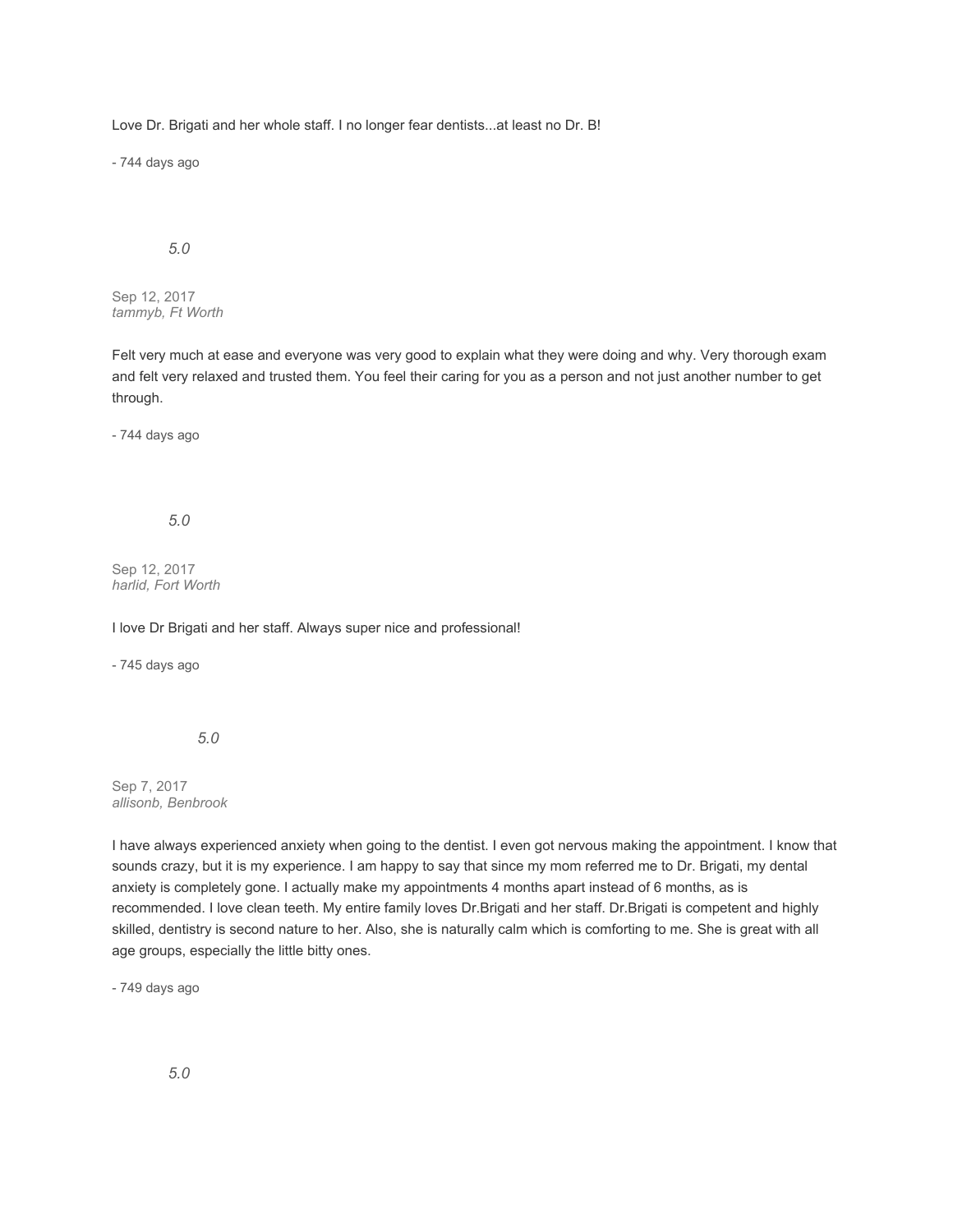Aug 31, 2017 *timothym, Celina*

#### Awesome as usual!

- 1 months ago

*5.0*

Aug 30, 2017 *thomaso, Ft.Worth*

### Prompt and professional dental practice!

- 1 months ago

*5.0*

Aug 29, 2017 *maryl, Aledo*

This office is awesome. Everyone is friendly and professional. The services are of the highest quality.

- 1 months ago

*5.0*

Aug 29, 2017 *deborahm, Fort Worth*

As always, Dr. Brigati and her staff were efficient and considerate. Plus, the prices here are most reasonable.

- 1 months ago

*5.0*

Aug 25, 2017 *dorothyc, Benbrook*

Very helpful and friendly staff. Excellent dentist.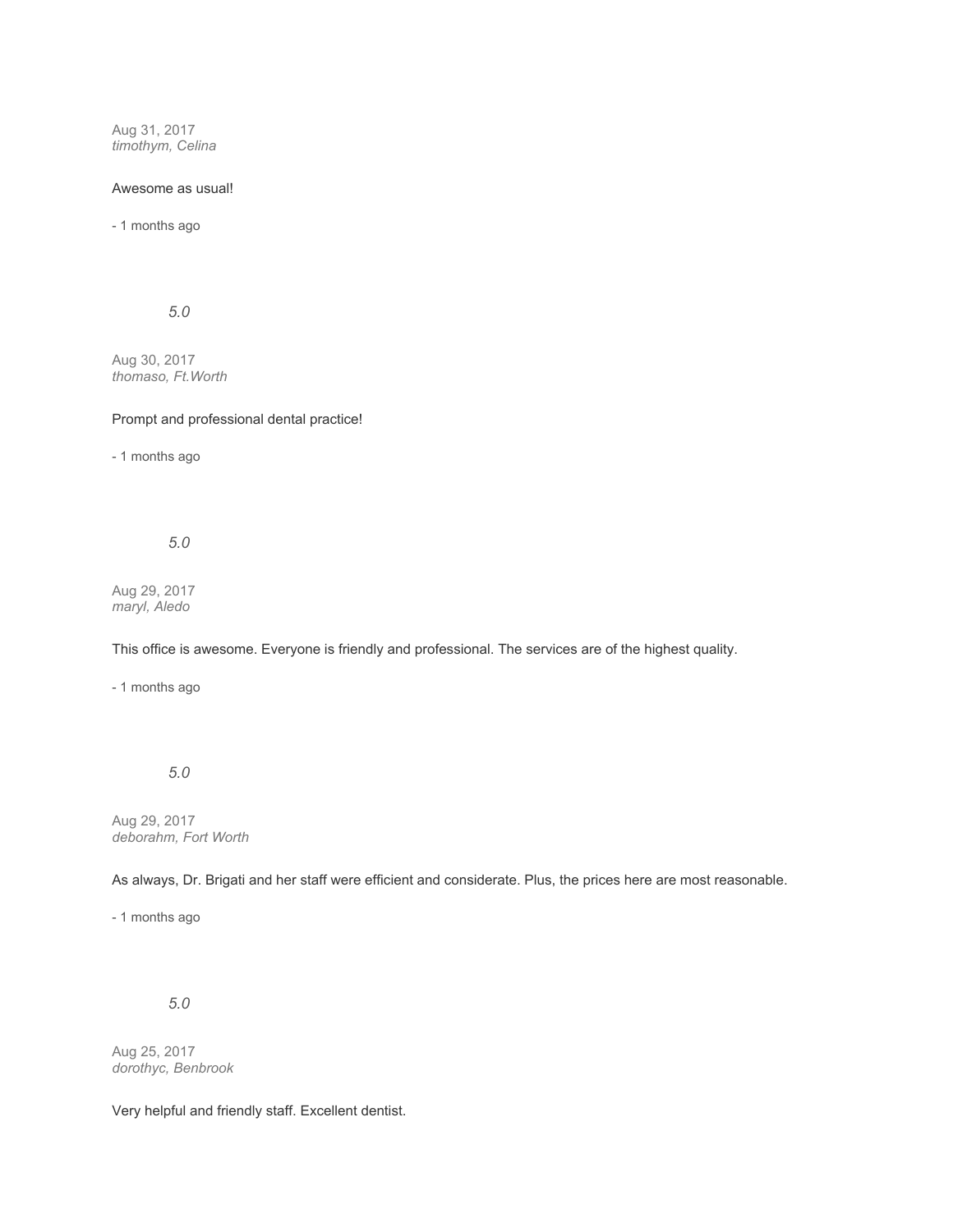- 1 months ago

## *4.0*

Aug 25, 2017 *thomaso, Ft.Worth*

They're always quick and knowledgeable.

- 1 months ago

*5.0*

Aug 24, 2017 *bradyh, Arlington*

Fantastic! The Dental Technician that worked on my teeth took her time and didn't rush and made sure that I was comfortable. Dr. Brigati always stops in to see me when I am in her office. I feel like she has a genuine concern for my entire family's dental health.

- 1 months ago

*5.0*

Aug 23, 2017 *anonymous*

Nice facilities, friendly staff, through work.

- 1 months ago

*5.0*

Aug 19, 2017 *anonymous*

Quick, easy, relaxing

- 1 months ago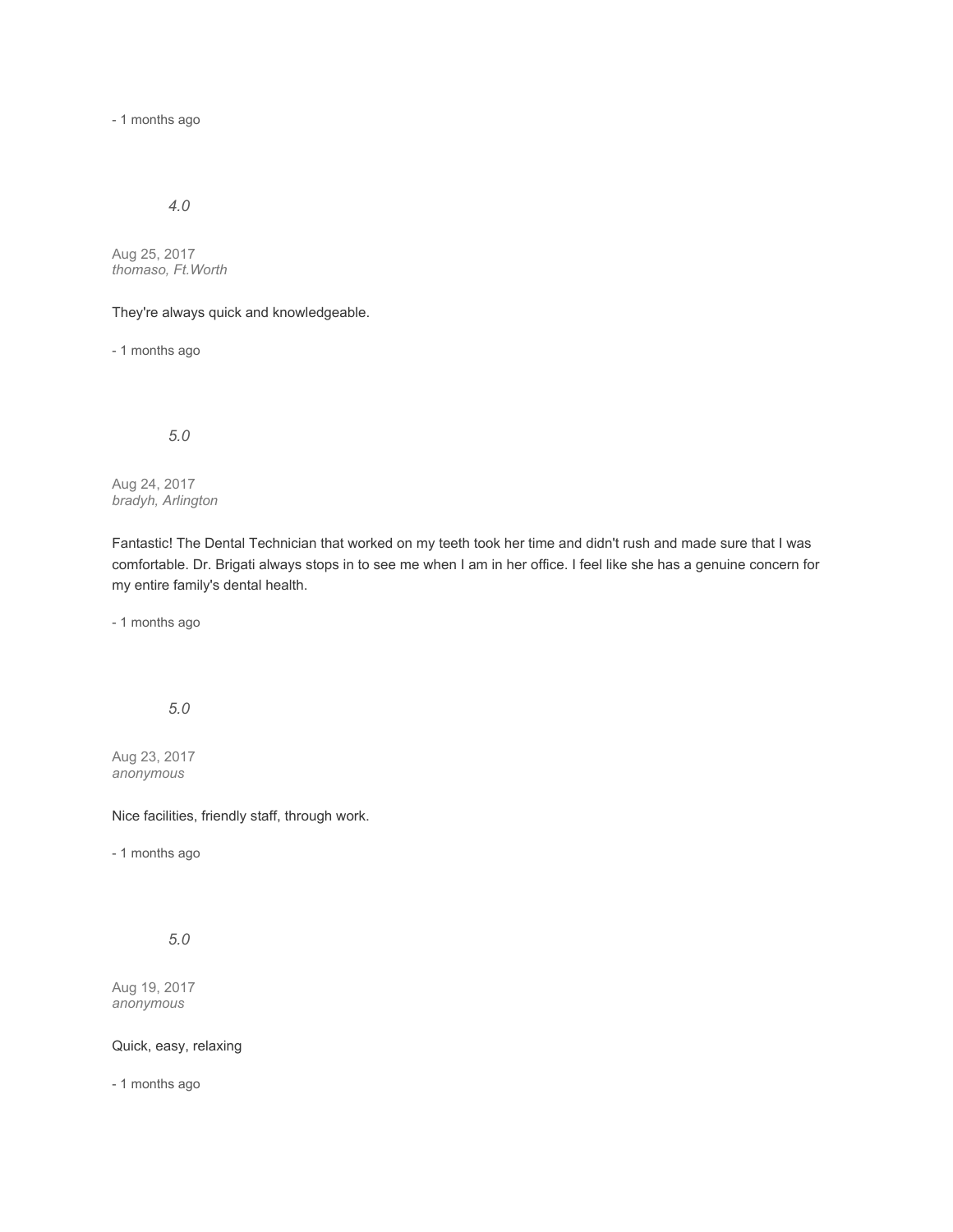Aug 16, 2017 *anonymous*

Dr. Brigati always provides excellent pain free dental care. The dental hygienists are pleasant and prompt. I would highly recommend Dr. Brigati and her staff!

- 1 months ago

*5.0*

Aug 15, 2017 *anonymous*

Everyone from the front desk to hygienists are so so friendly and personable. I've been with them about 5 years and even though I have had 3 different hygienists they have always been amazing.

- 1 months ago

*5.0*

Aug 15, 2017 *paulaw, Saginaw*

As usual, my experience at Dr Brigati's office was awesome

- 1 months ago

*5.0*

Aug 15, 2017 *anonymous*

Very friendly and welcoming. Walks you through the steps on what work they will be doing at your visit.

- 1 months ago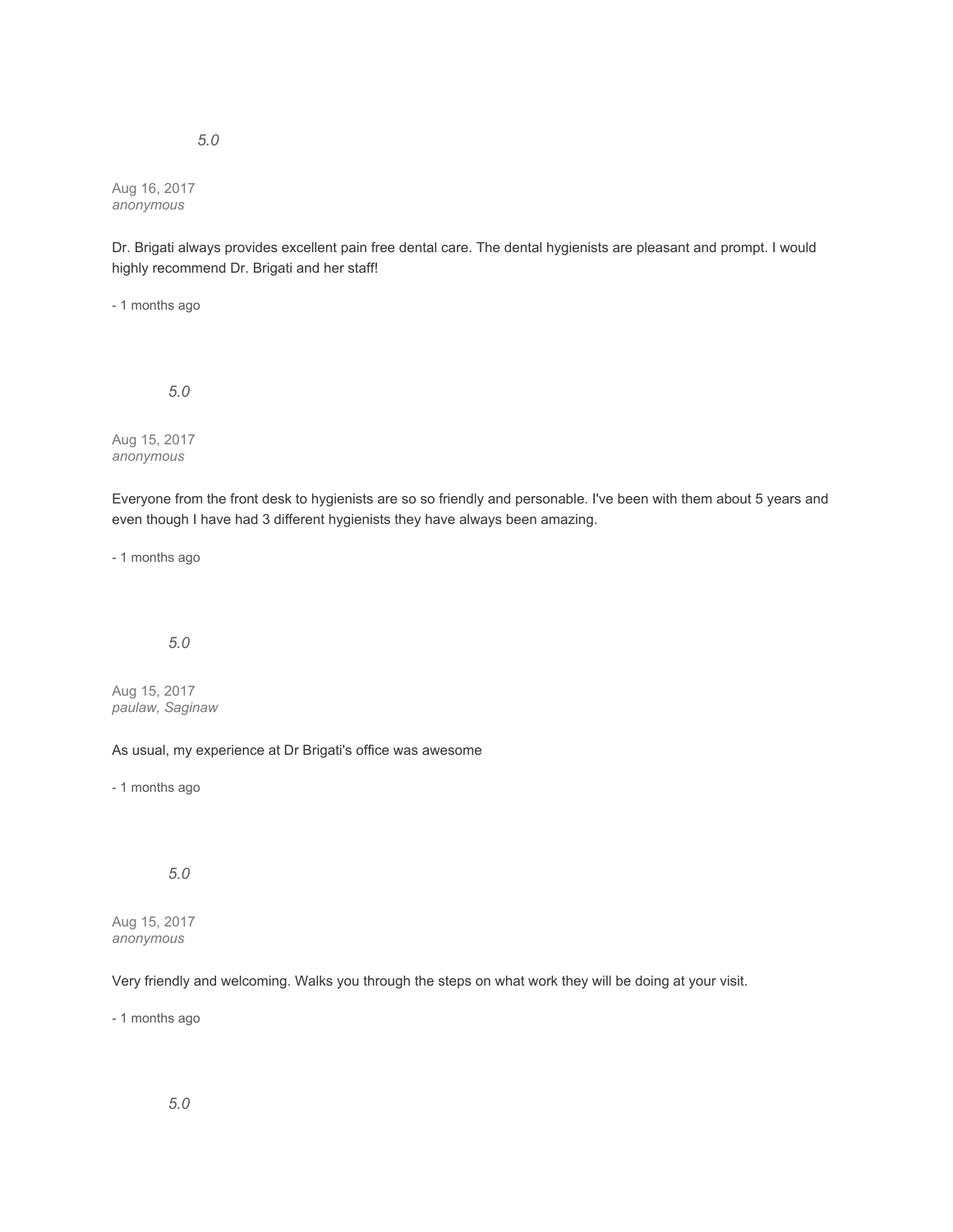Aug 10, 2017 *davidb, Ft. Worth*

Very flexible with scheduling. Nice and helpful staff. Excellent technical abilities. A wonderful experience!

- 1 months ago

*5.0*

Aug 10, 2017 *devinl, Burleson*

Excellent chair-side manner! She talked me through each step of each procedure so that I was never surprised or jolted. Very thorough and I am confident in my decision to choose her as my new dentist.

- 1 months ago

*5.0*

Aug 9, 2017 *anonymous*

Everyone was wonderful with our 4 year old who did a great job first time seeing the dentist!

- 1 months ago

*5.0*

Aug 9, 2017 *tonjas, Ft. Worth*

I found Dr. Brigati as I popped a laminate off one of my teeth...having moved to Fort Worth about a year and a half ago, I had not yet taken the time to find a dentist. What a pleasant surprise! Everyone in the office is very friendly and my "emergency" visit was handled quickly, professionally and efficiently! I immediately made appointments to have a "new patient" evaluation and have my teeth cleaned!! Love Dr. Brigati and everyone else in the office!

- 1 months ago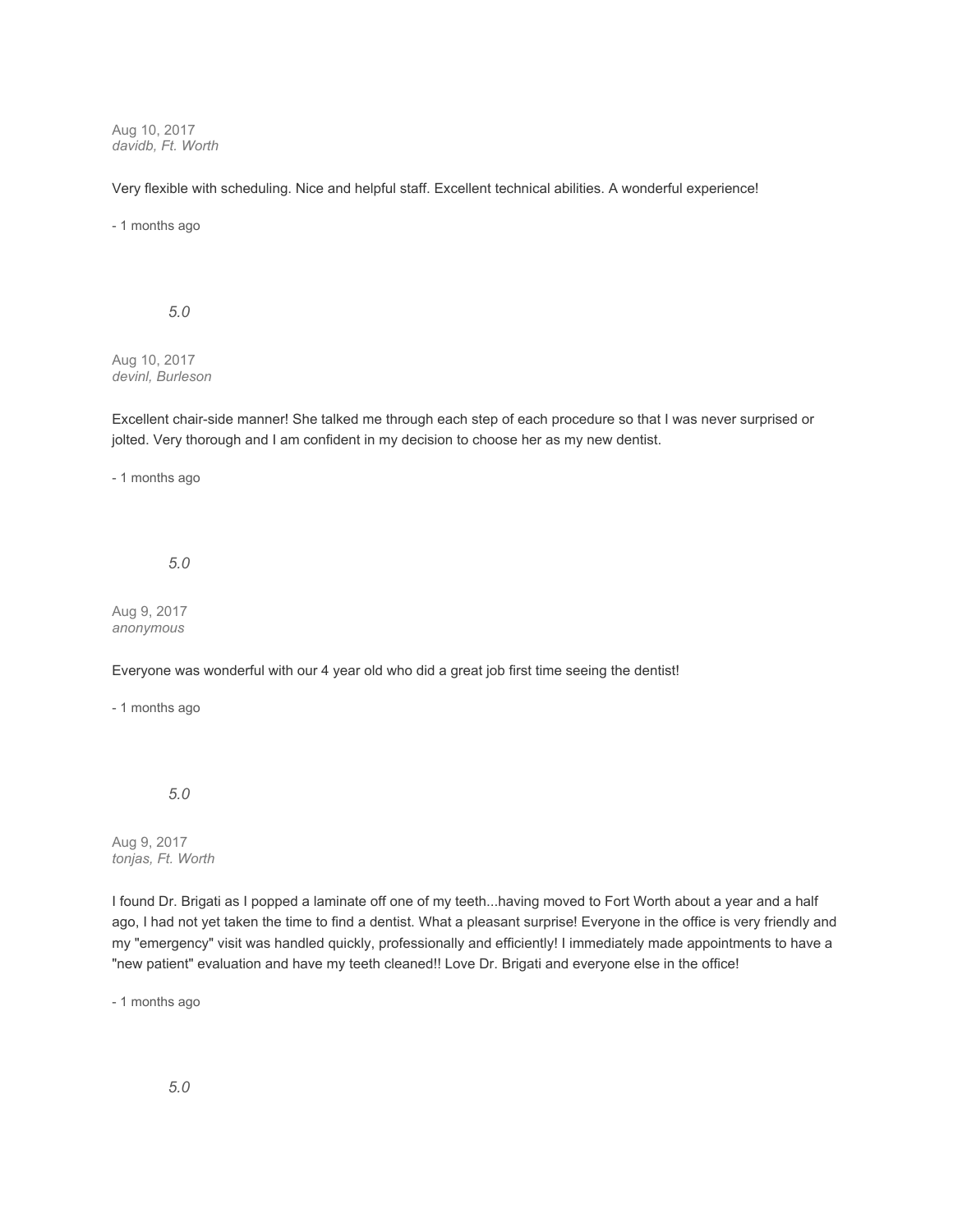Jul 29, 2017 *patsys, Fort Worth*

Very kind and professional. Appreciate her thoroughness and her efficient and helpful staff. They always lower my anxiety level immediately.

- 2 months ago

*1.0*

Jul 27, 2017 *mikem, Fort Worth*

Too expensive- I just had my teeth cleaned and x-rays and it cost 250.00

- 2 months ago

*5.0*

Jul 27, 2017 *vickym, Ft Worth*

I find Dr. Brigati's office staff and hygenist to be patient friendly. While visiting to the dentist is not one of my top 5 adventures in life, the staff goes above and beyond to make it a bearable experience. Keep up the great work.

- 2 months ago

*5.0*

Jul 26, 2017 *dawnb, Arlington*

I always feel well cared for at Dr. Brigati's office. She and her entire staff are wonderful, and I am thankful to have been one of their patients for the past five years. I went in with an emergency, on the recommendation of a dear friend, and I have no desire to go anywhere else!

- 2 months ago

*4.0*

Jul 25, 2017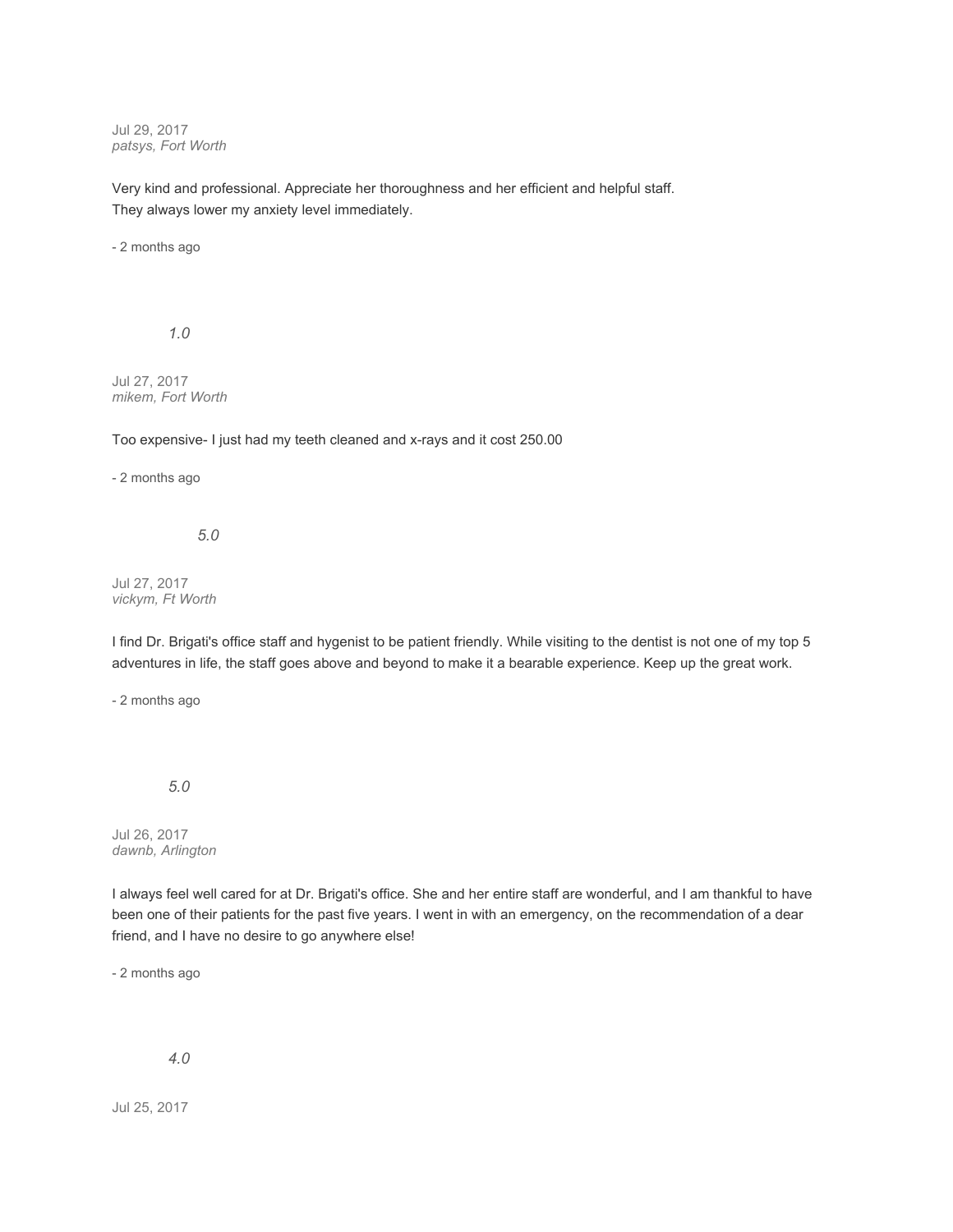### *shannono, Mansfield*

The entire staff was friendly and very caring. Great first experience.

- 2 months ago

*5.0*

Jul 25, 2017 *cathyf, Ft Worth*

Very positive experience. All the staff are so nice. Kelsey has done both of my deep cleanings. She does a great job. Dr Brigati is very comforting. I just started going here two months ago. I would highly recommend them to anyone.

- 2 months ago

*5.0*

Jul 25, 2017 *sharonf, Fort Worth*

I love Dr. Brigatti and her staff. They are always friendly and professional.

- 2 months ago

# *5.0*

Jul 11, 2017 *terryg, Crowley*

I always enjoy seeing Dr. Brigati. She is so great! She is the best Dentist that I've ever had. Never changing!

- 2 months ago

*5.0*

Jul 2, 2017 *lisap, Ft Worth*

As always the staff was wonderful. My teeth felt so clean. This team makes it a pleasure to get your teeth cleaned.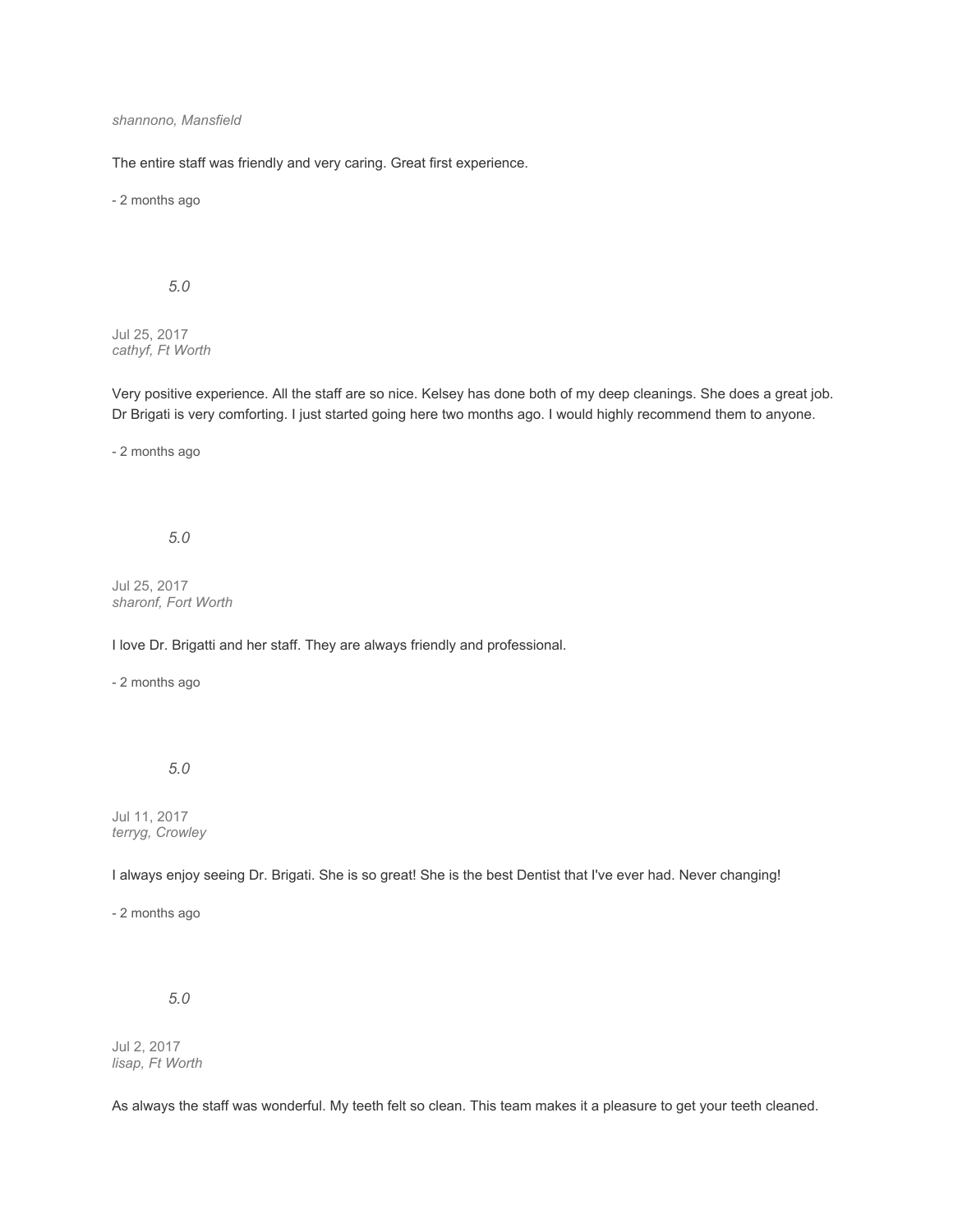- 2 months ago

# *5.0*

Jun 30, 2017 *erint, Lakeside*

They always are super nice and on time. Always make me feel welcome and important.

- 3 months ago

*5.0*

Jun 28, 2017 *earlm, Ft. Worth*

Purely professional. The filling was done with minimum discomfort.

- 3 months ago

# *5.0*

Jun 23, 2017 *anonymous*

Yes, I love coming to this place!

- 3 months ago

*5.0*

Jun 21, 2017 *davidg, Hurst*

## Very professional as always!

- 3 months ago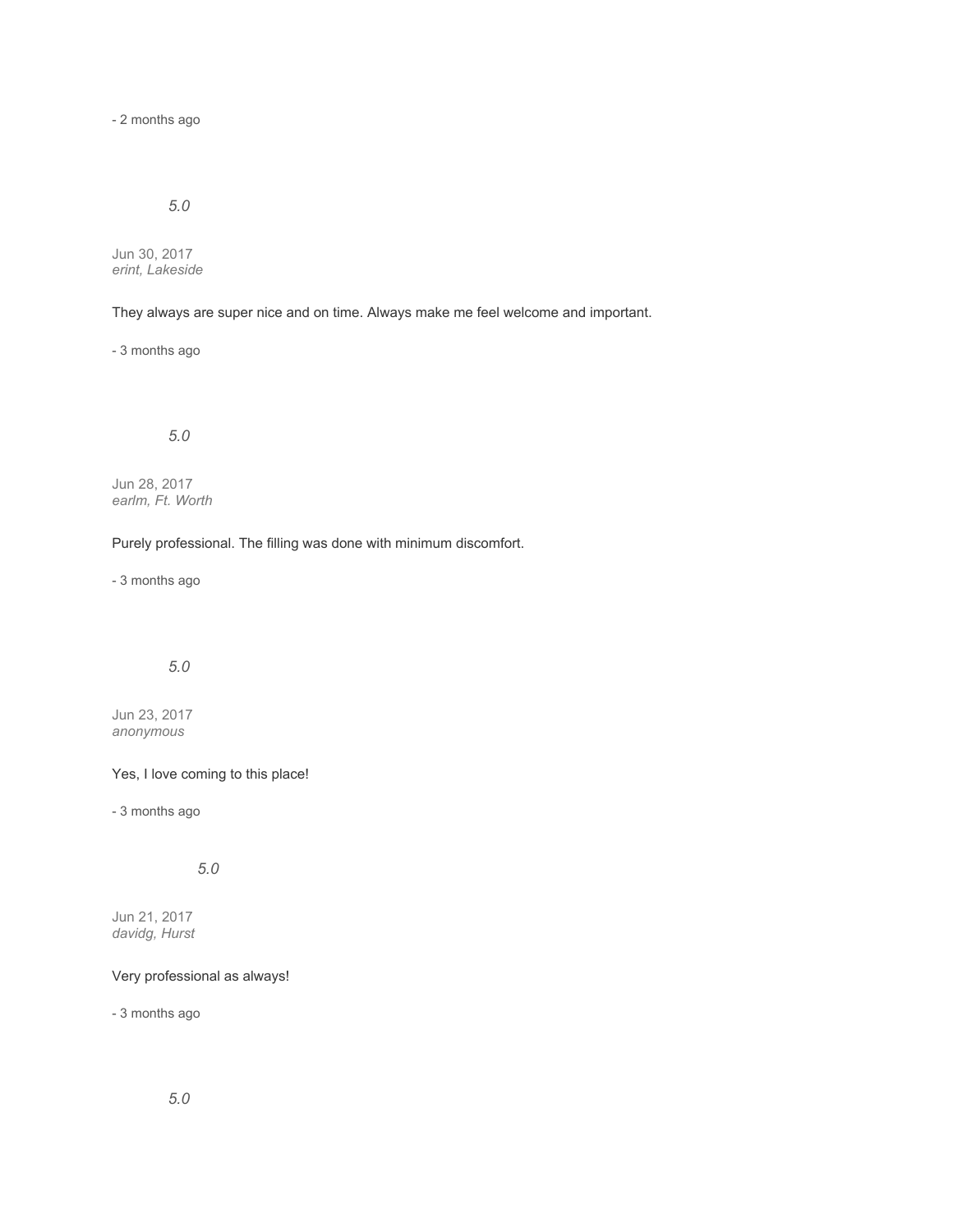Jun 20, 2017 *helent, Fort Worth*

### Super as usual.

- 3 months ago

## *5.0*

Jun 19, 2017 *jamesf, Ft. Worth*

### Cleaning went great

- 3 months ago

*5.0*

Jun 16, 2017 *patriciaw, Ft. Worth*

Always professional, competent, friendly.

- 3 months ago

*5.0*

Jun 16, 2017 *lorenam, Ft Worth*

Dr. Brigati and her staff took very good care of me. As always, they were very friendly and kept me informed throughout my procedure to get two cavities filled. Also, they provided a fun and welcoming environment.

- 3 months ago

# *5.0*

Jun 16, 2017 *mary betho, Ft.Worth*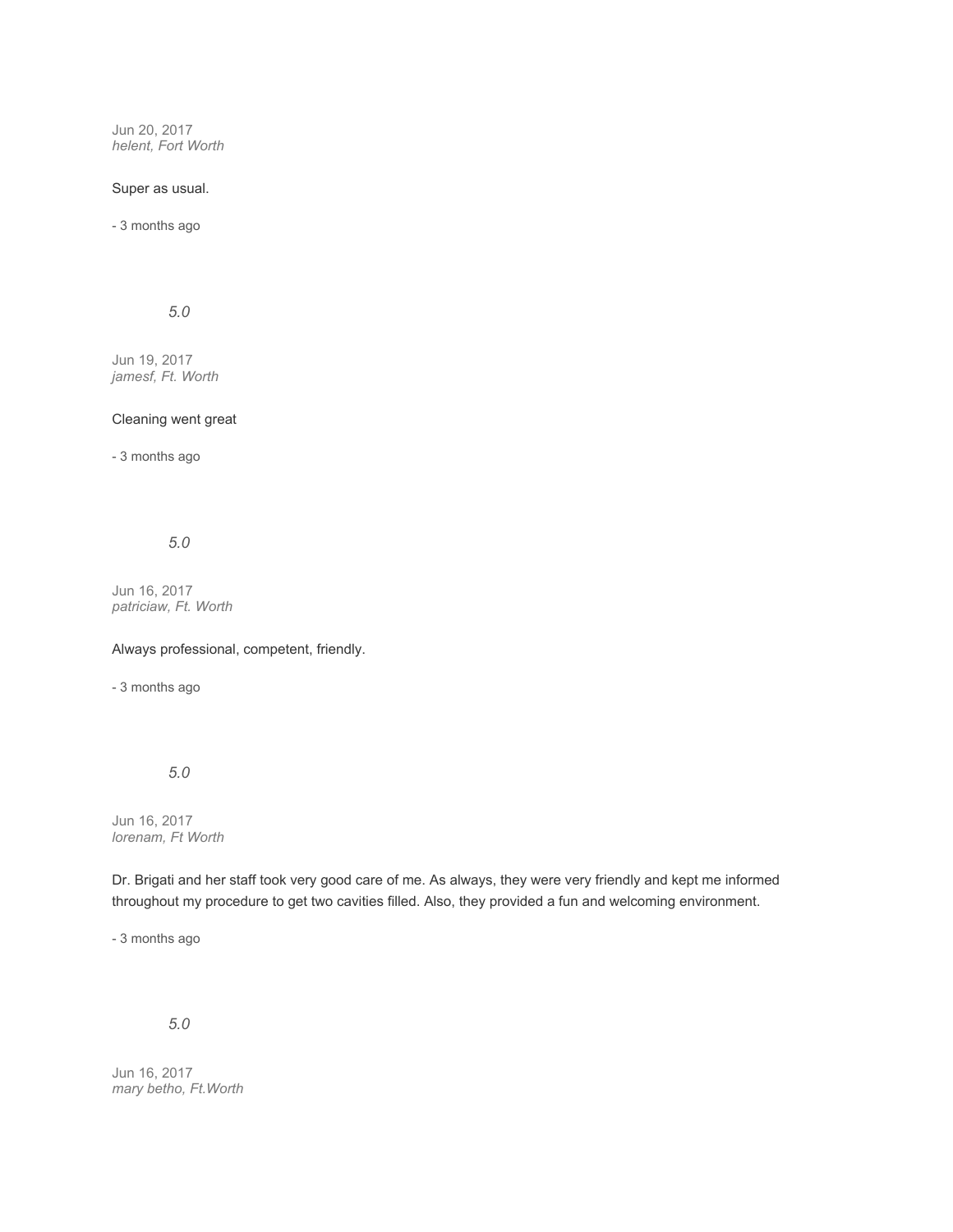If you can say having a filing was a good experience, this filing was great. I think having nitrous helped my anxiety. Your whole staff is always professional and polite. Thanks again

- 3 months ago

### *5.0*

Jun 14, 2017 *kenh, Fort Worth*

### A very caring and excellent dentist

- 3 months ago

*5.0*

Jun 13, 2017 *erjont, Benbrook*

### Excellent service

- 3 months ago

### *5.0*

Jun 13, 2017 *anonymous*

I love the experience with Dr. Brigati's office, just dislike dental visits in general. My teeth health has improved over my previous visits. Just wish they were in network with more insurance companies.

- 3 months ago

*5.0*

Jun 12, 2017 *melissab, Arlington*

There is a friendly and knowledgeable staff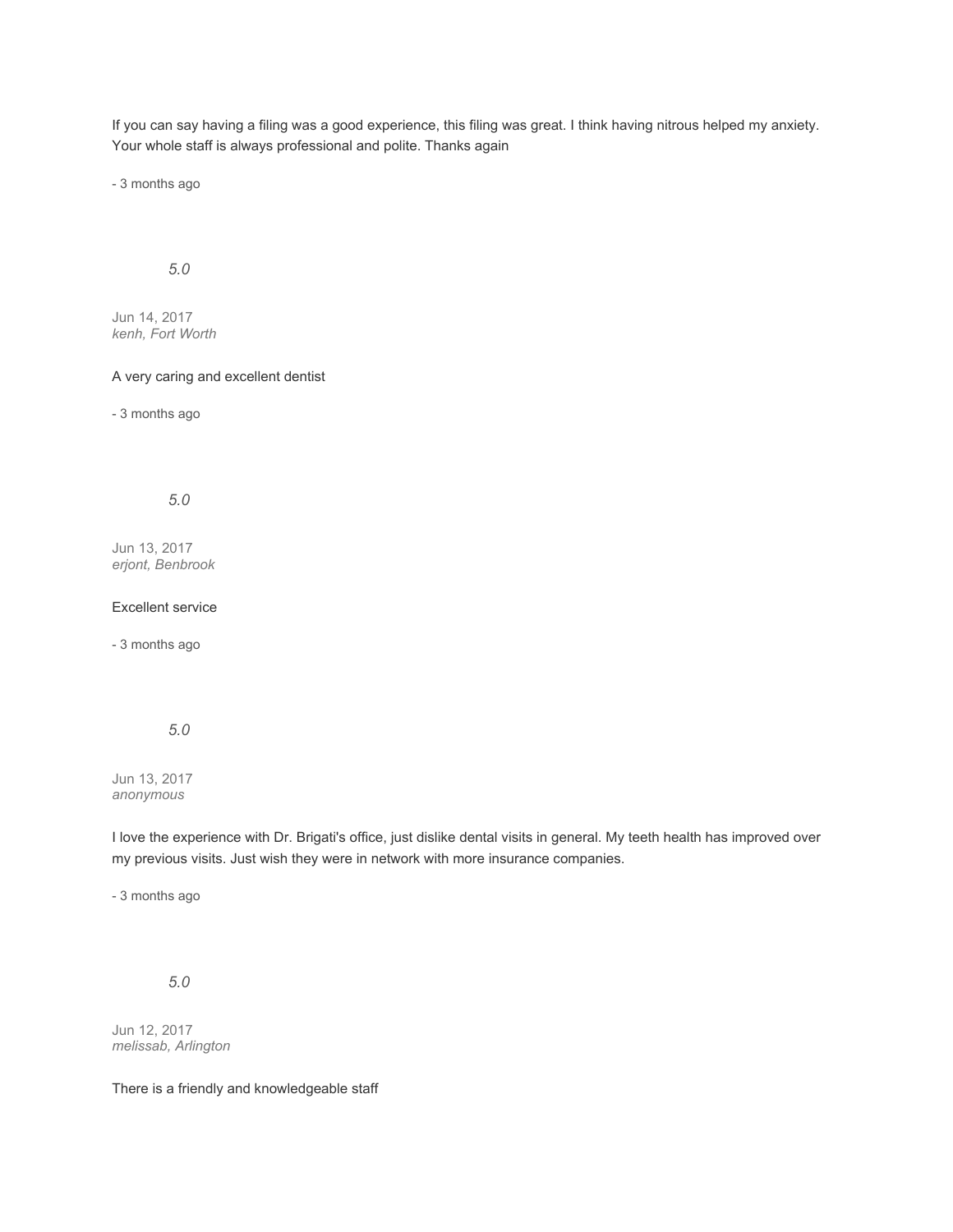- 3 months ago

*5.0*

Jun 9, 2017 *earlm, Ft. Worth*

# Very good experience

- 3 months ago

*5.0*

Jun 9, 2017 *brianc, Fort Worth*

Excellent service. They worked me in when I had an emergency. Very appreciated.

- 3 months ago

# *5.0*

Jun 8, 2017 *maxd, Ft.Worth*

All the staff was very friendly. They did not seem to be in a rush to get to the next patient and were willing to take the time to answer any questions. I highly recommend Dr. Brigati and her team.

- 3 months ago

# *5.0*

Jun 8, 2017 *betsyc, Ft. Worth*

Dr. Brigati has been my dentist for 12 years and I have always received the best treatment and care. She and the staff are wonderful.

- 3 months ago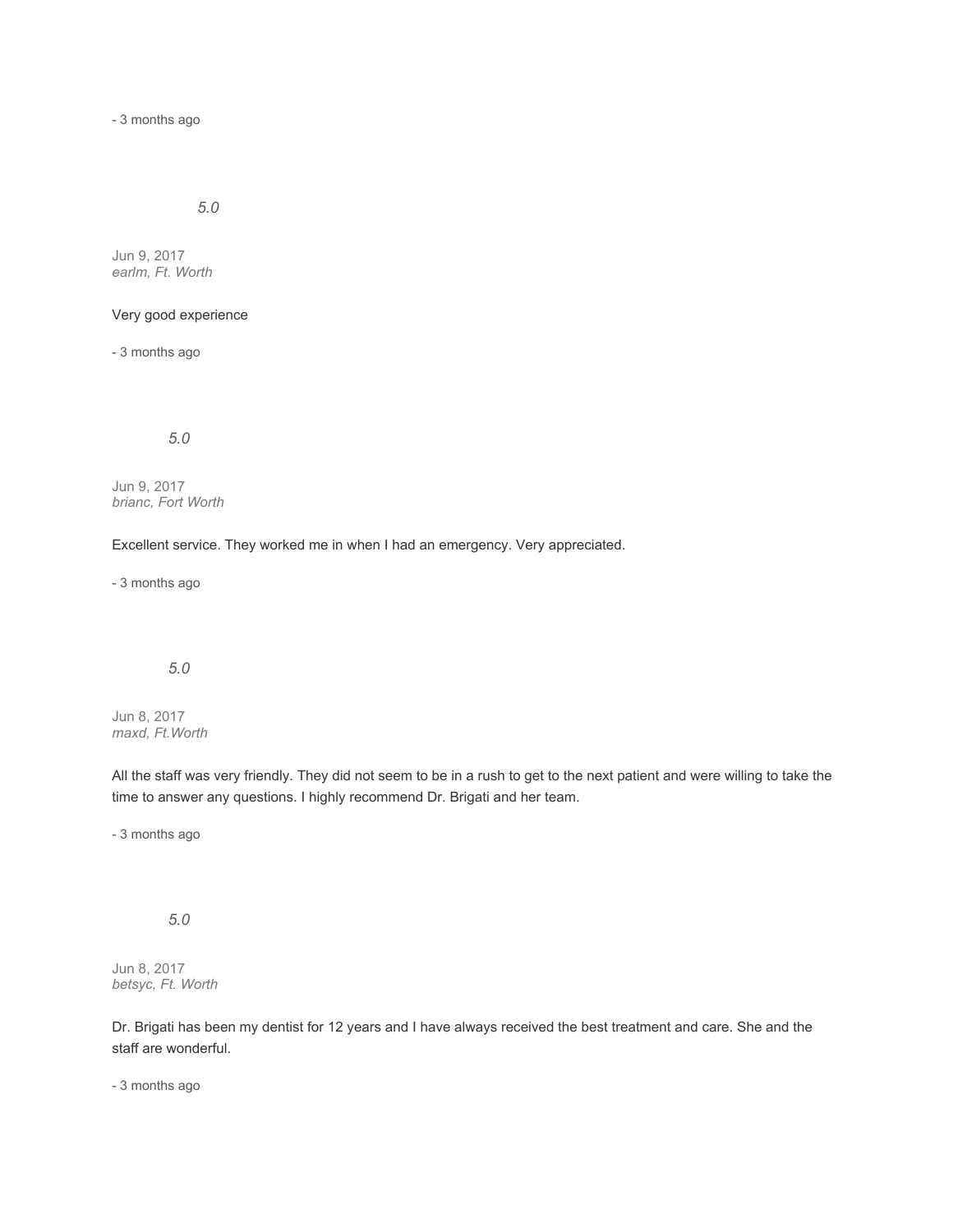## *5.0*

Jun 7, 2017 *ritas, Aledo*

Everyone in the office is very caring and professional.

- 3 months ago

*5.0*

Jun 7, 2017 *susanw, Ft. Worth*

My husband and I have been going to Dr. Brigati since 2005. Dr. Brigati is always friendly, cheerful, and caring. Her staff is wonderful. I would definitely recommend her.

- 3 months ago

*5.0*

Jun 6, 2017 *mariaa, Fort Worth*

Great dentist, and friendly staff, and consistently nice visits.

- 3 months ago

## *5.0*

Jun 6, 2017 *garyd, Weatherford*

Had 2 teeth filled and experience was excellent. Actually started appointment early.

- 3 months ago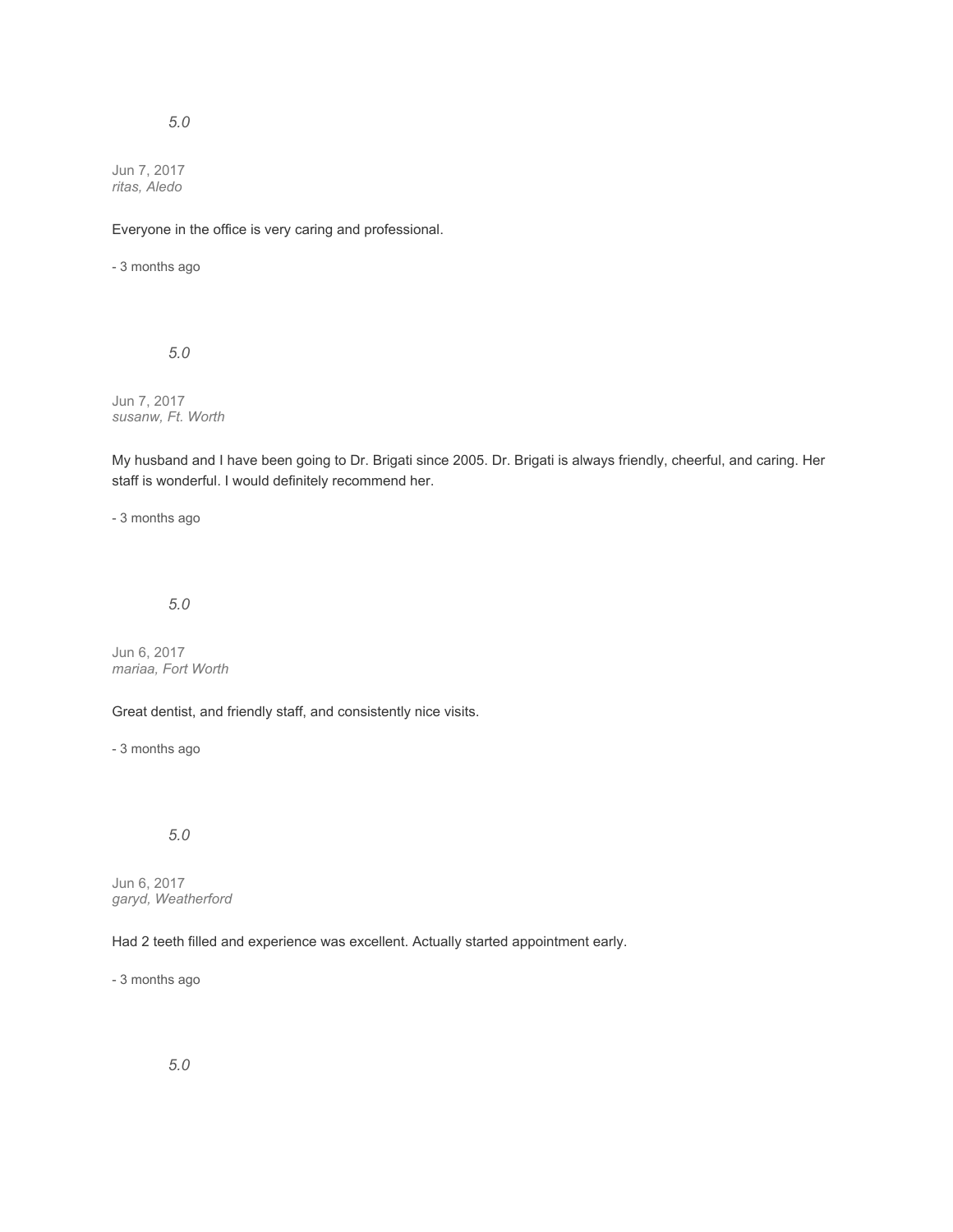Jun 2, 2017 *craiga, Ft. Worth*

## Great experience as always!

- 3 months ago

## *5.0*

Jun 2, 2017 *sandrah, Ft Worth*

### Great office. Everyone is kind, capable and efficient.

- 3 months ago

# *5.0*

Jun 2, 2017 *rubenh, Fort Worth*

Attentive, innovative and trustworthy!!!

- 3 months ago

### *5.0*

Jun 1, 2017 *keris, Burleson*

Great experience as always! :)

- 3 months ago

# *5.0*

Jun 1, 2017 *anonymous*

As always, great people and great service.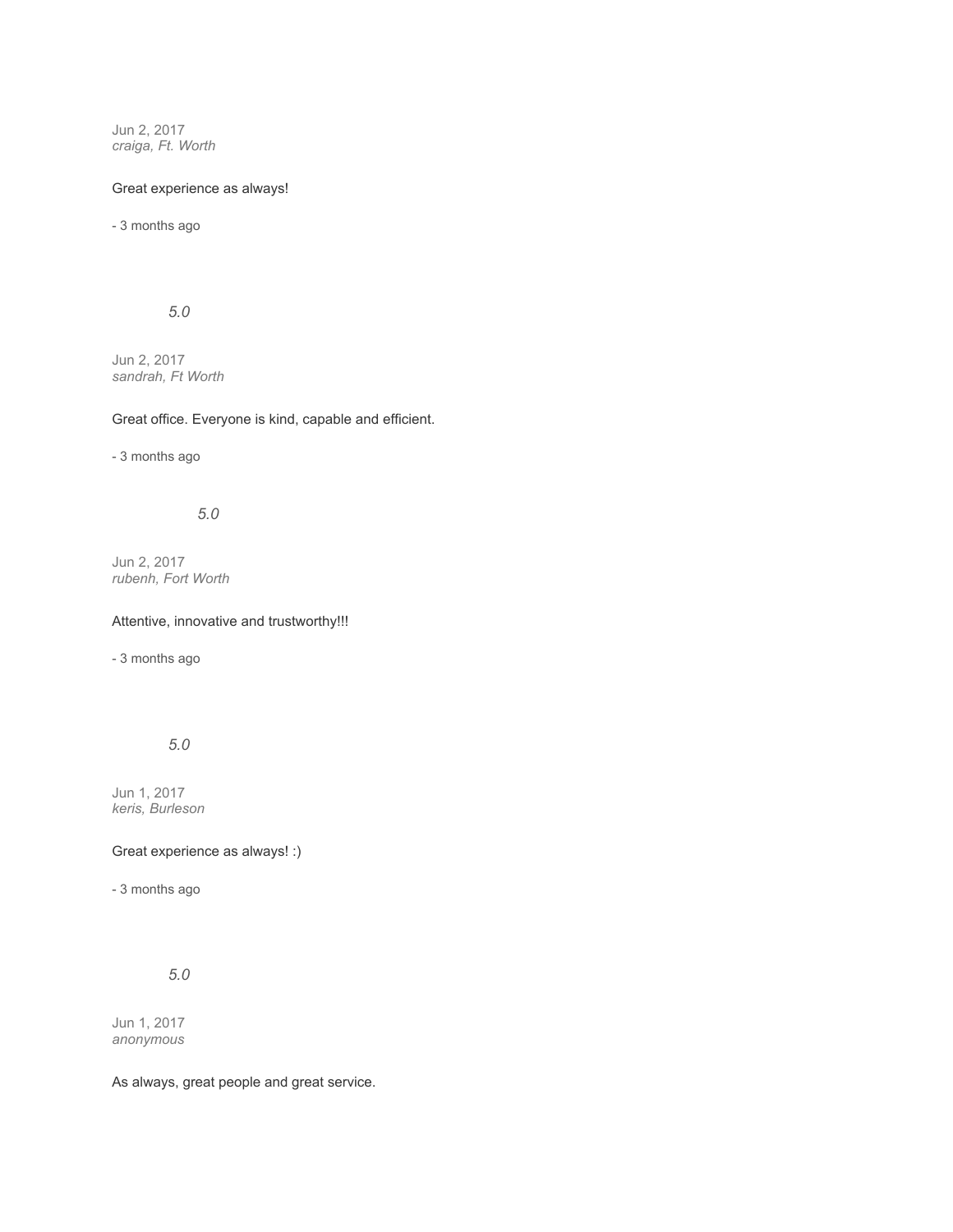- 3 months ago

### *5.0*

May 31, 2017 *rebeccad, Ft. Worth*

This dentist and her staff are so professional and attentive to the needs of there patients, they can make you feel at ease and make you feel like a friend, I'm not over exaggerative. I have been going here a long time, they are very authentic and absolutely know how to have fun, you will see that characteristic on there computer screen savers. They are very good at what they do and explain as they go and very update in the area of dentistry.

- 4 months ago

*5.0*

May 26, 2017 *burtonc, Ft Worth*

Quite possibly the nicest dental staff I have encountered. As a new patient they treated me with warmth and compassion. They all seemed competent. Dr. Brigati is delightful. Highly recommended. The process for a new patient is lengthy though... if you are a new patient consider breaking it up into more than one visit.

- 4 months ago

*5.0*

May 26, 2017 *mary betho, Ft.Worth*

Always professional & fabulous

- 4 months ago

*5.0*

May 24, 2017 *lorenam, Ft Worth*

As always, my visit to Dr. Brigati's office was pleasant, caring, friendly, and professional.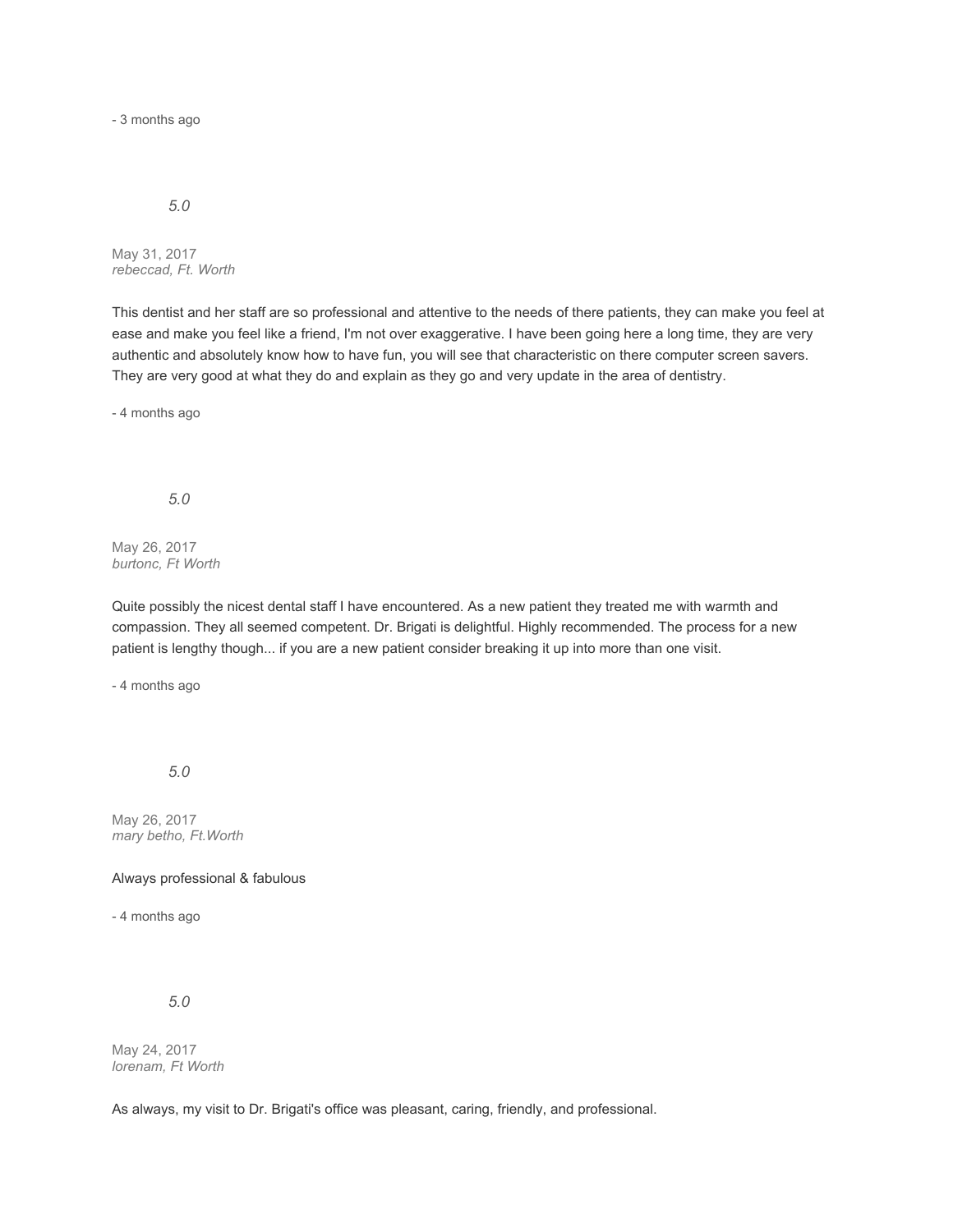- 4 months ago

### *5.0*

May 19, 2017 *tanyad, Ft. Worth*

Dr. Brigati is extremely professional and personable; her willingness to take time to explain procedures is very appreciated. She also utilizes cutting-edge dental technology that my former dentist did not have; using that equipment allowed her to identify a problem (significant decay under old filling) that could not be seen otherwise. Her staff is also top notch. They appear to work together as a well-oiled team.

- 4 months ago

*5.0*

May 18, 2017 *deborahm, Fort Worth*

Dr. Brigati and her staff are highly competent and are wonderfully respectfully of their patients. Dr. Brigati always takes time to answer all my questions, to inform me of the basics of whatever procedure she is about to perform, and to inform me of and advise me on all options for treatment.

I am so glad to have found this excellent dentist and her friendly, competent staff! I recommend them highly to anyone.

- 4 months ago

## *5.0*

May 18, 2017 *stevenh, Willow Park*

Very pleasant experience. Kelsey is a great hygienist.

- 4 months ago

*5.0*

May 18, 2017 *kellyd, Ft. Worth*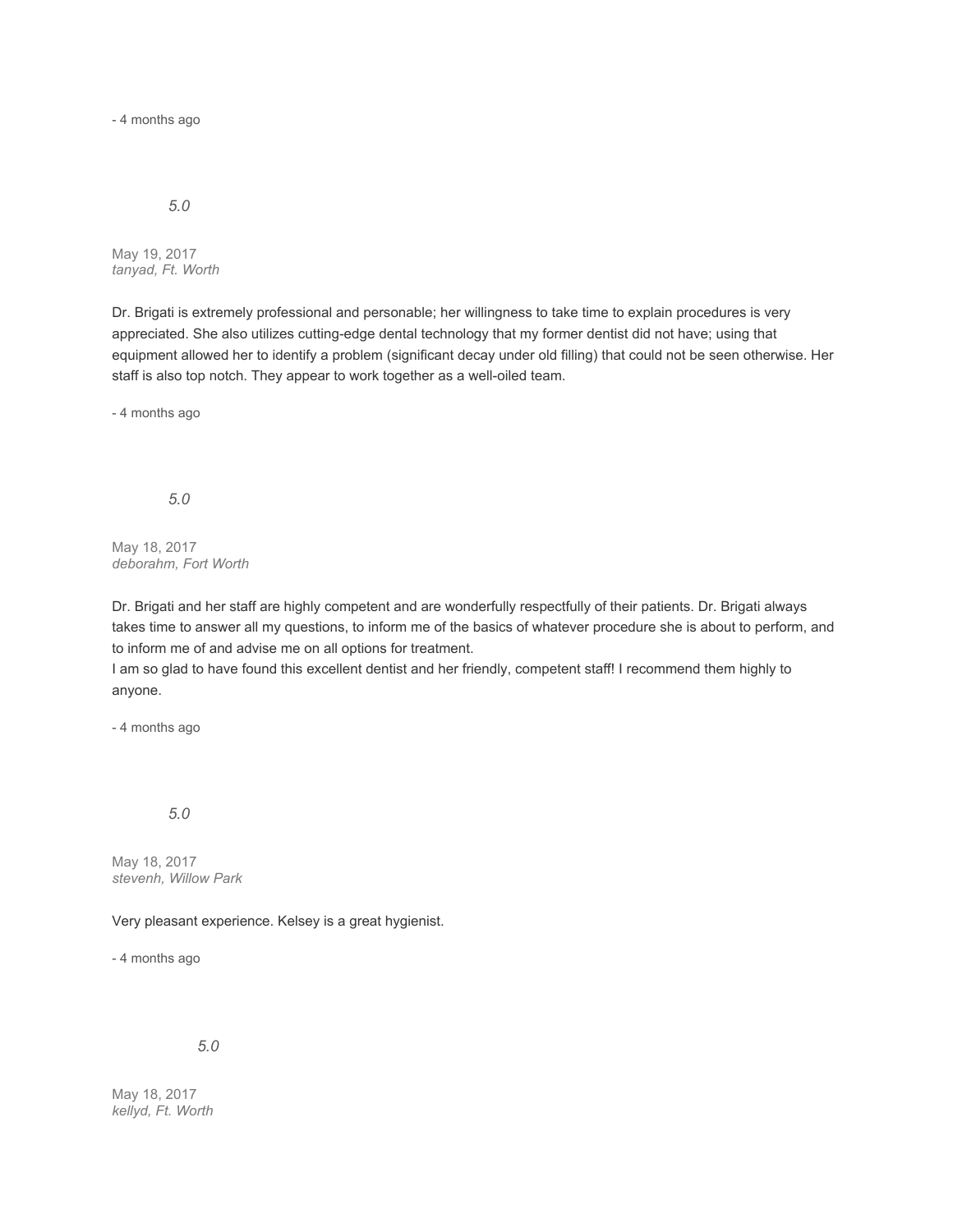I've been seeing Dr. Brigati for years. She is great at keeping up with the newest technology and takes excellent care of my teeth! I highly recommend her!

- 4 months ago

## *5.0*

May 17, 2017 *anonymous*

### Great people! Such a fun environment and everyone is so pleasant!

- 4 months ago

### *5.0*

May 16, 2017 *deniseb, Ft Worth*

#### Outstanding dentist. Whole staff is great

- 4 months ago

### *5.0*

May 16, 2017 *bonitak, Weatherford*

### Dental appointments with the staff in Dr. Brigati's office are always relaxing and pleasant!

- 4 months ago

## *5.0*

May 16, 2017 *edwardt, Colleyville*

The office staff is very friendly, efficient and excellent! Dr. Brigati very knowledgeable and also provides clear explanations.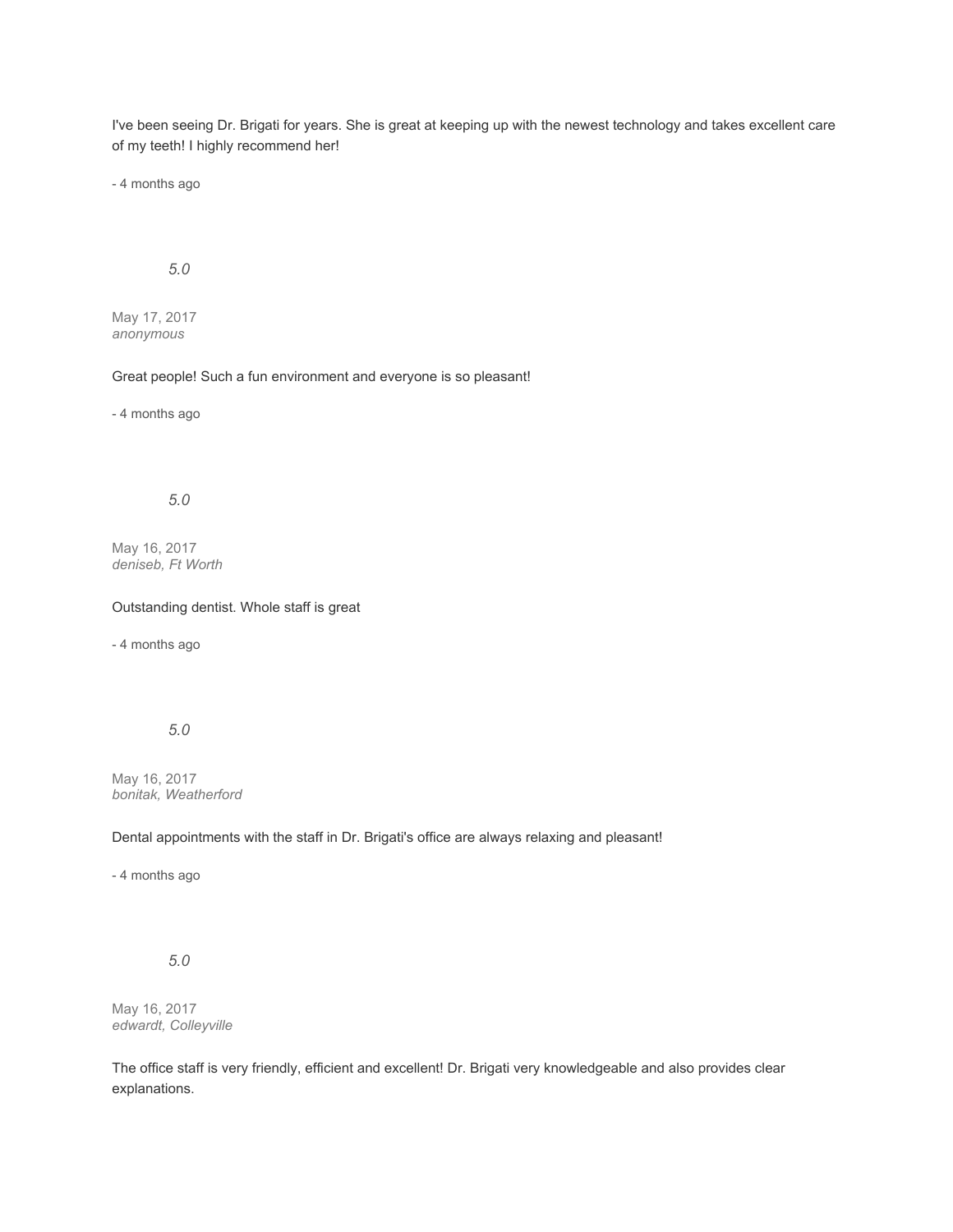- 4 months ago

## *5.0*

May 11, 2017 *timothym, Celina*

Dr. Brigati and entire staff are always very professional.

- 4 months ago

*5.0*

May 11, 2017 *robertm, Ft. Worth*

Dr. Jessica Brigati is professional, knowledgeable, capable, and thorough! She exhibits extreme interest in the general as well as the oral health of her patients; therefore she often goes beyond what is required of her professionally! I have been a patient since before she came to this practice, and her staff is as dedicated as she! I would not change dentists for any reason as long as she continues to practice her profession at this location!

- 4 months ago

*5.0*

May 11, 2017 *tammys, Godley*

I actually look forward to my dentist visit. Such a great experience! If you are looking for an awesome dentist and crew....look no further!

- 4 months ago

*5.0*

May 8, 2017 *robinm, Arlington*

Great Dentist and staff. They are all caring and friendly!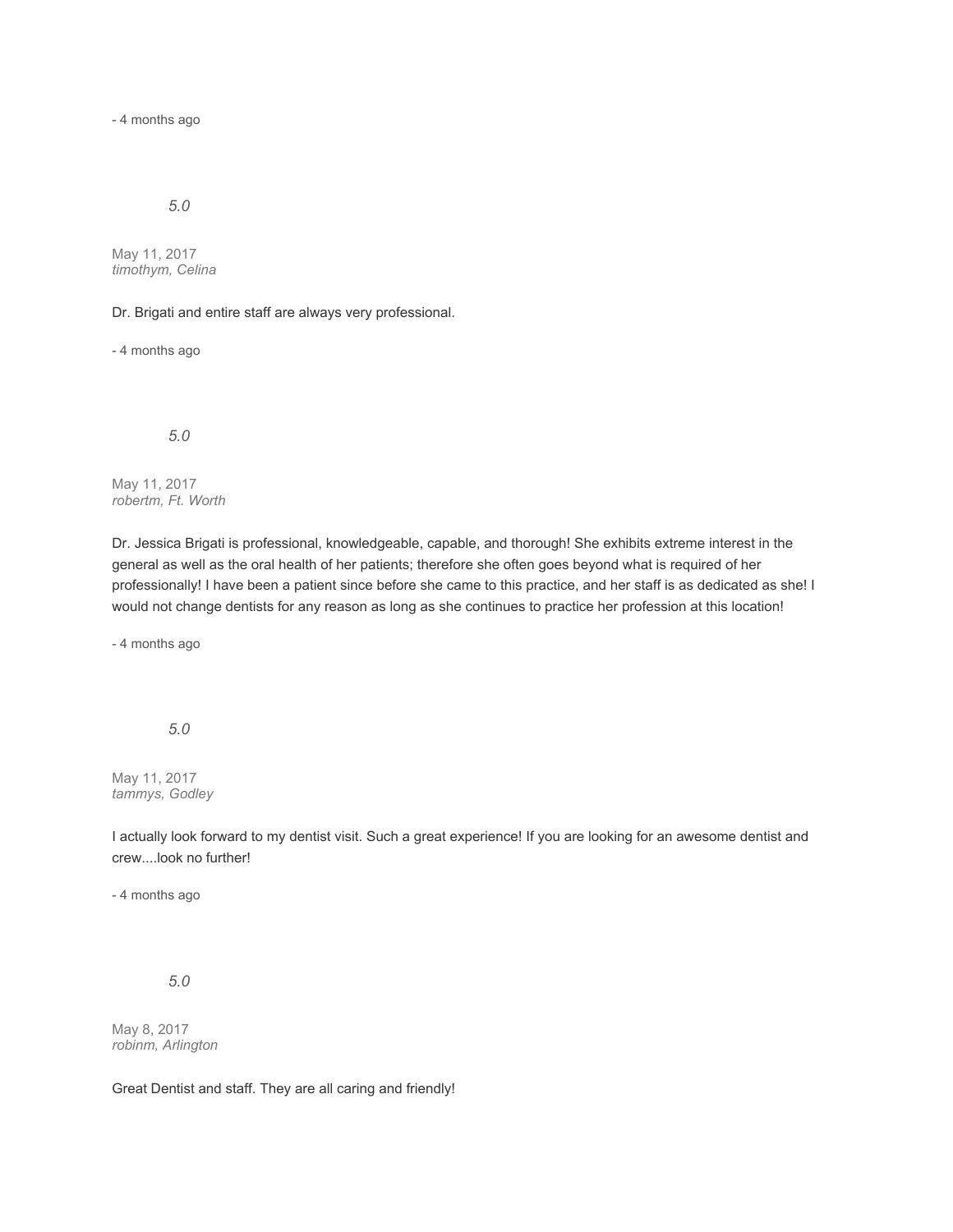- 4 months ago

## *5.0*

May 3, 2017 *richardm, Ft. Worth*

> Great service, great people, grea *5.0*

Apr 20, 2017 *crezettee, Fort Worth*

Always friendly, professional service.

- 5 months ago

### *5.0*

Apr 20, 2017 *aarona, Ft. Worth*

Love what service you guys provide thank you

- 5 months ago

### *5.0*

Apr 19, 2017 *christopherb, Ft. Worth*

Excellent service as always, the new hygienist was great. I have never had a bad experience. Completely satisfied with the entire staff. The front desk has always made my experience great even with the issues of dealing with Bri Care. They have always made things happen and put up with the issues that Try Care presents. Thanks

- 5 months ago

## *5.0*

Apr 7, 2017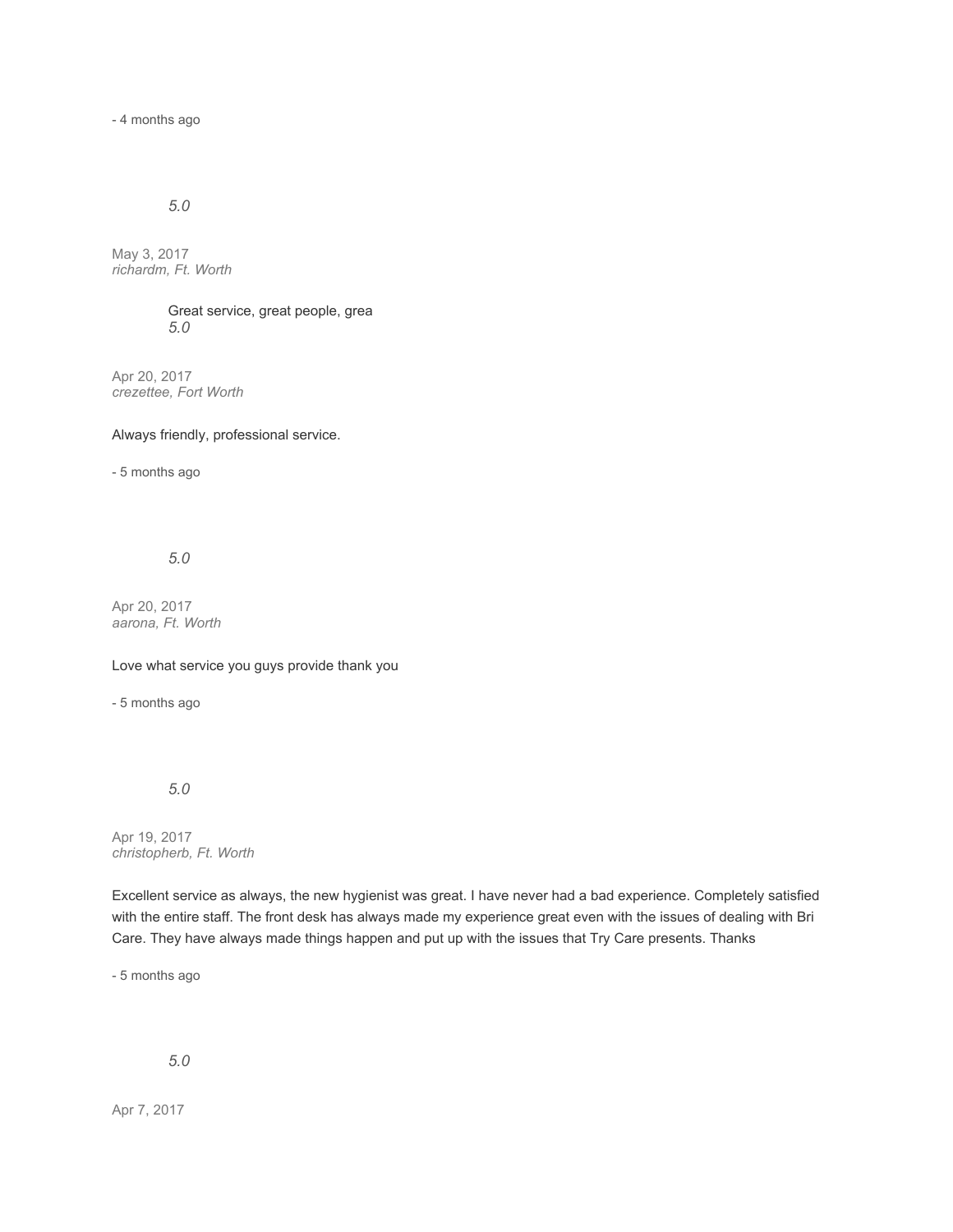*lorenam, Ft Worth*

As usual, very pleasant and professional.

- 5 months ago

*5.0*

Apr 5, 2017 *gloriab, Ft Worth*

Always very professional and thorough Friendly

- 5 months ago

*5.0*

Apr 5, 2017 *nancyz, Ft. Worth*

Very friendly staff. Timely

- 5 months ago

# *5.0*

Apr 4, 2017 *carlosp, Kennedale*

Great

- 5 months ago

*5.0*

Apr 4, 2017 *davidm, Ft. Worth*

Always friendly and informative.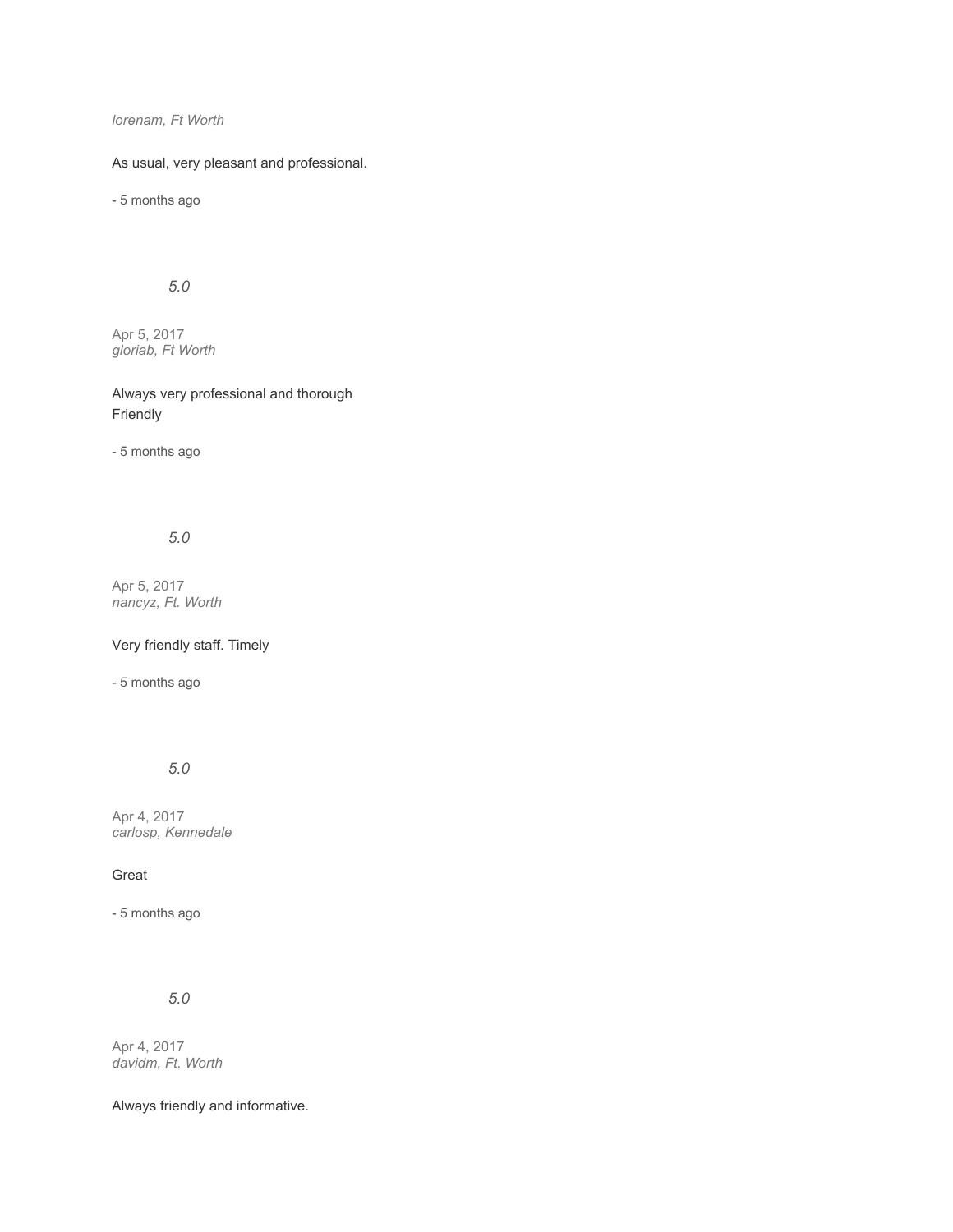- 5 months ago

### *5.0*

Mar 24, 2017 *tanyad, Ft. Worth*

This is a welcoming, professional office. In addition to incredibly thorough examinations by the dental assistants, Dr. Brigati's willingly provides detailed answers to questions and meticulously supervises her dental assistants' work. Best dentist I've been to in decades.

- 6 months ago

*5.0*

Mar 23, 2017 *patriciaw, Ft. Worth*

Had to wait a bit this time but do not usually. Always professional, competent, friendly, thorough. I know I am well taken care of.

- 6 months ago

#### t experience.

- 4 months ago

*5.0*

May 2, 2017 *janisp, Willow Park*

I was fortunate to have a friend recommend Dr. Brigati over ten years ago. My experience with Hulen Family Dentistry has been better than I have ever experienced, and my dental health is so much better than it was. Whether I am having my teeth cleaned and examined or I need corrective work, everyone shows that they truly care about me. Over the years, they are like family; and I recommend Dr. Brigati to anyone who is looking for a caring, professional dental team.

- 4 months ago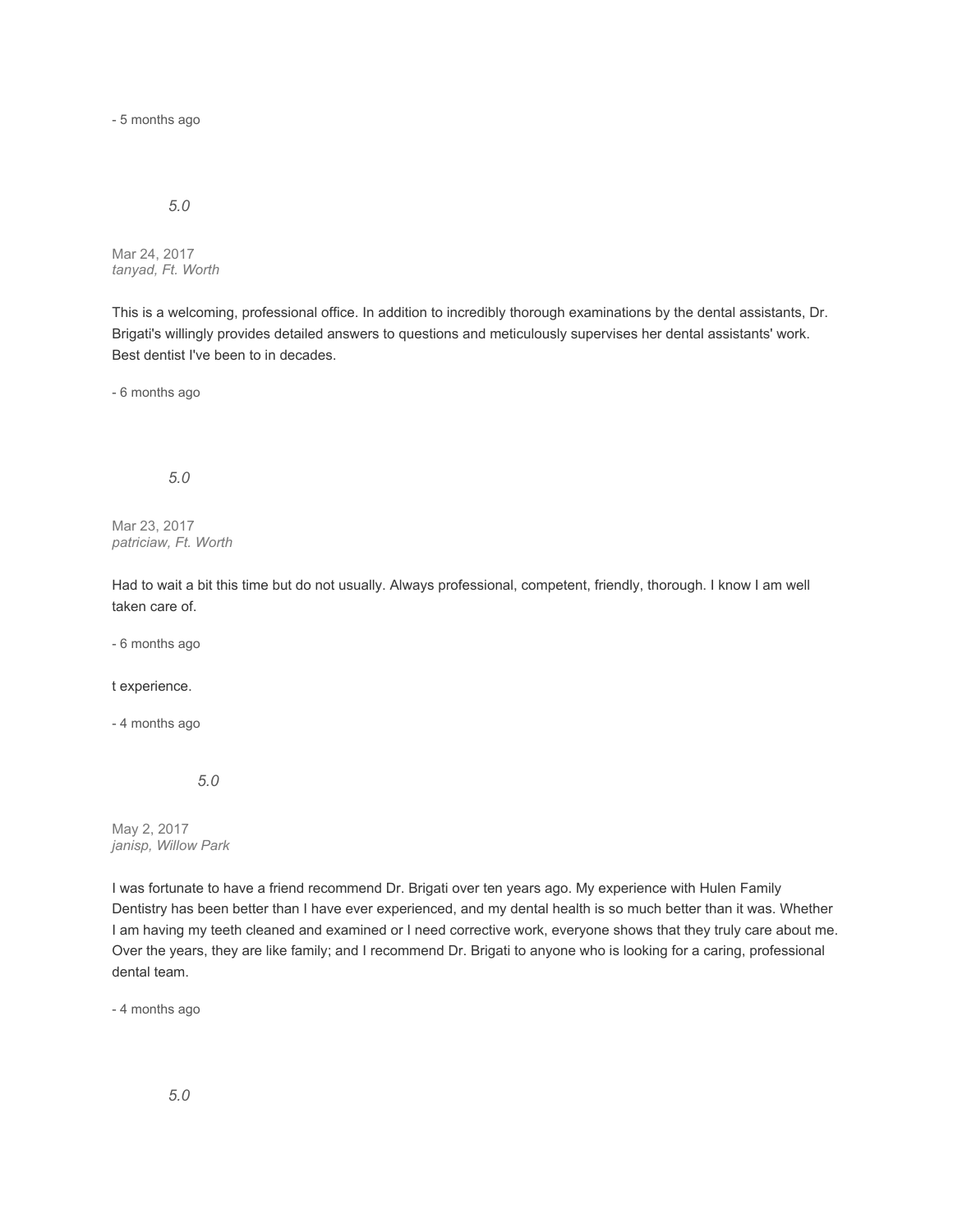Apr 27, 2017 *carolynb, Crowley*

I actually enjoy going to the dentist. This office has such wonderful camaraderie and they truly care about their patients.

- 5 months ago

*5.0*

Apr 27, 2017 *naishac, Ft Worth*

ALWAYS a great experience.

- 5 months ago

## *5.0*

Apr 26, 2017 *anonymous*

Always very professional and thorough Friendly and considerate

- 5 months ago

*5.0*

Apr 26, 2017 *kortk, Fort Worth*

Outstanding dentist and staff!

- 5 months ago

# *5.0*

Apr 26, 2017 *nicholasm, Ft. Worth*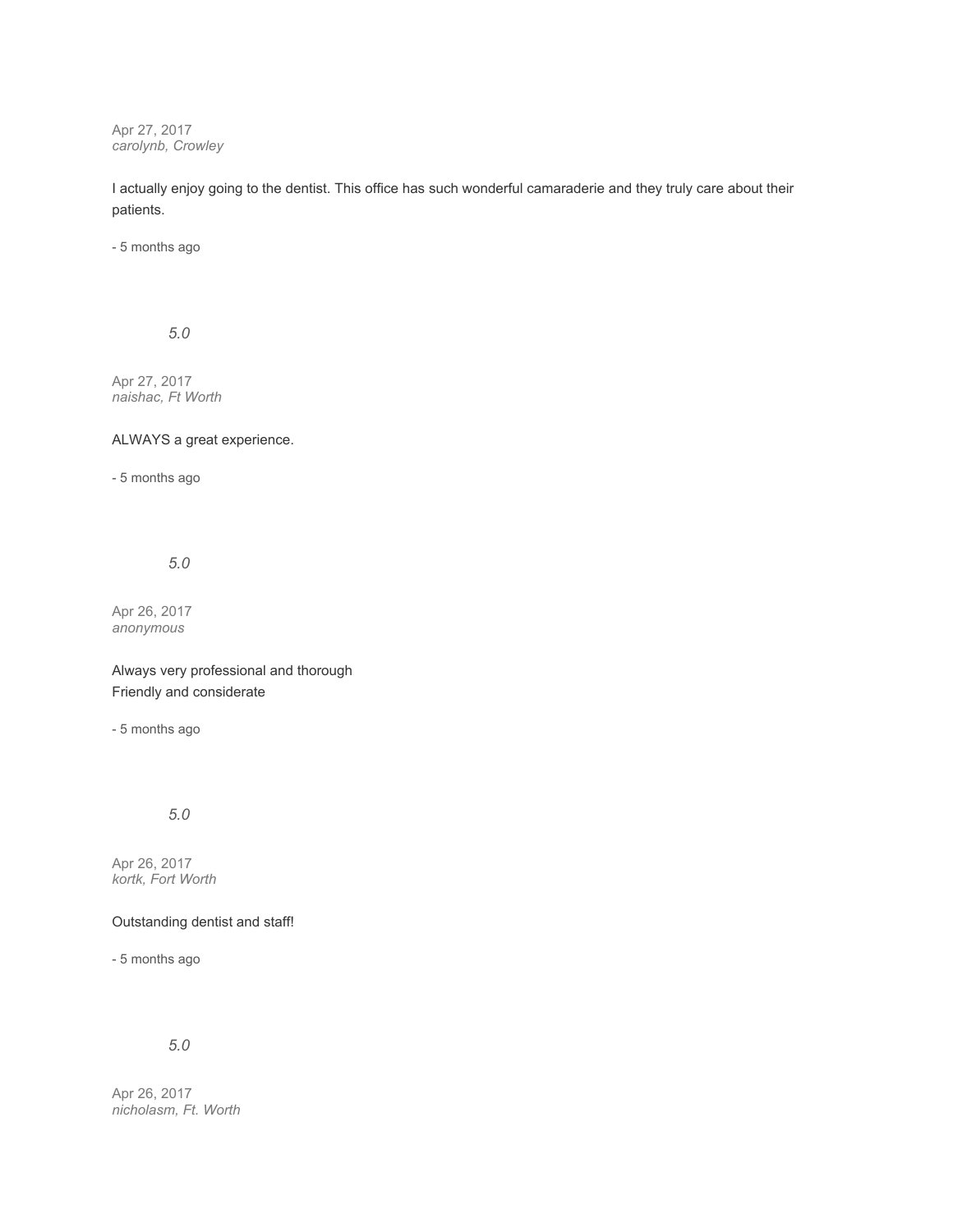Jessica and her staff are professional, fast and friendly. Plus they all dress up on Halloween. Highly recommended.

- 5 months ago

# *5.0*

Apr 25, 2017 *etiennel, Ft. Worth*

Dr Brigati and her team are always very nice and I love going there for my dental care!

- 5 months ago

### *5.0*

Apr 25, 2017 *rebeccau, Fort Worth*

Always a pleasure. Everyone is great, which is what you want when you go somewhere like the dentist.

- 5 months ago

## *5.0*

Apr 24, 2017 *moniquec, Ft Worth*

Dr. Brigati and her staff are always wonderful. I refer her to anyone looking for a dentist.

- 5 months ago

*5.0*

Apr 22, 2017 *lisap, Ft Worth*

I have never felt so welcomed, and at ease at a dentist office. Dr Brigati is not only thorough, she is equally knowledgeable about my lupus and other health related problems. Wow! My daughter also went the day before me and said she is the most amazing dentist she has ever been too. The office staff was just as exceptional and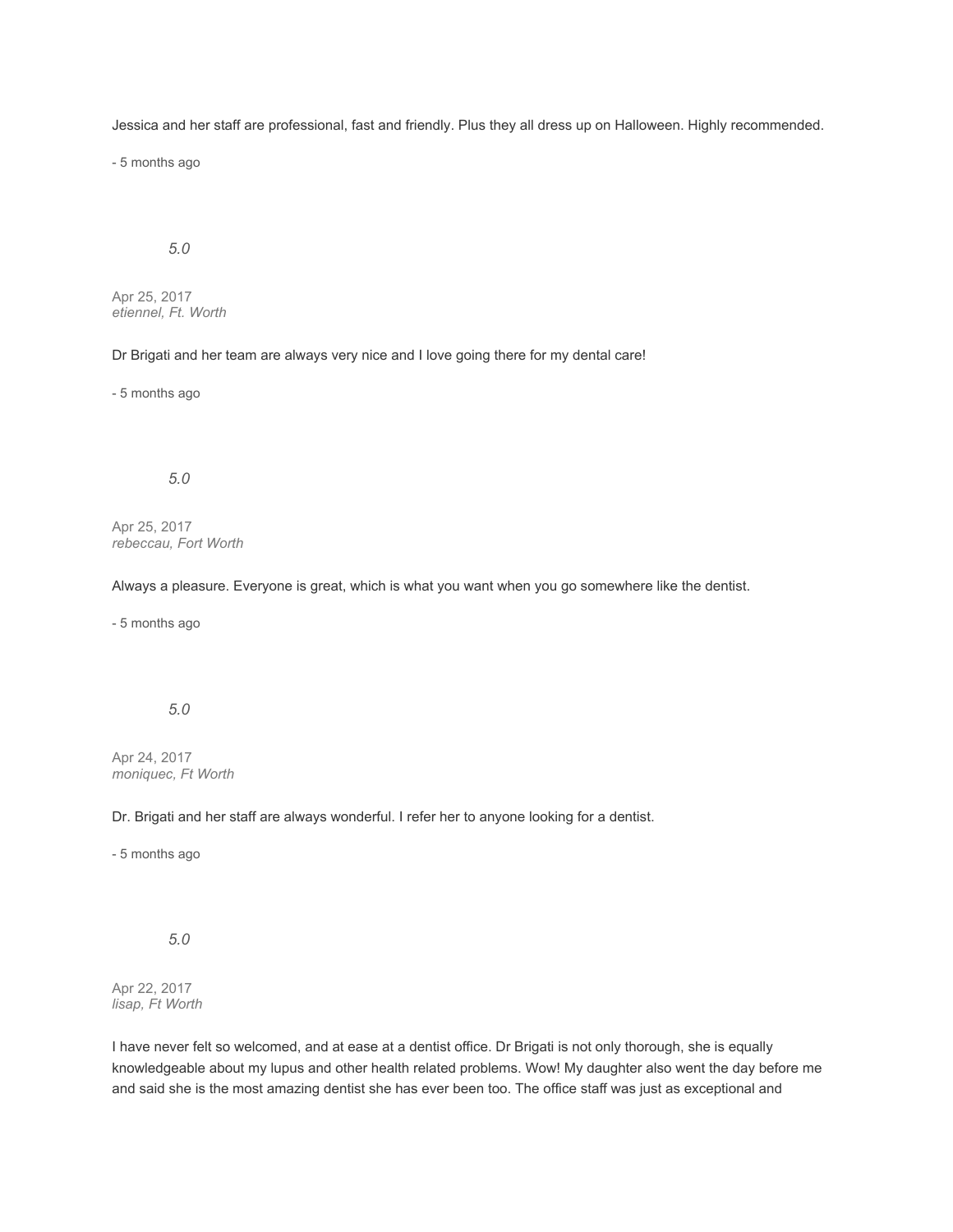professional. We are in awe and still talking about it as I am filling out this survey. I have had so many bad experiences in the past, I'm glad my son -in-law.

- 5 months ago

## *5.0*

Mar 22, 2017 *joank, Daufuskie Island*

#### Love Sarah, the new hygenist.

- 6 months ago

### *5.0*

Mar 17, 2017 *laurenk, Ft. Worth*

#### Everything was great like always!

- 6 months ago

## *5.0*

Mar 16, 2017 *anonymous*

### Very thorough

- 6 months ago

# *5.0*

Mar 16, 2017 *bridgitd, Weatherford*

#### Thorough exam; friendly staff and gentle cleaning.

- 6 months ago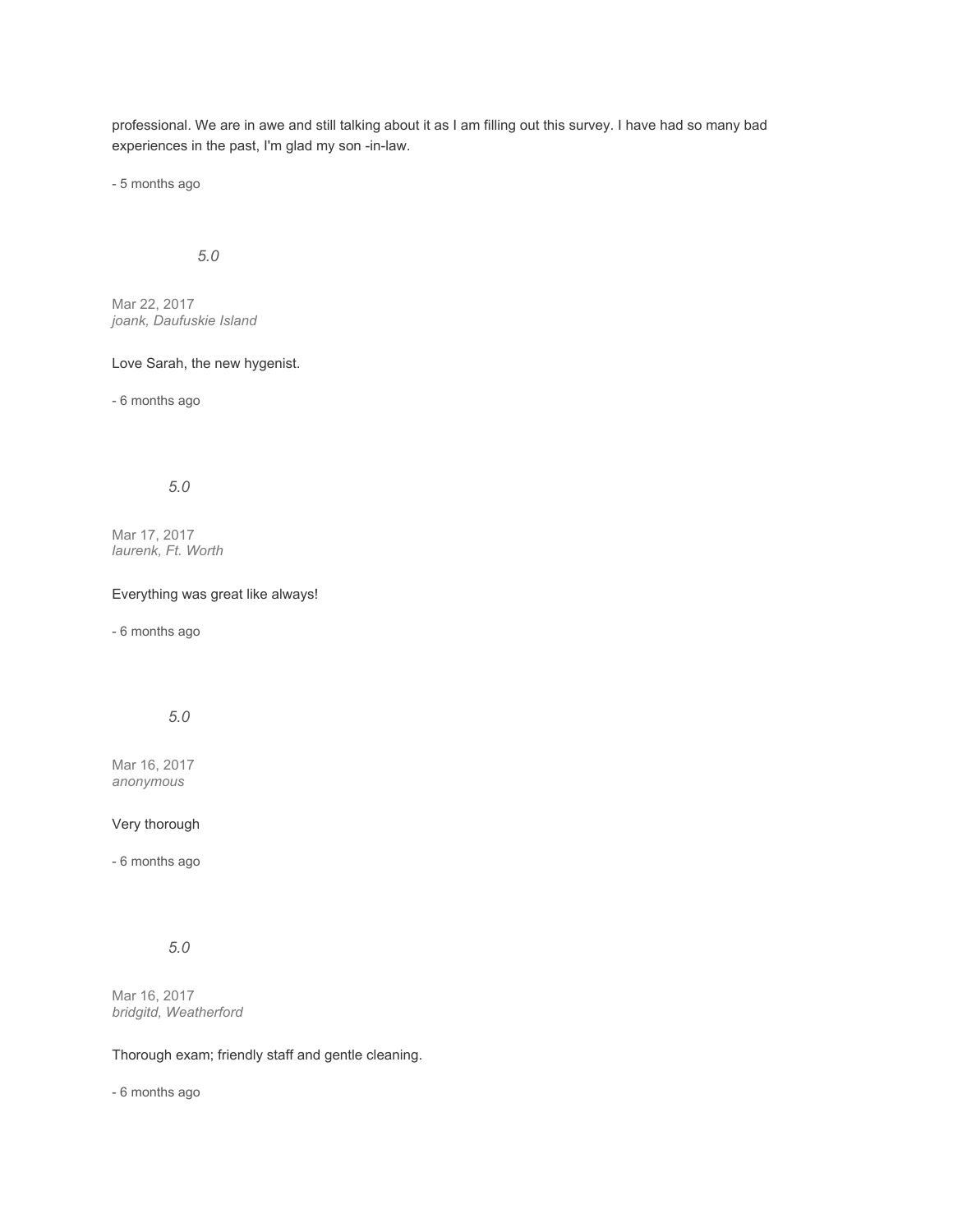### *5.0*

Mar 15, 2017 *paulaw, Saginaw*

I loved the new employee Sarah! She did such a good job cleaning my teeth and was so pleasant. As usual, going to Dr Brigati's office is such a great experience.

- 6 months ago

*5.0*

Mar 10, 2017 *staceym, Westworth Village*

Dr. Brigati and her staff are caring, kind and efficient. They provide excellent care. I am so happy I finally found a awesome dentist in Ft. Worth!

- 6 months ago

## *5.0*

Mar 10, 2017 *terryg, Crowley*

### Always on time, Friendly and Professional!

- 6 months ago

## *5.0*

Mar 10, 2017 *carlosr, Keller*

### Friendly staff and they provide excellent service.

- 6 months ago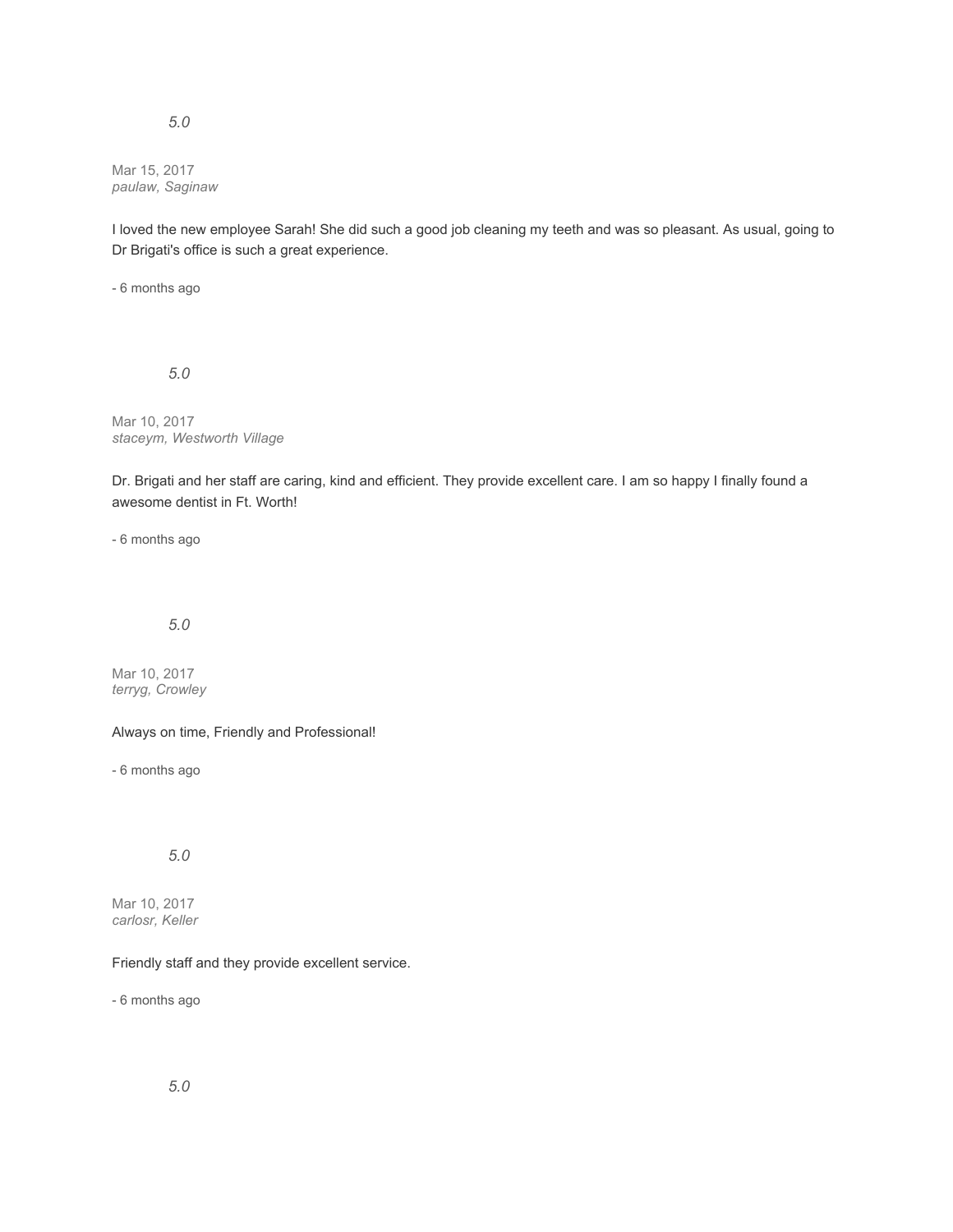Mar 7, 2017 *edgardoq, Keller*

### Very good experience !

- 6 months ago

*5.0*

Mar 7, 2017 *dorothyc, Benbrook*

### Very helpful and friendly staff

- 6 months ago

*5.0*

Mar 3, 2017 *austinl, Ft. Worth*

Very professional. My family has been going to them for years and we've always had great service

- 6 months ago

### *5.0*

Mar 1, 2017 *sandrac, Ft. Worth*

Dr. Brigati is an excellent dentist, as close to being painless as you can get. She replaced two fillings for me and by the time I got home the novacaine had almost completely worn off and I had no discomfort whatsoever....didn't even feel the shot. She'd better never retire!!

- 6 months ago

*5.0*

Mar 1, 2017 *reginaldm, Ft. Worth*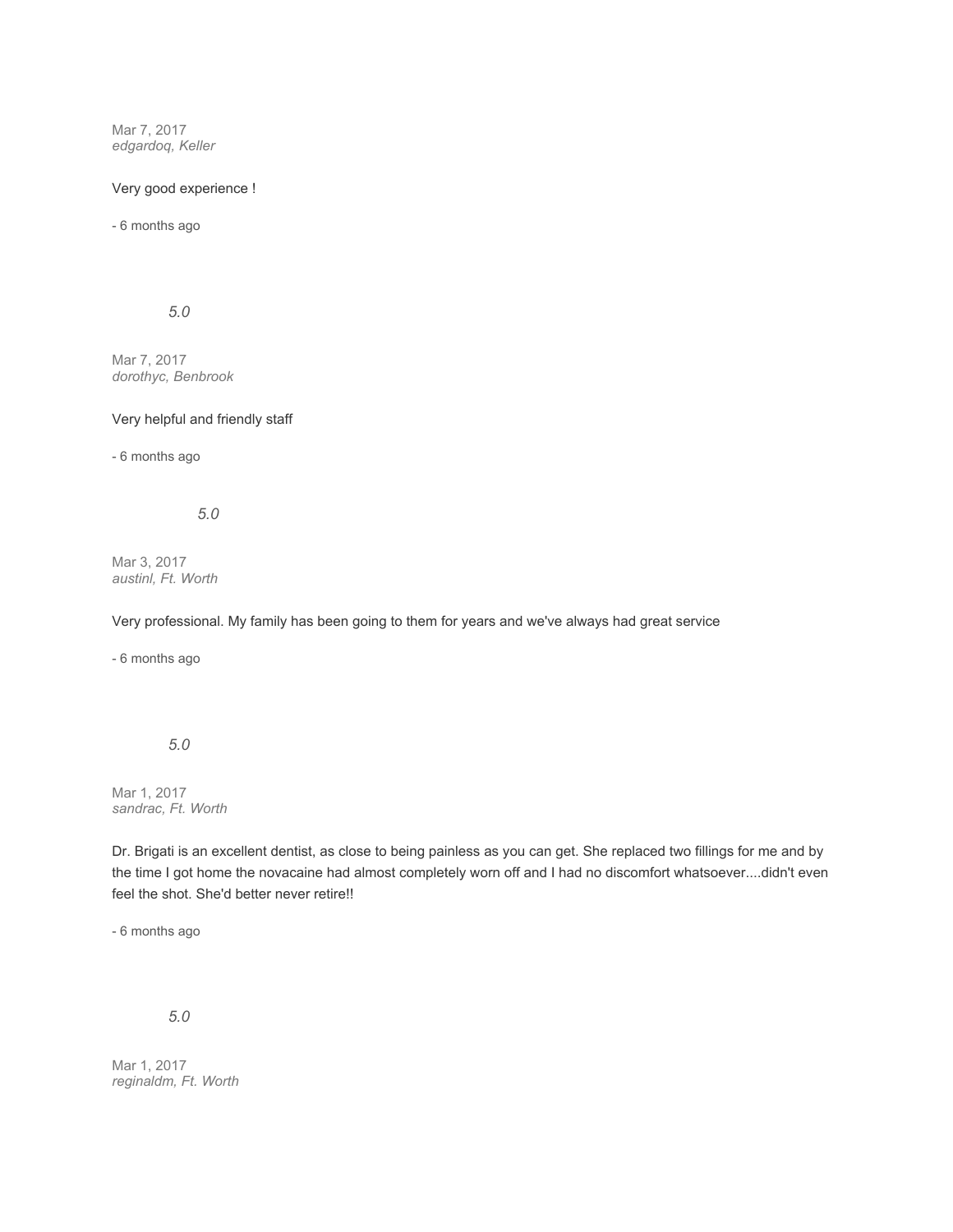I'm always very pleased...

- 6 months ago

# *5.0*

Mar 1, 2017 *harlid, Fort Worth*

A totally professional, but fun and friendly practice. I've been going to Dr Brigati for years and can't imagine going anywhere else!

- 6 months ago

# *5.0*

Feb 26, 2017 *donnaf, Cleburne*

## Excellent staff. Friendly and efficient.

- 7 months ago

# *5.0*

Feb 24, 2017 *jackieb, Granbury*

### Great staff

- 7 months ago

*5.0*

Feb 24, 2017 *garyy, Ft. Worth*

#### ..excellent

- 7 months ago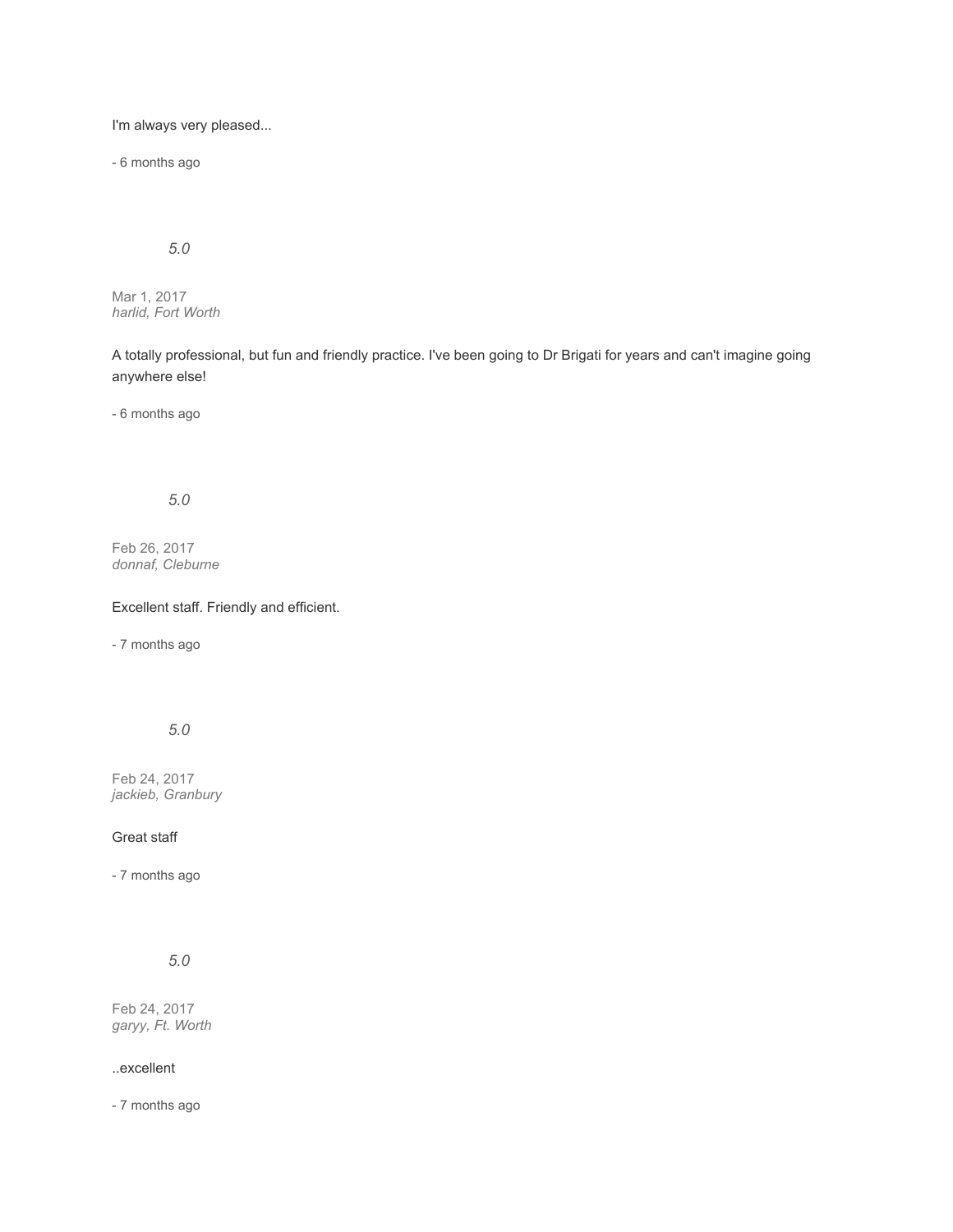## *5.0*

Feb 23, 2017 *patriciaw, Ft. Worth*

Always on time, always professional, always helpful

- 7 months ago

*5.0*

Feb 22, 2017 *dawnj, Ft Worth*

Dr Brigati and staff are professional, friendly, and always excel at taking care of my dental needs. I actually enjoy going to the dentist now!

- 7 months ago

*5.0*

Feb 17, 2017 *edgardoq, Keller*

Friendly and quality service ! Thx !

- 7 months ago

*5.0*

Feb 17, 2017 *thomaso, Ft.Worth*

They were quick when I needed them to be quick. And the doctor saw me before my cleaning just to speed up the process a little more.

- 7 months ago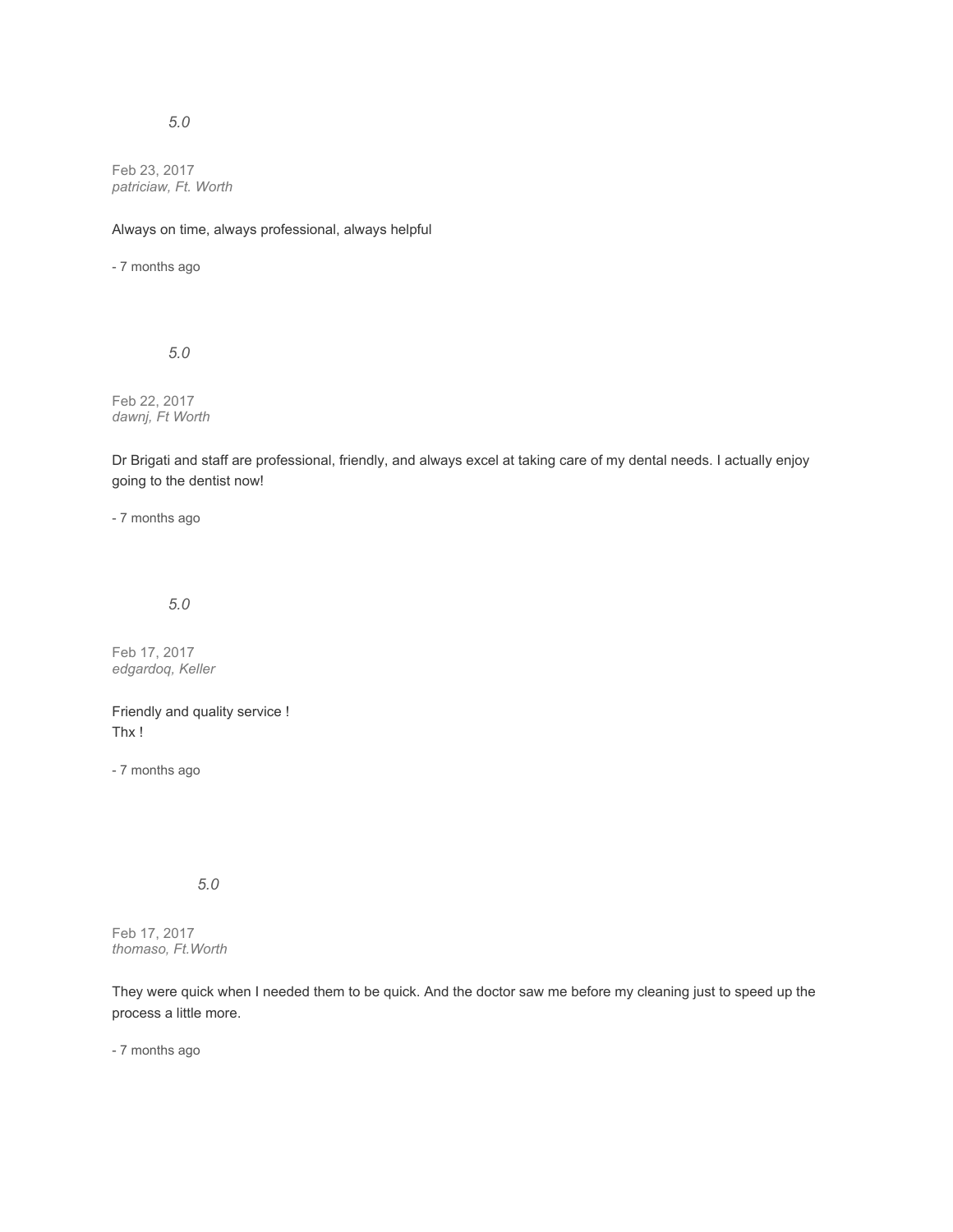### *5.0*

Feb 15, 2017 *hannahs, Burleson*

The dentist and all the dental assistants are very informative and caring. They are very conscientious of the patients' comfort, and have done an outstanding job on all my dental work so far.

- 7 months ago

*5.0*

Feb 13, 2017 *barbarab, Burleson*

Dr. Brigati is wonderful! She is very professional and gentle. The whole staff is very friendly and puts you right at ease. My husband and I have been going to her for many many years and we have never had a bad experience!

- 7 months ago

## *5.0*

Feb 10, 2017 *kennethc, Ft. Worth*

Calming! They are very up an make you feel like you are at home. Very conscientious and thorough.

- 7 months ago

## *5.0*

Feb 10, 2017 *brianc, Fort Worth*

### Excellent experience as usual. Sara was very pleasant.

- 7 months ago

*4.0*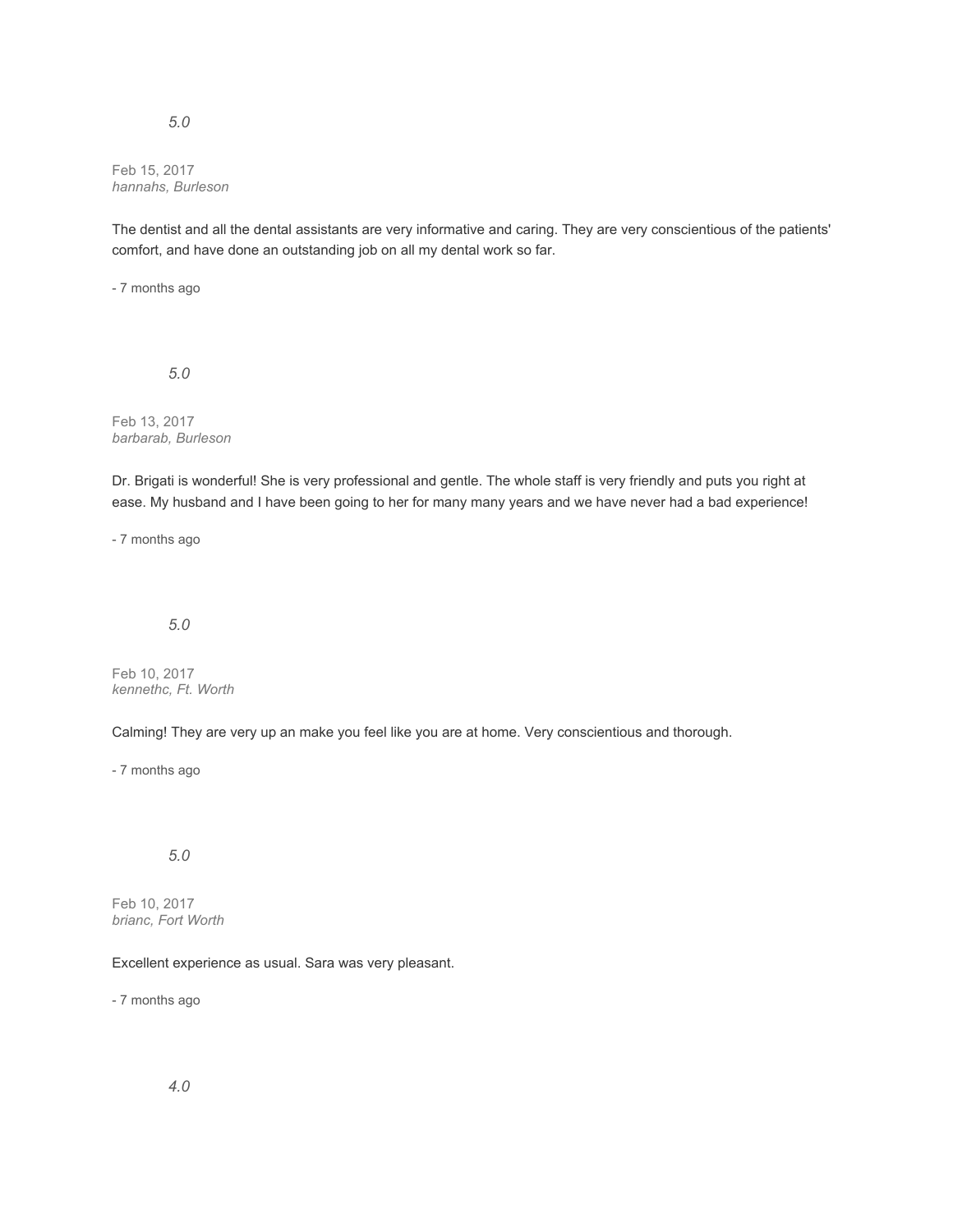Feb 7, 2017 *teddys, Cleburne*

### Pleasant experience

- 7 months ago

*5.0*

Feb 2, 2017 *carlosn, Fort Worth*

I had a very good experience with the new dental hygienist. I am sorry I forgot her name because I am old. She was attentive, professional, caring and sensitive.

- 7 months ago

*5.0*

Feb 2, 2017 *angelas, Ft Worth*

Always do a great job. Staff and Dr B are always very friendly. Enjoy going.

- 7 months ago

*5.0*

Jan 26, 2017 *ryanl, Grand Prairie*

1st time going to Dr Brigati and I was impressed. Everyone was very friendly and made me feel like I've been going there for years. The Dr was good and extremely thorough in her exam. My hygienist was Sara Jinkens (Turner) and she was awesome! Definitely will be seeing her again in the future.

- 8 months ago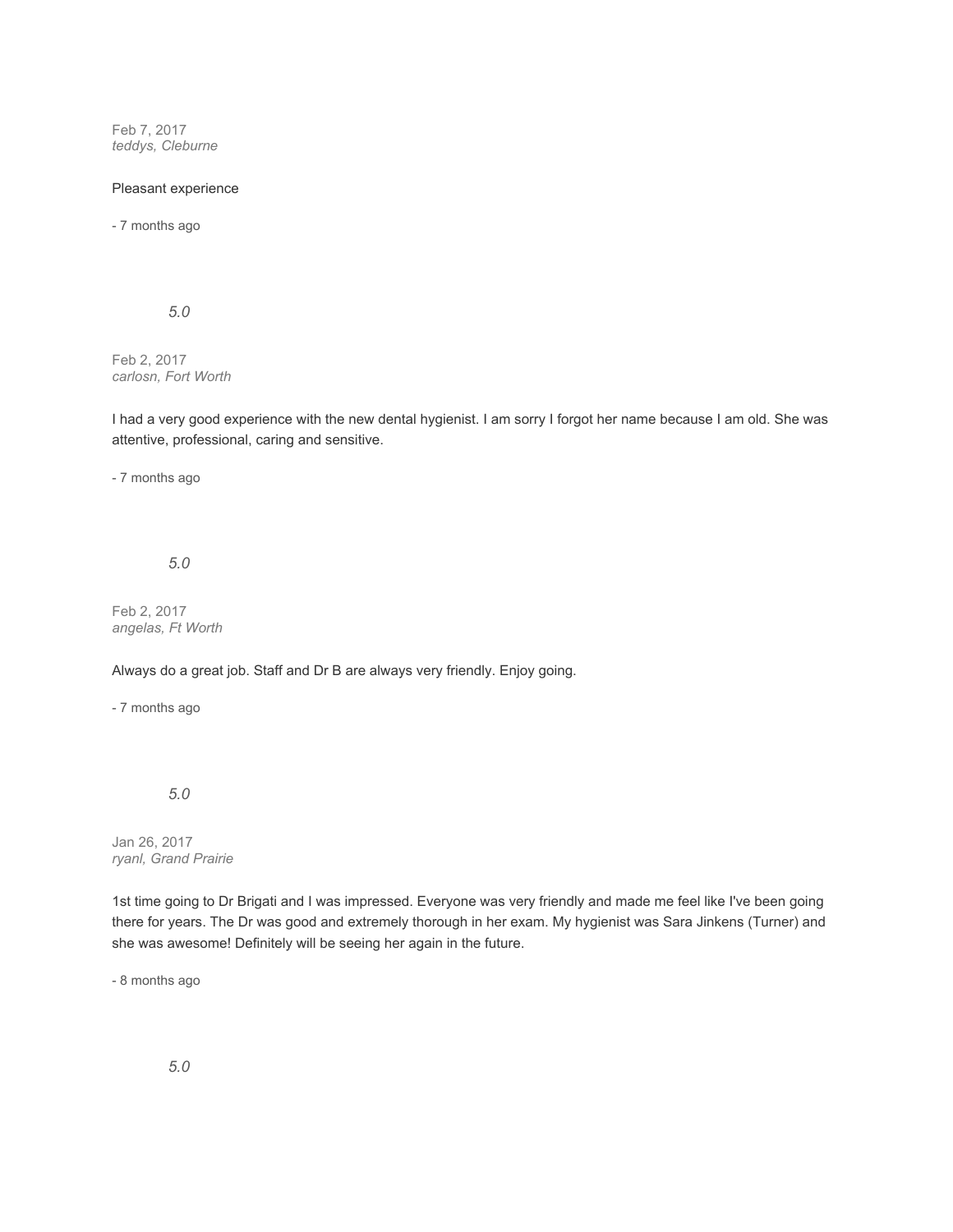Jan 26, 2017 *anonymous*

#### Always professional and courteous.

- 8 months ago *jamesk, Ft. Worth*

Best dentistry in DFW! Awesome staff and especially Dr. Brigati! They really care and treat you like family

- 8 months ago

*5.0*

Jan 24, 2017 *dawng, Saginaw*

If someone has a little one going in, sending an email out ahead of time with what you'll be doing at the appointment so we can talk to our kiddos about it, might help with the anxiety that arises once we are there.

- 8 months ago

# *5.0*

Jan 20, 2017 *rogerb, Burleson*

Very nice people, always a friendly greeting when I walk in.

- 8 months ago

## *5.0*

Jan 20, 2017 *anonymous*

### Dr Brigati and her entire staff are very professional and courteous.

- 8 months ago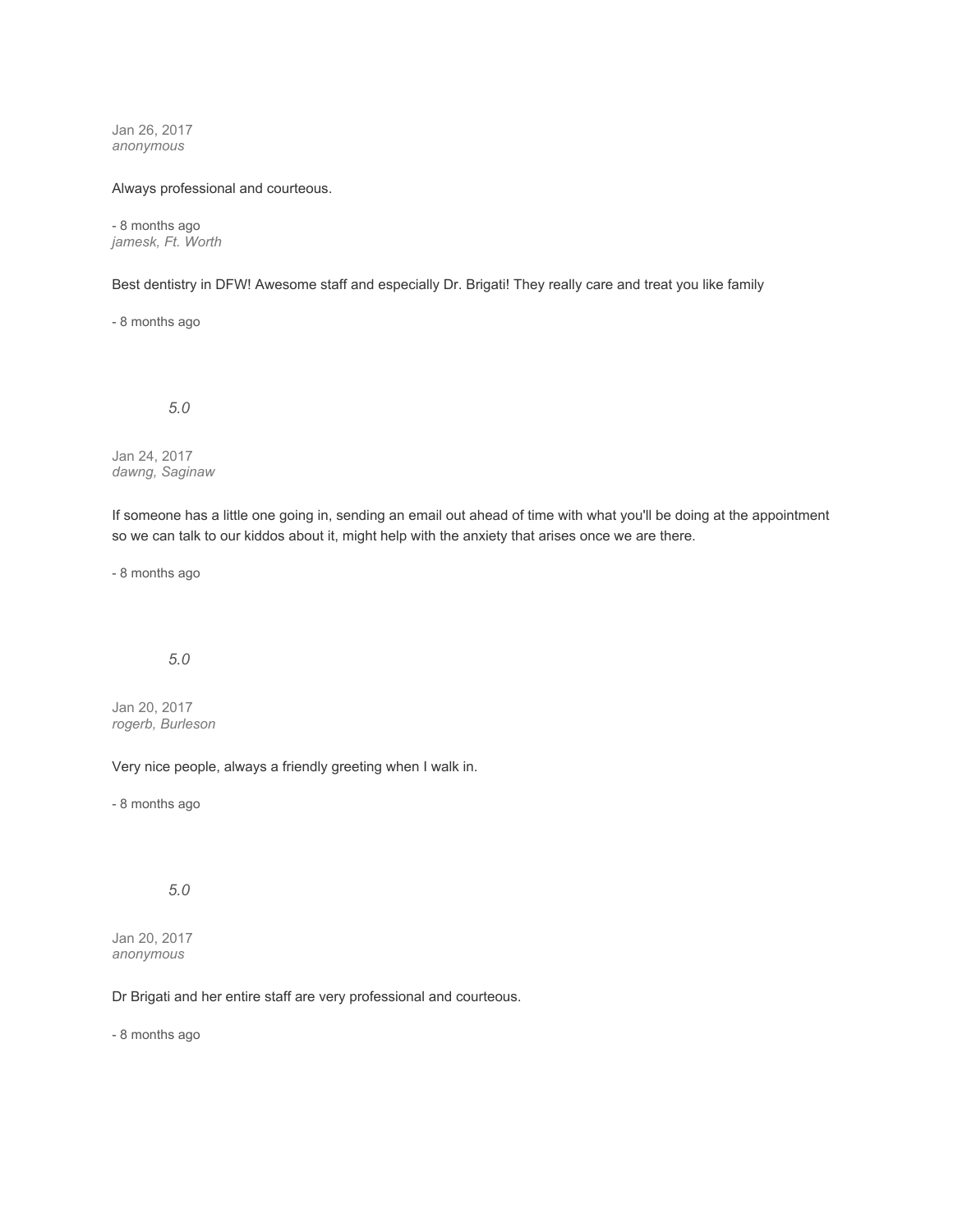# *5.0*

Jan 19, 2017 *andreap, Ft Worth*

never have a I had such a through exam! Staff was so nice.

- 8 months ago

*5.0*

Jan 14, 2017 *johnm, Fort Worth*

## Excellent service as ever. Many thanks again!

- 8 months ago

*5.0*

Jan 13, 2017 *terryg, Crowley*

#### She is awesome!

- 8 months ago

*5.0*

Jan 10, 2017 *aaronj, Ft Worth*

### great experience and friendly people.

- 8 months ago

# *5.0*

Jan 4, 2017 *anonymous*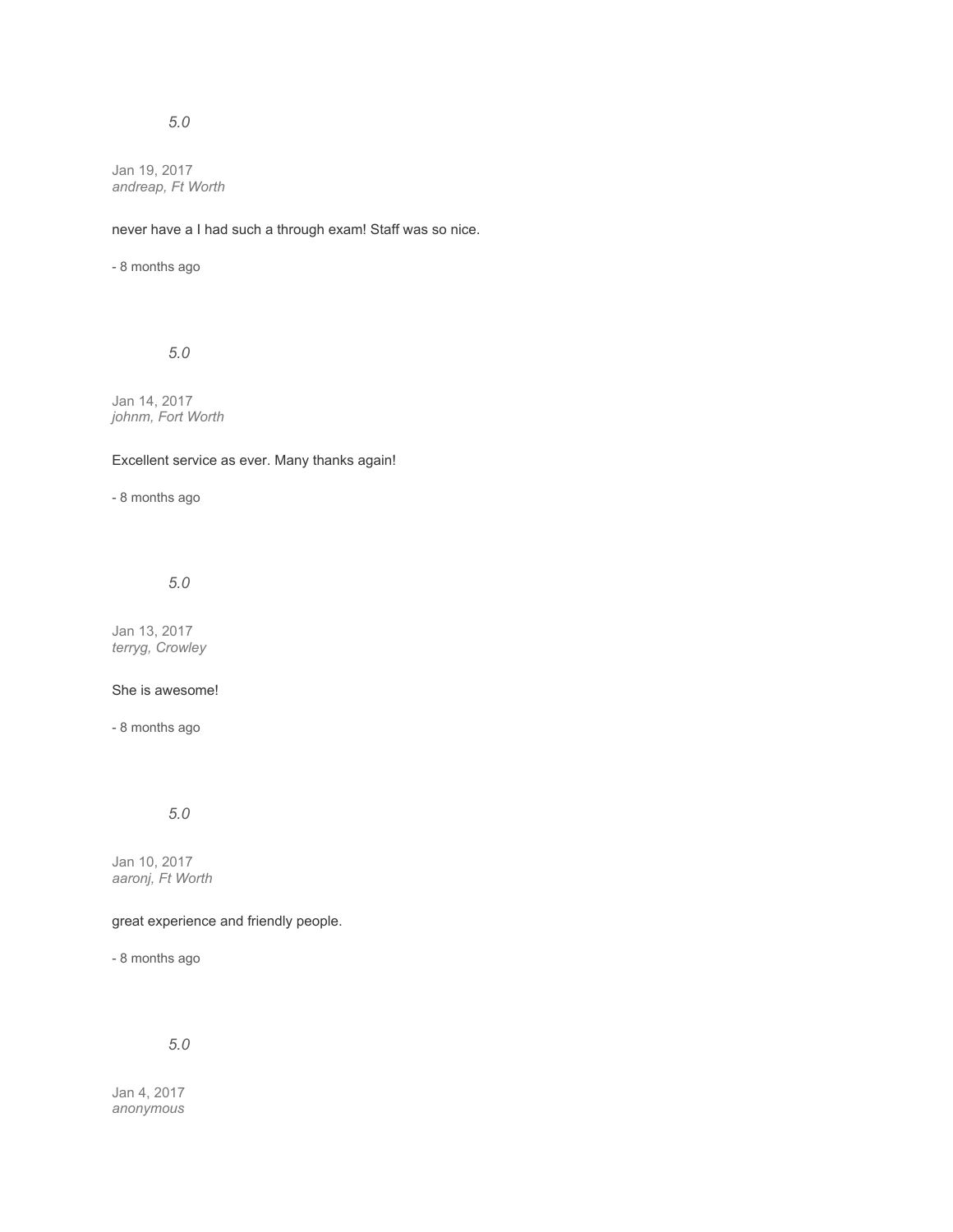### Kelsey is a great hygenist! Excellent cleaning!

- 8 months ago

# *5.0*

Jan 4, 2017 *justinh, Ft. Worth*

#### Great hygienists! Painless cleanings!

- 8 months ago *abigailb, Benbrook*

#### I love the environment there and Dr. Brigati and her staff are wonderful!

- 8 months ago

## *5.0*

Dec 25, 2016 *michaelr, Burleson*

Even though the regular hygenist's were on vacation, the girl I had cleaning my teeth was very nice to me and thorough of the cleaning. I believe her name was Mary Lou.

- 1005 days ago

### *5.0*

Dec 19, 2016 *anonymous*

## An excellent dentist and excellent staff.

- 1011 days ago

#### *5.0*

Dec 16, 2016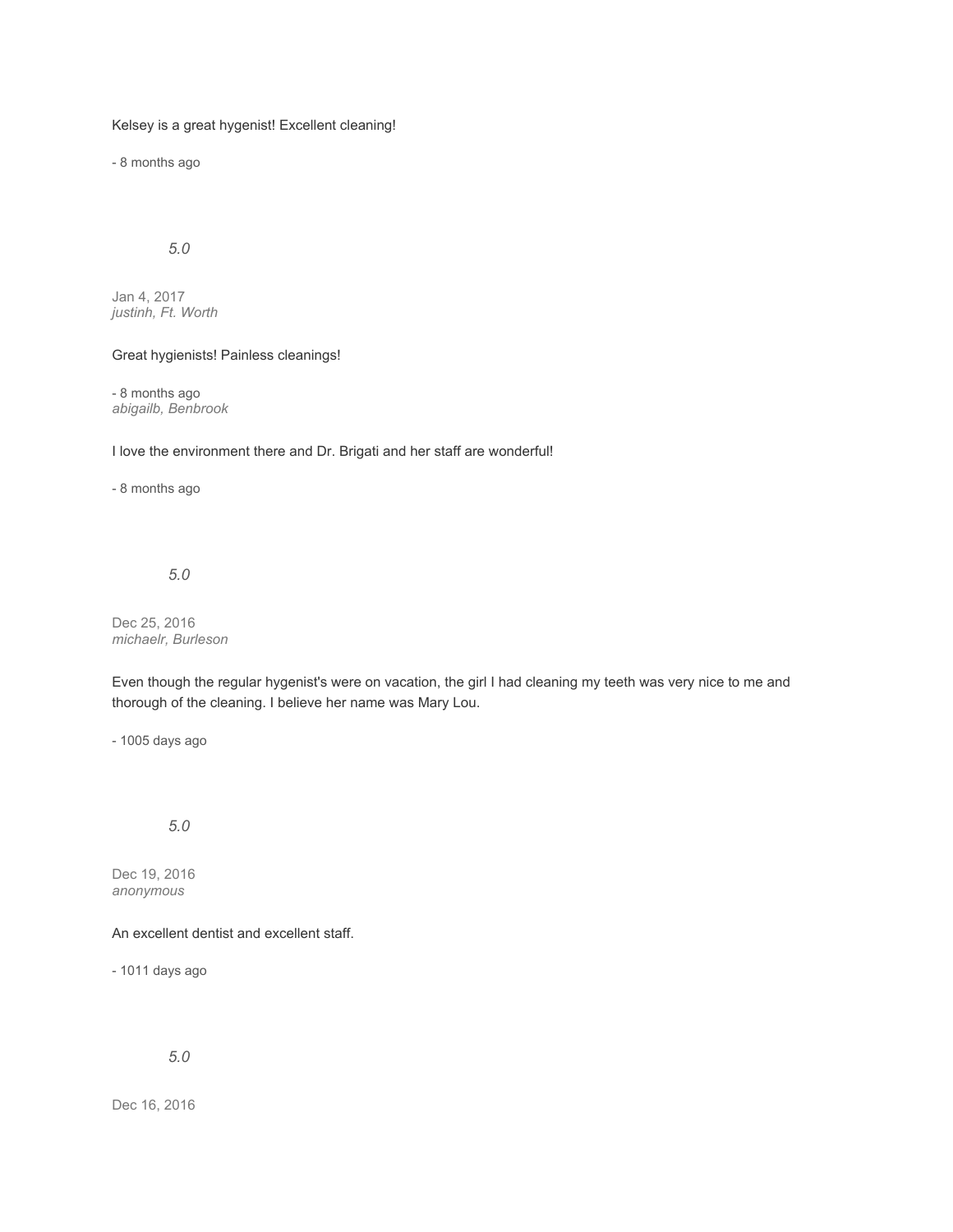### *demeaj, Waxahachie*

I absolutely love everything about the office! Dr. Brigati is wonderful! She has always addressed my concerns when required. The staff is also the absolute BEST! Everyone is so pleasant to interact with. I have recommended the Dr. Brigati many times over and will continue to do so!

- 1015 days ago

*5.0*

Dec 7, 2016 *carolb, Ft Worth*

Dr. Brigati's 'crew' is awesome and I continue to be impressed by Dr. Brigati as well.

### - 1023 days ago

#### *5.0*

Dec 7, 2016 *cynthias, Cedar Park*

### Great experience as always. Appreciate the friendly staff and Dr. Brigati's expertise.

- 1023 days ago

### *5.0*

Dec 7, 2016 *janetg, Azle*

### Wonderful staff, always a good experience visiting this dentist.

- 1023 days ago

*5.0*

Dec 6, 2016 *earlm, Ft. Worth*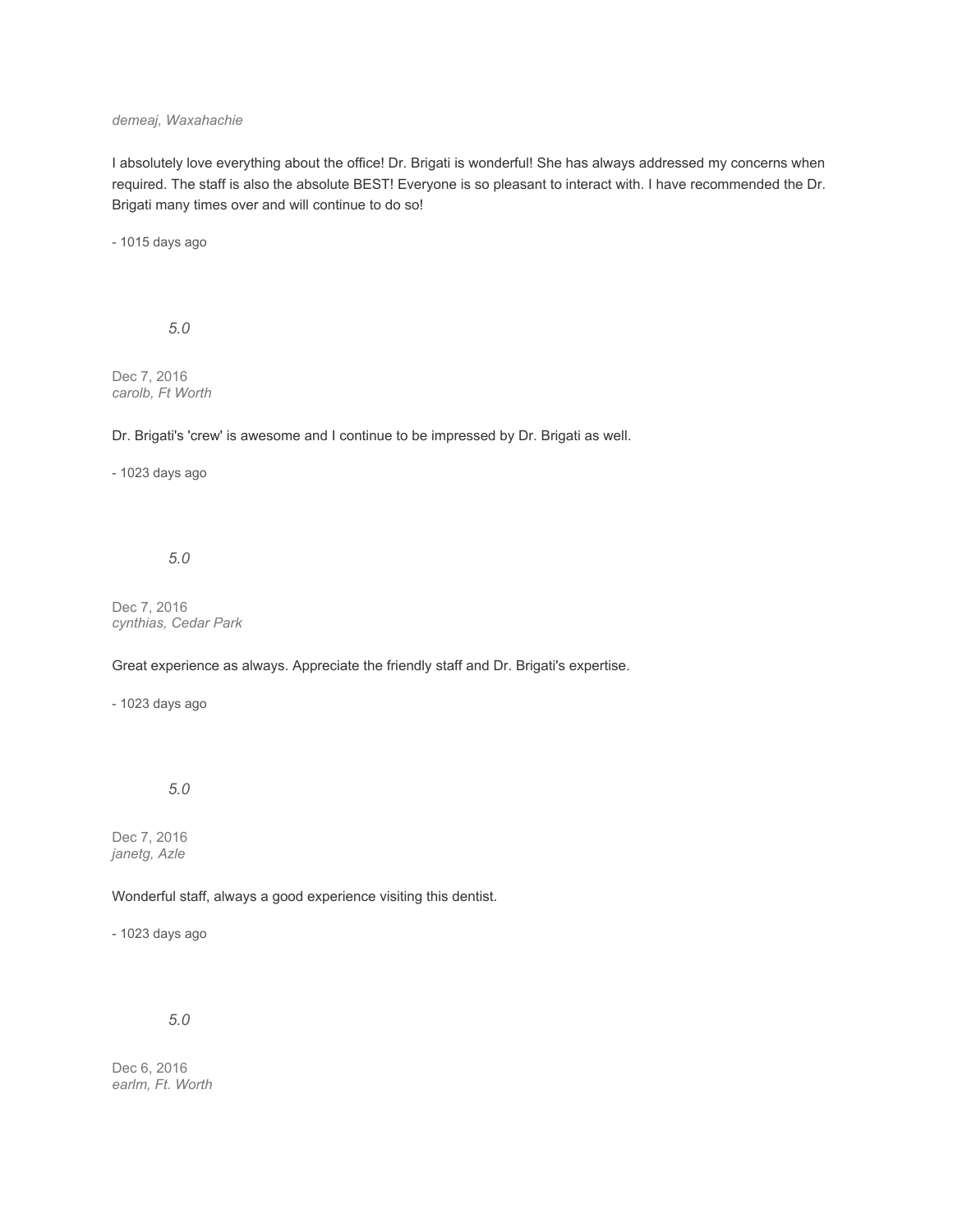It was caring professional treatment.

- 1024 days ago

# *5.0*

Dec 6, 2016 *mariaa, Fort Worth*

Everyone at Dr. Brigati's office is always pleasant and professional. I enjoy their teamwork and smiles.

- 1024 days ago

## *5.0*

Dec 4, 2016 *anonymous*

### Dr. Brigati is Very professional and intelligent!

- 1026 days ago

# *5.0*

Nov 30, 2016 *rubenh, Fort Worth*

#### Friendly Staff and awesome service

- 1030 days ago

# *5.0*

Nov 23, 2016 *anonymous*

### Awesome dentist and staff! She is very gentle!

- 1037 days ago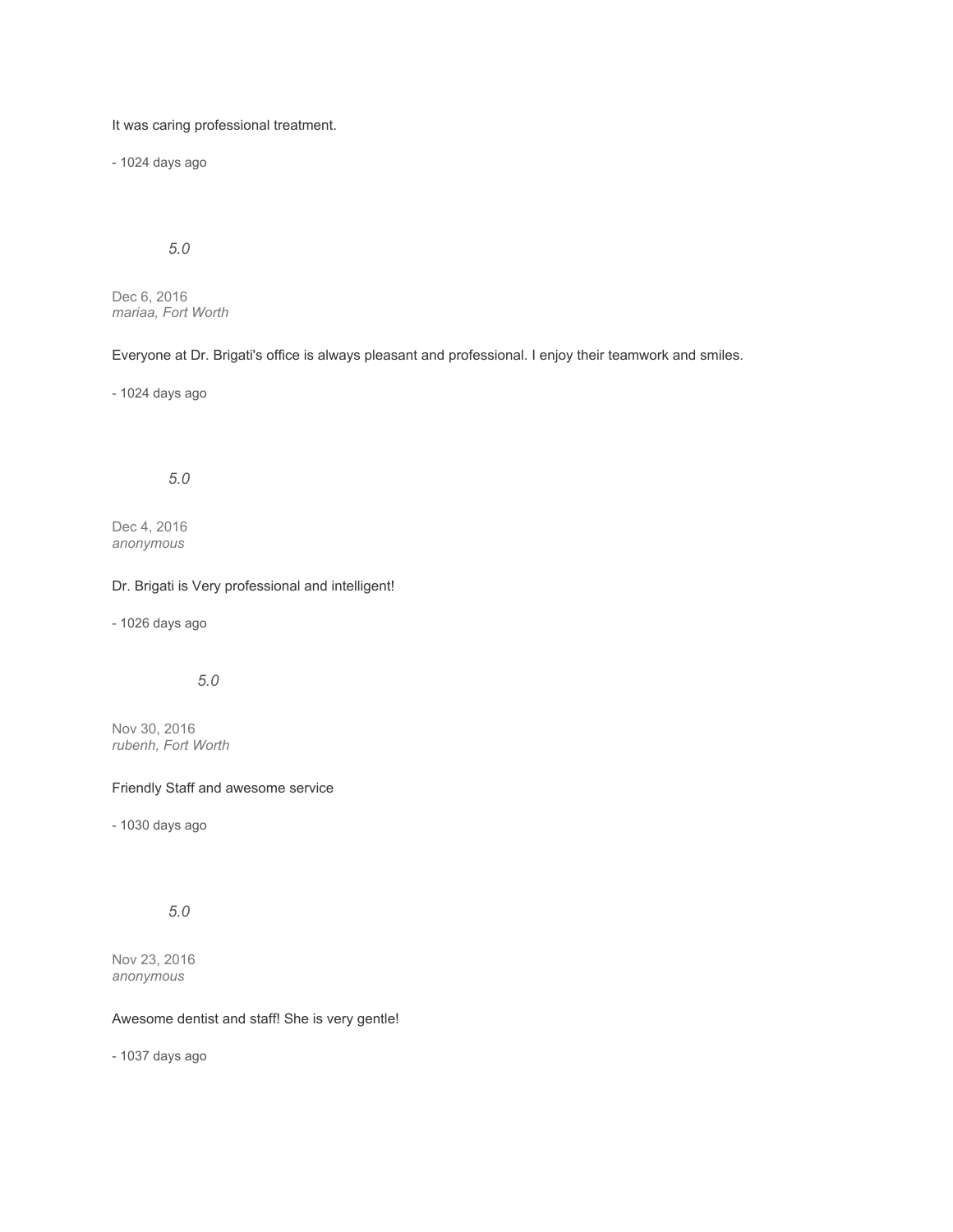### *5.0*

Nov 22, 2016 *earlm, Ft. Worth*

Without a scheduled appointment Dr. Brigati agreed to treat the urgent replacement of a crown. I realize this is not something a patient should expect. She went "the second mile" in treating me.

- 1038 days ago

*5.0*

Nov 22, 2016 *laurenk, Ft. Worth*

### Great experience like always!

- 1038 days ago

#### *5.0*

Nov 17, 2016 *stevenh, Willow Park*

I have been a patient of Dr. Brigati's for many years. She has always done an excellent job. She has a delightful staff. I always look forward to my visits to the dentist. We are very pleased with her service and have recommended her to many of my friends in the past.

- 1043 days ago

# *5.0*

Nov 17, 2016 *jackieb, Granbury*

Everyone was really great as usual

- 1043 days ago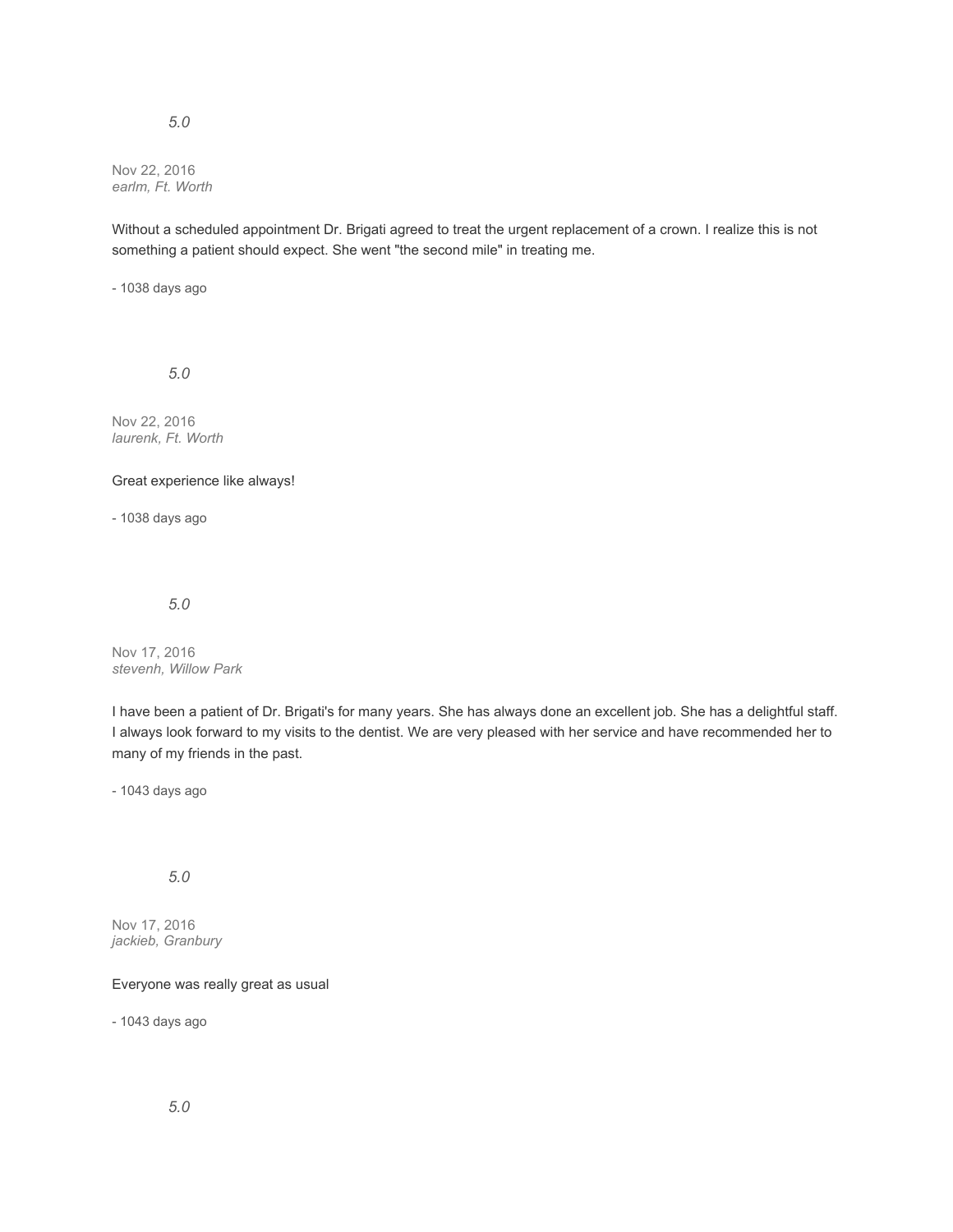Nov 17, 2016 *anonymous*

## Dental hygienist was pleasant and very gentle while flossing--a big plus!

- 1044 days ago

*5.0*

Nov 16, 2016 *anonymous*

### Great as always!

- 1045 days ago

*5.0*

Nov 15, 2016 *anonymous*

Excellent service

- 1046 days ago

*5.0*

Nov 15, 2016 *anonymous*

### Great experience. Knowledgeable and friendly staff.

- 1046 days ago

*4.0*

Nov 14, 2016 *anonymous*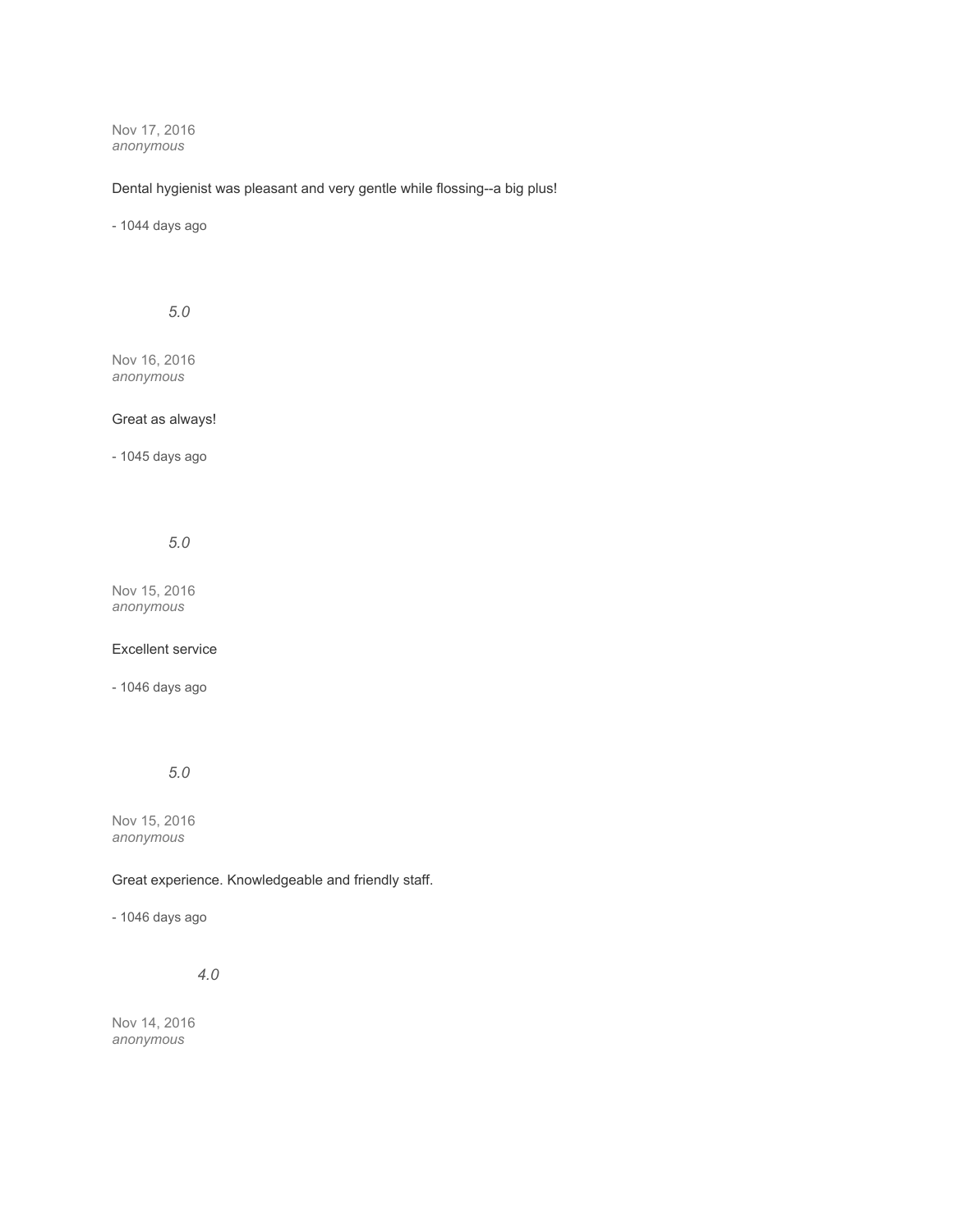I enjoy the kindness of the staff and the dentist but I often feel rushed in my meeting with the dentist. I prefer someone that takes their time to show me the xrays and educate me on what they see. Overall, I appreciate them listening to the questions that I get a chance to ask.

- 1046 days ago

### *5.0*

Nov 9, 2016 *patricias, Ft Worth*

The staff is very friendly. Dr Brigati is always welcoming and informative with her procedures. She uses quality products and that makes me feel like I'm getting the best for my money.

- 1051 days ago

*5.0*

#### Nov 8, 2016 *raymonds, Ft Worth*

It has been like family going to Dr. Brigati's office over the years. I love the whole staff. On my recent visit, Kelsey gave me a thorough cleaning and check-ups. I always enjoy visiting Dr. Brigati, LaShann, and Kathleen. I feel like I am getting the greatest care and attention for my teeth and myself in general! The office is also inviting and relaxing and has a prime location...

- 1052 days ago

### *5.0*

Nov 4, 2016 *gloriab, Ft Worth*

### Very professional

- 1056 days ago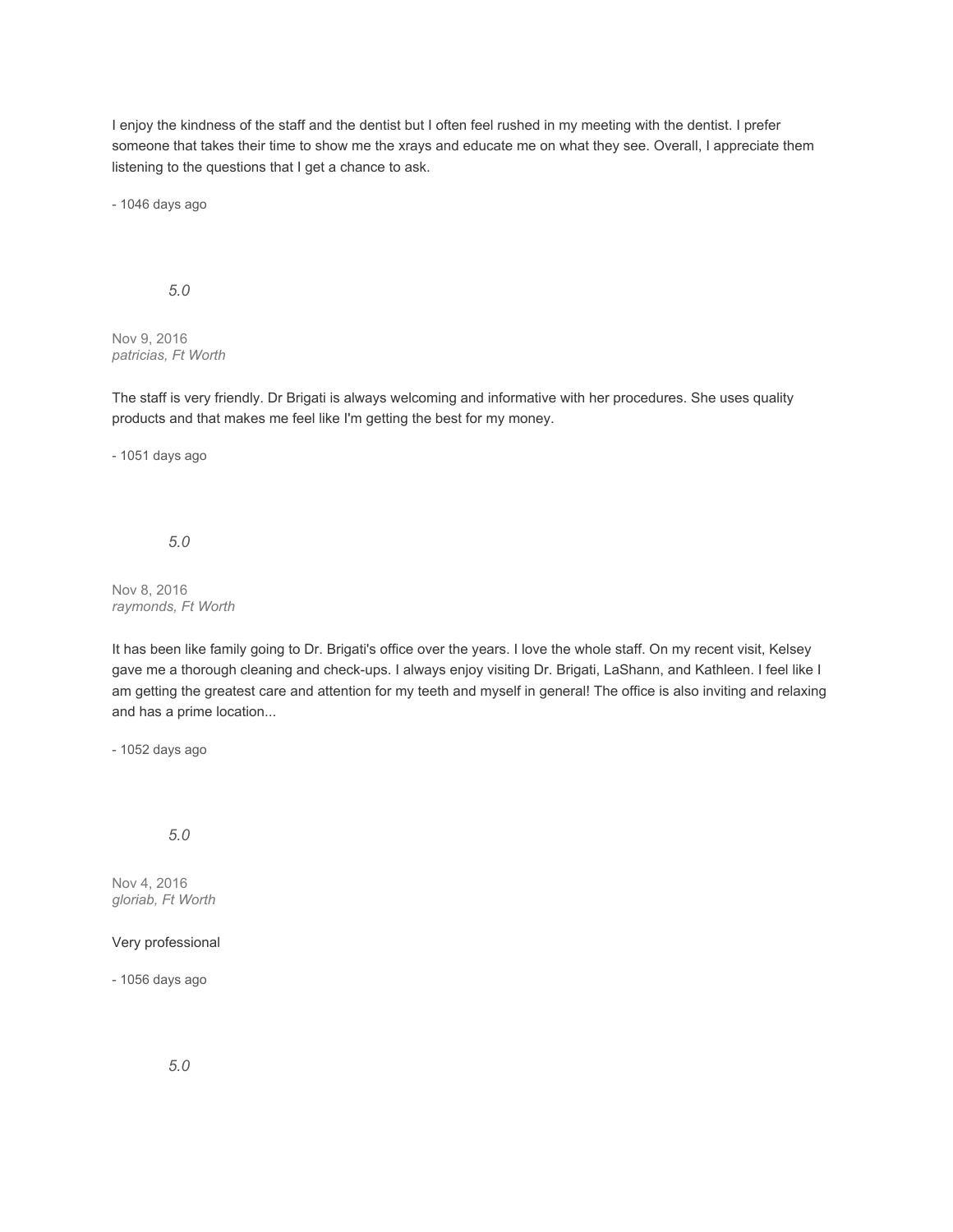Nov 4, 2016 *amyc, Rio Vista*

#### Awesome as always! The best dental staff around!

- 1056 days ago

*5.0*

Nov 4, 2016 *anonymous*

Very efficient practice that goes above and beyond with their level of care and friendly staff.

- 1057 days ago

*5.0*

Nov 3, 2016 *mariaa, Fort Worth*

Never been to the dentist and I am 41 years old. Dr. Brigati and her excellent staff were very professional and customer friendly. From the beginning with a friendly and informative staff to my first visit for examining and cleaning, I was excited that it help calm me.

- 1057 days ago

*5.0*

Oct 28, 2016 *carolynb, Crowley*

I love this group of lady professionals. They have great camaraderie and deliver wonderful service.

- 1064 days ago

*5.0*

Oct 26, 2016 *anonymous*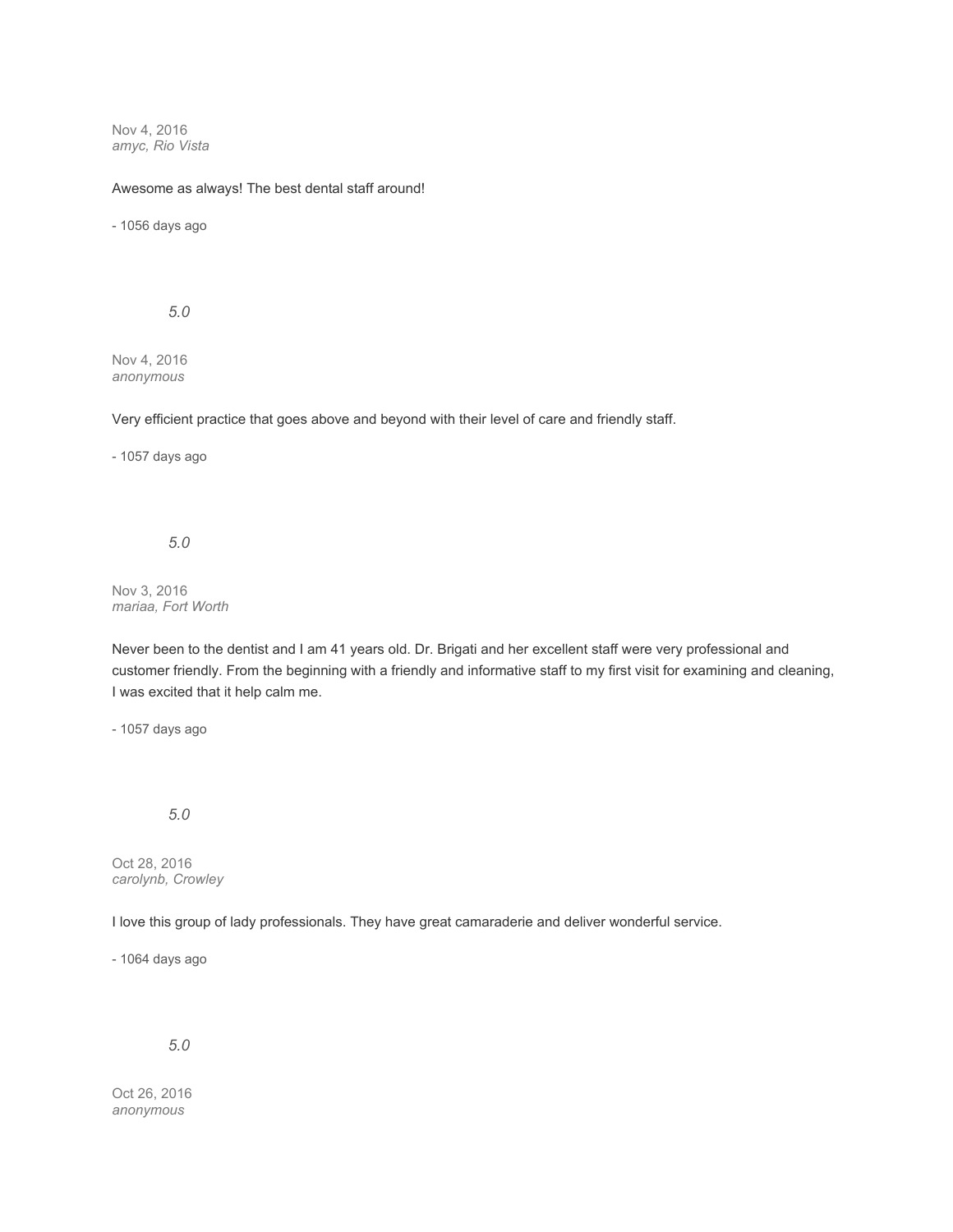great folks/work.. as usual.....

- 1066 days ago

# *5.0*

Oct 14, 2016 *anonymous*

# Wonderful

- 1078 days ago

## *5.0*

Oct 11, 2016 *xandrac, Ft Worth*

I always have a great experience at Dr. Brigati's office. Everyone there is very kind and supportive. They are very thorough in their work and that makes me feel confident in their opinions and suggestions.

- 1080 days ago

## *5.0*

Oct 7, 2016 *kristan, Ft. Worth*

## Friendly and fabulous service.

- 1084 days ago

# *5.0*

Oct 6, 2016 *paulaw, Saginaw*

As always this team makes going to the Dentist a pleasant experience!

- 1085 days ago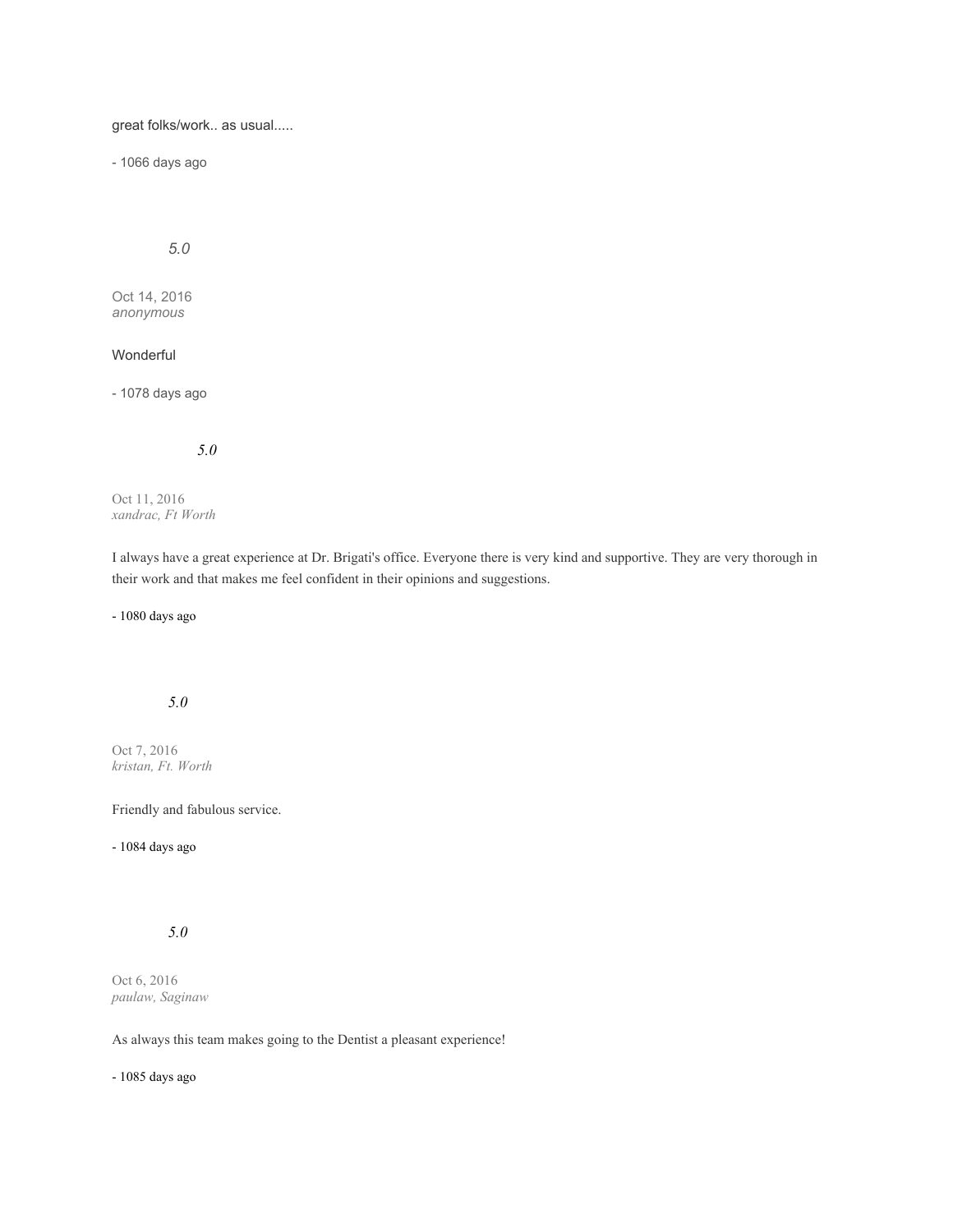## *5.0*

Oct 6, 2016 *elbertl, Hudson Oaks*

Dr Brigati and staff are so professional and always are sincerely glad to see you.

#### - 1086 days ago

## *5.0*

Oct 4, 2016 *stanleyc, Ft. Worth*

Had cleaning and X-rays and all was excellent. I always enjoy my 6 month update on Kacy's family and her trying to understand answers to her questions with a couple of tools and one of her hands in my mouth. I love the staff.

- 1087 days ago

## *5.0*

Oct 4, 2016 *harlid, Fort Worth*

I chipped a front tooth and called first thing the next morning. They fit me in the same day and by 1:00 PM, you couldn't tell it ever happened! The staff are professional, yet, fun and friendly. Dr Brigati is a fabulous dentist and person!

- 1087 days ago

# *5.0*

Sep 30, 2016 *davidm, Ft. Worth*

You folks are awesome!

- 1092 days ago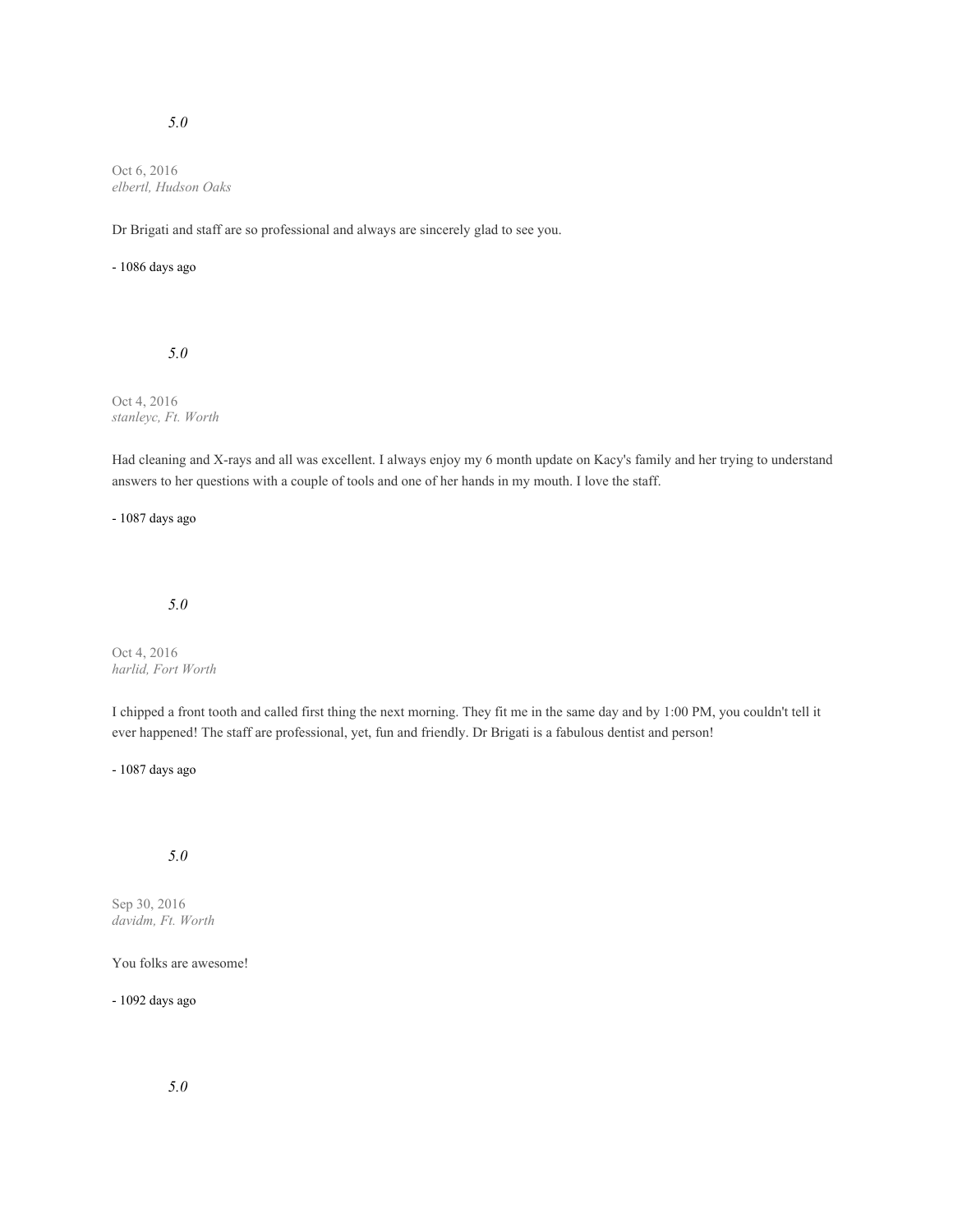Sep 28, 2016 *lorenam, Ft Worth*

Dr. Brigati and her staff took very good care of me. They were thorough in examining my new crown that I had just had put in a week earlier. I was experiencing some pain and pressure with this crown, so I came back in to have it examined. Dr. Brigati made some minor adjustments, and I was on my way!

- 1093 days ago

*5.0*

Sep 28, 2016 *nancyz, Ft. Worth*

Friendly, on time. Pleasant experience

- 1094 days ago

*5.0*

Sep 24, 2016 *meganb, Ft. Worth*

Jessica was great and very informative. She did a good job of explaining everything and showing me what she was talking about.

- 1098 days ago

*Reviews with the seal are exclusively [certified](https://www.demandforce.com/reviewpolicy.php) by Demandforce, Inc. to be from our patients.*

*5.0*

Sep 22, 2016 *jamess, Burleson*

Great experience, as usual. Been going to see Dr. Brigati and staff twice a year for longer then I can remember. Would not trust my teeth, much alone my children's to anyone else.

- 1099 days ago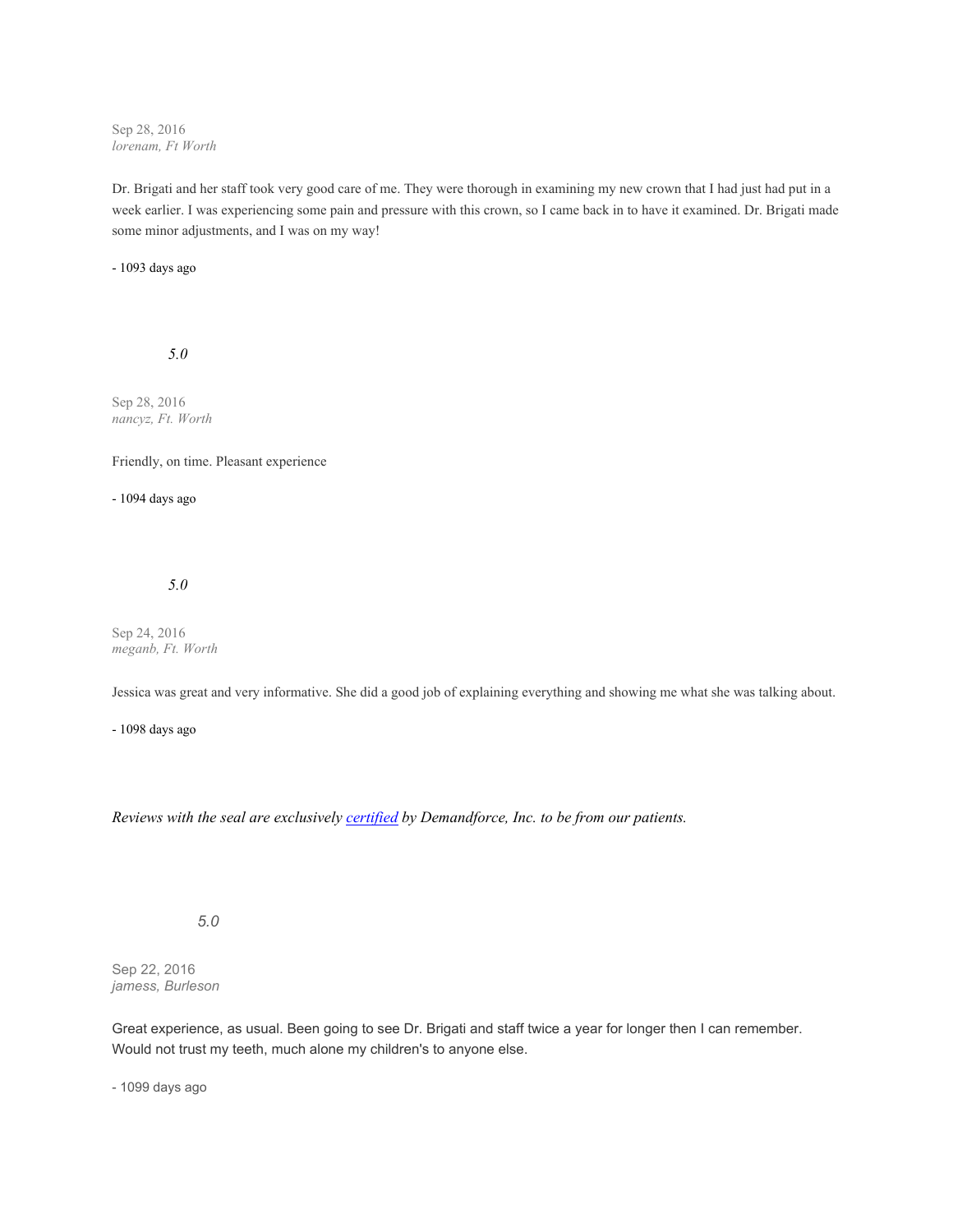Sep 21, 2016 *anonymous*

As always, it was a pleasure to visit with Dr. Brigati and her staff for my routinely schedule hygiene appointment. Kelsey, her hygienist, is very professional and painless. My mouth feels great! I have experienced several different dental practices during my lifetime. Dr. Brigati's practice is by far the most enjoyable. She is great with children. My grandchildren look forward to visiting her every 6 months. Dr. Brigati excels with complicated cases, as well as a simple filing. I highly recommend this dental practice for all your dental needs.

- 1100 days ago

## *5.0*

Sep 20, 2016 *jayd, Fort Worth*

Fantastic as always. Minimal wait time. They make sure everything that needs to be done, gets done every time I go in for a checkup. Always ask if I am having any dental issues. Extremely professional.

- 1102 days ago

# *5.0*

Sep 17, 2016 *thomasl, Ft. Worth*

### Jessica and the staff are great

- 1104 days ago

## *5.0*

Sep 16, 2016 *billie ms.t, Benbrook*

As always, my visit was great. The entire staff is awesome. I highly recommend Dr. Brigati to anyone who has a fear of dentists.

- 1105 days ago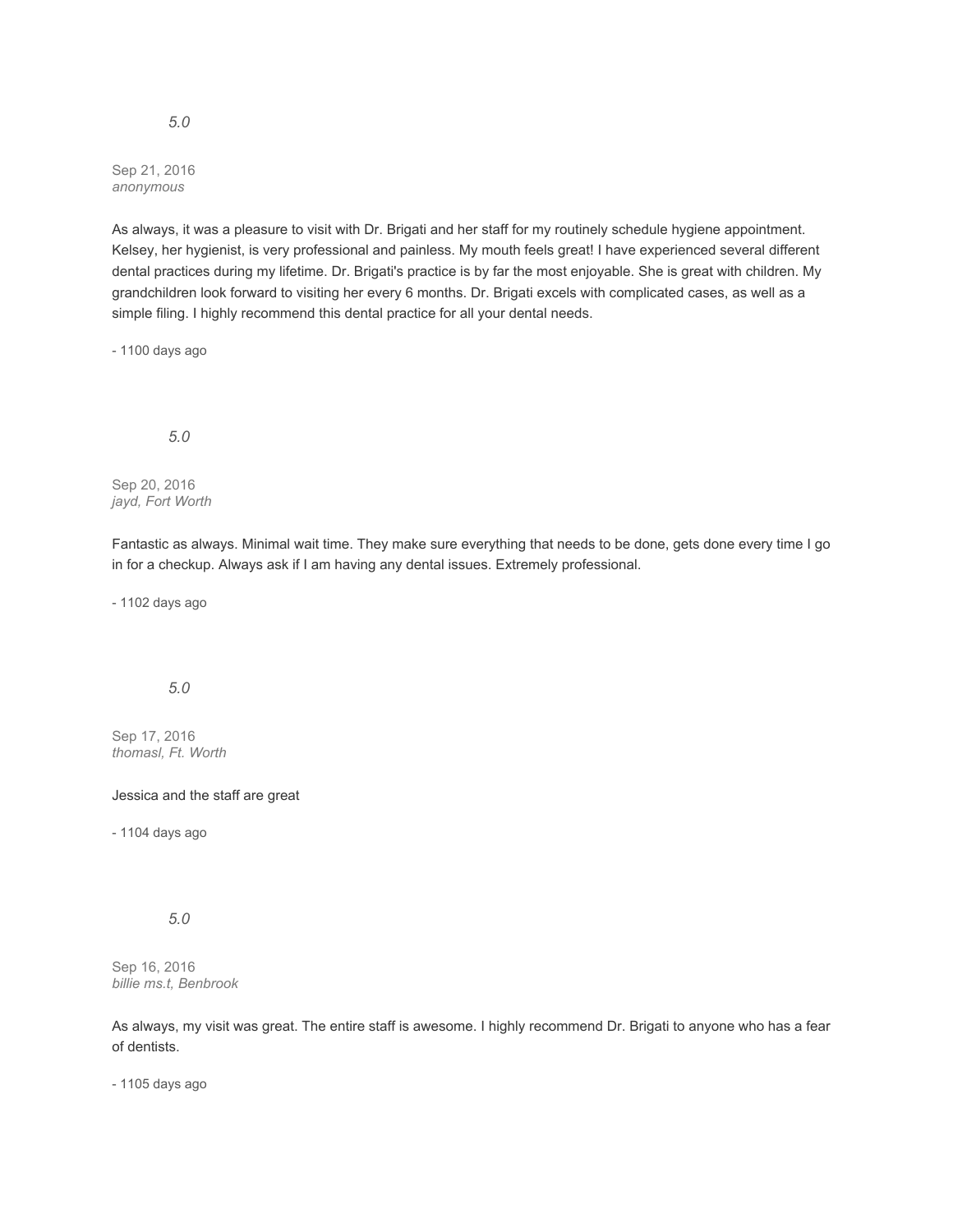## *5.0*

Sep 15, 2016 *anonymous*

I am very happy to have found a thorough, professional dentist (and exceptional staff, too). I will be happy for my daughter to see this doctor and also just referred my secretary to her, as well. Very positive experience!

- 1106 days ago

*4.0*

Sep 15, 2016 *anonymous*

I'm on a fixed income and I don't have dental insurance, so I appreciate the 10% discount when paying by cash or check. Please remind me of this!

- 1106 days ago

## *5.0*

Sep 14, 2016 *anonymous*

Experience was wonderful. Best dentist experience you can possibly get.

- 1107 days ago

# *5.0*

Sep 8, 2016 *anonymous*

Dr. Brigati's staff was both friendly and efficient and I found Dr. Brigati to be thorough, obviously knowledgable, very easy to communicate with and so reassuring. My visit was a very positive experience.

- 1113 days ago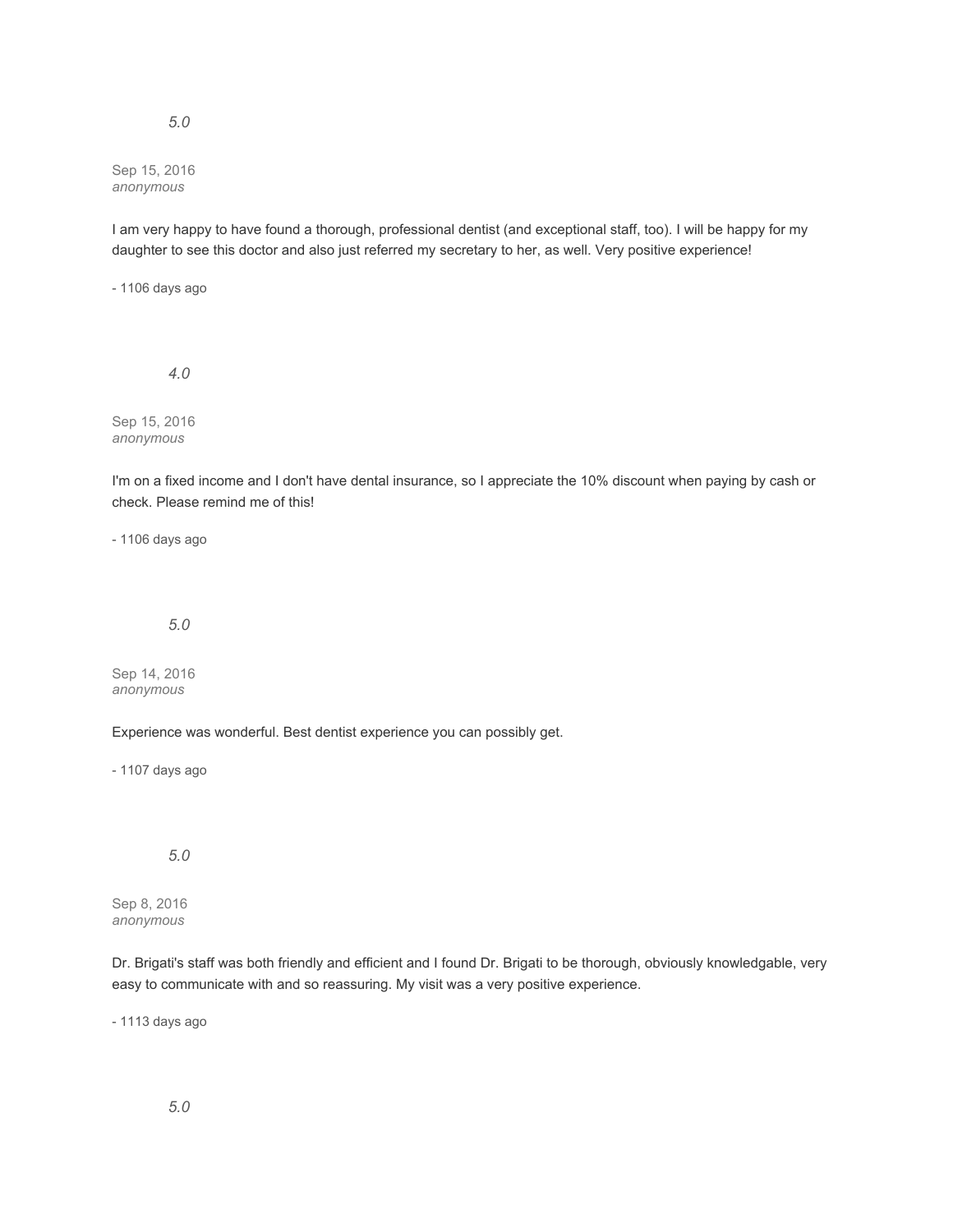Aug 28, 2016 *carterk, Ft Worth*

## Prompt very good work !

- 1 months ago

*5.0*

Aug 25, 2016 *rikkid, Ft. Worth*

Great group over here and always treated with utmost care ! Always no trouble with schedules, whether appointments or changes

- 1 months ago

*5.0*

Aug 24, 2016 *patricias, Ft Worth*

As Always, a very pleasant visit. Great office staff, and a Very informative Dental Hygienist.

- 1 months ago

*5.0*

Aug 24, 2016 *jenniferm, Ft Worth*

Most detailed exam I have ever had!

- 1 months ago

*5.0*

Aug 24, 2016 *timothym, Celina*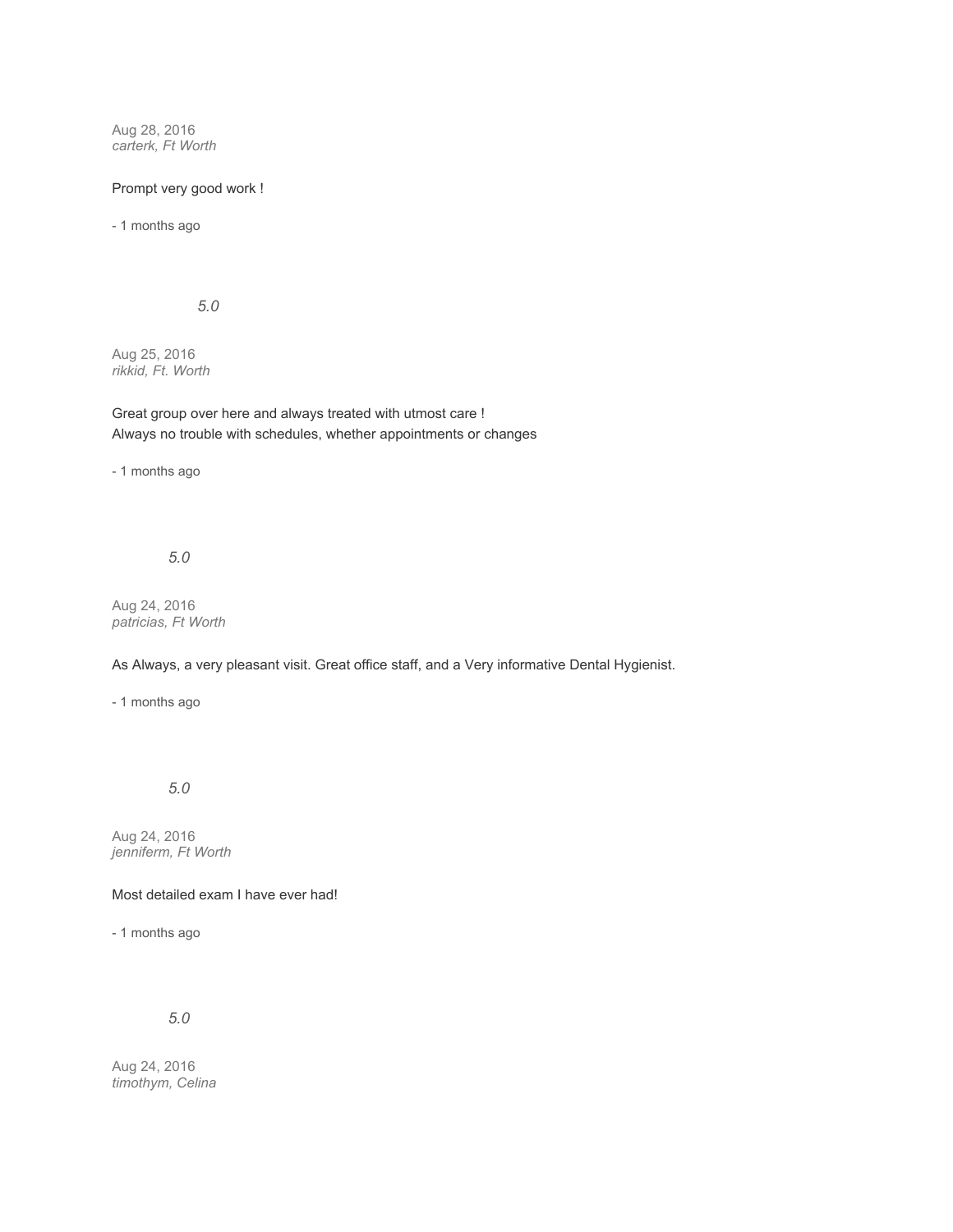## Excellent as always!

- 1 months ago

*5.0*

Aug 24, 2016 *lorenam, Ft Worth*

### Another great experience!

- 1 months ago

*5.0*

Aug 16, 2016 *lorenam, Ft Worth*

Friendly, informative, professional service is what I love about Jessica Brigati's practice. My most recent experience to have a tooth filled was painless, and the work was flawless. I am grateful to have found Dr. Brigati and her very efficient, professional, and friendly staff. Everyone is so kind there. That helps the experience be as pleasant as possible and is very much appreciated! Thank you all!!

- 1 months ago

*5.0*

Aug 14, 2016 *carterk, Ft Worth*

On time great response to an emergency

- 1 months ago

*5.0*

Aug 12, 2016 *tammys, Godley*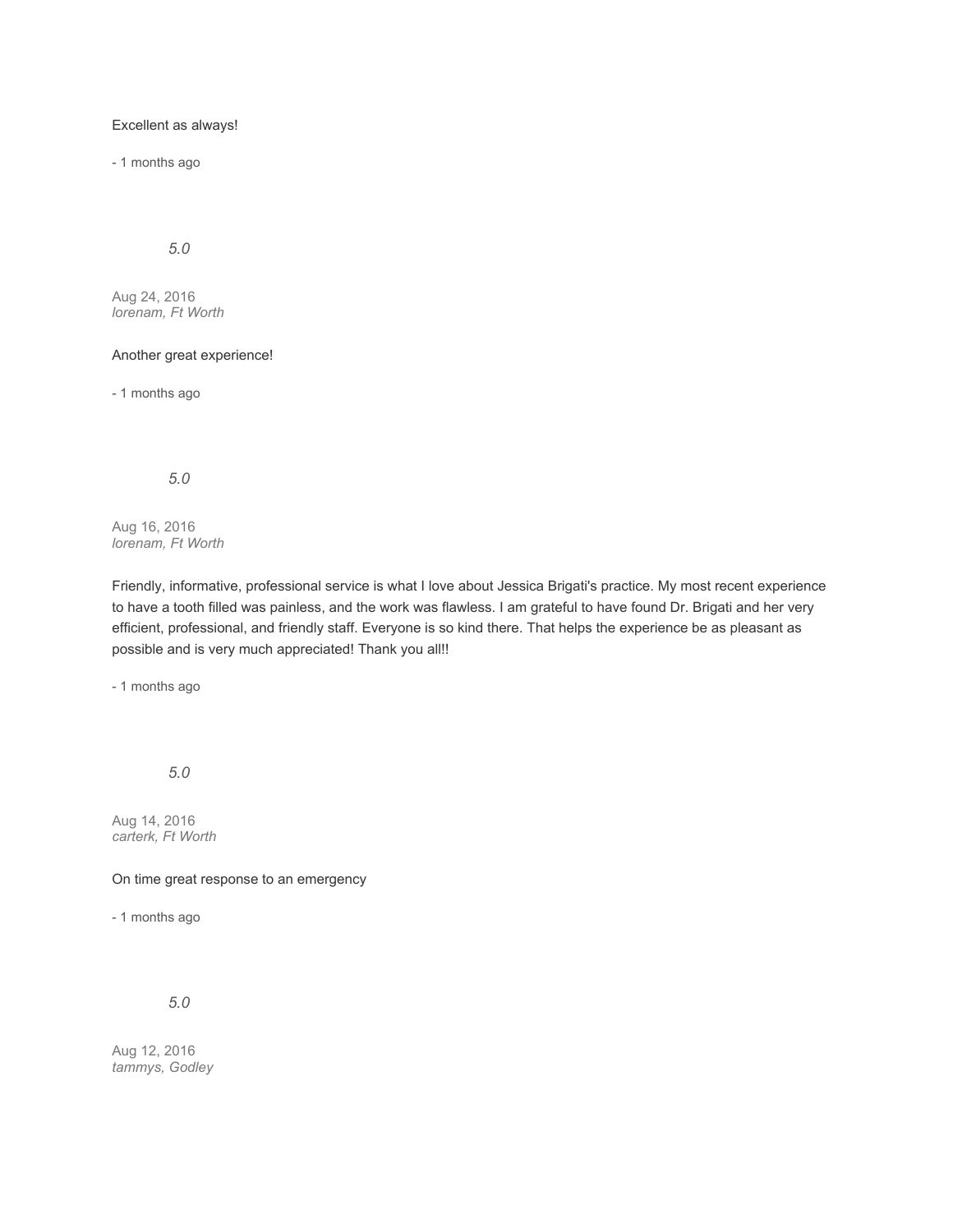Awesome experience! I have gone to many different dentists......but Jessica was very gentle and explain each step along the way....I recommend going to her in a heartbeat! Thanks so much!

- 1 months ago

*5.0*

Aug 4, 2016 *madalynh, Ft. Worth*

Very professional and friendly office staff. All in all, it was a very satisfying visit. Everybody did such a good job of putting me at ease. Thanks to all!!

- 1 months ago

*5.0*

Aug 2, 2016 *aaronv, Ft. Worth*

Dr. Brigati and her team are thorough, polite, and professional...always a good experience.

- 1 months ago

*5.0*

Aug 25, 2016 *rikkid, Ft. Worth*

Great group over here and always treated with utmost care ! Always no trouble with schedules, whether appointments or changes

- 1 months ago

*5.0*

Aug 24, 2016 *patricias, Ft Worth*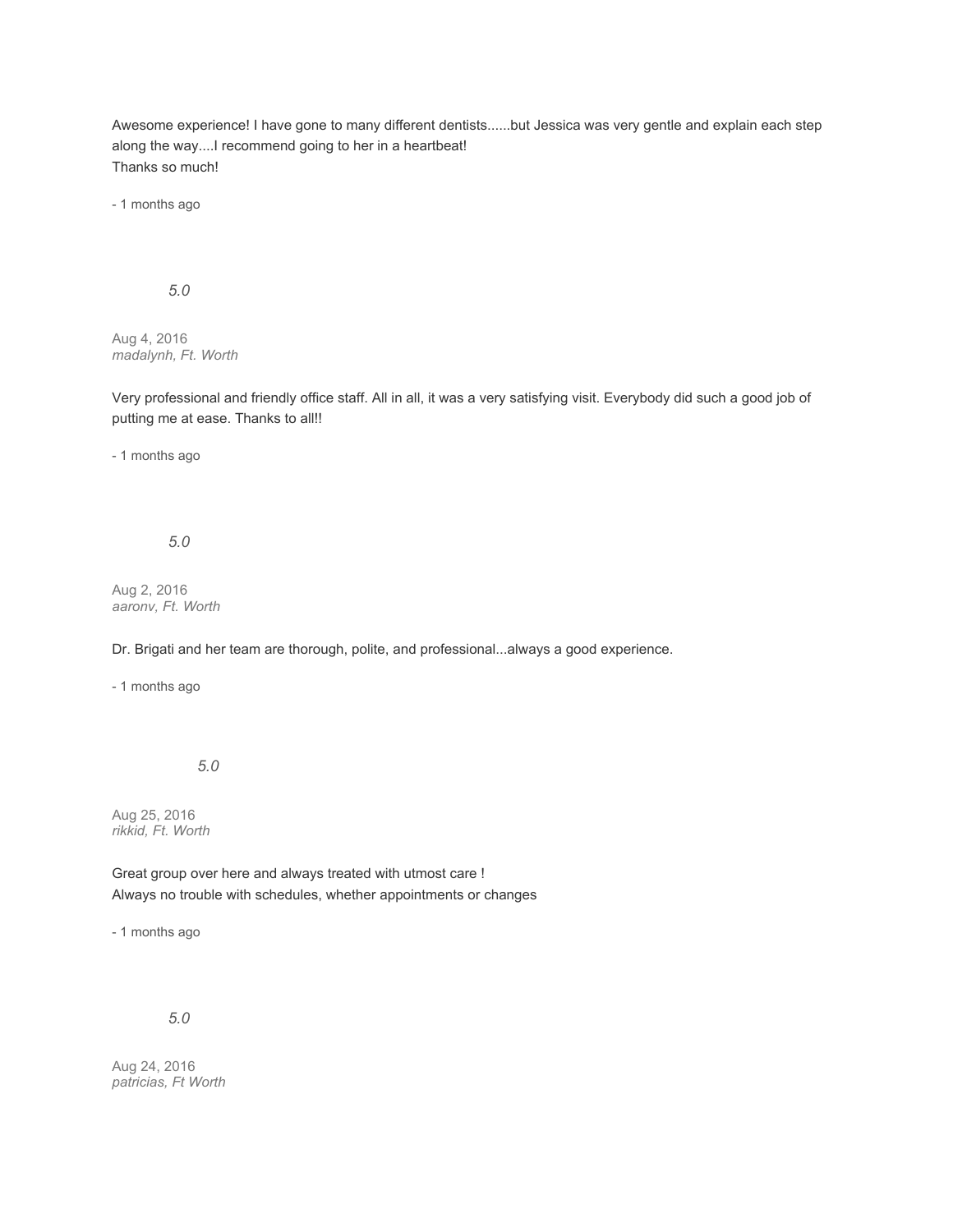As Always, a very pleasant visit. Great office staff, and a Very informative Dental Hygienist.

- 1 months ago

# *5.0*

Aug 24, 2016 *jenniferm, Ft Worth*

### Most detailed exam I have ever had!

- 1 months ago

## *5.0*

Aug 24, 2016 *timothym, Celina*

#### Excellent as always!

- 1 months ago

# *5.0*

Aug 24, 2016 *lorenam, Ft Worth*

#### Another great experience!

- 1 months ago

*5.0*

Aug 16, 2016 *lorenam, Ft Worth*

Friendly, informative, professional service is what I love about Jessica Brigati's practice. My most recent experience to have a tooth filled was painless, and the work was flawless. I am grateful to have found Dr. Brigati and her very efficient, professional, and friendly staff. Everyone is so kind there. That helps the experience be as pleasant as possible and is very much appreciated! Thank you all!!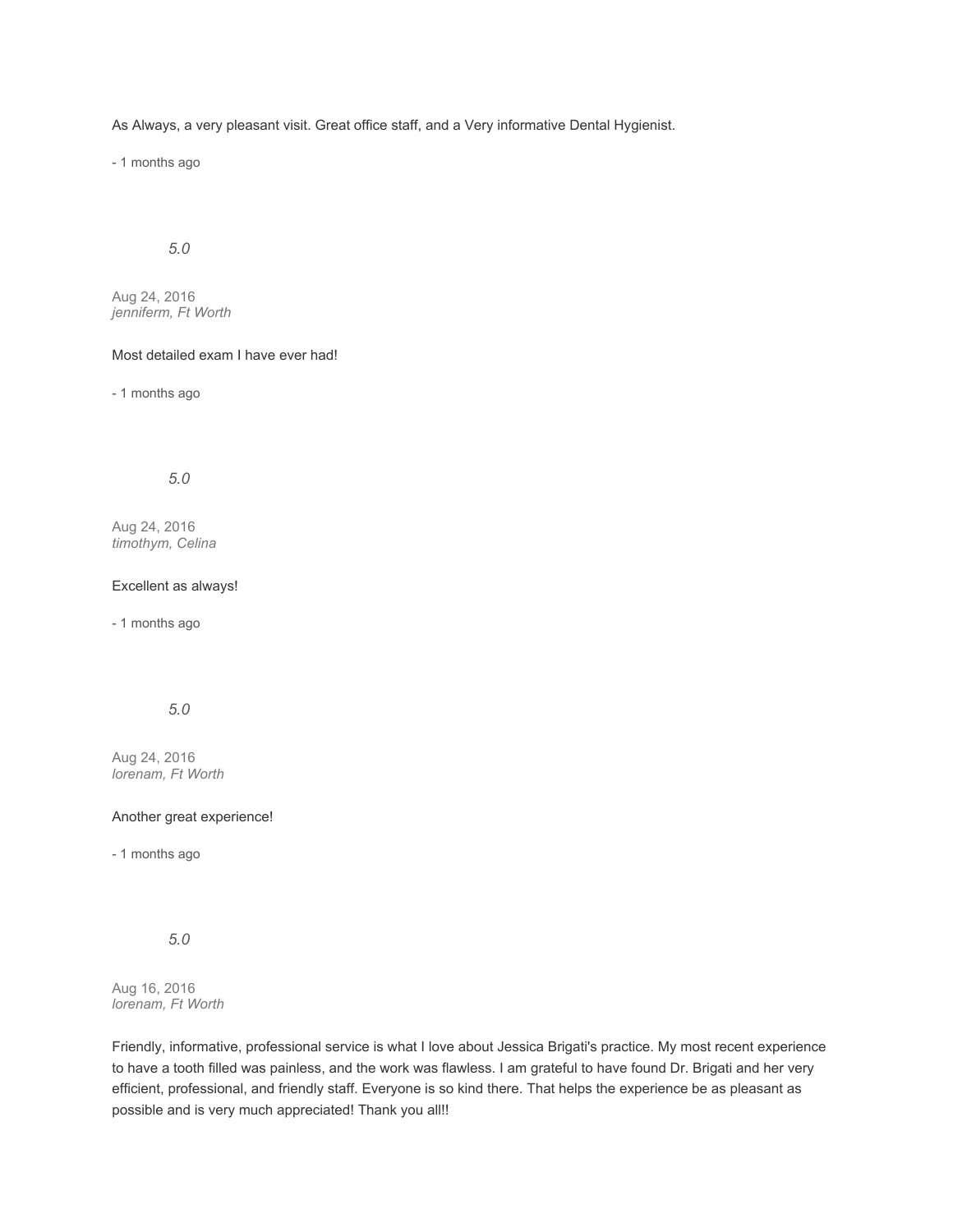- 1 months ago

## *5.0*

Aug 14, 2016 *carterk, Ft Worth*

On time great response to an emergency

- 1 months ago

*5.0*

Aug 12, 2016 *tammys, Godley*

Awesome experience! I have gone to many different dentists......but Jessica was very gentle and explain each step along the way....I recommend going to her in a heartbeat! Thanks so much!

- 1 months ago

*5.0*

Aug 4, 2016 *madalynh, Ft. Worth*

Very professional and friendly office staff. All in all, it was a very satisfying visit. Everybody did such a good job of putting me at ease. Thanks to all!!

- 1 months ago

*5.0*

Aug 2, 2016 *aaronv, Ft. Worth*

Dr. Brigati and her team are thorough, polite, and professional...always a good experience.

- 1 months ago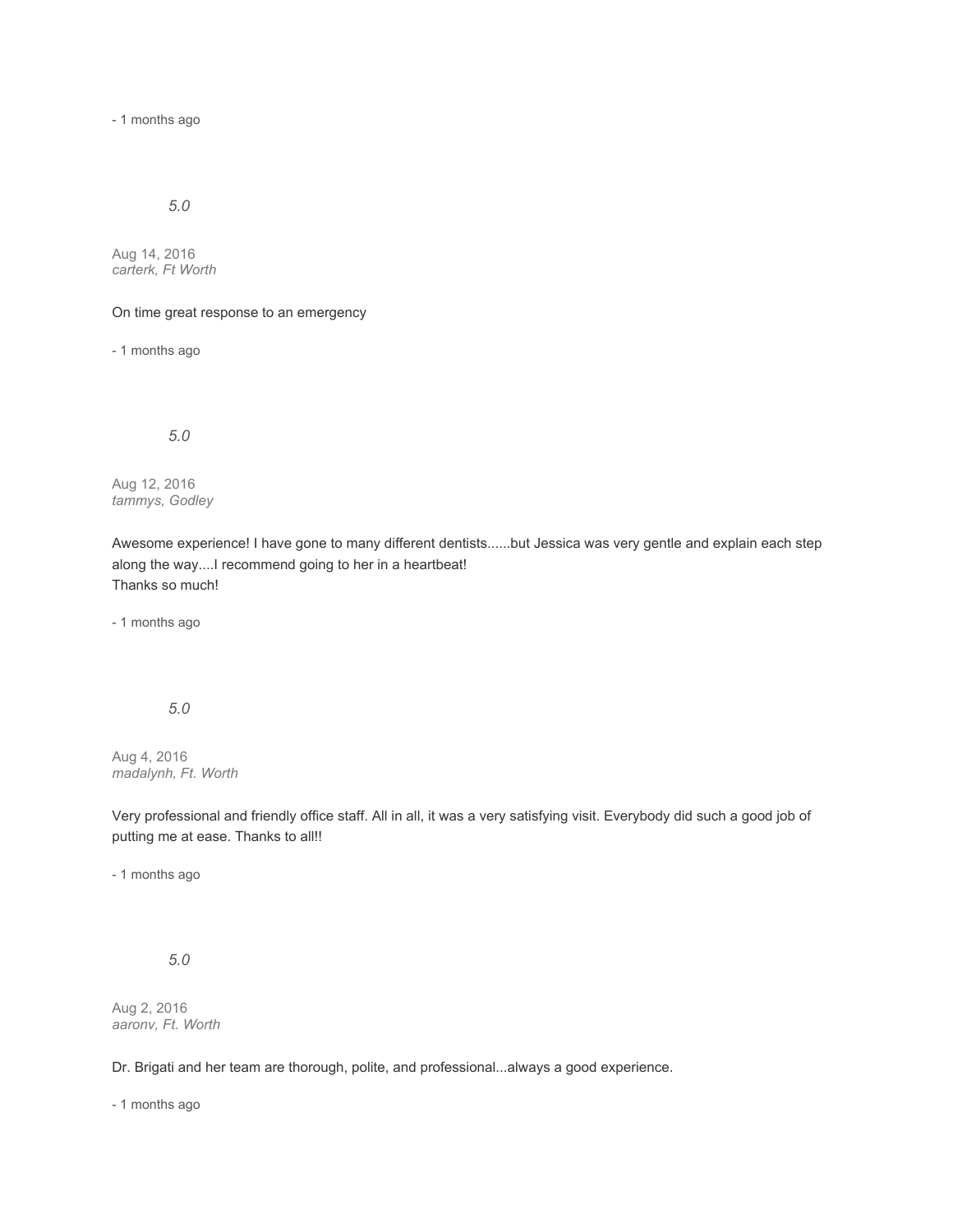Jul 26, 2016 *tammys, Godley*

## Awesome experience!

- 2 months ago

*4.0*

Jul 23, 2016 *anonymous*

## Efficient, sensitive to my concerns

- 2 months ago

*5.0*

Jul 22, 2016 *anonymous*

## Awesome and most thorough hygienist experience ever!! Thanks!

- 2 months ago

# *5.0*

Jul 21, 2016 *patriciap, Ft. Worth*

## the visit was great

- 2 months ago

# *5.0*

Jul 21, 2016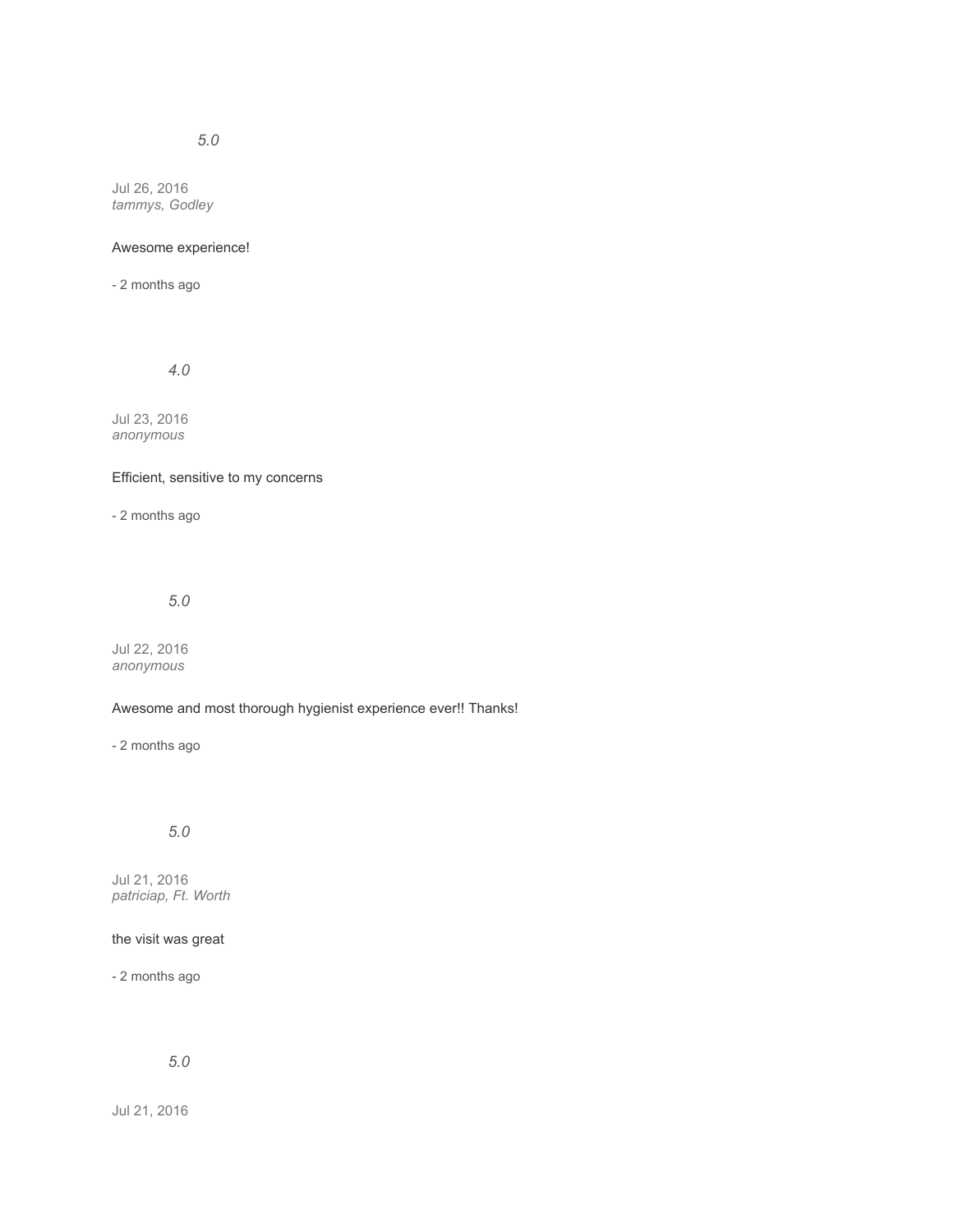*timothym, Celina*

Thorough and professional as always!

- 2 months ago

*5.0*

Jul 21, 2016 *anonymous*

Jessica has been my dentist for about 6 years now. Her staff and Jessica are professional, respectful and caring. I don't have any complaints.

- 2 months ago

*5.0*

Jul 18, 2016 *anonymous*

Dr. Brigati did an amazing job when she worked on my front teeth and created a new smile for me. Everyone always complements my smile and I smile with pride now.

- 2 months ago

*5.0*

Jul 16, 2016 *jackieb, Granbury*

Thank You and your staff for another great experience.

- 2 months ago

*5.0*

Jul 14, 2016 *thomaso, Ft.Worth*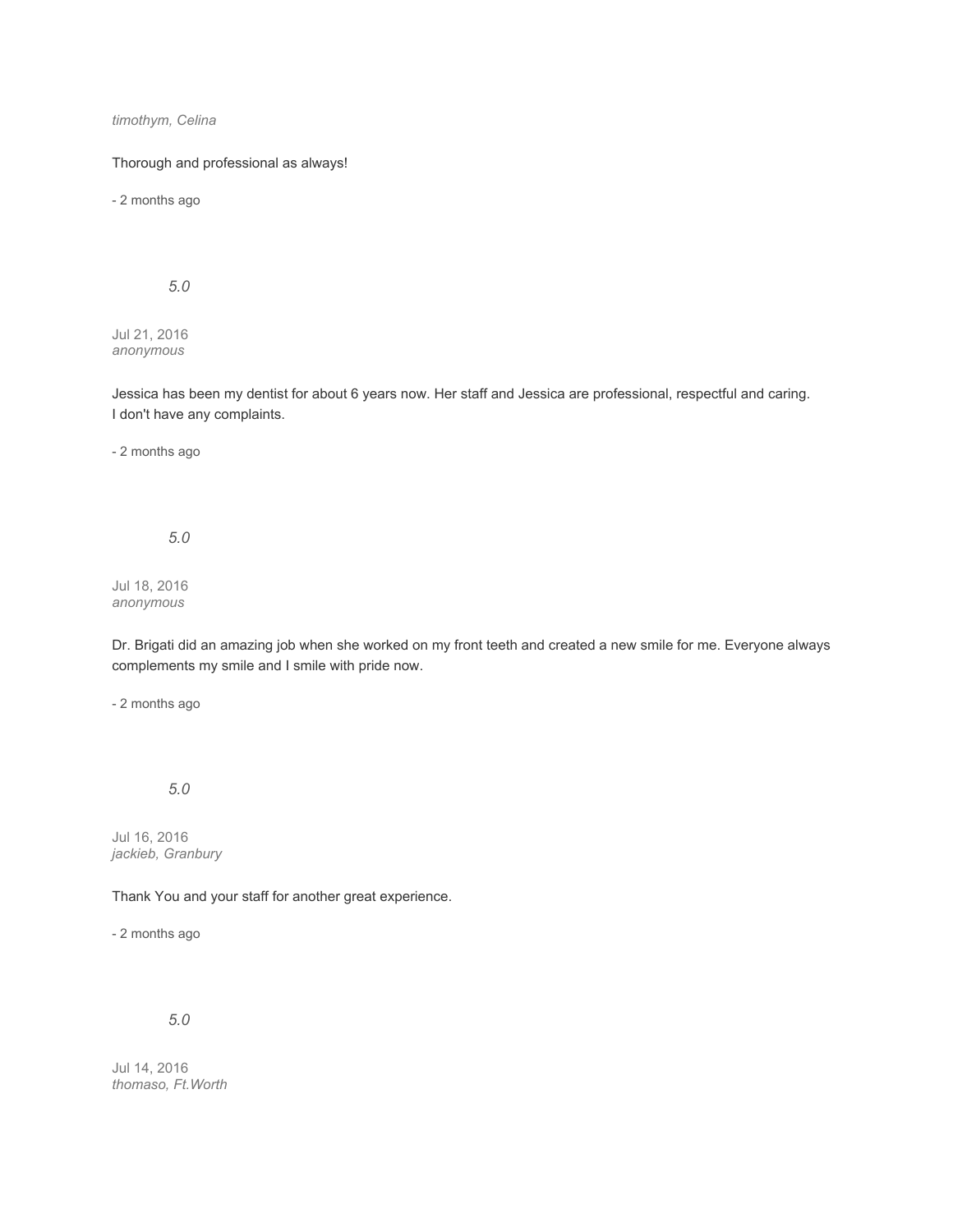Dr Brigati and her entire staff are absolute professionals.

- 2 months ago

## *5.0*

Jul 14, 2016 *kawanam, Ft Worth*

#### My experience was great! The ladies are friendly, appointment start on time

- 2 months ago *frederickj, Burleson*

Most recent visit was not the best. The lady that did my cleaning continually got water all over my face and was a little rough on my cleaning. I would not want to have her clean my teeth again. I believe she was there to assist the office

#### - 2 months ago

#### *Comments from the practice*

Thank you for your review. We apologize for your experience that you recently had with your hygiene appointment. Our hygienist was out of town on vacation and we had a temporary hygienist fill in for her during your visit with us. We always try to request the best temporary hygienists from our local temporary agency. Kelsey, your hygienist, is back from vacation as of today and she will be your hygienist at your next appointment.

### *5.0*

Jul 13, 2016 *anonymous*

#### Great staff!

- 2 months ago

## *5.0*

Jul 13, 2016 *erinb, Little Rock*

Dr Brigati and staff were so nice and kind. They were very professional and made sure that they informed me of everything they were doing. I am a new patient and look forward to having Dr Brigati as my dentist!

- 2 months ago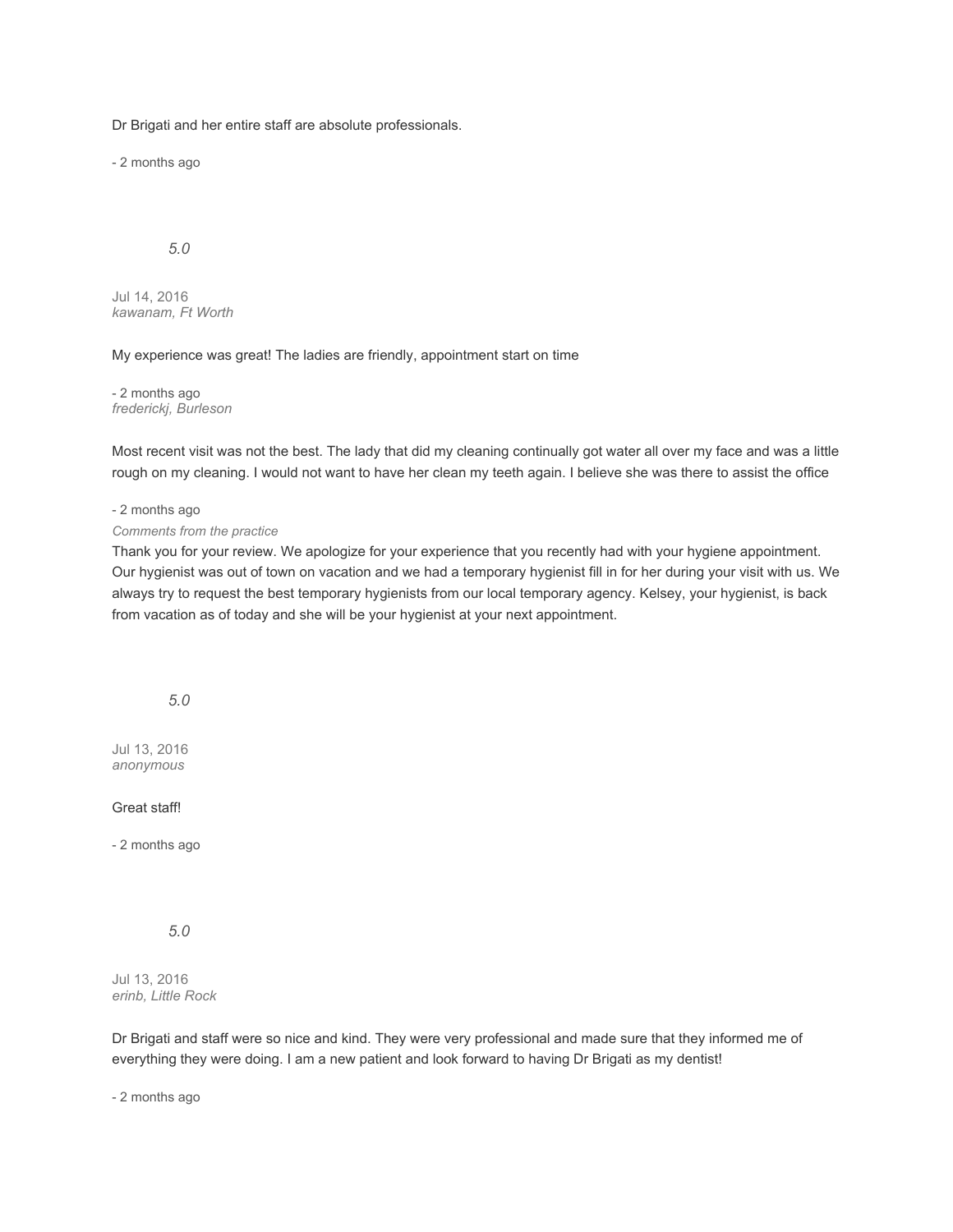#### Jul 12, 2016 *anonymous*

I can say I really enjoy going there, the people are great and easy to get along with and Dr. Brigati always Checks on me during my procedure.

- 2 months ago

*5.0*

Jul 12, 2016 *dustinl, Ft. Worth*

Friendly, courteous staff. They went out of their way to make sure that I 1) got my appointment scheduled 2) remembered my appointment 3) knew exactly what to expect from insurance 4) knew and understood what follow ups I would need and why and 5) helped me get the appointments scheduled right then.

- 2 months ago

#### *5.0*

Jul 12, 2016 *terrenceh, Crowley*

It is always pleasant to go to this office with the professionalism and well updated modern technology that this office has. It is a calming atmosphere and the customer service that is provided bythis office is awesome.

- 2 months ago

*5.0*

Jul 12, 2016 *melodyb, Ft Worth*

Very through exam, easy to understand explanation of results, kind and helpful staff who established a treatment plan and refusal. I could not be more pleased. Dr. Brigiati creates confidence and repore with her patients

- 2 months ago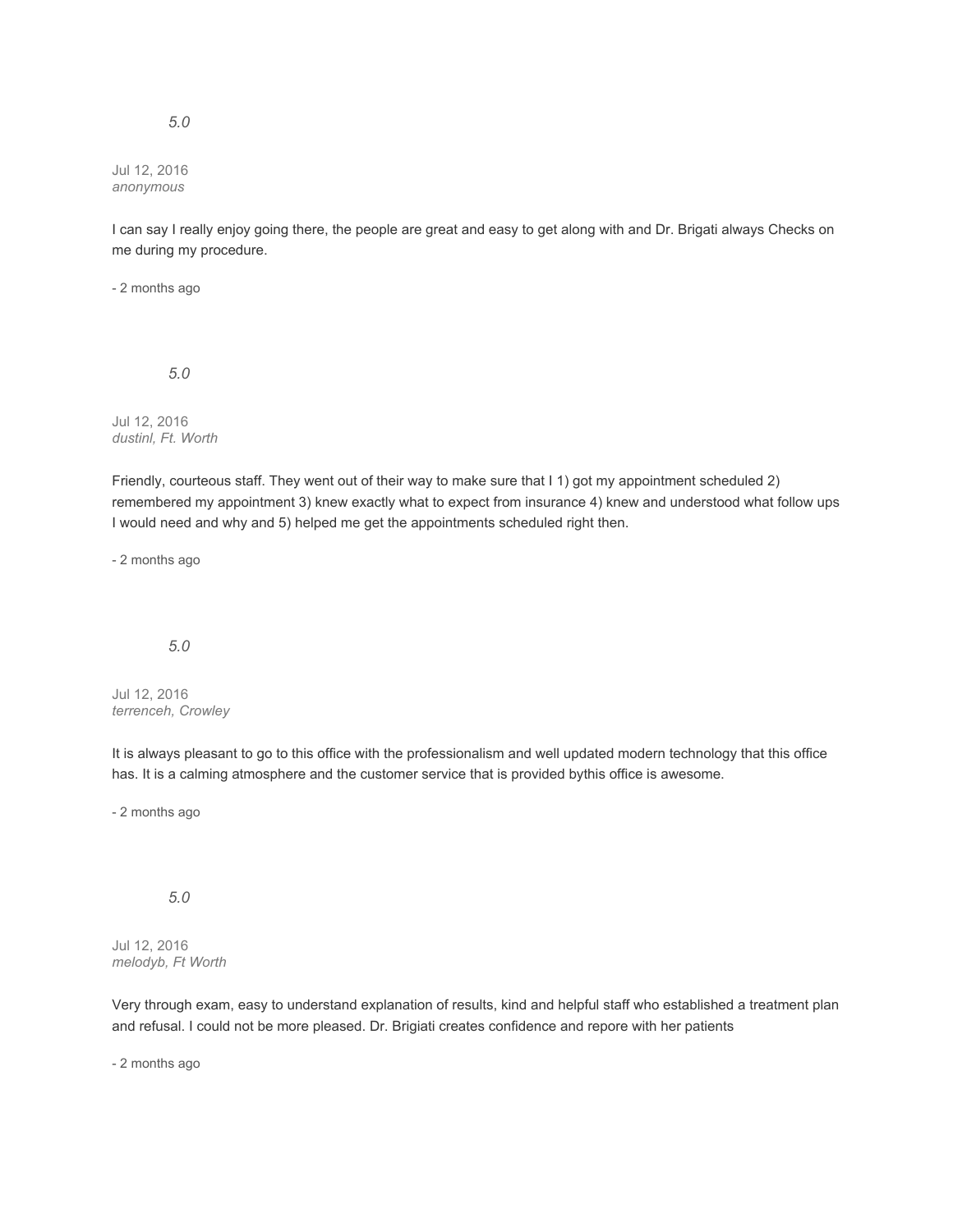# *5.0*

Jul 11, 2016 *franc, Ft. Worth*

## Just the people that work their are so nice.

- 2 months ago

*5.0*

Jul 8, 2016 *steves, Ft. Worth*

### Always great

- 2 months ago

### *5.0*

Jul 6, 2016 *juliea, Graham*

Always as great as ever!!! Love the staff and the organization! They are current on the newest techniques and equipment. Jessica is always so detailed and explains everything so well. The best!

- 2 months ago

*5.0*

Jul 1, 2016 *michaelr, Crowley*

Consistent professional and friendly atmosphere.

- 2 months ago

*5.0*

Jun 28, 2016 *jazmint, Fort Worth*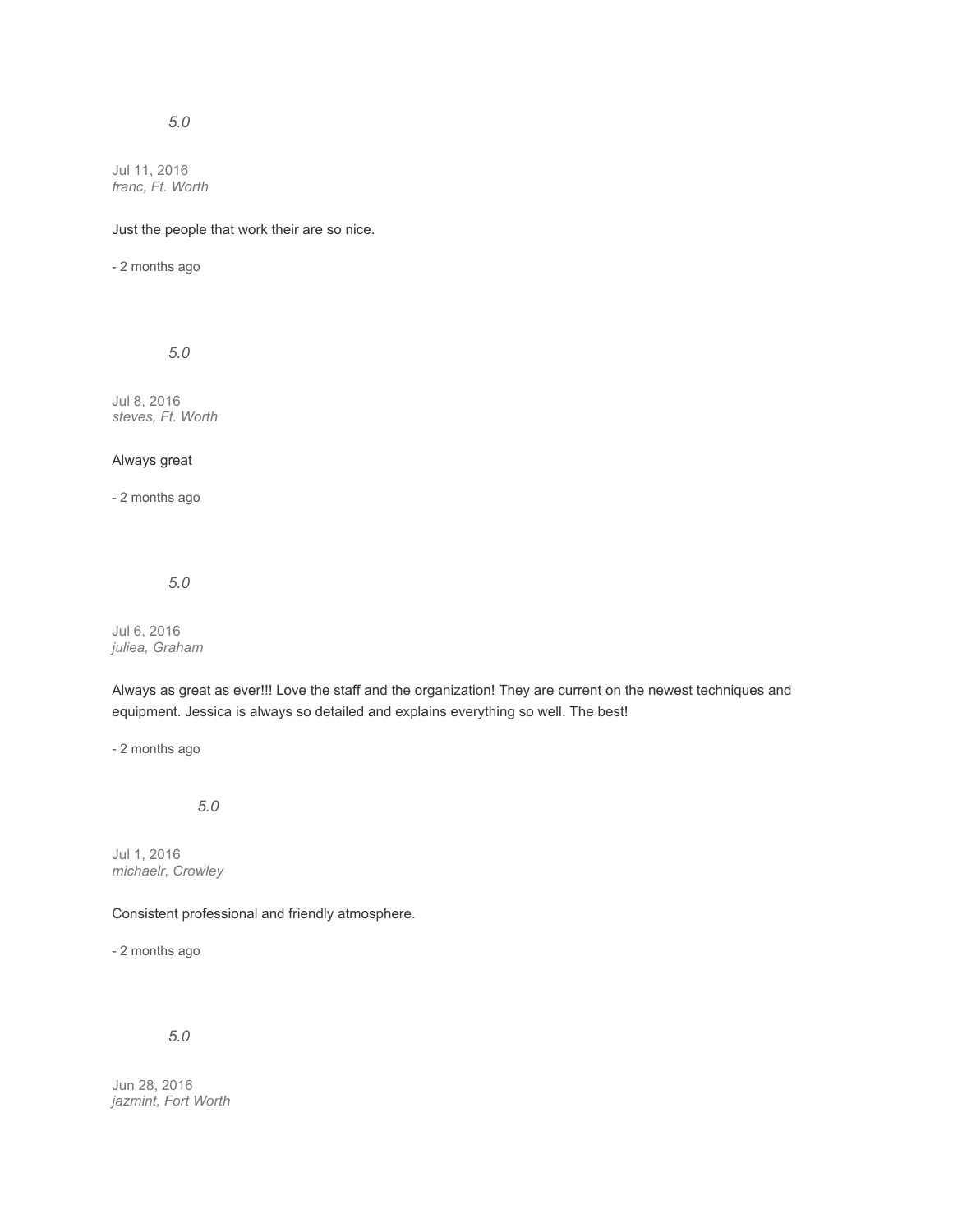Great, friendly place!

- 3 months ago

*5.0*

Jun 25, 2016 *johnm, Fort Worth*

Staff cared, we're glad I was there and provided an excellent result.

- 3 months ago

*5.0*

Jun 23, 2016 *cherylw, Weatherford*

My teeth cleaning was great! I always enjoy coming to Dr. Brigati's for my procedure, as well as to see everyone. The atmosphere is always so friendly.

- 3 months ago

*5.0*

Jun 21, 2016 *krystalg, Ft Worth*

Very friendly doctor and staff!

- 3 months ago

*5.0*

Jun 20, 2016 *cynthias, Cedar Park*

Great! We love Dr. Brigati & get the BEST treatment from her & her staff each time we visit. She is always very dependable and gets everything taken care of in a knowledgeable, gracious and timely manner. Her staff has always been accommodating to meet our requirements regarding scheduling. We think they are fabulous!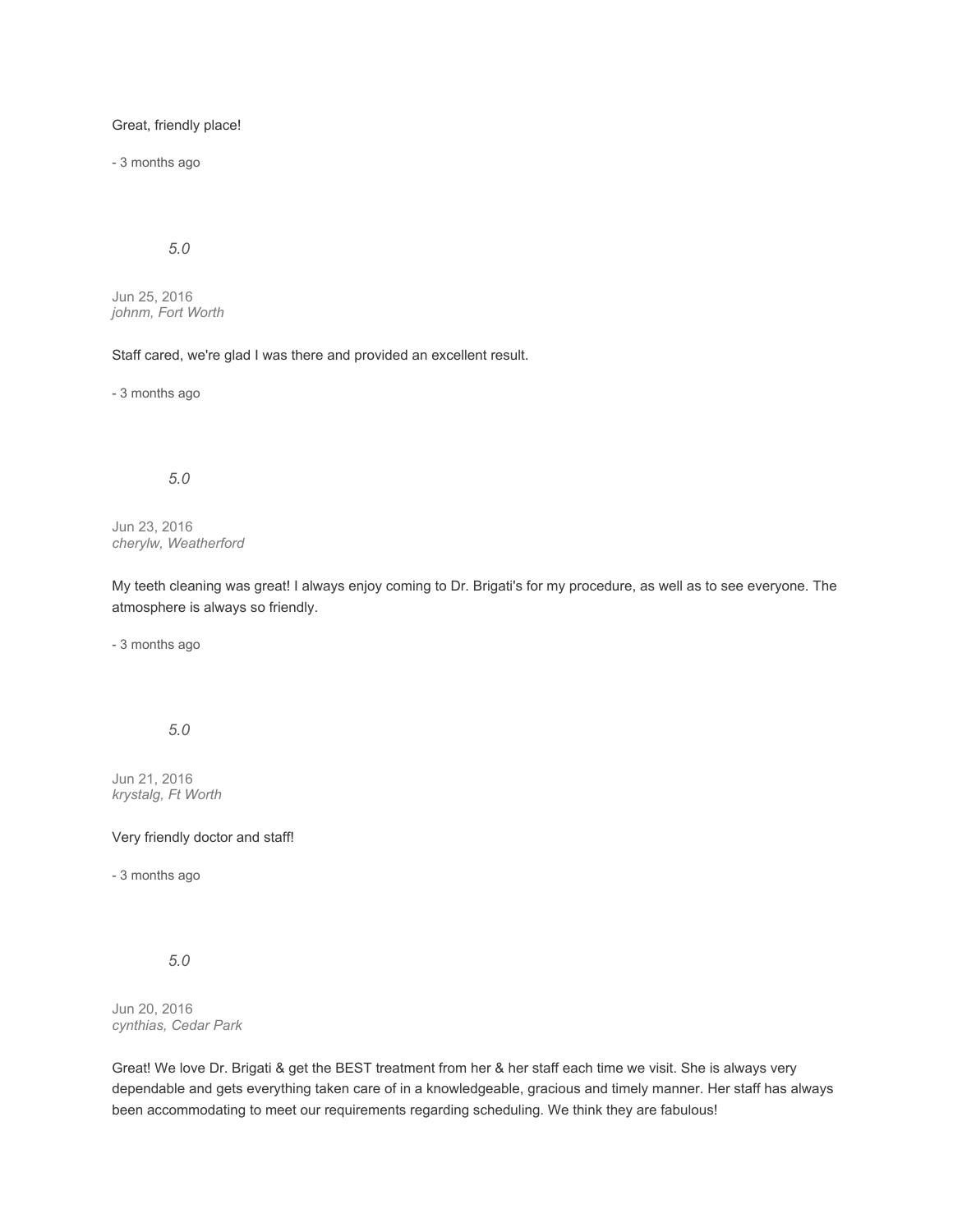- 3 months ago

# *5.0*

Jun 20, 2016 *bonitak, Weatherford*

Excellent as always! Dr. Brigati talked me through the procedure as she replaced my filling. Painless and quick!

- 3 months ago

*5.0*

Jun 15, 2016 *anonymous*

Dr. Brigati and her staff are always very friendly and professional!

- 3 months ago

# *5.0*

Jun 14, 2016 *robertr, Granbury*

Comfortable environment, caring and friendly staff.

- 3 months ago

# *4.0*

Jun 10, 2016 *laurenm, Aledo*

The whole team is great. Dr Brigati is very good about explaining what to expect during procedures.

- 3 months ago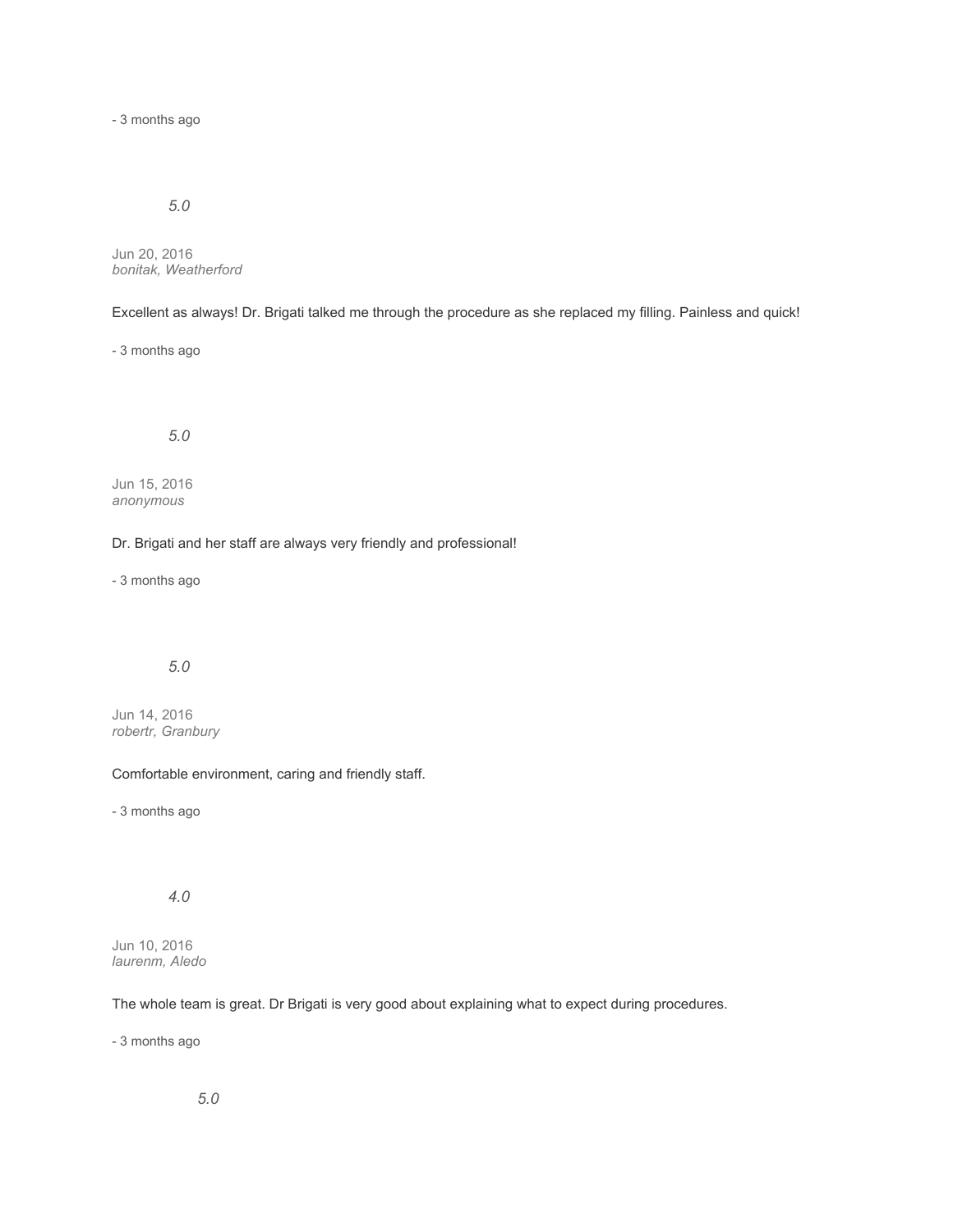Jun 9, 2016 *shaemekiaj, Waxahachie*

I have been saying this since the first time I visited Dr. Brigati's office; it's HOME. It's like the old school sitcom "Cheers", sometimes you wanna go where everybody knows your name. The staff is very courteous, professional and friendly. She always has creative ways to help us learn more about her staff and win some fabulous prizes. She's also the only healthcare professional I visit that cares enough to send me thank you cards and rewards for the countless referrals I have made. If you are in the market for a family dentist, I reckon you mosey on down to Hulen Family Dentistry and link up with Dr. Jessica Brigati and her wonderful staff.

- 3 months ago

*5.0*

Jun 9, 2016 *jamesd, Ft. Worth*

Excellent as always. Friendly staff keeps me informed of what they are doing.

- 3 months ago

### *5.0*

Jun 9, 2016 *gingerf, Ft. Worth*

Welcoming, professional, and knowledgable. Always a positive experience.

- 3 months ago

### *5.0*

Jun 6, 2016 *brianc, Fort Worth*

Excellent timely service, as usual.

- 3 months ago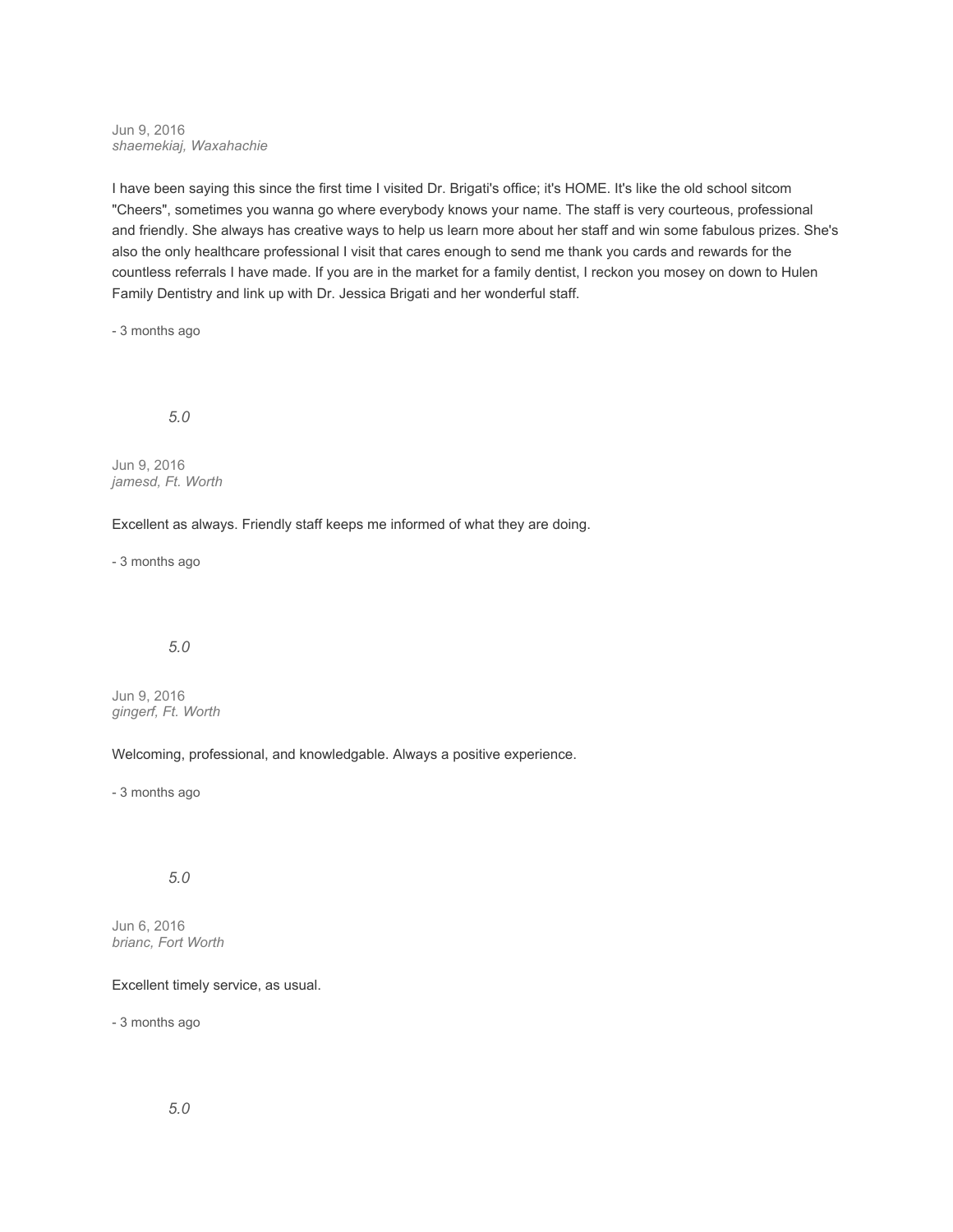Jun 2, 2016 *anonymous*

Friendly staff, very efficient and thorough.

- 3 months ago

*5.0*

Jun 1, 2016 *kawanam, Ft Worth*

Service was excellent. I enjoy coming to this dental office, they are quick, knowledgeable and friendly. I haven't always had the best dental hygiene, so when i come to dental office I usually have some fear and expect the worst. But here they made me feel comfortable, yea there are some problem areas but nothing we can't handle. Instead of were going to have to rip all your teeth out.

- 3 months ago

*5.0*

Jun 1, 2016 *jarrodw, Fort Worth*

### Great as always!

- 3 months ago

*5.0*

Jun 1, 2016 *charlesc, Whitney*

### Professional dental care. Friendly and accommodating atmosphere.

- 3 months ago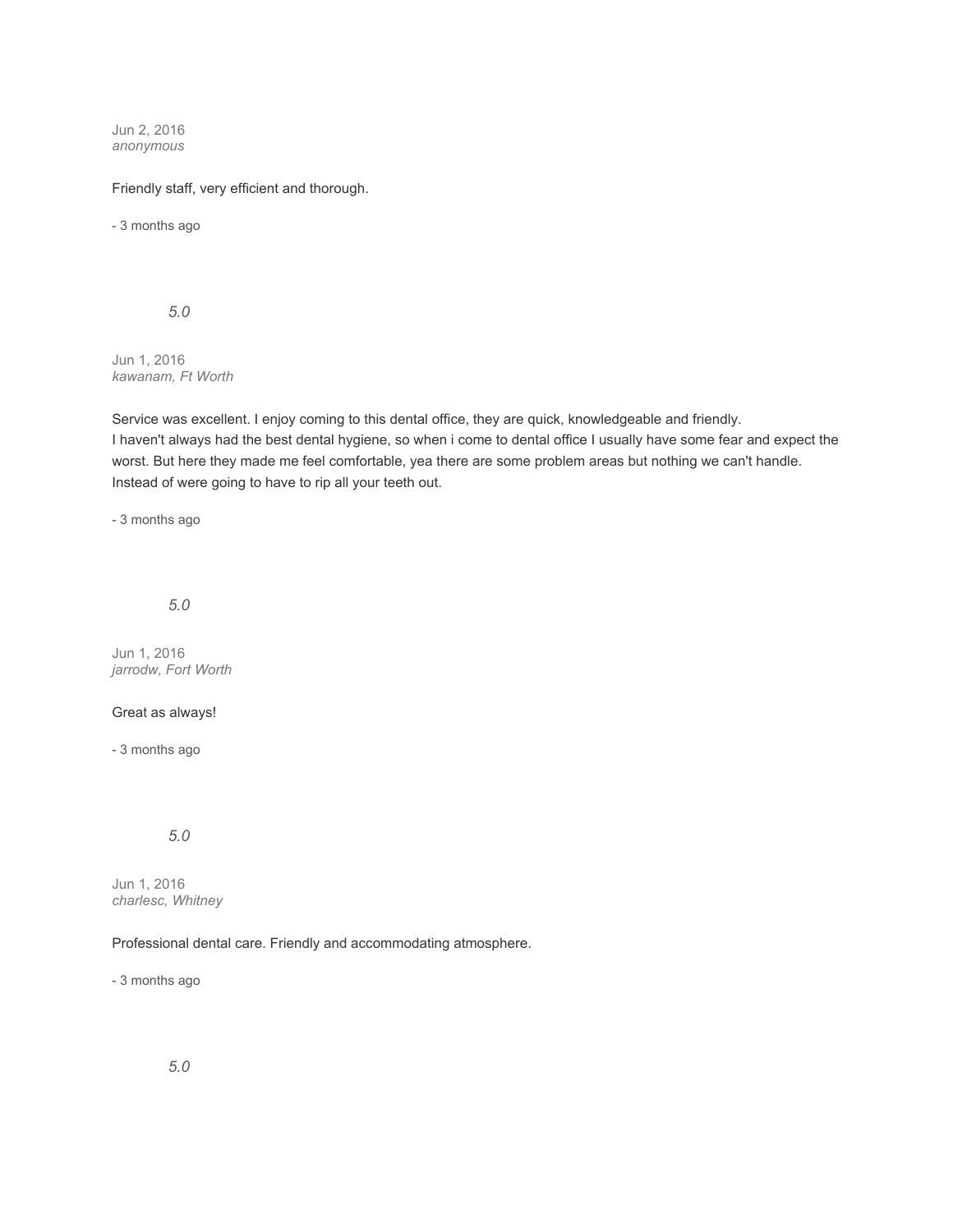May 25, 2016 *anonymous*

I have been a patient of Dr. Brigati's now for over 13 years. She is caring, honest, gentle and always professional. She takes the time to listen to my concerns and has given me great advice over the years. Everyone in her office is polite, profession and always in positive spirits. I enjoy visiting her office and I would not hesitate to recommend her dental practice to anyone looking for a great dentist and dental experience

- 4 months ago

*5.0*

May 25, 2016 *richarde, Fort Worth*

Outstanding and enjoy it everytime.

- 4 months ago

*3.0*

May 24, 2016 *anonymous*

Dr. Brigati's office usually provides excellent service, but this time I felt that the hygienist rushed through the cleaning. Also, Dr. Brigati did not examine my teeth during my appointment.

- 4 months ago

*5.0*

May 24, 2016 *steves, Ft. Worth*

Always awesome, like family

- 4 months ago

*5.0*

May 22, 2016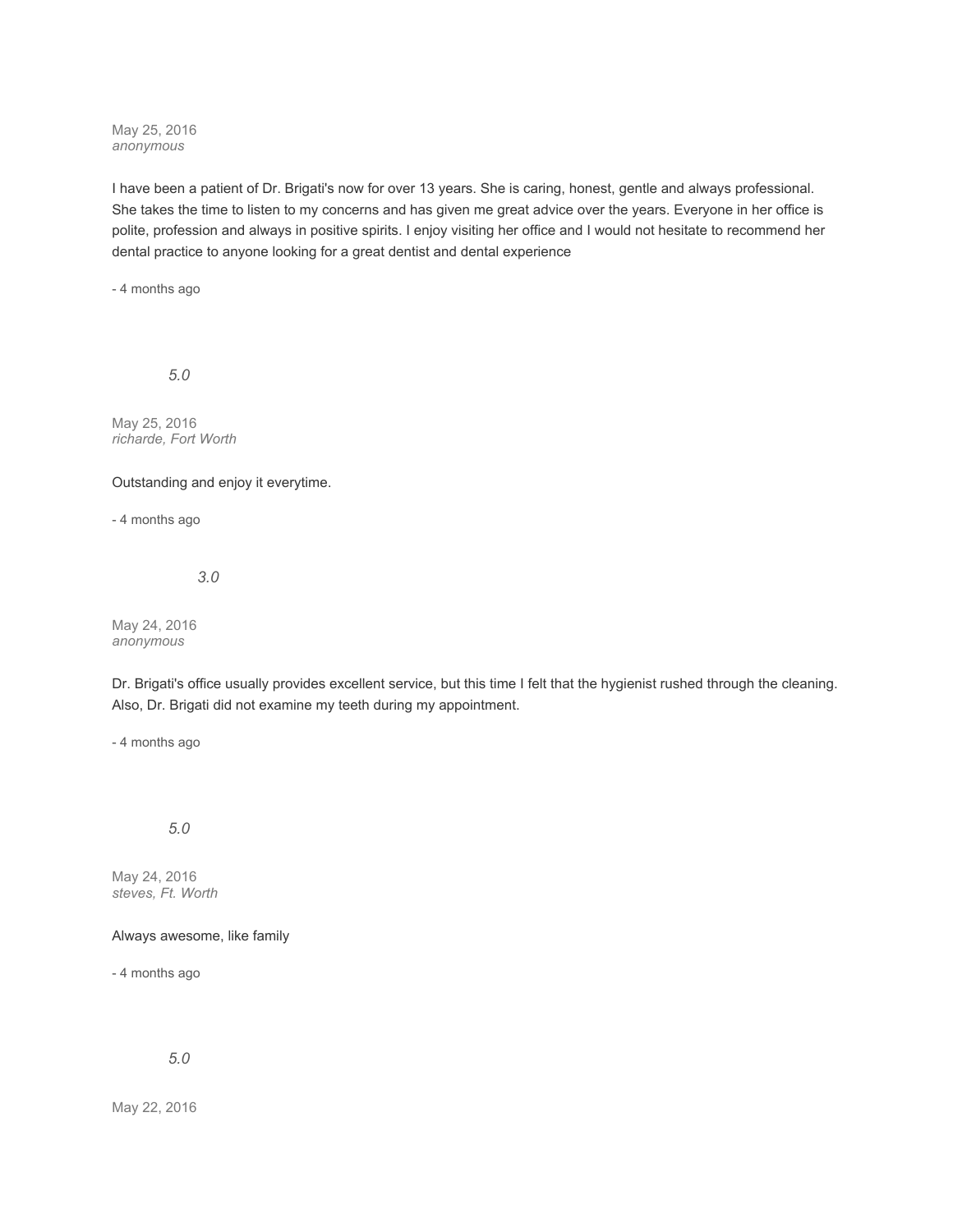## *rebeccad, Ft. Worth*

Everyone is very nice and treat you like a friend. You never wait long and very informative of procedures and what they will be doing. Always ask if you are o.k. always a good experience

- 4 months ago

*5.0*

May 19, 2016 *leslieh, Benbrook*

Amazing staff. I have been going here for several years.

- 4 months ago

*5.0*

May 18, 2016 *williamp, North Richland Hills*

Always a great experience

- 4 months ago

*5.0*

May 16, 2016 *cynthiam, Oakleaf*

Fantastic!!!!!! I will NEVER go anywhere else. The most patient dentist I have ever been to, and when you have anxiety like I do, it is important to find the right dentist.

- 4 months ago

*5.0*

May 15, 2016 *rebeccaw, Ft. Worth*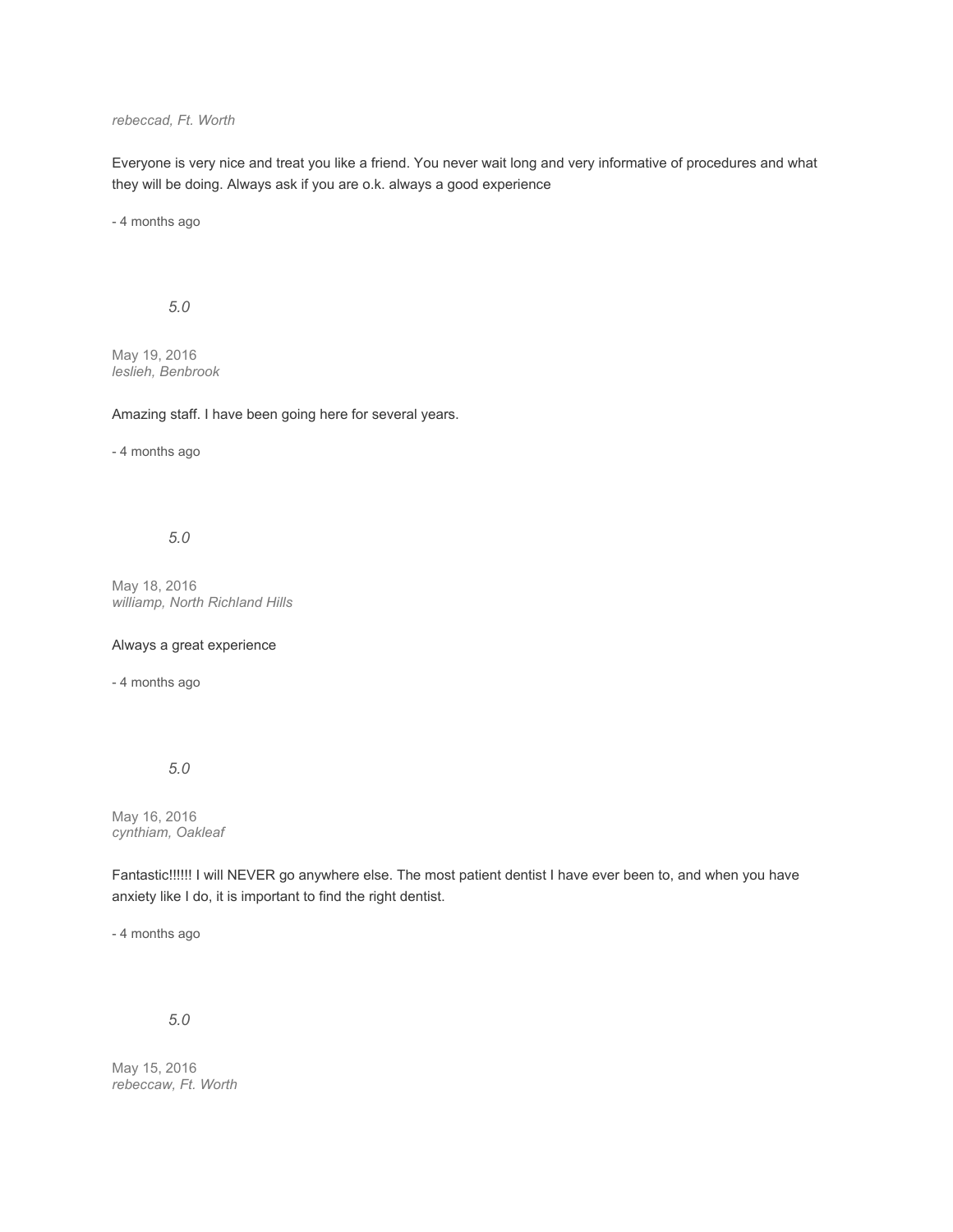The office staff is very friendly. I felt like Dr. Brigati was very thorough and I enjoyed my experience at this office.

- 4 months ago

## *5.0*

May 15, 2016 *anonymous*

I have always had a positive experience with Dr. Brigati and her staff. They are professional and will go out of their way to help. Dr. Brigati always makes sure her patients are comfortable. She provides pain free care which is important to everyone!

- 4 months ago

*5.0*

May 12, 2016 *pennyo, Aledo*

Everyone in Dr. Brigati's office is great! They're professional, kind and really care about you. It doesn't feel like you are at the dentist. I always have a good experience there.

- 4 months ago

*4.0*

May 7, 2016 *teddys, Cleburne*

Good and thorough

- 4 months ago *briann, Dallas*

I have been visiting Dr. Bright I and the rest of the team for years. Everyone is friendly, professional and knowledgeable. I have moved to Dallas but continue to keep appointments with Dr. Brigati. I defintely recommend.

- 4 months ago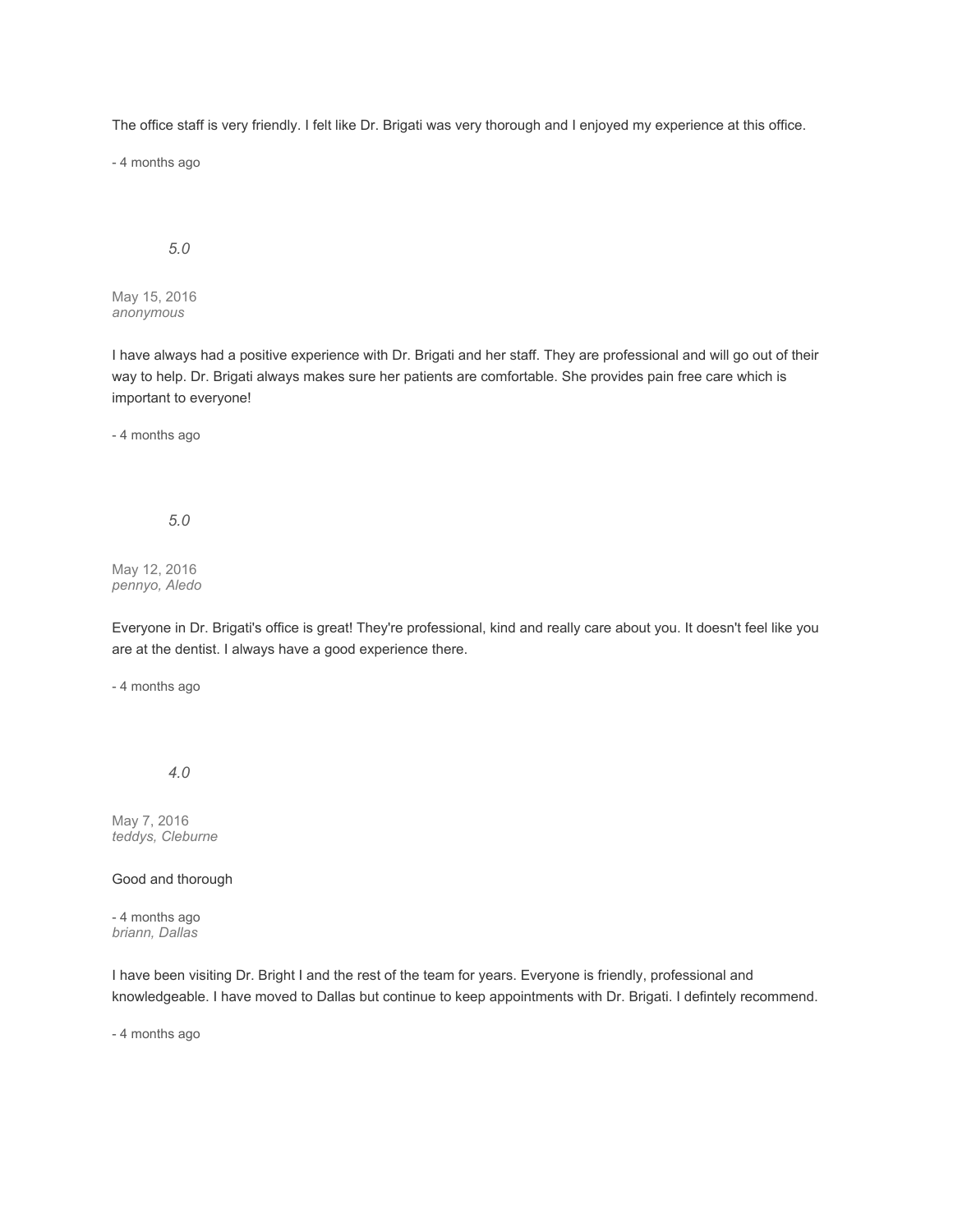May 4, 2016 *robinm, Arlington*

Dr Brigati is a very skilled provider who is always professional and knowledgeable. She has the latest equipment for providing the best services. I fully trust her and her staff. The staff are always friendly and helpful. My hygenist does a great job on my cleaning and is thorough as well with the care she provides. I highly recommend Dr Brigati and her team!

- 4 months ago

*5.0*

May 3, 2016 *anonymous*

Dr Brigati and her staff are the best!

- 4 months ago

*5.0*

May 3, 2016 *amyc, Rio Vista*

Dr. Brigati and her team are the absolute best. They are always on time for your appointment. The staff is friendly, knowledgeable, and helps you to take the best care of your oral health possible. I would recommend EVERYONE go see this team!

- 4 months ago

*1.0*

May 1, 2016 *marving, Fort Worth*

Going to Jessica Brigati's office has always been a pleasurable experience for me. The entire staff is fun to be around and they know their business.I never knew before that laughter could be an integral part of a dental visit while getting broken/aging teeth repaired.

- 4 months ago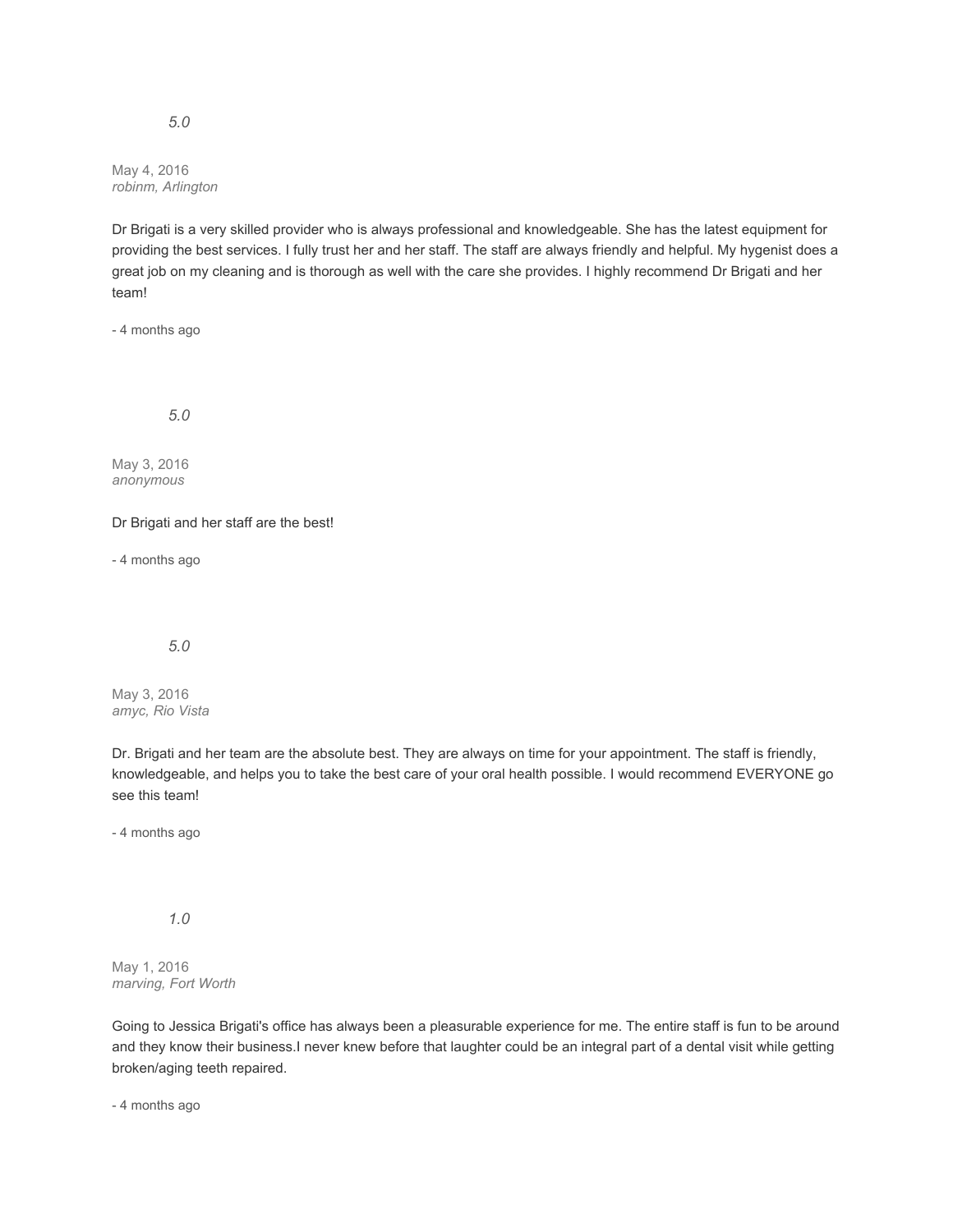## *5.0*

Apr 27, 2016 *teresam, Ft. Worth*

## Great dental experience the staff is great

- 5 months ago

*5.0*

Apr 20, 2016 *michaelj, Ft. Worth*

#### Excellent as always.

- 5 months ago

*5.0*

Apr 13, 2016 *kellyd, Ft. Worth*

Love Dr. Brigati and all of her staff. They are friendly ,caring, efficient and great at their jobs. Dr. B stays familiar with new technologies and uses them to make the patient experience great!

- 5 months ago

## *5.0*

Apr 12, 2016 *patriciac, Whitney*

## Always caring and attentive.

- 5 months ago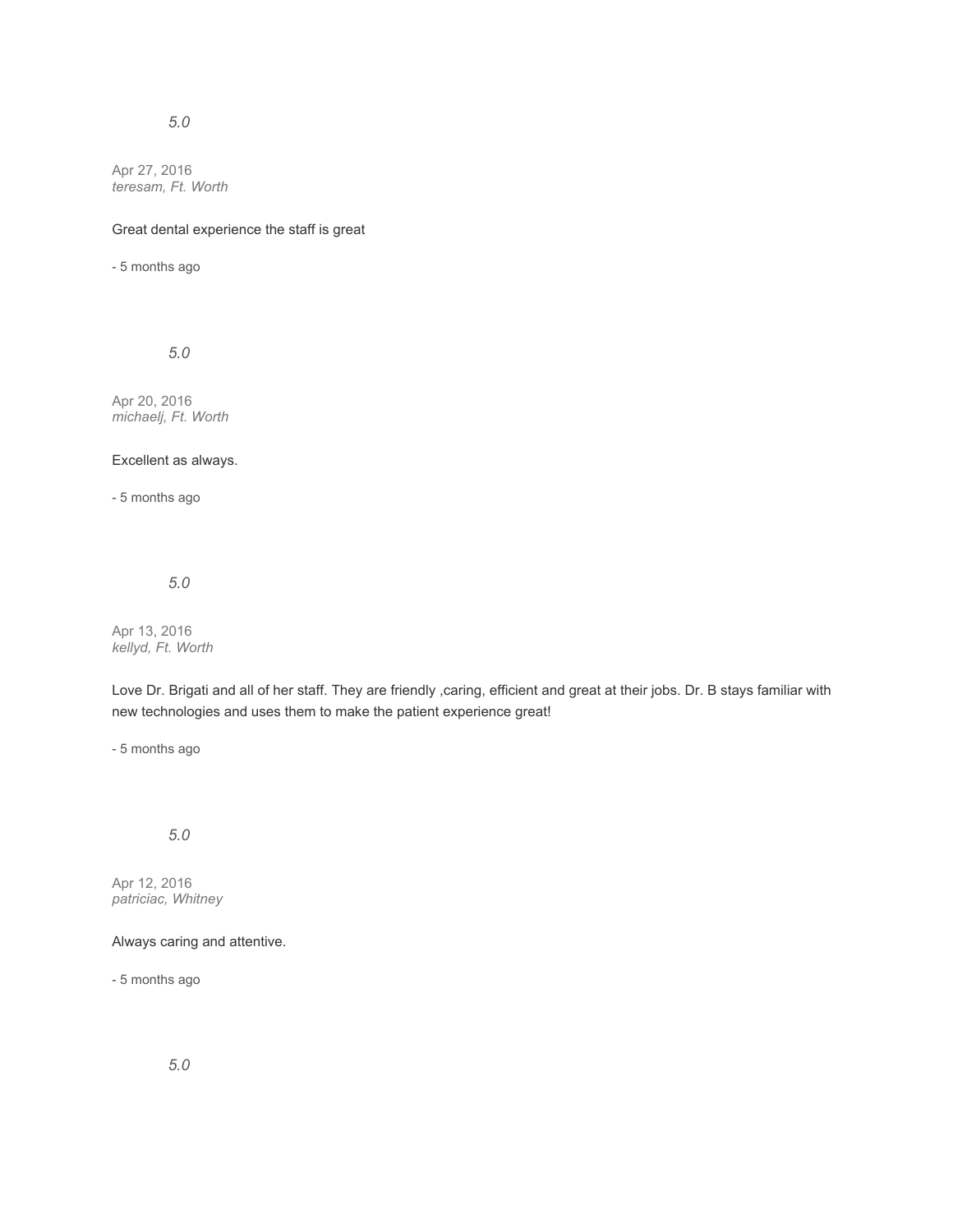Apr 11, 2016 *carterk, Ft Worth*

#### Superb Doctor and great staff!!

- 5 months ago *anonymous*

The staff is amazing! Great experience every single visit :)

- 5 months ago

*5.0*

Apr 7, 2016 *carolynb, Crowley*

I love Dr. Brigati and her staff. They do wonderful work and their camaraderie cannot be beat. They are all so welcoming. I feel like a part of the family when I am at their office.

- 5 months ago

## *5.0*

Apr 7, 2016 *wendye, Aledo*

#### Above par, as usual!

- 5 months ago

*5.0*

Apr 5, 2016 *alisonc, Ft. Worth*

I am TERRIFIED of going to the dentist because of past experiences with other dentists but I had a great experience with Dr. Brigati and her whole staff. Her staff is professional, friendly, and kind. I'm so happy that I finally found a great dentist for my husband and I!

- 5 months ago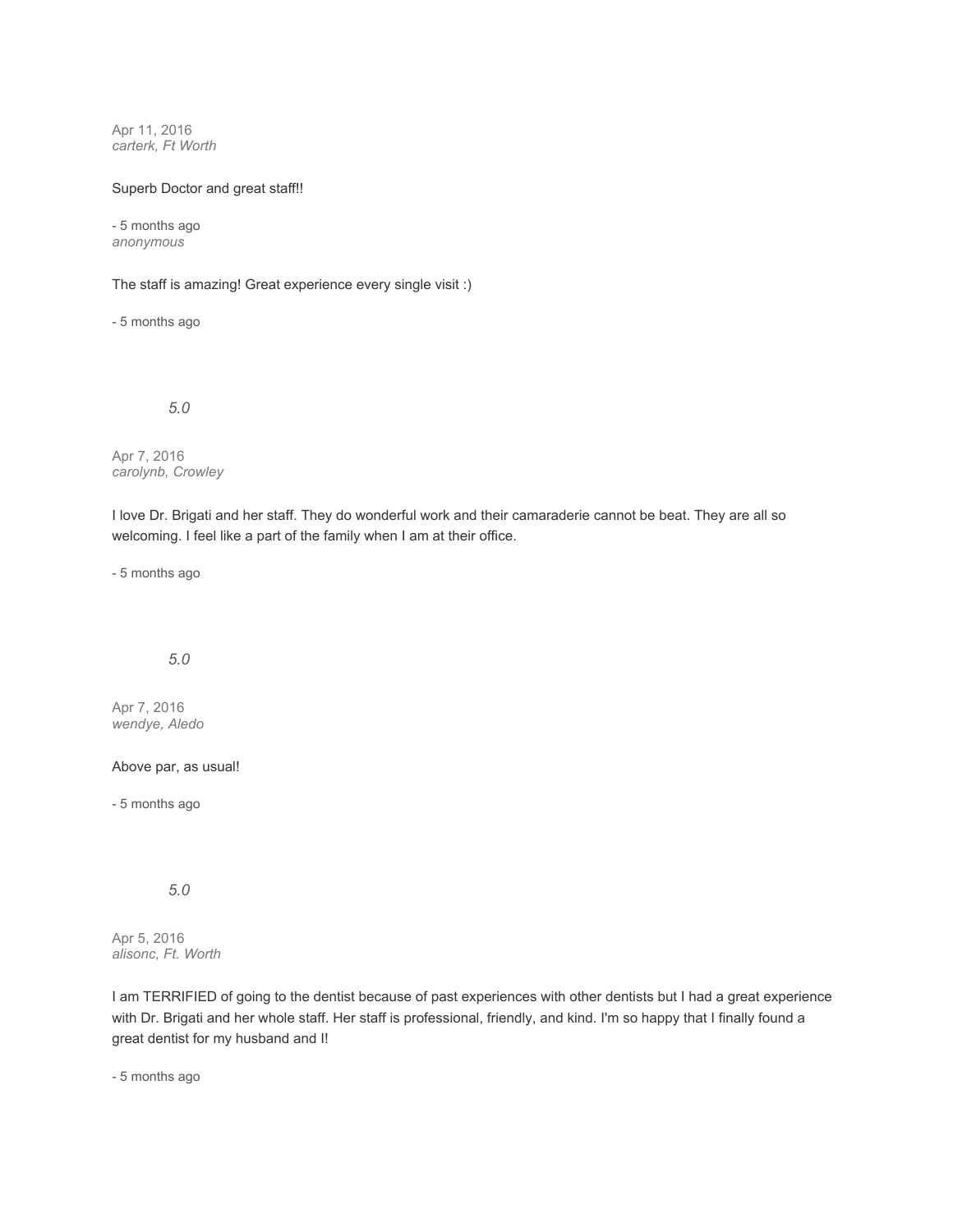# *5.0*

Apr 5, 2016 *patricer, Ft. Worth*

Dr. Brigati is awesome, and her staff is great.

- 5 months ago

*5.0*

Apr 3, 2016 *christyg, Ft. Worth*

They get you back quickly, the staff is all friendly, and Dr. Brigati is the best out there.

- 5 months ago

*5.0*

Apr 2, 2016 *cynthiam, Oakleaf*

Being a patient with dental anxiety, they were very helpful getting me through my fears. I appreciate that very much!!

- 5 months ago

*5.0*

Mar 30, 2016 *anonymous*

As always- excellent dental care & awesome staff! We are long time patients!

- 6 months ago

*5.0*

Mar 29, 2016 *susanf, Arlington*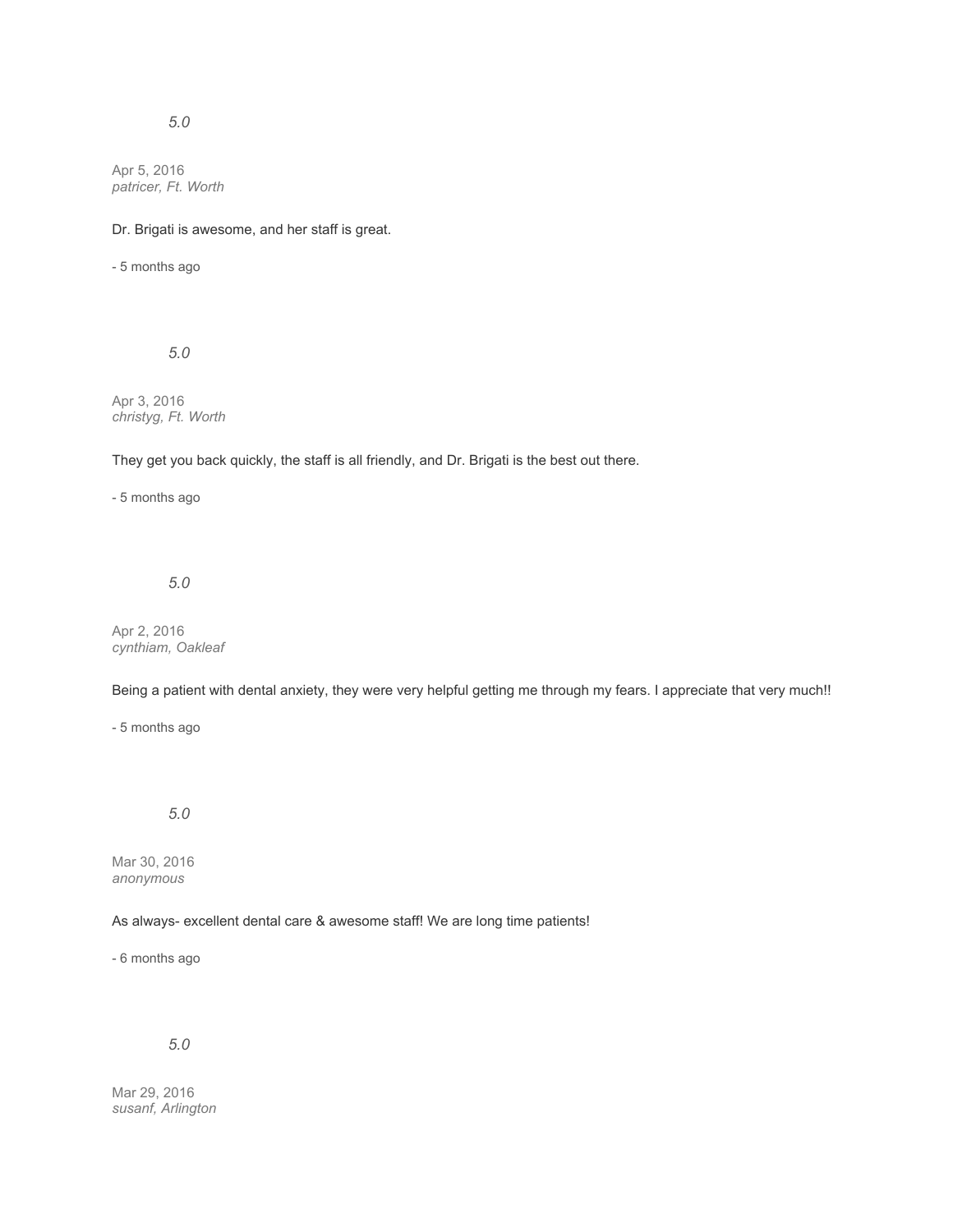Dr. Brigati is professional yet truly caring, which is also reflected in her staff. I have been with Dr. Brigati since 2006 and although I no longer have dental insurance, it's worth paying out of pocket to stay with her.

- 6 months ago

## *5.0*

Mar 25, 2016 *lylem, Ft. Worth*

# Good checkup

- 6 months ago

## *5.0*

Mar 24, 2016 *jackieb, Granbury*

#### Wonderful visit as usual, all staff members are great.

- 6 months ago

## *5.0*

Mar 24, 2016 *timothym, Coppell*

### Great!

- 6 months ago

# *4.0*

Mar 23, 2016 *teddys, Cleburne*

### I liked it

- 6 months ago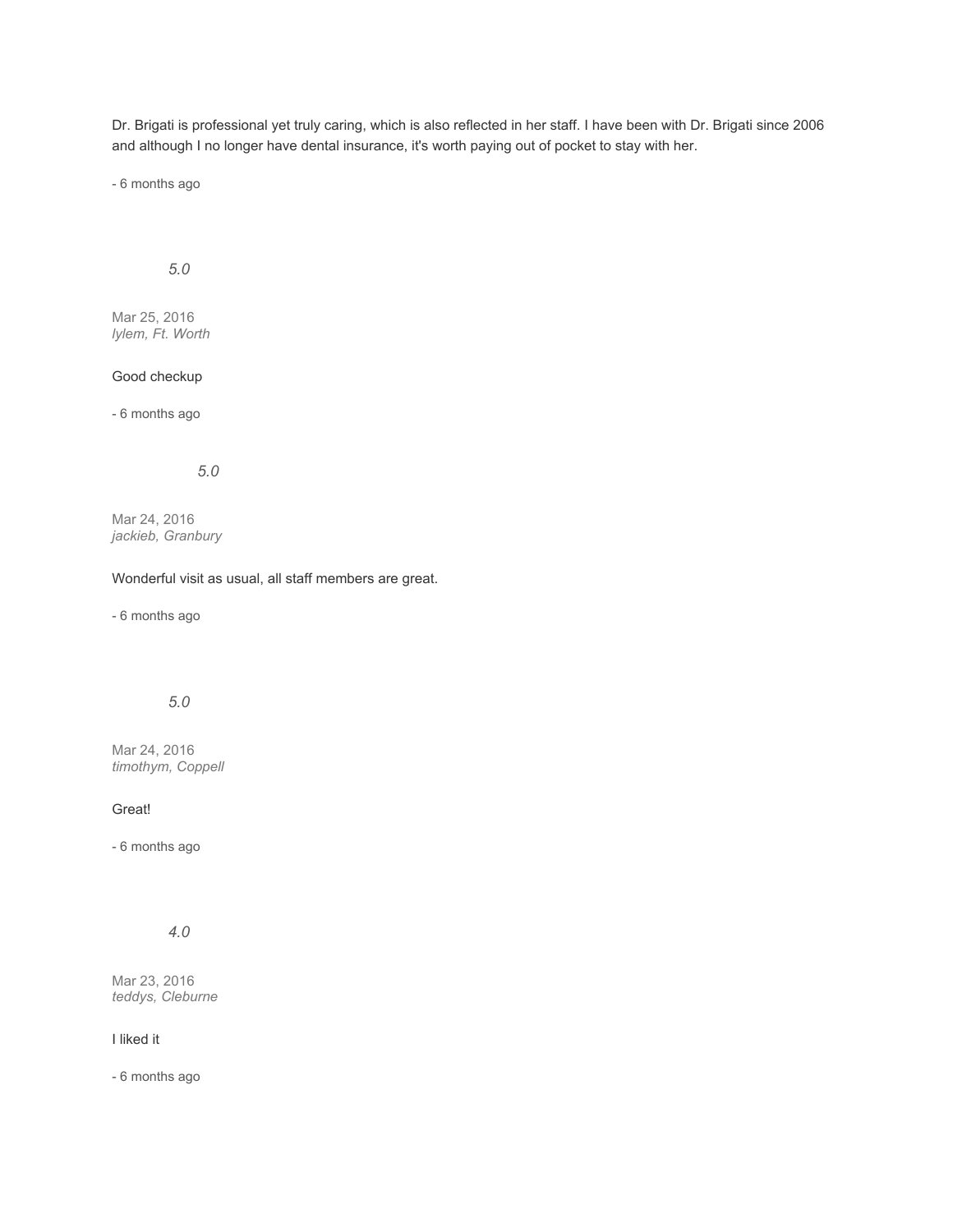Mar 22, 2016 *anonymous*

We just love your staff and you. Everyone is so nice and helpful. I just pray you would consider a senior citizen discount for us on fixed incomes. Actually if we got a discount we wouldn't tell anyone. We promise we would recommend all our friends and family..thank you

- 6 months ago

*5.0*

Mar 19, 2016 *davids, Pantego*

Dr. Brigati and staff do a great job and are always very pleasant.

- 6 months ago

*5.0*

Mar 18, 2016 *anonymous*

I am a new patient and was referred to Dr. Brigantine by a dental specialist whom my husband has used and really respects. I was impressed from my first phone call to the end of my two hour procedure with the assistants and Dr. Brigati explaining every step.

- 6 months ago

*5.0*

Mar 18, 2016 *sherrillh, Millsap*

Very professional and articulate with examinations. Very concerned with health of your teeth.

- 6 months ago